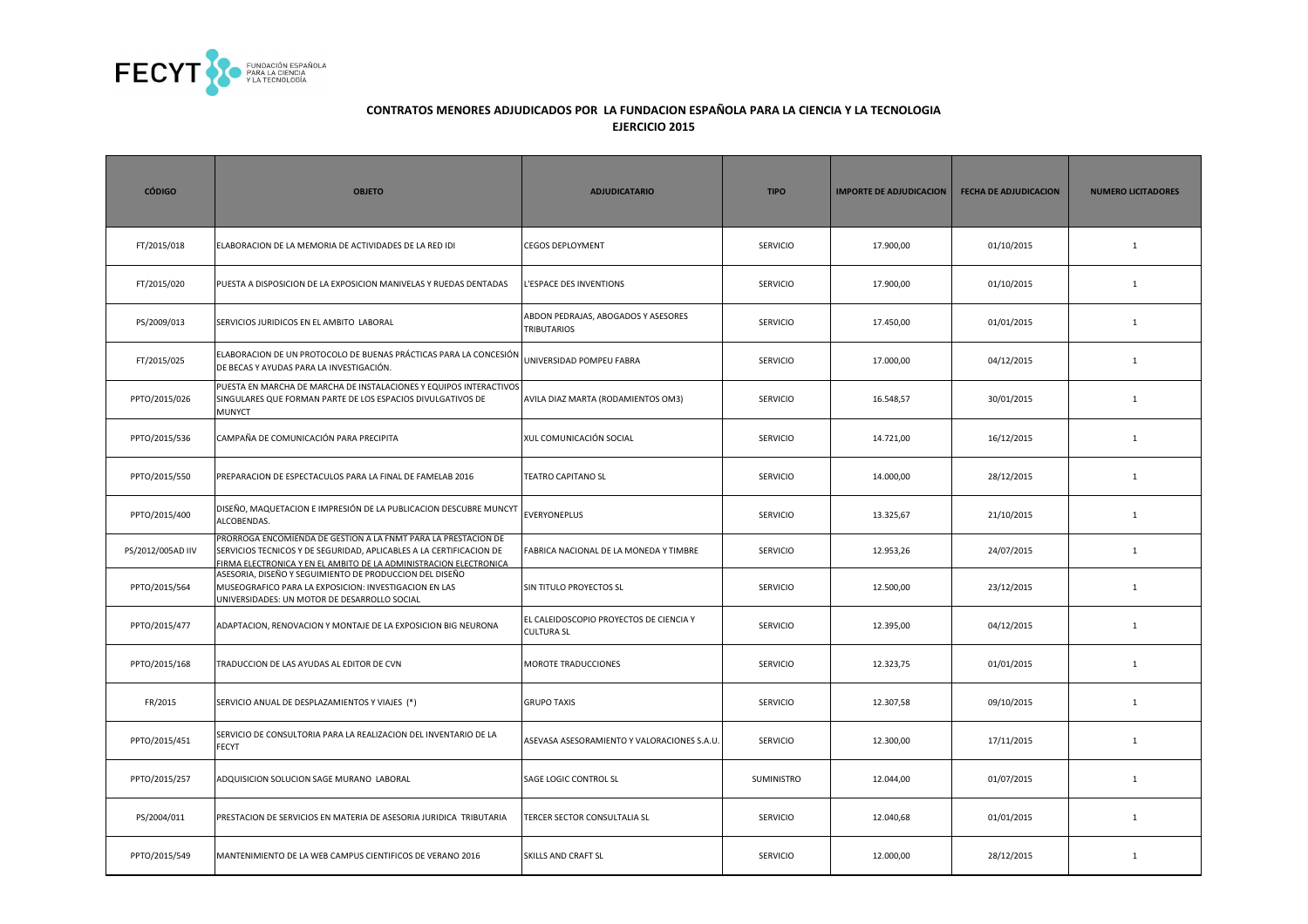

| <b>CÓDIGO</b>   | <b>OBJETO</b>                                                                                                                                                | <b>ADJUDICATARIO</b>                                               | <b>TIPO</b>     | <b>IMPORTE DE ADJUDICACION</b> | <b>FECHA DE ADJUDICACION</b> | <b>NUMERO LICITADORES</b> |
|-----------------|--------------------------------------------------------------------------------------------------------------------------------------------------------------|--------------------------------------------------------------------|-----------------|--------------------------------|------------------------------|---------------------------|
| PS/2015/002     | SERVICIOS DE INFOGRAFIAS DE LA AGENCIA SINC DE LA FECYT                                                                                                      | JOSE ANTONIO PEÑAS ARTERO                                          | <b>SERVICIO</b> | 12.000,00                      | 15/01/2015                   | $\mathbf{1}$              |
| PS/2008/025     | SUSCRIPCION REVISTA EUREKALERT                                                                                                                               | AMERICAN ASSOCIATION FOR THE ADVANCEMENT<br>OF SCIENCIE-EUROKALERT | SUMINISTRO      | 12.000,00                      | 01/01/2015                   | $\mathbf{1}$              |
| PPTO/2015/430   | ADAPTACION DEL ESPACIO Y MUSEOGRAFIA EXISTENTES EN LA SALA DE<br>EXPOSICIONES TEMPORALES MUNCYT ALCOBENDAS PARA ALBERGAR LA<br>EXPOSICION RUEDAS Y MANIVELAS | <b>MONTAJES HORCHE SL</b>                                          | <b>SERVICIO</b> | 11.995,00                      | 05/11/2015                   | 1                         |
| PPTO/2015/276   | ADQUISICION DE PORTATILES PARA AÑO 2015                                                                                                                      | <b>CLEVISA SL</b>                                                  | SUMINISTRO      | 11.459,98                      | 02/07/2015                   | $\mathbf{1}$              |
| PS/2009/004     | SERVICIO DE ALMACENAMIENTO Y CUSTODIA DE DOCUMENTACION<br>ADMINISTRATIVA EJERCICIOS 2001-2008                                                                | IRON MOUNTAIN ESPAÑA SA                                            | <b>SERVICIO</b> | 11.120,53                      | 01/01/2015                   | $\mathbf{1}$              |
| PS/2014/019 ADI | SERVICIOS DE ATENCION AL PUBLICO Y OTROS SERVICIOS COMPLEMENTARIOS<br>PARA EL FUNCIONAMIENTO DEL MUSEO NACIONAL DE CIENCIA Y TECNOLOGIA                      | MAGMACULTURA SL                                                    | <b>SERVICIO</b> | 10.831,92                      | 04/05/2015                   | $\mathbf{1}$              |
| PS/2015/032     | SERVICIO DE IMPRESIONES PARA FECYT                                                                                                                           | BUENA IMPRESIÓN CB                                                 | <b>SERVICIO</b> | 10.142,34                      | 01/01/2015                   | $\mathbf{1}$              |
| PPTO/2015/507   | DIRECCION, GESTION, DISEÑO, MATERIAL, MONTAJE Y MANTENIMIENTO DE<br>BASCULA PLANETARIA PARA MUNCYT ALCOBENDAS                                                | CASADO LACABRA GUILLERMO                                           | <b>SERVICIO</b> | 10.000,00                      | 14/12/2015                   | $\mathbf{1}$              |
| PS/2013/005     | SERVICIO DE GESTION DE VIAJES PARA LOS PROYECTOS EUROPEOS                                                                                                    | VIAJES EL CORTE INGLES                                             | SERVICIO        | 9.731,93                       | 01/01/2015                   | $\mathbf{1}$              |
| PPTO/2015/073   | SERVICIO DE CATERING PARA CHISTERA FOLLOW UP SEMINAR                                                                                                         | RESIDENCIA DE ESTUDIANTES                                          | <b>SERVICIO</b> | 9.507,19                       | 02/03/2015                   | $\mathbf{1}$              |
| FT/2015/002     | SECRETARÍA TÉCNICA PARA EL DESARROLLO DEL PROYECTO "CADENA DE LA<br>INNOVACIÓN"                                                                              | CENTRO TECNOLÓGICO DEL MUEBLE Y LA MADERA<br>(CETEM)               | SERVICIO        | 9.500,00                       | 13/02/2015                   | $1\,$                     |
| PS/2015/011     | AUDITORIA DE APLICACIONES WEB                                                                                                                                | SISTEMAS INFORMATICOS ABIERTOS                                     | <b>SERVICIO</b> | 9.500,00                       | 30/04/2015                   | $\mathbf{1}$              |
| PS/2015/029     | MANTENIMIENTO SISTEMAS DE VENTA DE ENTRADAS DEL MUNCYT                                                                                                       | SICOMORO SERVICIOS INTEGRALES (IACPOS)                             | <b>SERVICIO</b> | 9.400,00                       | 16/10/2015                   | $\mathbf{1}$              |
| PPTO/2015/263   | DISEÑO MAQUETACION E IMPRESIÓN DE LA PUBLICACION UNIDAD DIDACTICA<br>DE LA LUZ                                                                               | ARTEFINAL DISEÑO Y COMUNICACIÓN                                    | <b>SERVICIO</b> | 9.036,04                       | 24/06/2015                   | 1                         |
| PS/2013/036     | SERVICIOS DE CONTABILIDAD DE CYTED                                                                                                                           | <b>CONTAFES SL</b>                                                 | <b>SERVICIO</b> | 9.000,00                       | 01/01/2015                   | $\mathbf{1}$              |
| PPTO/2015/023   | SERVICIO DE SOPORTE PARA DESARROLLAR UN MECANISMO LISTA NEGRA EN<br>RECOLECTA                                                                                | <b>GUADALTEL SA</b>                                                | <b>SERVICIO</b> | 8.800,00                       | 29/01/2015                   | $\mathbf{1}$              |
| FR/15/2084-2085 | VIAJES PROYECTOS EUROPEOS CSA OCEANS Y JPI WATER                                                                                                             | VIAJES HALCON SAU                                                  | <b>SERVICIO</b> | 8.485,26                       | 25/02/2015                   | $\mathbf{1}$              |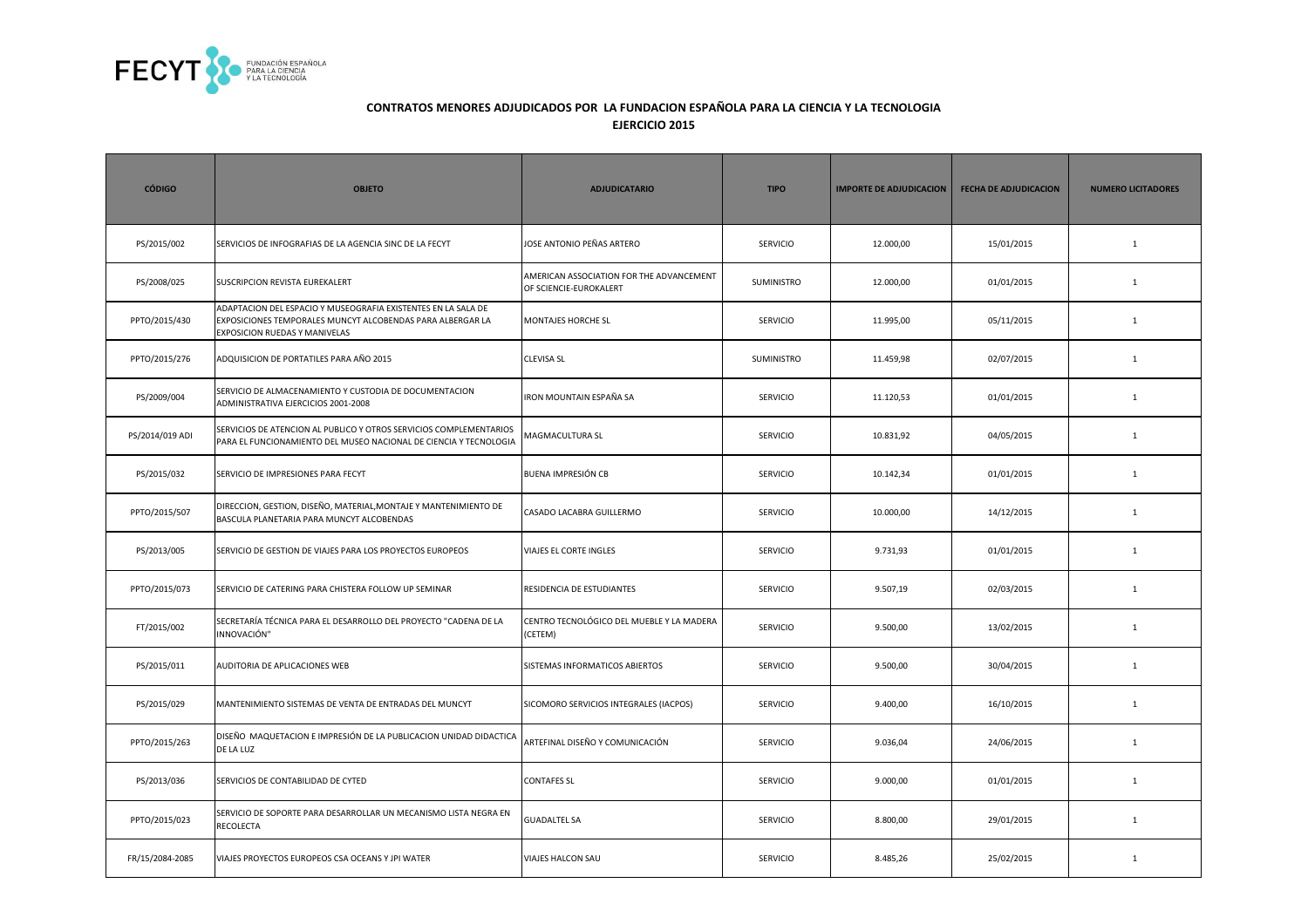

| <b>CÓDIGO</b> | <b>OBJETO</b>                                                                                                                                                        | <b>ADJUDICATARIO</b>                    | <b>TIPO</b>       | <b>IMPORTE DE ADJUDICACION</b> | <b>FECHA DE ADJUDICACION</b> | <b>NUMERO LICITADORES</b> |
|---------------|----------------------------------------------------------------------------------------------------------------------------------------------------------------------|-----------------------------------------|-------------------|--------------------------------|------------------------------|---------------------------|
| PPTO/2015/383 | MANTENIMIENTO INTERACTIVOS OCTUBRE A DICIEMBRE 2015                                                                                                                  | SERVICIOS INTEGRALES JUALI SL           | <b>SERVICIO</b>   | 8.430,00                       | 05/10/2015                   | $\mathbf{1}$              |
| PS/2012/013   | CONTRATACION DE 50 CUENTAS DE CORREO ELECTRONICO EN MODO<br>ALQUILER                                                                                                 | <b>MICROSOFT</b>                        | <b>SERVICIO</b>   | 8.340,70                       | 01/01/2015                   | $\mathbf{1}$              |
| PS/2003/005   | MANTENIMIENTO SOFTWARE                                                                                                                                               | SAGE LOGIC CONTROL SL                   | <b>SUMINISTRO</b> | 8.005,97                       | 01/01/2015                   | $\mathbf{1}$              |
| PPTO/2015/531 | MAQUETACION E IMPRESIÓN DE LA PUBLICACION UCC+I                                                                                                                      | <b>RUBES EDITORIAL SL</b>               | <b>SERVICIO</b>   | 7.820,00                       | 16/12/2015                   | $\mathbf{1}$              |
| FT/2015/005   | SERVICIO DE MODERACION DE LOS WORKSHOPS DEL PROYECTO GENDERNET                                                                                                       | <b>SCORDIALOS MARIA</b>                 | <b>SERVICIO</b>   | 7.500,00                       | 20/02/2015                   | $\mathbf{1}$              |
| PS/2014/026   | SERVICIO DE GESTION DE RESIDUOS PELIGROSOS                                                                                                                           | <b>TECNORESIDUOS</b>                    | SERVICIO          | 7.430,00                       | 31/07/2015                   | $\mathbf 1$               |
| PS/2006/001   | TRAMITACION DE REGISTRO DE MARCAS FECYT                                                                                                                              | PONS PATENTES Y MARCAS                  | <b>SERVICIO</b>   | 7.176,44                       | 01/01/2015                   | $\mathbf{1}$              |
| PPTO/2015/395 | CATERING PARA EL PROYECTO SCIENTIX                                                                                                                                   | <b>BARU CATERING</b>                    | <b>SERVICIO</b>   | 7.140,00                       | 19/10/2015                   | $\mathbf{1}$              |
| PPTO/2015/214 | ADQUISICION DE CAMISETAS PRECIPITA PARA FINDE CIENTIFICO                                                                                                             | PROMORIGINAL SL                         | <b>SUMINISTRO</b> | 7.100,00                       | 28/05/2015                   | $\mathbf{1}$              |
| PPTO/2015/134 | PRODUCCION DE 200 FOTOGRAFIAS RELATIVAS A 100 PIEZAS EN EXPOSICION<br>EN LA SEDE DEL MUNCYT EN ALCOBENDAS PARA LA PUBLICACION DE LA GUIA<br><b>GENERAL DEL MUSEO</b> | YOLANDA VILLAVERDE LOPEZ                | <b>SERVICIO</b>   | 7.000,00                       | 13/04/2015                   | $\mathbf{1}$              |
| PPTO/2015/457 | ORGANIZACIÓN Y EJECUCION DE ENCUENTRO CON LAS TECNOLOGIAS BASADAS<br>EN LA LUZ                                                                                       | INSTITUCION GALEGA DE CIENCIA           | <b>SERVICIO</b>   | 7.000,00                       | 20/11/2015                   | $\mathbf{1}$              |
| PPTO/2015/401 | DISEÑO, MAQUETACION E IMPRESIÓN DE 400 EJEMPLARES DE LA PUBLICACION<br>PERCEPCION SOCIAL DE LA CIENCIA Y LA TECNOLOGIA 2014                                          | CAJA ALTA SERVICIOS EDITORIALES         | <b>SERVICIO</b>   | 6.950,00                       | 20/10/2015                   | $\mathbf{1}$              |
| PPTO/2015/285 | SUMINISTRO DE CONSUMIBLES DE LIMPIEZA PARA MUNCYT ALCOBENDAS Y<br>FECYT                                                                                              | SERVICIO DE CONTENEDORES SANITARIOS SAU | <b>SUMINISTRO</b> | 6.798,00                       | 08/06/2015                   | $\mathbf{1}$              |
| PS/2013/019   | POLIZA DE RESPONSABILIDAD CIVIL GENERAL (PÓLIZA Nº EA13CP10970000 )                                                                                                  | AIG SEGUROS                             | <b>SERVICIO</b>   | 6.549,36                       | 01/01/2015                   | $\mathbf{1}$              |
| PPTO/2015/057 | SERVICIOS PARA LA COORDINACION DE LA DIRECCION DE MONOLOGUISTAS Y<br>DE LA ORGANIZACIÓN DE LAS GALAS DE LA SEMIFINAL Y FINAL DE FAMELAB                              | MOLINARE SAU                            | <b>SERVICIO</b>   | 6.400,00                       | 13/02/2015                   | $\mathbf{1}$              |
| PPTO/2015/065 | SERVICIO DE ASISTENCIA TÉCNICA DE APOYO A LA JUSTIFICACIÓN DE<br>SUBVENCIONES DEL MINISTERIO DE EDUCACIÓN Y CULTURA                                                  | COMPTO AUDITORES S.L.                   | SERVICIO          | 6.000,00                       | 20/02/2015                   | $\mathbf{1}$              |
| PPTO/2015/202 | CONFERENCIA DE JANE GOODALL 55 AÑOS INVESTIGANDO A LOS CHIMPACES<br>DE GOMBE                                                                                         | INSTITUTO JANE GOODALL                  | <b>SERVICIO</b>   | 6.000,00                       | 19/05/2015                   | $\mathbf{1}$              |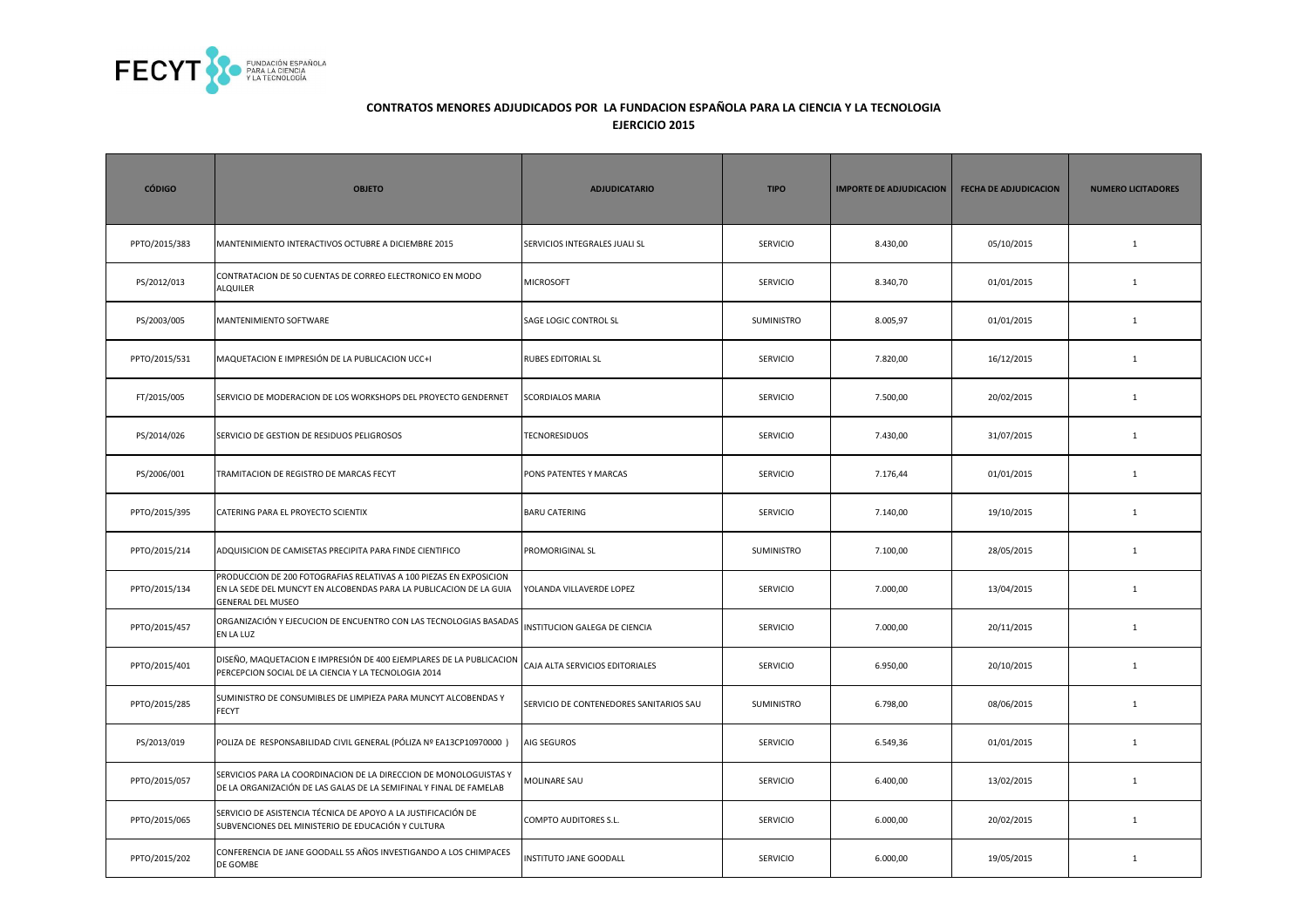

| <b>CÓDIGO</b>    | <b>OBJETO</b>                                                                                                        | <b>ADJUDICATARIO</b>             | <b>TIPO</b>       | <b>IMPORTE DE ADJUDICACION</b> | <b>FECHA DE ADJUDICACION</b> | <b>NUMERO LICITADORES</b> |
|------------------|----------------------------------------------------------------------------------------------------------------------|----------------------------------|-------------------|--------------------------------|------------------------------|---------------------------|
| PS/2014/014      | POLIZA DE SEGURO TODO RIESGO INDUSTRIAL (SEDE ALCOBENDAS) Nº<br>0991470046234                                        | MAPFRE SEGURO DE EMPRESAS        | <b>SERVICIO</b>   | 5.964,04                       | 30/05/2015                   | $\mathbf{1}$              |
| PPTO/2015/452    | IMPLEMENTACION DEL NUEVO MICROSITE FICHA INAEF Y NUEVA SOLPA DE<br>INFORMACION CIENCIA Y TECNOLOGIA                  | <b>YUNBIT</b>                    | <b>SERVICIO</b>   | 5.880,00                       | 17/11/2015                   | $\mathbf{1}$              |
| PPTO/2015/388    | AMPLIACION DE LA CAFETERIA MUSEO DE LA CIENCIA                                                                       | IDOM INGENIERIA Y CONSULTORIA SA | <b>SERVICIO</b>   | 5.550,00                       | 24/07/2015                   | $\mathbf{1}$              |
| PPTO/2015/274    | DESMONTAJE DE LA EXPOSICION CUANDO LA TIERRA TIEMBLA                                                                 | <b>BIOVISUAL SL</b>              | SERVICIO          | 5.528,00                       | 12/06/2015                   | $\mathbf{1}$              |
| FR/15/1744-1504  | TASAS CORRESPONDIENTES A LA PATENTE PSORIASIS QUE SOLICITO LA<br>UNIVERSIDAD POLITECNICA DE CATALUÑA                 | ZMB PATENS SL                    | <b>SERVICIO</b>   | 5.527,00                       | 10/09/2015                   | $\mathbf{1}$              |
| CDPI/2015/132    | PREPARACION DE ESPECTACULOS CIENCIA A TRES                                                                           | <b>TEATRO CAPITANO SL</b>        | <b>SERVICIO</b>   | 5.500,00                       | 01/12/2015                   | $\mathbf{1}$              |
| PS/2014/015      | SUMINISTRO DE AGUA PARA CYTED                                                                                        | CANAL DE ISABEL II               | <b>SUMINISTRO</b> | 5.432,67                       | 01/01/2015                   | $\mathbf{1}$              |
| <b>VARIAS FR</b> | ALOJAMIENTOS NECESARIOS EN PROYECTOS DE FECYT                                                                        | RESIDENCIA DE ESTUDIANTES        | <b>SERVICIO</b>   | 5.315,06                       | 01/01/2015                   | $\mathbf{1}$              |
| PPTO/2015/109    | SUMINISTRO DE PROPANO PARA LA SEDE DE MUNCYT DELICIAS                                                                | REPSOL BUTANO SA                 | <b>SUMINISTRO</b> | 5.148,65                       | 06/04/2015                   | $\mathbf{1}$              |
| PPTO/2015/086    | TECHNOHUEVOS MUNCYT                                                                                                  | LA BOUTIQUE DEL PAN              | <b>SUMINISTRO</b> | 5.000,00                       | 27/02/2015                   | $\mathbf{1}$              |
| PPTO/2015/320    | DISEÑO Y PRODUCCION DE INVITACIONES DE ILUSTRACIENCIA                                                                | EIZAGUIRRE LAMUEDRA GORKA        | <b>SERVICIO</b>   | 5.000,00                       | 02/09/2015                   | $\mathbf{1}$              |
| CDPI/2015/027-4  | PREPARACION DE ESPECTACULOS FAMELAB 2015                                                                             | <b>TEATRO CAPITANO SL</b>        | <b>SERVICIO</b>   | 5.000,00                       | 14/05/2015                   | $\mathbf{1}$              |
| PPTO/2015/278    | ADQUISICION DE MOBILIARIO PARA EL AUDITORIO DE MUNCYT ALCOBENDAS                                                     | VITRA HISPANIA SA                | <b>SUMINISTRO</b> | 4.822,40                       | 02/07/2015                   | $\mathbf{1}$              |
| PS/2015/026      | SERVICIO LIMPIEZA ALFOMBRAS                                                                                          | <b>ELIS</b>                      | <b>SERVICIO</b>   | 4.662,00                       | 03/09/2015                   | 1                         |
| PPTO/2015/018    | SERVICIOS DE TELEMEDIA                                                                                               | CREARA CONSULTORES SL            | <b>SERVICIO</b>   | 4.517,80                       | 28/01/2015                   | $\mathbf{1}$              |
| PPTO/2015/066    | SERVICIO DE OPTIMIZACIÓN DE SUMINISTROS ENERGÉTICOS                                                                  | CREARA CONSULTORES SL            | <b>SERVICIO</b>   | 4.500,00                       | 12/02/2015                   | $\mathbf{1}$              |
| PPTO/2015/113    | ADQUISICION MATERIAL DE ILUMINACION PARA LA SALA DE EXPOSICIONES<br>TEMPORALES EN LA PLANTA 1º DEL MUNCYT ALCOBENDAS | <b>INTERVENTO</b>                | SUMINISTRO        | 4.500,00                       | 20/03/2015                   | $\mathbf{1}$              |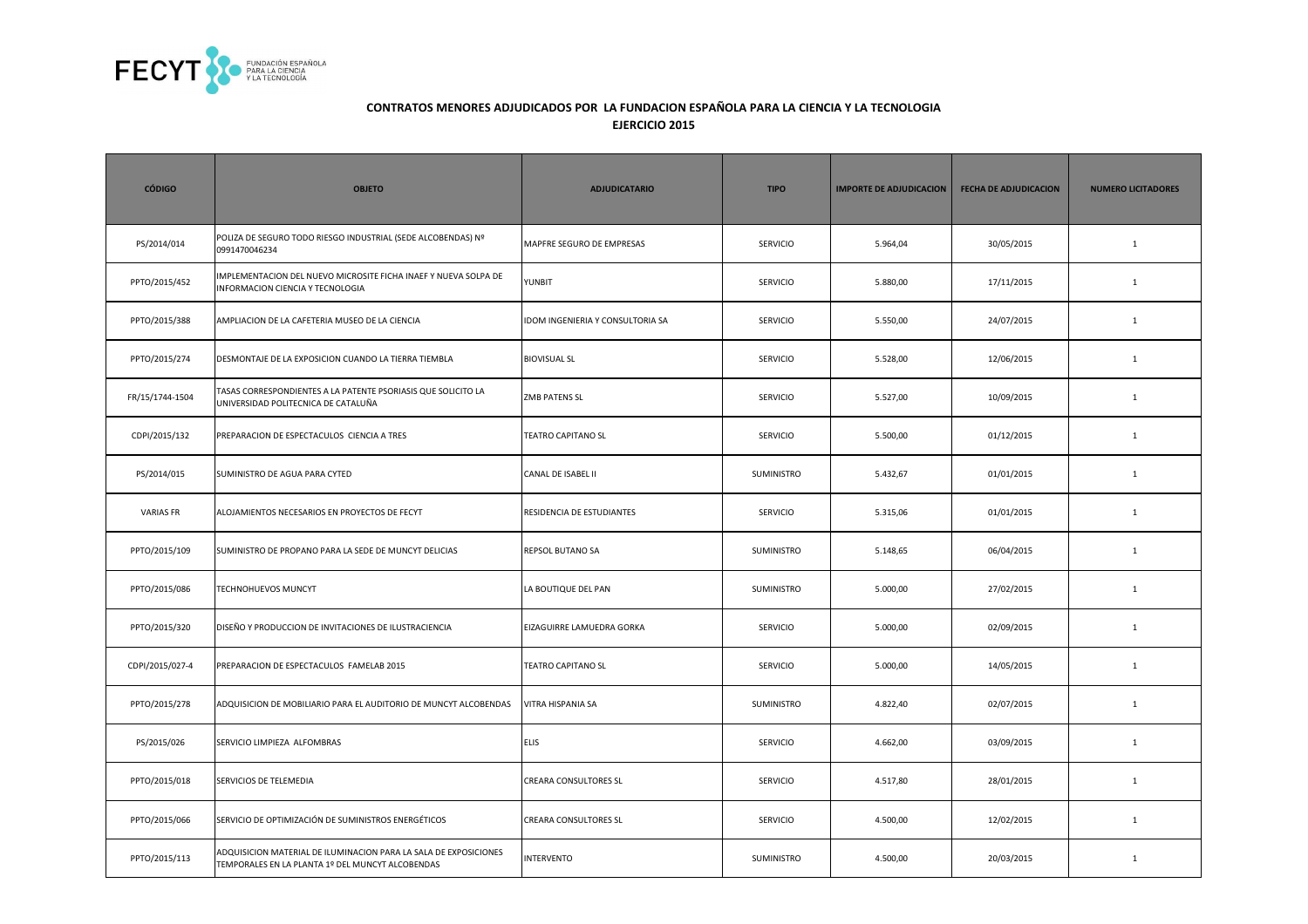

| <b>CÓDIGO</b> | <b>OBJETO</b>                                                                                                            | <b>ADJUDICATARIO</b>                             | <b>TIPO</b>       | <b>IMPORTE DE ADJUDICACION</b> | <b>FECHA DE ADJUDICACION</b> | <b>NUMERO LICITADORES</b> |
|---------------|--------------------------------------------------------------------------------------------------------------------------|--------------------------------------------------|-------------------|--------------------------------|------------------------------|---------------------------|
| PPTO/2015/359 | SERVICIO DE RESTAURACION DURANTE LA REUNION FLAGERA, LOS DIAS 27,28<br>29 Y 30 DE SEPTIEMBRE                             | CONGRESOS ICOMEM, SL                             | <b>SERVICIO</b>   | 4.410,00                       | 25/09/2015                   | $\mathbf{1}$              |
| PS/2008/008   | SERVICIO DE ALMACENAJE Y PORTES DE LAS PUBLICACIONES Y MATERIAL<br>PROMOCIONAL FECYT                                     | ADVANTIA COMUNICACIÓN GRAFICAS SA                | <b>SERVICIO</b>   | 4.362,00                       | 01/01/2015                   | $\mathbf{1}$              |
| PPTO/2015/229 | DISTRIBUCION DE FOLLETOS EN DIFERENTES DISTRITOS PARA DAR PUBLICIDAD<br>A FINDE CIENTIFICO                               | <b>IMPACTO</b>                                   | <b>SERVICIO</b>   | 4.216,51                       | 25/05/2015                   | $\mathbf{1}$              |
| PS/2014/025-1 | 46 CONTENEDORES BACTERIOSTATICOS                                                                                         | SERVICIO DE CONTENEDORES SANITARIOS SAU          | <b>SERVICIO</b>   | 4.140,00                       | 08/04/2015                   | $\mathbf{1}$              |
| FR/15/2428    | ALOJAMIENTO CONGRESO NACIONAL SCIENTIX                                                                                   | NALA SOLUCIONES Y GESTIONES                      | <b>SERVICIO</b>   | 4.090,90                       | 01/11/2015                   | $\mathbf{1}$              |
| PPTO/2015/094 | ADQUISICION DE 10 LICENCIAS OFFICE PLUS 2013                                                                             | <b>INFOREIN SA</b>                               | <b>SUMINISTRO</b> | 4.033,20                       | 27/03/2015                   | $\mathbf{1}$              |
| PS/2015/005   | SERVICIO DE FOTOGRAFIA PARA LA FECYT                                                                                     | OLMO CALVO RODRIGUEZ                             | <b>SERVICIO</b>   | 4.000,00                       | 04/03/2015                   | $\mathbf{1}$              |
| FR/15/1144    | CATERING JORNADA ENCUENTRO DE GESTORES DE PROYECTOS EUROPEOS EL<br>20/05/2015                                            | GLOBAL FOOD MANAGEMENT SL                        | <b>SERVICIO</b>   | 3.933,63                       | 13/05/2015                   | $\mathbf{1}$              |
| PPTO/2015/331 | PANELADO DEL CAMION MOVILAB                                                                                              | TRAC DIGITAL SL                                  | <b>SERVICIO</b>   | 3.892,36                       | 17/09/2015                   | $\mathbf{1}$              |
| PPTO/2015/169 | DESMONTAJE DE MODULOS EN EL MUNCYT                                                                                       | GESTION DE DISEÑO DESIGNO                        | <b>SERVICIO</b>   | 3.848,82                       | 10/03/2015                   | $\mathbf{1}$              |
| PPTO/2015/030 | ADQUISICION DE UNA LICENCIA PERPETUA DE LOS PRODUCTOS SOFTWARE NPS<br>LISTADOS PARA UN SERVIDOR DE DESARROLLO PARA FECYT | NETPOINT SOLUITONS SL                            | <b>SUMINISTRO</b> | 3.800,00                       | 02/02/2015                   | $\mathbf{1}$              |
| PPTO/2015/227 | IMPRESIÓN DE FLYER Y DIPTICO PARA PROMOCIONAR EL FINDE CIENTIFICO<br>2015                                                | <b>GRAFICAS LIDER SL</b>                         | <b>SERVICIO</b>   | 3.720,00                       | 25/05/2015                   | $\mathbf{1}$              |
| PPTO/2015/112 | DESARROLLO Y PUESTA EN MARCHA DE UNA SERIE DE EXPERIENCIAS OPTICAS<br><b>EN EL MUNCYT</b>                                | GRUPO COMPLUTENSE DE OPTICA APLICADA             | <b>SERVICIO</b>   | 3.700,00                       | 23/03/2015                   | 1                         |
| PPTO/2015/410 | ADQUISICION DE MATERIAL FUNGIBLE PARA MUNCYT                                                                             | MANUEL CRUZ CONTRERAS (FERRETERIA<br>ALCOBENDAS) | <b>SUMINISTRO</b> | 3.587,41                       | 27/10/2015                   | 1                         |
| PPTO/2015/233 | ADQUISICION MATERIAL DE OFICINA MUNCYT ALCOBENDAS                                                                        | ROMERO HERMANOS AIRES SL                         | <b>SUMINISTRO</b> | 3.567,01                       | 01/06/2015                   | $\mathbf{1}$              |
| FR/15/2176    | SERVICIOS DE RESTAURACION PARA EVENTO FLAGERA                                                                            | <b>CIBOULETTE CATERING</b>                       | SERVICIO          | 3.500,00                       | 29/09/2015                   | $\mathbf{1}$              |
| PS/2013/050   | ALQUILER DE PLAZAS DE GARAJE PARA EL PERSONAL FECYT DESTINADO EN LA<br>SEIDI                                             | NOVOTEL MADRID PUENTE DE LA PAZ                  | SERVICIO          | 3.480,99                       | 01/01/2015                   | $\mathbf{1}$              |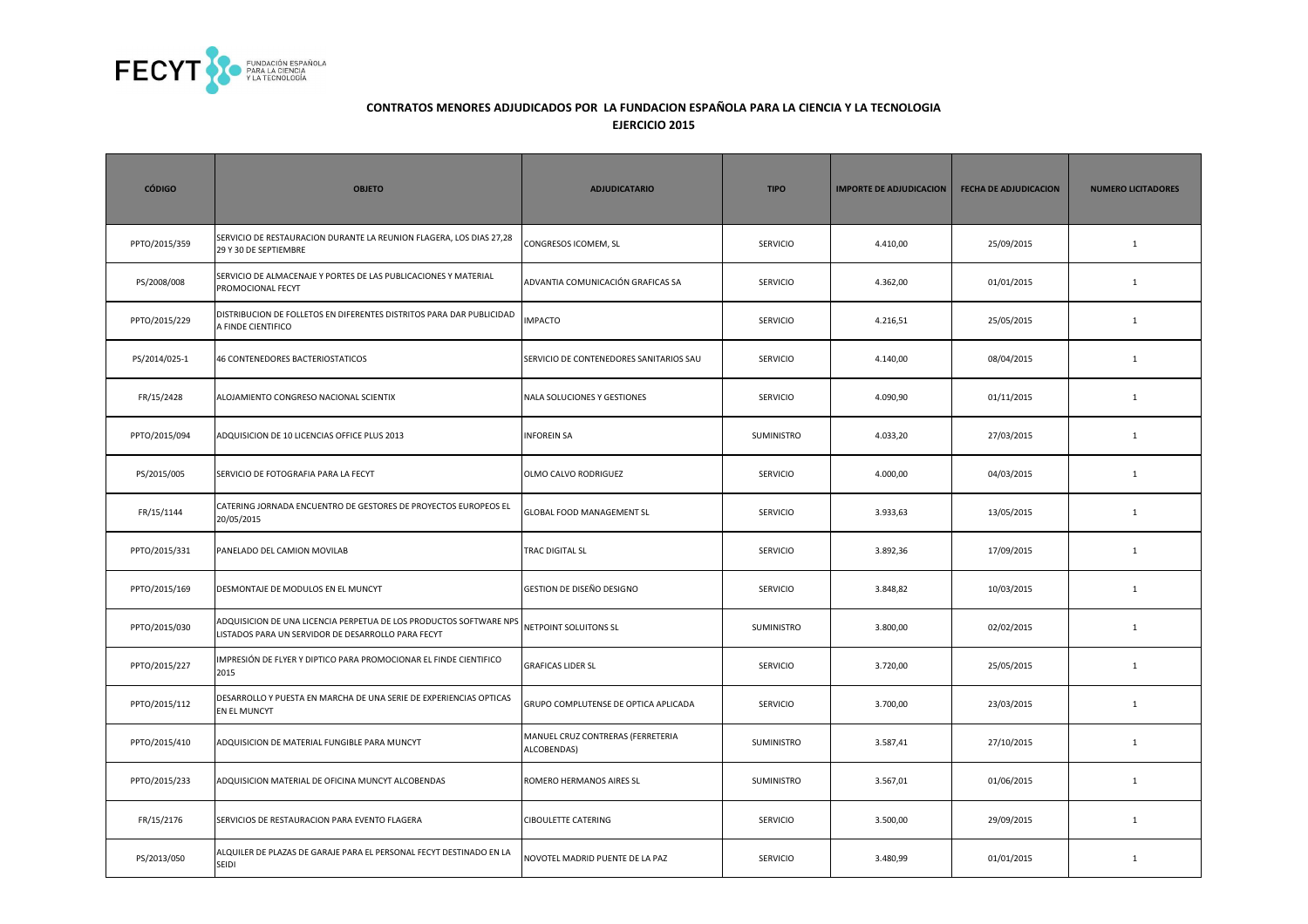

| <b>CÓDIGO</b> | <b>OBJETO</b>                                                                                                                                                                 | <b>ADJUDICATARIO</b>                                           | <b>TIPO</b>     | <b>IMPORTE DE ADJUDICACION</b> | <b>FECHA DE ADJUDICACION</b> | <b>NUMERO LICITADORES</b> |
|---------------|-------------------------------------------------------------------------------------------------------------------------------------------------------------------------------|----------------------------------------------------------------|-----------------|--------------------------------|------------------------------|---------------------------|
| PPTO/2015/306 | DISEÑO Y PRODUCCION DE UN MESA DE EXPERIMENTACION EN OPTICA                                                                                                                   | <b>INTERVENTO</b>                                              | SERVICIO        | 3.445,00                       | 20/07/2015                   | $\mathbf{1}$              |
| PPTO/2015/193 | ADQUISCION DE PALETS Y CAJAS APILABLES PARA EL ALMACEN (SEDE DELICIAS)<br>NECESARIOS PARA PODER CONTINUAR CON LOS TRABAJOS DE ORGANIZACIÓN<br>DE PIEZAS DEL ALMACEN DEL MUSEO | KAISER + KRAFT SA                                              | SUMINISTRO      | 3.387,60                       | 19/05/2015                   | $\mathbf{1}$              |
| PPTO/2015/217 | SERVICIO RESTAURACION PARA EVENTO CHISTERA EL 16 Y 18 DE JUNIO EN<br>LISBOA                                                                                                   | SILVIA CARVALHO CATERING                                       | <b>SERVICIO</b> | 3.307,00                       | 03/06/2015                   | $\mathbf{1}$              |
| PPTO/2015/426 | SERVICIO DE RESTAURACION PARA PROYECTO "FOMENTANDO VOCACIONES<br>STEM"                                                                                                        | <b>CIBOULETTE CATERING</b>                                     | <b>SERVICIO</b> | 3.285,00                       | 02/11/2015                   | $\mathbf{1}$              |
| PS/2012/022   | <b>DOMINIOS ACTIVOS 2015</b>                                                                                                                                                  | ASAC COMUNICACIONES SL                                         | <b>SERVICIO</b> | 3.256,00                       | 01/01/2015                   | $\mathbf{1}$              |
| PPTO/2015/108 | SERVICIO DE RESTAURACION PARA LA JORNADA DE COMUNICACIÓN DE LA EC<br>SOBRE ASPECTOS LEGALES Y FINANCIEROS DE HORIZONTE 2020                                                   | AMATISTA CATERING SL                                           | <b>SERVICIO</b> | 3.192,50                       | 23/03/2015                   | $\mathbf{1}$              |
| PS/2015/031   | SERVICIO DE MANTENIMIENTO DE ASCENSORES DEL MUNCYT SEDE CORUÑA                                                                                                                | KONE ELEVADORES SA                                             | SERVICIO        | 3.168,00                       | 14/12/2015                   | $\mathbf 1$               |
| PPTO/2015/047 | SERVICIO DE DISEÑO Y ASESORAMIENTO TÉCNICO PARA LA ADAPTACIÓN Y<br>ACONDICIONACIÓN DE LA SALA DE EXPOSICIONES TEMPORALES DE LA PLANTA<br>PRIMERA DEL MUSEO                    | VICTOR IMPERIAL - DISEÑO DE ESPACIOS<br><b>INTERIORES</b>      | SERVICIO        | 3.150,00                       | 12/02/2015                   | $\mathbf 1$               |
| PS/2010/027   | SUMINISTRO CAPSULAS Y NESPRESSO                                                                                                                                               | DABA SA                                                        | SUMINISTRO      | 3.073,81                       | 16/11/2015                   | $\mathbf 1$               |
| FT/2015/008   | ARRENDAMIENTO DE TUNEL INTERACTIVO LHC                                                                                                                                        | ORGANIZACIÓN EUROPEA DE INVESTIGACION<br><b>NUCLEAR (CERN)</b> | <b>SERVICIO</b> | 3.000,00                       | 23/04/2015                   | $\mathbf{1}$              |
| FT/2015/026   | ESTUDIO ECONOMETRICO PANEL PITEC                                                                                                                                              | FUNDACION UNIVERSIDAD AUTONOMA DE<br><b>MADRID</b>             | <b>SERVICIO</b> | 3.000,00                       | 06/11/2015                   | $\mathbf{1}$              |
| FT/2015/027   | ESTUDIO ECONOMETRICO PANEL PITEC                                                                                                                                              | UNIVERSIDAD AUTONOMA DE BARCELONA                              | <b>SERVICIO</b> | 3.000,00                       | 06/11/2015                   | $\mathbf{1}$              |
| FT/2015/028   | ESTUDIO ECONOMETRICO PANEL PITEC                                                                                                                                              | FUNDACION UNIVERSIDAD ROVIRA I VIRGILI                         | <b>SERVICIO</b> | 3.000,00                       | 06/11/2015                   | $\mathbf{1}$              |
| FR/15/1516    | ALQUILER SALA EVENTO CHIST-ERA                                                                                                                                                | INSTITUTO DE DESENVOLVIMENTO DE NOVAS<br><b>TECNOLOGIAS</b>    | <b>SERVICIO</b> | 3.000,00                       | 30/07/2015                   | $\mathbf{1}$              |
| PS/2012/012   | LICENCIA EN ALQUILER DE LA HERRAMIENTA ENCUESTA FACIL                                                                                                                         | <b>ENCUESTA FACIL</b>                                          | SERVICIO        | 3.000,00                       | 01/01/2015                   | $\mathbf{1}$              |
| PPTO/2015/107 | CATERING V PLENO DE LA RED DE POLITICAS PUBLICAS DE I+D+I                                                                                                                     | GLOBAL FOOD MANAGEMENT SL                                      | <b>SERVICIO</b> | 2.970,55                       | 30/03/2015                   | $\mathbf{1}$              |
| PPTO/2015/541 | ACCIONES DE DIFUSION EN GENTE PARA CAMPAÑA DE NAVIDAD                                                                                                                         | COPE                                                           | <b>SERVICIO</b> | 2.950,00                       | 03/12/2015                   | $\mathbf{1}$              |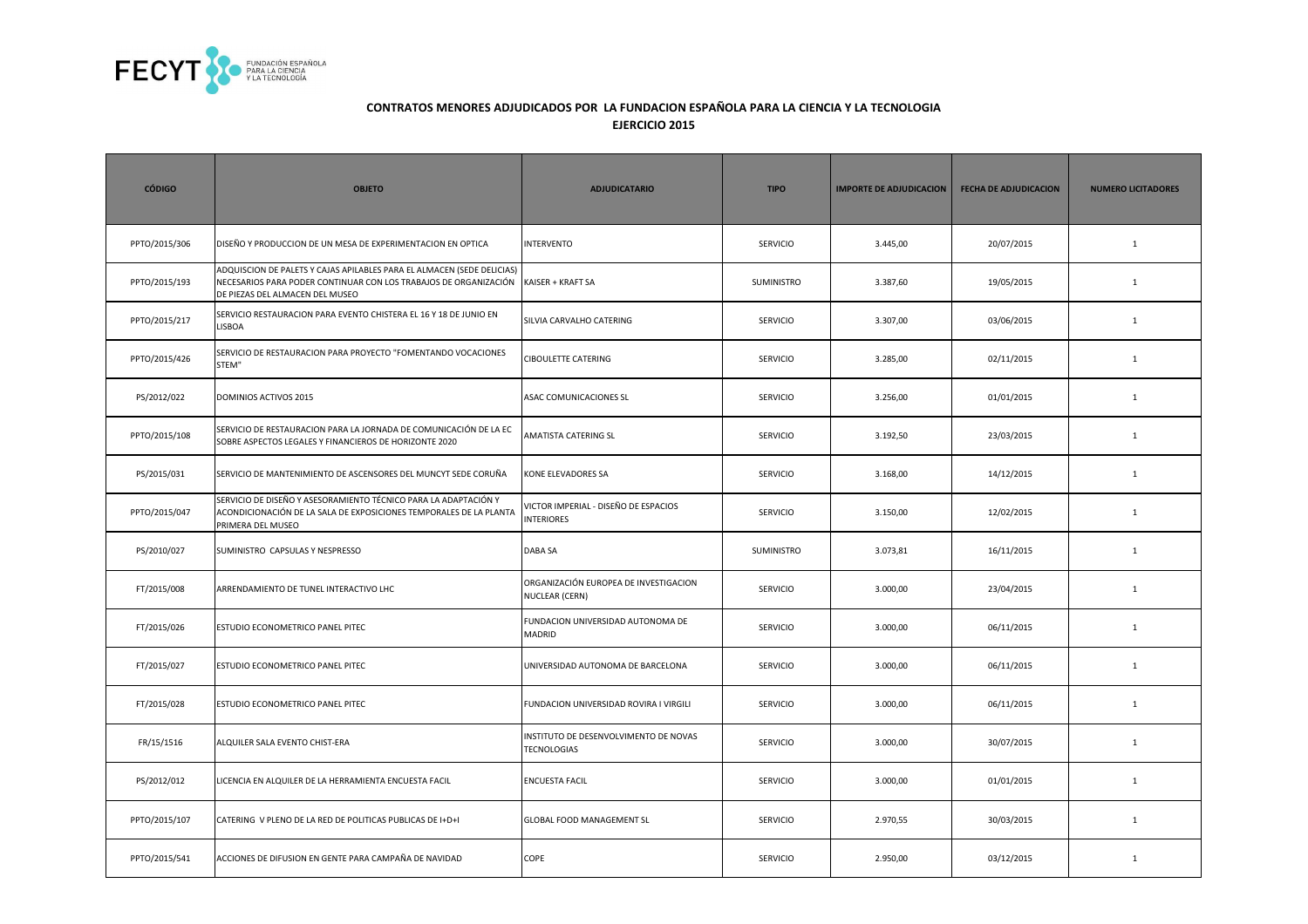

| <b>CÓDIGO</b>   | <b>OBJETO</b>                                                                                                             | <b>ADJUDICATARIO</b>                                            | <b>TIPO</b>       | <b>IMPORTE DE ADJUDICACION</b> | <b>FECHA DE ADJUDICACION</b> | <b>NUMERO LICITADORES</b> |
|-----------------|---------------------------------------------------------------------------------------------------------------------------|-----------------------------------------------------------------|-------------------|--------------------------------|------------------------------|---------------------------|
| PS/2009/013ANX2 | HONORARIOS POR IMPUGNACION DE RECURSO DE SUPLICACION 239/2015<br>ANTE EL TSJ MADRID (CONFLICTO COLECTIVO UGT)             | ABDON PEDRAJAS, ABOGADOS Y ASESORES<br><b>TRIBUTARIOS</b>       | <b>SERVICIO</b>   | 2.940,00                       | 15/02/2015                   | $\mathbf{1}$              |
| PPTO/2015/511   | SERVICIO DE RESTAURACION PARA EL ENCUENTRO DE NAVIDAD                                                                     | <b>DOSJUMAR SL</b>                                              | <b>SERVICIO</b>   | 2.909,09                       | 15/12/2015                   | $\mathbf{1}$              |
| PS/2015/017     | RENOVACION DE LA CERTIFICACION, CONFORME A LA NORMA UNE-EN ISO<br>9001:2008 DE LA FECYT                                   | ASOCIACION ESPAÑOLA DE NORMALIZACION Y<br>CERTIFICACION (AENOR) | <b>SERVICIO</b>   | 2.891,67                       | 20/07/2015                   | $\mathbf{1}$              |
| PPTO/2015/515   | ASISTENCIA TECNICA EN LA REDACCION, EVALUACION Y ADJUDICACION DE UN<br>CONCURSO PUBLICO PARA APROVISIONAMIENTO DE ENERGIA | CREARA CONSULTORES SL                                           | SERVICIO          | 2.875,00                       | 02/12/2015                   | $\mathbf{1}$              |
| PPTO/2015/195   | CATERING PARA LA JORNADA DEL PLAN DE ACTUACION 2015 DE FECYT                                                              | <b>ENELDO</b>                                                   | <b>SERVICIO</b>   | 2.860,00                       | 12/05/2015                   | $\mathbf{1}$              |
| FR/15/2417-2418 | PRODUCCION, ITINERANCIA Y ACTIVIDADES EDUCATIVAS DE LA EXPOSICION<br>ILUSTRACIENCIA 2015                                  | BAIDAL CRESPO, MIQUEL                                           | <b>SERVICIO</b>   | 2.800,00                       | 01/12/2015                   | $\mathbf{1}$              |
| FR              | SEGURO MEDICO DE RAQUEL SAINZ                                                                                             | SANITAS SA DE SEGURIDAD                                         | <b>SERVICIO</b>   | 2.793,41                       | 11/03/2015                   | $\mathbf{1}$              |
| PS/2010/024     | SERVICIO DE MANTENIMIENTO DE ASCENSORES DEL MUNCYT SEDE CORUÑA                                                            | KONE ELEVADORES SA                                              | <b>SERVICIO</b>   | 2.735,52                       | 05/11/2015                   | $\mathbf{1}$              |
| PPTO/2015/084   | IMPLANTACION DE UN SISTEMA DE GESTION DE DATOS DE CARÁCTER<br>PERSONAL SEGÚN LA LEY/15/1999                               | JOSE LUIS DELGADO PEIROTEN                                      | <b>SERVICIO</b>   | 2.700,00                       | 05/02/2015                   | $\mathbf{1}$              |
| CDPI/2015/118   | EVALUACION DE LA 8ª ENCUESTA DE PERCEPCION SOCIAL DE LA CIENCIA                                                           | POLINO PADILLA CARMELO                                          | <b>SERVICIO</b>   | 2.700,00                       | 20/01/2015                   | $\mathbf{1}$              |
| SINC_15_016     | COLABORACION AGENCIA SINC                                                                                                 | MENDEZ GONZALEZ JESUS                                           | <b>SERVICIO</b>   | 2.700,00                       | 29/10/2015                   | $\mathbf{1}$              |
| PS/2015/033     | ADQUISICION Y MANTENIMIENTO ANUAL DE 25 LICENCIAS CITRIX<br><b>XENDESKTOP ENTERPRISE</b>                                  | EMPATIZA CONSULTING SL                                          | SUMINISTRO        | 2.665,00                       | 15/12/2015                   | $\mathbf{1}$              |
| SINC_15_002     | COLABORACION AGENCIA SINC Y BLOG AMIGOS DE LA CIENCIA                                                                     | CHAPARRO DOMINGUEZ LAURA                                        | <b>SERVICIO</b>   | 2.550,00                       | 10/02/2015                   | $\mathbf{1}$              |
| <b>REV 47</b>   | EVALUACION DE LA CONVOCATORIA DE CULTURA CIENTIFICA 2015                                                                  | CASINO RUBIO GONZALO                                            | <b>SERVICIO</b>   | 2.541,00                       | 21/07/2015                   | 1                         |
| PS/2015/020     | SOPORTE FIREWALL SONICWALL                                                                                                | ASAC COMUNICACIONES SL                                          | <b>SUMINISTRO</b> | 2.535,00                       | 06/08/2015                   | $\mathbf{1}$              |
| PPTO/2015/021   | SOPORTE TECNOLOGICO 2015 PARA EL MANTENIMIENTO DEL SITE "CADENA DE<br>LA INNOVACION"                                      | <b>IMAGINARTE</b>                                               | <b>SERVICIO</b>   | 2.500,00                       | 28/01/2015                   | $\mathbf{1}$              |
| PPTO/2015/096   | AUDITORIA PARA EL PROYECTO EUROPEO 7PM EURAXESS TOP II                                                                    | GRUPO NC AUDITORES DE NEGOCIO SL                                | SERVICIO          | 2.500,00                       | 13/03/2015                   | $\mathbf{1}$              |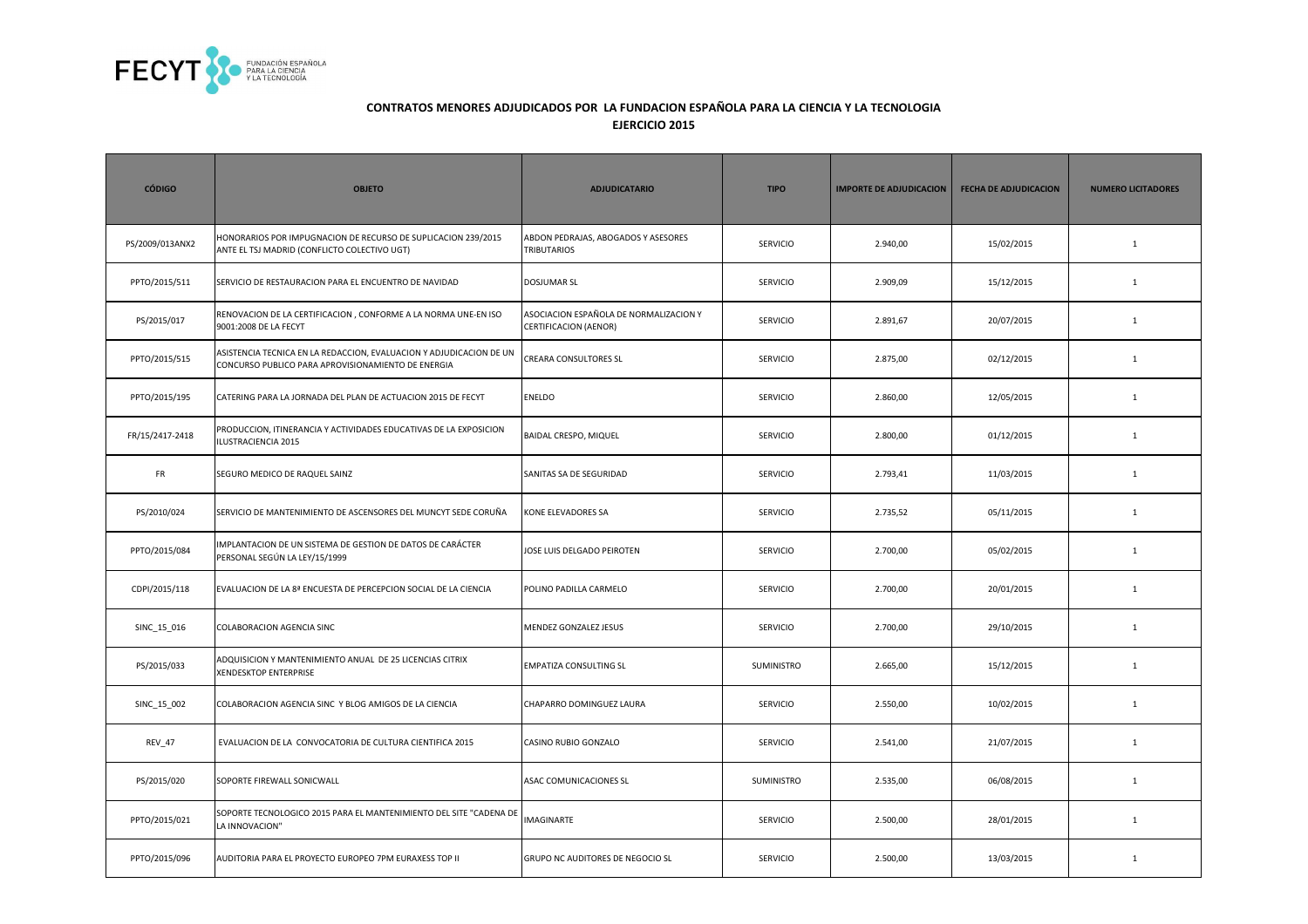

| <b>CÓDIGO</b>    | <b>OBJETO</b>                                                                                                | <b>ADJUDICATARIO</b>          | <b>TIPO</b>     | <b>IMPORTE DE ADJUDICACION</b> | <b>FECHA DE ADJUDICACION</b> | <b>NUMERO LICITADORES</b> |
|------------------|--------------------------------------------------------------------------------------------------------------|-------------------------------|-----------------|--------------------------------|------------------------------|---------------------------|
| PPTO/2015/553    | RENOVACION DE BATERIAS DE CPD SEDE PEDRO TEIXEIRA                                                            | VALORIZA FACILITIES SAU       | SERVICIO        | 2.496,00                       | 23/12/2015                   | $\mathbf{1}$              |
| FR/15/2528       | ENCUENTRO COMUNICAR CIENCIA EN RED                                                                           | UNIVERSIDAD DE MALAGA UMA     | <b>SERVICIO</b> | 2.479,34                       | 01/12/2015                   | $\mathbf{1}$              |
| PPTO/2015/103    | ADQUISICIÓN DE DOS ORDENADORES PORTÁTILES                                                                    | REPESSA SISTEMAS              | SUMINISTRO      | 2.474,00                       | 20/03/2015                   | $\mathbf{1}$              |
| PS/2011/007 ADIV | MANTENIMIENTO LICENCIA ADONIS. PERIODO 2015                                                                  | ALBATIAN CONSULTING SL        | SUMINISTRO      | 2.450,00                       | 01/01/2015                   | $\mathbf{1}$              |
| PPTO/2015/483    | APOYO PARA EL MONTAJE Y DESMONTAJE, DE LA EXPOSICION MANIEVELAS Y<br>RUEDAS DENTADAS                         | VALORIZA FACILITIES SAU       | SERVICIO        | 2.428,00                       | 27/11/2015                   | $\mathbf{1}$              |
| PPTO/2015/133    | MPRESIÓN DE UNA PUBLICACION RELACIONADA CON EL PROYECTO RED IDI                                              | MADRIDCOLOR                   | <b>SERVICIO</b> | 2.415,30                       | 13/04/2015                   | $\mathbf{1}$              |
| PPTO/2015/394    | EDICION, REVISION, CORRECCION ORTOPOGRAFICA DE LA PUBLICACION<br>PERCEPCION SOCIAL DE LA CIENCIA VII         | <b>DIVULGA SL</b>             | <b>SERVICIO</b> | 2.400,00                       | 20/10/2015                   | $\mathbf{1}$              |
| PPTO/2015/502    | ESTUDIO SOBRE EL ESTADO DE LAS INSTALACIONES Y EQUIPOS DE LA COCINA Y<br>CAFETERIA                           | <b>IBERTRASA</b>              | <b>SERVICIO</b> | 2.395,00                       | 14/12/2015                   | $\mathbf{1}$              |
| <b>REV_59</b>    | EVALUACION DE LA CONVOCATORIA DE CULTURA CIENTIFICA 2015                                                     | LOPEZ COMAS PAULA             | <b>SERVICIO</b> | 2.350,00                       | 21/07/2015                   | $\mathbf{1}$              |
| PPTO/2015/445    | ADQUISIION MATERIAL Y ALIMENTACION                                                                           | <b>MERCADONA SA</b>           | SUMINISTRO      | 2.331,45                       | 11/11/2015                   | $\mathbf{1}$              |
| PPTO/2015/190    | SESION MOTIVACIONAL PARA LA JORNADA DEL PLAN DE ACTUACION DE FECYT POKER DE ASES SL                          |                               | <b>SERVICIO</b> | 2.300,00                       | 19/05/2015                   | $\mathbf{1}$              |
| SINC_15_001      | COLABORACION AGENCIA SINC Y BLOG AMIGOS DE LA CIENCIA                                                        | VILLARREAL GARCIA ANTONIO     | <b>SERVICIO</b> | 2.300,00                       | 27/02/2015                   | $\mathbf{1}$              |
| PPTO/2015/068    | MONTAJE DE LINEA ELECTRICA PARA CPD ALCOBENDAS                                                               | VALORIZA FACILITIES SAU       | <b>SERVICIO</b> | 2.247,06                       | 27/02/2015                   | $\mathbf{1}$              |
| PPTO/2015/045    | ADQUISICIÓN DE NUEVA LICIENCIAY SU INSTALACION COMO MEDIDAS<br>ANTIVANDÁLICAS POR ROBO USB MUNCYT ALCOBENDAS | FLUGE PROYECTOS AUDIOVISUALES | SUMINISTRO      | 2.201,00                       | 12/02/2015                   | $\mathbf{1}$              |
| PPTO/2015/105    | SERVICIO DE MONTAJE Y MATERIAL PARA LA EXPOSICIÓN CUBOS DE RUBIK                                             | ELECTRONEUMÁTIVCA POMBO SL    | <b>SERVICIO</b> | 2.199,78                       | 18/03/2015                   | 1                         |
| PPTO/2015/014    | REVISION DE EQUIPOS DE EXTINCION DE INCENDIOS                                                                | JOMAR SEGURIDAD SL            | <b>SERVICIO</b> | 2.151,00                       | 19/01/2015                   | $\mathbf{1}$              |
| <b>REV_53</b>    | EVALUACION DE LA CONVOCATORIA DE CULTURA CIENTIFICA 2015                                                     | <b>ESTEBAN PARDO VICTOR</b>   | SERVICIO        | 2.150,00                       | 21/07/2015                   | 1                         |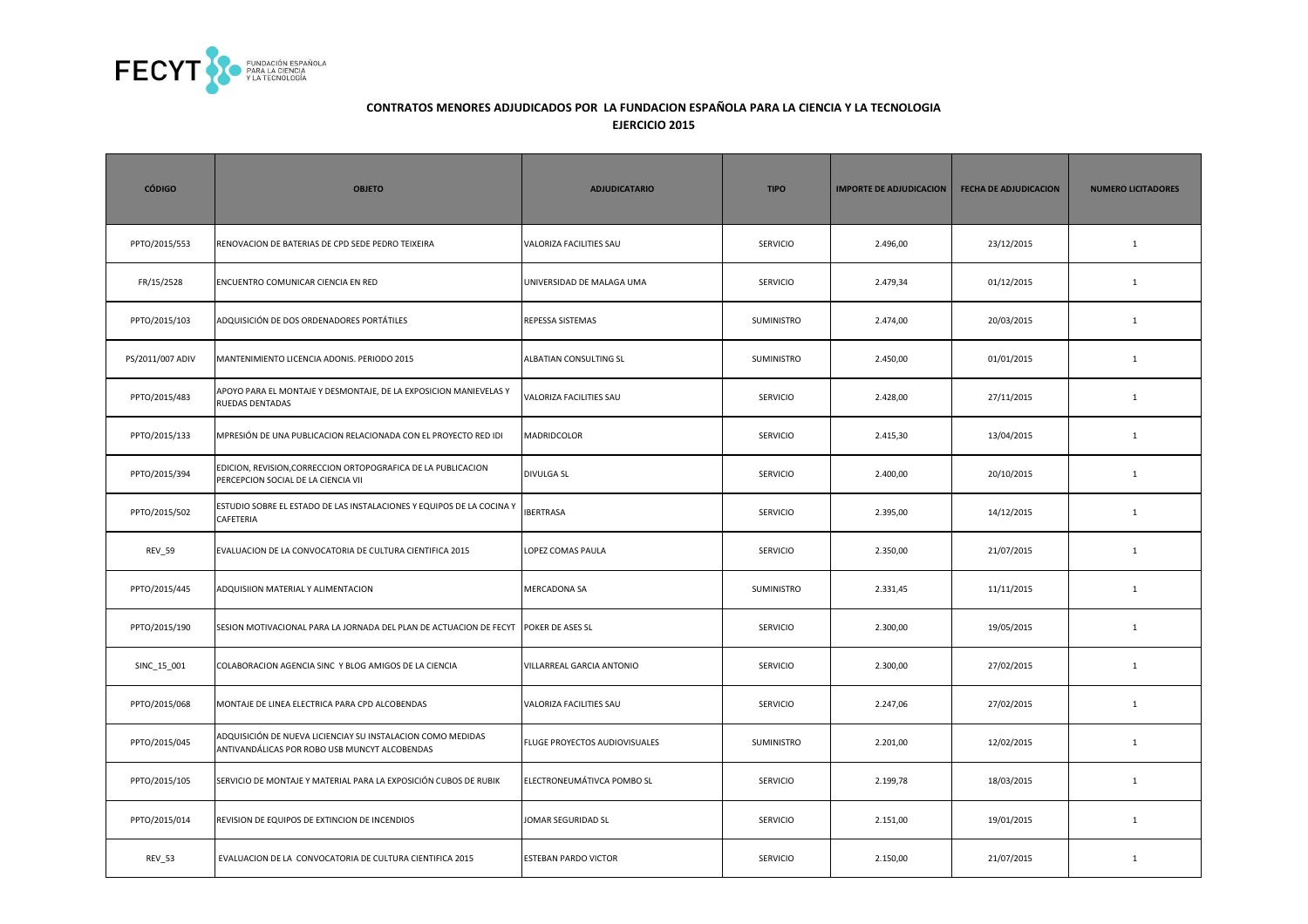

| <b>CÓDIGO</b> | <b>OBJETO</b>                                                                                                                                 | <b>ADJUDICATARIO</b>                | <b>TIPO</b>     | <b>IMPORTE DE ADJUDICACION</b> | <b>FECHA DE ADJUDICACION</b> | <b>NUMERO LICITADORES</b> |
|---------------|-----------------------------------------------------------------------------------------------------------------------------------------------|-------------------------------------|-----------------|--------------------------------|------------------------------|---------------------------|
| PPTO/2015/198 | SERVICIO DE AZAFATAS PARA FINDE CIENTIFICO                                                                                                    | SIGLO XXI AZAFATAS                  | <b>SERVICIO</b> | 2.142,00                       | 21/05/2015                   | $\mathbf{1}$              |
| PPTO/2015/533 | SERVICIO DE RESTAURACION PARA LA REUNION SIS.NET, RED DE PUNTOS<br>NACIONALES DE CONTACTO SWAFS, DE LOS DIAS 1, 2 Y 3 DE DICIEMBRE DE<br>2015 | GLOBAL FOOD MANAGEMENT SL           | <b>SERVICIO</b> | 2.123,45                       | 01/12/2015                   | $\mathbf{1}$              |
| PPTO/2015/361 | SERVICIO DE RESTAURACION DE 30 MENUS PARA LA REUNION DE FLAGERA                                                                               | <b>AGRES SL</b>                     | SERVICIO        | 2.100,00                       | 25/09/2015                   | $\mathbf{1}$              |
| REV_46        | EVALUACION DE LA CONVOCATORIA DE CULTURA CIENTIFICA 2015                                                                                      | BEJARANO COCA MARIA LUZ             | <b>SERVICIO</b> | 2.100,00                       | 21/07/2015                   | <sup>1</sup>              |
| <b>REV_50</b> | EVALUACION DE LA CONVOCATORIA DE CULTURA CIENTIFICA 2015                                                                                      | CORTEGOSO FERNANDEZ PEDRO           | <b>SERVICIO</b> | 2.100,00                       | 21/07/2015                   | <sup>1</sup>              |
| <b>REV_52</b> | EVALUACION DE LA CONVOCATORIA DE CULTURA CIENTIFICA 2015                                                                                      | DEL ROSAL ALONSO ALMUDENA           | SERVICIO        | 2.100,00                       | 21/07/2015                   | $\mathbf{1}$              |
| <b>REV_55</b> | EVALUACION DE LA CONVOCATORIA DE CULTURA CIENTIFICA 2015                                                                                      | GOMEZ-GUILLAMON ARRABAL MARIA LUISA | SERVICIO        | 2.100,00                       | 21/07/2015                   | $\mathbf{1}$              |
| <b>REV_58</b> | EVALUACION DE LA CONVOCATORIA DE CULTURA CIENTIFICA 2015                                                                                      | KALTZADA GONZALEZ PILAR             | <b>SERVICIO</b> | 2.100,00                       | 21/07/2015                   | $\mathbf{1}$              |
| REV_62        | EVALUACION DE LA CONVOCATORIA DE CULTURA CIENTIFICA 2015                                                                                      | SERANTES DIAZ DAVID                 | <b>SERVICIO</b> | 2.100,00                       | 21/07/2015                   | <sup>1</sup>              |
| PPTO/2015/540 | ACCIONES DE DIFUSION EN GENTE PARA CAMPAÑA DE NAVIDAD                                                                                         | <b>CADENA SER</b>                   | SERVICIO        | 2.085,00                       | 03/12/2015                   | $\mathbf{1}$              |
| PPTO/2015/131 | ADQUISICION DE UN DESFIBRILADOR SEMIAUTOMATICO                                                                                                | CARDIVA 2 SL                        | SUMINISTRO      | 2.083,00                       | 09/04/2015                   | $\mathbf{1}$              |
| PPTO/2015/090 | ADQUISICION DE MATERIAL DE OFICINA PARA CYTED                                                                                                 | ROMERO HERMANOS AIRES SL            | SUMINISTRO      | 2.065,33                       | 12/03/2015                   | $\mathbf{1}$              |
| FR/15/436     | SERVICIO EXCLUSIVO ANULA CONTAPLUS GENOMA                                                                                                     | SAGE SPU SLU                        | <b>SERVICIO</b> | 2.060,10                       | 16/03/2015                   | <sup>1</sup>              |
| PPTO/2015/516 | SUMINISTRO E INSTALACION DE ELEMENTOS IDENTIFICATIVOS DEL AUDITORIO<br>MUNCYT ALCOBENDAS                                                      | ROTULOS SAR 2002 SL                 | SUMINISTRO      | 2.055,00                       | 01/12/2015                   | $\mathbf{1}$              |
| REV_45        | EVALUACION DE LA CONVOCATORIA DE CULTURA CIENTIFICA 2015                                                                                      | ALCAÑIZ MIÑANO VICENTE              | SERVICIO        | 2.050,00                       | 21/07/2015                   | $\mathbf{1}$              |
| <b>REV_48</b> | EVALUACION DE LA CONVOCATORIA DE CULTURA CIENTIFICA 2015                                                                                      | CERVERA GARCIA JOSE                 | <b>SERVICIO</b> | 2.050,00                       | 21/07/2015                   | <sup>1</sup>              |
| REV_51        | EVALUACION CONVOCATORIA DE CULTURA CIENTIFICA 2015                                                                                            | <b>CUESTA GARRIDO CARMEN</b>        | SERVICIO        | 2.050,00                       | 21/07/2015                   | <sup>1</sup>              |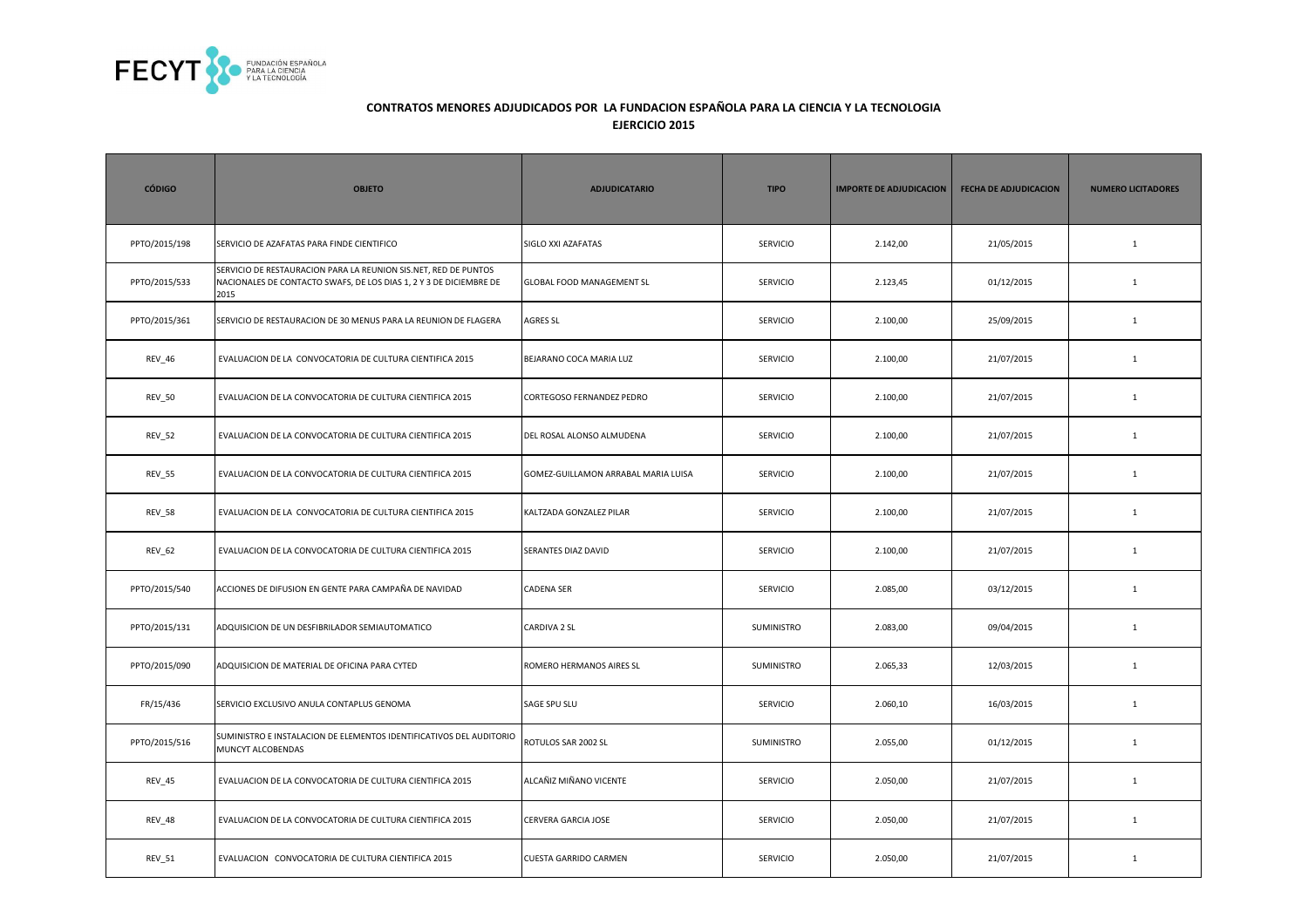

| <b>CÓDIGO</b> | <b>OBJETO</b>                                                                              | <b>ADJUDICATARIO</b>                             | <b>TIPO</b>       | <b>IMPORTE DE ADJUDICACION</b> | <b>FECHA DE ADJUDICACION</b> | <b>NUMERO LICITADORES</b> |
|---------------|--------------------------------------------------------------------------------------------|--------------------------------------------------|-------------------|--------------------------------|------------------------------|---------------------------|
| <b>REV_60</b> | EVALUACION CONVOCATORIA DE CULTURA CIENTIFICA 2015                                         | ORO GIRAL LUIS                                   | <b>SERVICIO</b>   | 2.050,00                       | 21/07/2015                   | $\mathbf{1}$              |
| PPTO/2015/004 | ADQUISICION ENTRADAS CODIGO DE BARRAS IMPLANTACION SISTEMA DE<br>CONTROL DE ACCESOS MUNCYT | ZARAGOZANA DE FORMULARIOS SA                     | SUMINISTRO        | 2.040,00                       | 13/01/2015                   | $\mathbf{1}$              |
| PPTO/2015/241 | ADQUISICION Y ENTREGA DE 50 MIL ENTRADAS PARA MUNCYT CORUÑA                                | ZARAGOZANA DE FORMULARIOS SA                     | <b>SUMINISTRO</b> | 2.000,00                       | 12/06/2015                   | $\mathbf{1}$              |
| PPTO/2015/373 | GRABACION Y EDICION AUDIOVISUAL PARA LA DIFUSION DE OPEN ACCES                             | JOSE SANTIAGO GARCIA CREMADES                    | <b>SERVICIO</b>   | 2.000,00                       | 13/10/2015                   | 1                         |
| PPTO/2015/539 | ACCIONES DE DIFUSION EN GENTE PARA CAMPAÑA DE NAVIDAD                                      | <b>GENTE EN MADRID SL</b>                        | <b>SERVICIO</b>   | 2.000,00                       | 03/12/2015                   | $\mathbf{1}$              |
| CDPI/2015/058 | COMISION EVALUACION RANKING REVISTAS SELLO CALIDAD                                         | SANZ CASADO ELÍAS                                | <b>SERVICIO</b>   | 2.000,00                       | 30/04/2015                   | $\mathbf{1}$              |
| CDPI/2015/059 | COMISION EVALUACION RANKING REVISTAS SELLO CALIDAD                                         | ALEIXANDRE BENAVENT RAFAEL                       | <b>SERVICIO</b>   | 2.000,00                       | 30/04/2015                   | $\mathbf{1}$              |
| CDPI/2015/060 | COMISION EVALUACION RANKING REVISTAS SELLO CALIDAD                                         | DE FILIPPO DANIELA                               | <b>SERVICIO</b>   | 2.000,00                       | 30/04/2015                   | $\mathbf{1}$              |
| CDPI/2015/161 | SEMANA INTERNACIONAL DEL ACCESO ABIERTO 2015                                               | JOSE SANTIAGO GARCIA CREMADES                    | <b>SERVICIO</b>   | 2.000,00                       | 25/10/2015                   | $\mathbf{1}$              |
| CDPI/2015/166 | COMISION EVALUACION RENOVACION SELLO REVISTAS CIENTIFICAS 2016                             | SANZ CASADO ELÍAS                                | <b>SERVICIO</b>   | 2.000,00                       | 23/12/2015                   | $\mathbf{1}$              |
| CDPI/2015/167 | COMISION EVALUACION RENOVACION SELLO REVISTAS CIENTIFICAS 2016                             | ALEIXANDRE BENAVENT RAFAEL                       | SERVICIO          | 2.000,00                       | 23/12/2015                   | $1\,$                     |
| CDPI/2015/168 | COMISION EVALUACION RENOVACION SELLO REVISTAS CIENTIFICAS 2016                             | SOMOZA FERNANDEZ MARTA                           | <b>SERVICIO</b>   | 2.000,00                       | 01/01/2015                   | $\mathbf{1}$              |
| <b>REV_56</b> | EVALUACION DE LA CONVOCATORIA DE CULTURA CIENTIFICA 2015                                   | <b>HIDALGO GIL JAVIER</b>                        | <b>SERVICIO</b>   | 2.000,00                       | 21/07/2015                   | $\mathbf{1}$              |
| <b>REV_57</b> | EVALUACION DE LA CONVOCATORIA DE CULTURA CIENTIFICA 2015                                   | JIMENEZ DE OCHOA SERGIO                          | <b>SERVICIO</b>   | 2.000,00                       | 21/07/2015                   | $\mathbf{1}$              |
| REV_61        | EVALUACION DE LA CONVOCATORIA DE CULTURA CIENTIFICA 2015                                   | SANTAMARIA PAMPLIEGA GUILLERMO                   | <b>SERVICIO</b>   | 2.000,00                       | 21/07/2015                   | $\mathbf{1}$              |
| PS/2014/009   | PÓLIZA DE RESPONSABILIDAD CIVIL PARA ORGANOS DE GOBIERNO DE FECYT<br>(POLIZA NºEA14DO1351) | AIG SEGUROS                                      | <b>SERVICIO</b>   | 1.996,68                       | 21/05/2015                   | $\mathbf{1}$              |
| PS/2010/005   | ALQUILER SALAS EDIFICIO IBERIA MART I                                                      | GMP SOCIEDAD DE INVERSIONES INMOBILIARIAS<br>S.A | <b>SERVICIO</b>   | 1.993,50                       | 06/07/2015                   | $\mathbf{1}$              |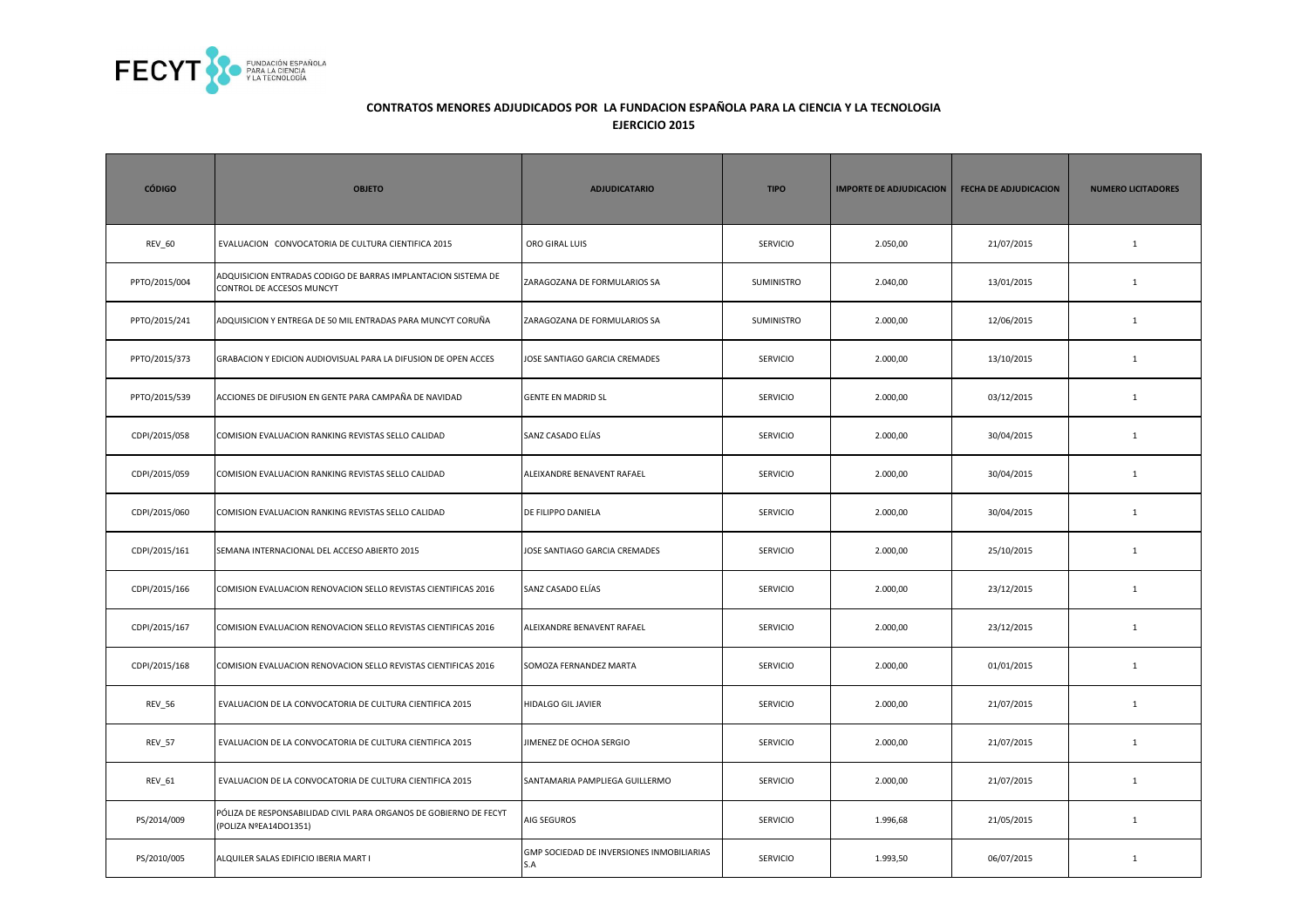

| <b>CÓDIGO</b>    | <b>OBJETO</b>                                                                                                                                                                         | <b>ADJUDICATARIO</b>                        | <b>TIPO</b>       | <b>IMPORTE DE ADJUDICACION</b> | <b>FECHA DE ADJUDICACION</b> | <b>NUMERO LICITADORES</b> |
|------------------|---------------------------------------------------------------------------------------------------------------------------------------------------------------------------------------|---------------------------------------------|-------------------|--------------------------------|------------------------------|---------------------------|
| PPTO/2015/491    | DISTRIBUCION DE FOLLETOSDE MUNCYT CORUÑA                                                                                                                                              | <b>IMPACTO</b>                              | <b>SERVICIO</b>   | 1.962,29                       | 04/12/2015                   | $\mathbf{1}$              |
| PPTO/2015/236    | CATERING PARA EVENTO CHISTERA EL 16 Y 18 DE JUNIO EN LISBOA                                                                                                                           | AGIMUS GESTADO DE EVENTOS LDA               | <b>SERVICIO</b>   | 1.961,25                       | 09/06/2015                   | $\mathbf{1}$              |
| PPTO/2015/270    | DISEÑO MAQUETACION E IMPRESIÓN 5000 EJEMPLARES CUADERNO<br>EXPERIMENTA RELATIVIDAD                                                                                                    | EFICAX BUSINESS SL                          | <b>SERVICIO</b>   | 1.955,00                       | 01/07/2015                   | $\mathbf{1}$              |
| PPTO/2015/379    | DISEÑO Y MAQUETACION DEL CATALOGO DE AYUDAS DE I+D+i CONSEJO DE<br><b>FUNDACIONES</b>                                                                                                 | <b>MADRIDCOLOR</b>                          | <b>SERVICIO</b>   | 1.942,20                       | 15/10/2015                   | $\mathbf{1}$              |
| PS/2014/013AD I  | SERVICIO DE MANTENIMIENTO DE LA PLATAFORMA DE FIRMA ELECTRONICA<br>PARA LA FECYT                                                                                                      | <b>ALTEN</b>                                | <b>SERVICIO</b>   | 1.920,00                       | 05/08/2015                   | $\mathbf{1}$              |
| PPTO/2015/498    | CATERING 3-4 DICIEMBRE MESA TEMATICA INTERREGIONAL RIS3 DE SALUD EN<br>SANTIAGO DE COMPOSTELA                                                                                         | <b>CATERING ALMIREZ SL</b>                  | <b>SERVICIO</b>   | 1.917,50                       | 30/11/2015                   | $\mathbf{1}$              |
| PPTO/2015/499    | COFFE Y ALMUERZO PARA REUNION DEL CONSEJO CIENTIFICO Y TECNOLOGICO<br>DE FECYT MAS SERVICIO DE DESAYUNO CONTINENTAL Y MENAJE                                                          | <b>MESA DE TEMPORADA SL</b>                 | <b>SERVICIO</b>   | 1.882,50                       | 30/11/2015                   | $\mathbf{1}$              |
| PPTO/2015/455    | ADQUISICION DE CONSUMIBLES PARA IMPRESORAS CYTED                                                                                                                                      | ROMERO HERMANOS AIRES SL                    | <b>SUMINISTRO</b> | 1.866,42                       | 10/11/2015                   | $\mathbf{1}$              |
| PPTO/2015/530    | GESTION Y TRATAMIENTO DE DATOS RECOPILADOS A TRAVES DEL FORMULARIO<br>Y CONVERSION EN INFORMACION DE LAS UCC+i DE LA PUBLICACION ORIGEN Y<br><b>EVOLUCION</b>                         | <b>FRANCISCO FERNANDEZ GARCIA</b>           | <b>SERVICIO</b>   | 1.850,00                       | 16/12/2015                   | $\mathbf{1}$              |
| FR/15/1323-996   | ADQUISICION DE 8 BASES PARASOL NEGRO                                                                                                                                                  | FRONDA CENTROS DE JARDINERIA SL             | SUMINISTRO        | 1.847,46                       | 03/07/2015                   | $\mathbf{1}$              |
| PPTO/2015/304    | SERVICIO DE RESTAURACIONEN EL PRIMER ENCUENTRO DE COMUNIDADES DE<br>CIENTIFICOS ESPAÑOLES EN EL EXTRANJERO Y CONSEJEROS CIENTIFICOS EN<br>PAISES ESTRATEGICOS PARA ESPAÑA 26 DE JUNIO | ROMAN SANZ LUCIA (CATERING LUCIA Y JOAQUIN) | <b>SERVICIO</b>   | 1.835,50                       | 12/06/2015                   | 1                         |
| PPTO/2015/472    | DINAMIZACION TALLERES CIENTIFICOS MOVILAB 9-10-11-12-13-19-20 DE<br>DICIEMBRE 2015                                                                                                    | <b>TALHER SA</b>                            | <b>SERVICIO</b>   | 1.826,46                       | 20/11/2015                   | 1                         |
| PPTO/2015/397    | DISEÑO, MAQUETACION, E IMPRESIÓN DE UNA PUBLICACION "ACTUACIONES<br>RELEVANTES D LA RED DE POLITICAS PUBLICAS DE I+D+i.                                                               | ARTEFINAL DISEÑO Y COMUNICACIÓN             | <b>SERVICIO</b>   | 1.810,00                       | 20/10/2015                   | 1                         |
| FR/15/12         | PRESENTACION ACTO INAUGURAL MUNCYT                                                                                                                                                    | LOPEZ MONICA                                | <b>SERVICIO</b>   | 1.800,00                       | 01/01/2015                   | $\mathbf{1}$              |
| PS/2012/006 AD I | CUOTA 2015 CLUB DE EXCELENCIA EN GESTION                                                                                                                                              | CLUB EXCELENCIA EN GESTION DE CALIDAD       | <b>SERVICIO</b>   | 1.791,00                       | 01/01/2015                   | $\mathbf{1}$              |
| PS/2008/025      | Suscripción al la revista Alpha Galilo                                                                                                                                                | ALPHA GALILEO FOUNDATION LTD                | SUMINISTRO        | 1.780,00                       | 01/01/2015                   | $\mathbf{1}$              |
| FR/15/327        | TRASLADOS REPARACION AVERIA POLIPASTO MUNCYT CORUÑA                                                                                                                                   | GONFER ELECTROMECANICA SL                   | <b>SERVICIO</b>   | 1.779,00                       | 01/02/2015                   | $\mathbf{1}$              |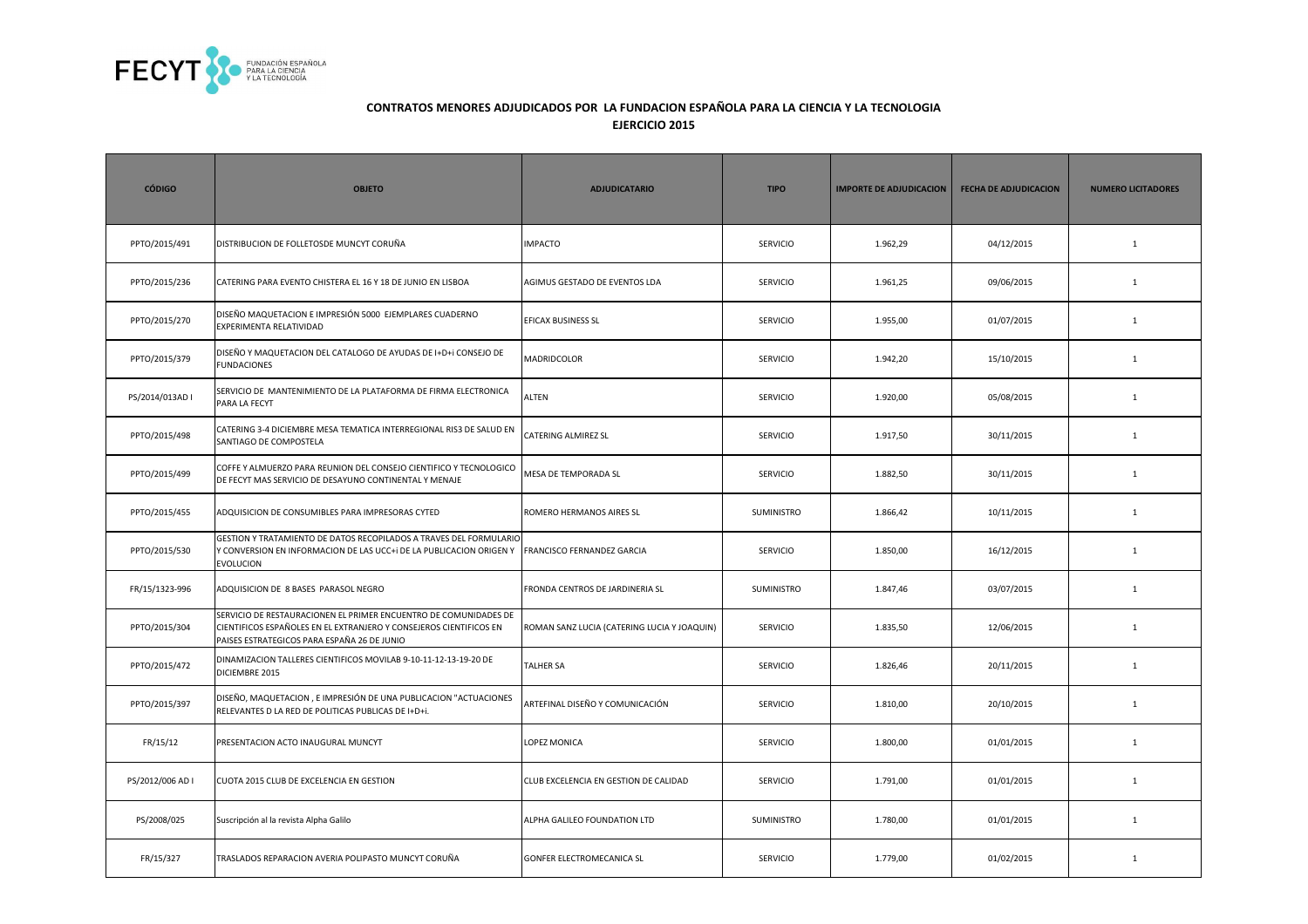

| <b>CÓDIGO</b> | <b>OBJETO</b>                                                                                                                                                                  | <b>ADJUDICATARIO</b>                        | <b>TIPO</b>       | <b>IMPORTE DE ADJUDICACION</b> | <b>FECHA DE ADJUDICACION</b> | <b>NUMERO LICITADORES</b> |
|---------------|--------------------------------------------------------------------------------------------------------------------------------------------------------------------------------|---------------------------------------------|-------------------|--------------------------------|------------------------------|---------------------------|
| PF2015-001    | EXPERTO ENPROMOCION Y GESTION DE PROYECTOS Y ACTUACIONES<br><b>INTERNACIONALES</b>                                                                                             | UNIVERSISDAD POLITECNICA DE MADRID          | SERVICIO          | 1.750,00                       | 30/01/2015                   | $\mathbf{1}$              |
| PPTO/2015/061 | GASTOS DE RESTAURACIÓN PARA LAS IV MESAS TEMÁTICAS INTERREGIONALES<br>RIS3. EL SISTEMA DE SEGUIMIENTO Y EVALUACIÓN                                                             | <b>GLOBAL FOOD MANAGEMENT SL</b>            | <b>SERVICIO</b>   | 1.748,00                       | 20/02/2015                   | $\mathbf{1}$              |
| PPTO/2015/435 | DISEÑO, MAQUETACION, IMPRESIÓN Y CORRECCION ANUARIO SINC 2015                                                                                                                  | UNDERBAU SL                                 | <b>SERVICIO</b>   | 1.734,20                       | 11/11/2015                   | $\mathbf{1}$              |
| PPTO/2015/273 | COMPRA DE MATERIAL PARA TALLERES VERANO EN EL MUNCYT                                                                                                                           | MURILLO BARREDA MATILDE                     | <b>SUMINISTRO</b> | 1.655,56                       | 19/06/2015                   | $\mathbf{1}$              |
| PS/2007/010   | CUOTA ANUAL DE SOCIOS DE LA RED EUROPEA DE CENTROS Y MUSEOS DE<br>CIENCIA (ECSITE) E INSCRIPCION A LA CONFERENCIA ANUAL                                                        | <b>ECSITE</b>                               | <b>SERVICIO</b>   | 1.640,00                       | 01/01/2015                   | $\mathbf{1}$              |
| PF2015-063    | <b>FORMACION LOPD</b>                                                                                                                                                          | ALARO FORMACION                             | <b>SERVICIO</b>   | 1.620,00                       | 05/10/2015                   | $\mathbf{1}$              |
| PS/2012/011   | MANTENIMIENTO Y ASISTENCIA TECNICA DEL SISTEMA INTEGRADO DE GESTION BARATZ<br><b>BIBLIOTECARIA ABSYS EXPRESS</b>                                                               |                                             | <b>SERVICIO</b>   | 1.600,00                       | 01/01/2015                   | $\mathbf{1}$              |
| PPTO/2015/246 | PUBLICIDAD PARA PROMOCIONAR EL FINDE CIENTIFICO                                                                                                                                | <b>TAZNIA MEDIA</b>                         | <b>SERVICIO</b>   | 1.600,00                       | 25/05/2015                   | $\mathbf{1}$              |
| PPTO/2015/385 | <b>SEGURO MOVILAB</b>                                                                                                                                                          | SURNE SEGUROS Y PENSIONES                   | <b>SERVICIO</b>   | 1.600,00                       | 19/10/2015                   | $\mathbf{1}$              |
| <b>REV_54</b> | EVALUACION DE LA CONVOCATORIA DE CULTURA CIENTIFICA 2015                                                                                                                       | <b>DIVULGA SL</b>                           | <b>SERVICIO</b>   | 1.600,00                       | 21/07/2015                   | $\mathbf{1}$              |
| PPTO/2015/067 | MONTAJE DE EXPOSICION FOTCIENCIA EN MUNCYT ALCOBENDAS                                                                                                                          | <b>INTERVENTO</b>                           | SERVICIO          | 1.576,25                       | 20/02/2015                   | $\mathbf{1}$              |
| PPTO/2015/142 | REUNION DE COORDINACION DE LA RED EURAXESS ESPAÑA 11 DE JUNIO                                                                                                                  | <b>RAFAEL HOTELES</b>                       | SERVICIO          | 1.564,88                       | 20/04/2015                   | $\mathbf 1$               |
| PPTO/2015/494 | DISEÑO Y MAQUETACION DEL CATALOGO DE FOTCIENCIA13                                                                                                                              | UNDERBAU SL                                 | <b>SERVICIO</b>   | 1.554,80                       | 14/12/2015                   | $\mathbf{1}$              |
| PS/2015/013   | RENOVACION LICENCIAS RED HAT ENTERPRISE LINUX SERVER ENTRY LEVEL                                                                                                               | INSIGHT TECHNOLOGY SOLUTIONS SL             | SERVICIO          | 1.527,81                       | 24/04/2015                   | $\mathbf{1}$              |
| PPTO/2015/006 | DISEÑO Y MAQUETACION DEL CATALOGO DE FOTCIENCIA                                                                                                                                | UNDERBAU SL                                 | <b>SERVICIO</b>   | 1.500,00                       | 19/01/2015                   | $\mathbf{1}$              |
| PPTO/2015/097 | AUDITORIA JUSTIFICACION MUNCYT 2014                                                                                                                                            | <b>MAZARS AUDITORES</b>                     | SERVICIO          | 1.500,00                       | 13/03/2015                   | $\mathbf 1$               |
| PS/2013/007   | AGRUPACION DE EMPRESAS, ASOCIACIONES, FUNDACIONES, UNIVERSIDADES,<br>CENTROS TEC Y DE INVESTIGACION QUE DESARROLLAN SU ACTIVIDAD EN<br>RELACION CON LA BIOTECNOLOGIA EN ESPAÑA | ASOCIACION ESPAÑOLA DE BIOEMPRESAS (ASEBIO) | <b>SERVICIO</b>   | 1.500,00                       | 15/01/2015                   | $\mathbf{1}$              |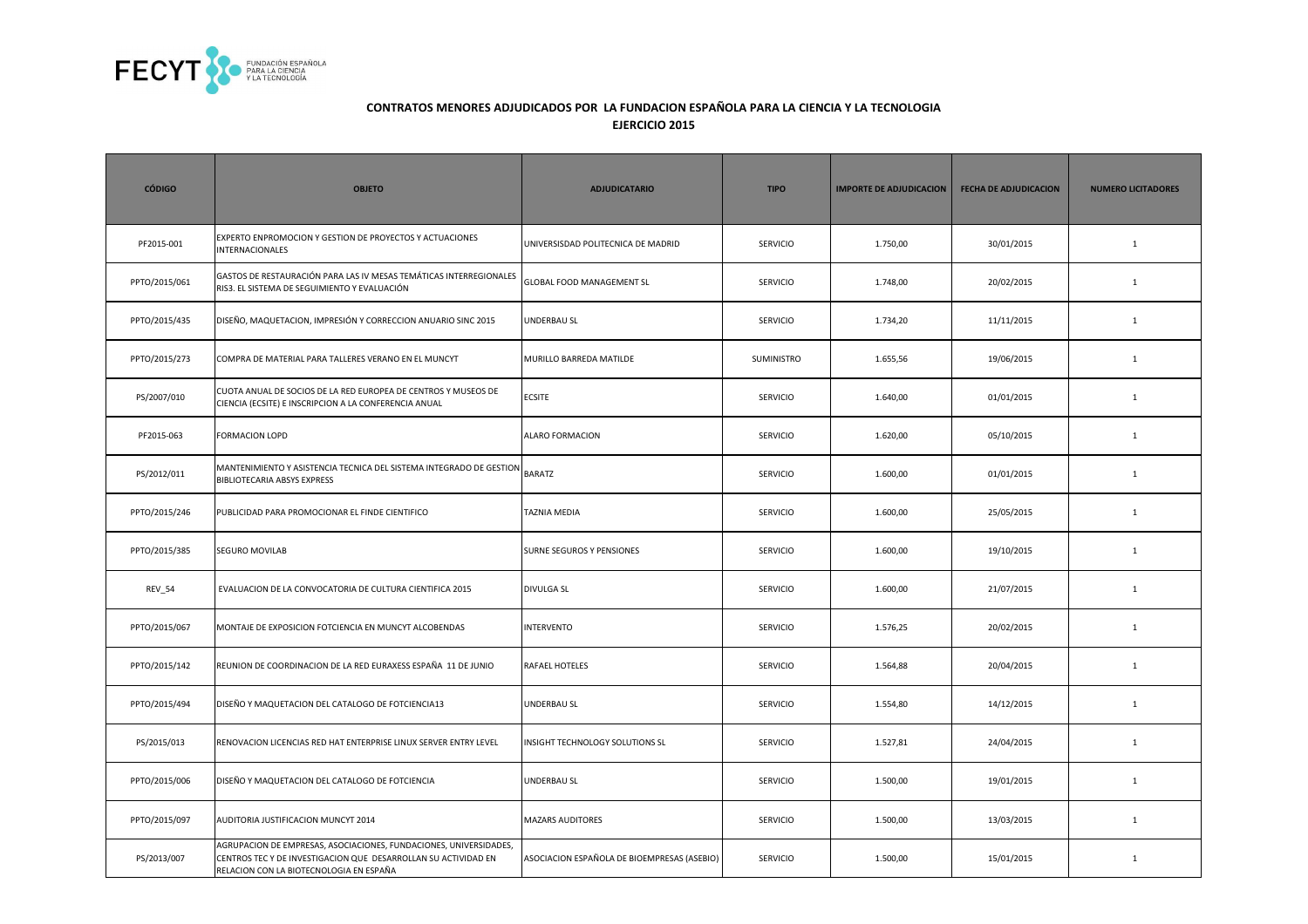

| <b>CÓDIGO</b>    | <b>OBJETO</b>                                                                                | <b>ADJUDICATARIO</b>                                      | <b>TIPO</b>       | <b>IMPORTE DE ADJUDICACION</b> | <b>FECHA DE ADJUDICACION</b> | <b>NUMERO LICITADORES</b> |
|------------------|----------------------------------------------------------------------------------------------|-----------------------------------------------------------|-------------------|--------------------------------|------------------------------|---------------------------|
| PS/2001/002      | CUOTA ANUAL ASOCIADO A LA ASOCIACION ESPAÑOLA DE FUNDACIONES                                 | ASOCIACION ESPAÑOLA DE FUNDACIONES                        | <b>SERVICIO</b>   | 1.500,00                       | 10/10/2015                   | $\mathbf{1}$              |
| PF2015-026       | FORMACIÓN EN CESIÓN ILEGAL DE TRABAJADORES                                                   | ABDON PEDRAJAS, ABOGADOS Y ASESORES<br><b>TRIBUTARIOS</b> | <b>SERVICIO</b>   | 1.500,00                       | 29/04/2015                   | $\mathbf{1}$              |
| CDPI/2015/038    | EVALUACION UNIDAD DIDACTICA LUZ                                                              | <b>GARCIA GARCIA JOSE ANTONIO</b>                         | <b>SERVICIO</b>   | 1.500,00                       | 30/04/2015                   | $\mathbf{1}$              |
| CDPI/2015/081    | GRUPO DE TRABAJO PARA LA EVALUACION DE LA VII ENCUESTA DE<br>PERCEPCION SOCIAL DE LA CIENCIA | TORRES ALBERO CRISTOBAL                                   | SERVICIO          | 1.500,00                       | 01/09/2015                   | $\mathbf{1}$              |
| CDPI/2015/170    | MEDIDAS ALERTA ANTITERRORISTA                                                                | <b>CUENCA DEL MORAL DANIEL</b>                            | <b>SERVICIO</b>   | 1.500,00                       | 30/11/2015                   | $\mathbf{1}$              |
| CCV_40           | EVALUACION DE LA CONVOCATORIA DE CULTURA CIENTIFICA 2015                                     | ROSET ALVAREZ JAIME                                       | <b>SERVICIO</b>   | 1.500,00                       | 21/07/2015                   | $\mathbf{1}$              |
| SINC 15-009      | COLABORACION AGENCIA SINC                                                                    | JAR BENABARRE NURIA                                       | <b>SERVICIO</b>   | 1.500,00                       | 01/01/2015                   | $\mathbf{1}$              |
| PPTO/2015/372    | TRANSPORTE DE LA EXPOSICION ILUSTRACIENCIA DE SAN SEBASTIAN A CORUÑA MUDANZAS CRESPO SL      |                                                           | SERVICIO          | 1.490,00                       | 09/10/2015                   | $\mathbf{1}$              |
| PPTO/2015/392    | ADQUISICION LAMPARA PARA MUNCYT CORUÑA                                                       | <b>ANTONIO PAZOS SA</b>                                   | <b>SUMINISTRO</b> | 1.480,01                       | 20/10/2015                   | $\mathbf{1}$              |
| PPTO/2015/389    | CATERING PARA 80 PERSONAS EN REUNION MESA TEMATICA INTERREGIONAL<br>RIS3 DE ENERGIA          | EUREST COLECTIVIDADES SL                                  | <b>SERVICIO</b>   | 1.434,40                       | 13/10/2015                   | $\mathbf{1}$              |
| PPTO/2015/500    | SERVICIO DE RESTAURACION PARA REUNION SIS.NET                                                | LA MISION DE SANTA FE SL                                  | <b>SERVICIO</b>   | 1.408,64                       | 30/11/2015                   | $\mathbf{1}$              |
| PPTO/2015/294    | ORGANIZACIÓN DE OBSERVACION ASTRONOMICA DE LUNA Y PLANETAS 25 DE<br>JULIO MUNCYT ALCOBENDAS  | CENTRO ASTRONÓMICO DE ÁVILA                               | <b>SERVICIO</b>   | 1.400,00                       | 20/07/2015                   | $\mathbf{1}$              |
| PPTO/2015/450    | TALLERES DE ESCANEO E IMPRESIÓN 3D DE PIEZAS DEL MUNCYT                                      | CASADO LACABRA GUILLERMO                                  | <b>SERVICIO</b>   | 1.400,00                       | 16/11/2015                   | $\mathbf{1}$              |
| CCV <sub>2</sub> | EVALUACIONDE LA CONVOCATORIA DE CULTURA CIENTIFICA 2015                                      | ANDRES LLORENTE IGNACIO                                   | <b>SERVICIO</b>   | 1.400,00                       | 21/07/2015                   | $\mathbf{1}$              |
| <b>REV 49</b>    | EVALUACION DE LA CONVOCATORIA DE CULTURA CIENTIFICA 2015                                     | COLL TELLECHEA IGNACIO                                    | <b>SERVICIO</b>   | 1.400,00                       | 21/07/2015                   | $\mathbf{1}$              |
| PPTO/2015/076    | ADQUISICION PORTATIL NOELIA ROMERO LOPEZ                                                     | REPESSA SISTEMAS                                          | SUMINISTRO        | 1.394,00                       | 03/03/2015                   | $\mathbf{1}$              |
| FR/15/1105       | CATERING DENTRO DEL PROYECTO WATEUR JPI                                                      | CLUB DE LA FONDACION UNIVERSITAIRE                        | SERVICIO          | 1.392,00                       | 03/06/2015                   | $\mathbf{1}$              |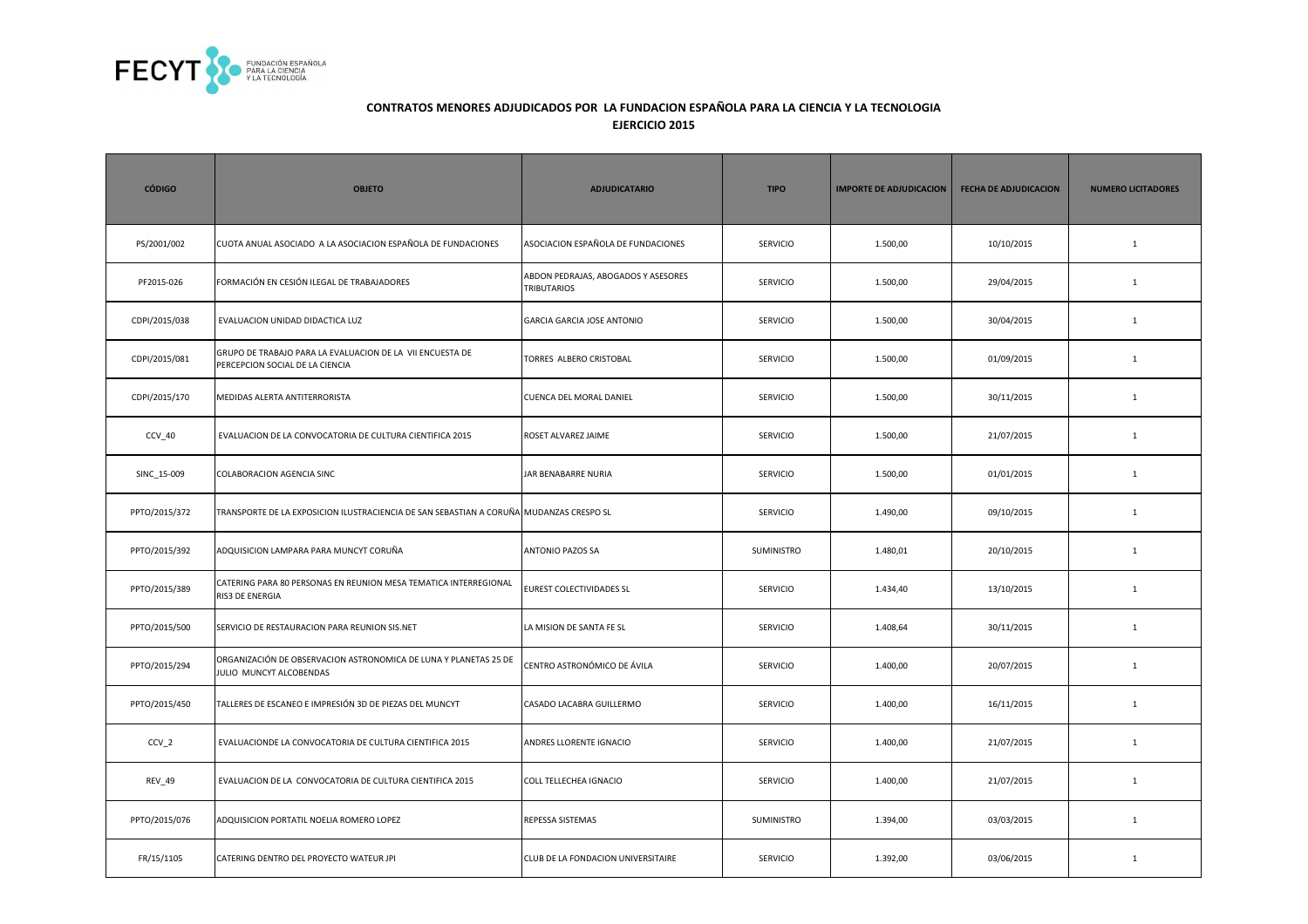

| <b>CÓDIGO</b> | <b>OBJETO</b>                                                                                                    | <b>ADJUDICATARIO</b>                                          | <b>TIPO</b>       | <b>IMPORTE DE ADJUDICACION</b> | <b>FECHA DE ADJUDICACION</b> | <b>NUMERO LICITADORES</b> |
|---------------|------------------------------------------------------------------------------------------------------------------|---------------------------------------------------------------|-------------------|--------------------------------|------------------------------|---------------------------|
| PPTO/2015/075 | MONTAJE DE PUERTA EN EL DESPACHO DEL DIRECTOR GENERAL                                                            | <b>CONSTRUCTORA EDISERPO</b>                                  | SERVICIO          | 1.387,55                       | 02/03/2015                   | $\mathbf{1}$              |
| PPTO/2015/526 | TARJETAS AUTOTAC PARA ACCESO AL PARKING DEL MUNCYT                                                               | SECURITAS SEGURIDAD ESPAÑA SA                                 | SERVICIO          | 1.378,80                       | 16/12/2015                   | $\mathbf 1$               |
| PPTO/2015/447 | CATERING COMCIRED MALAGA                                                                                         | LOS PATIOS DE BEATAS SL                                       | <b>SERVICIO</b>   | 1.363,64                       | 12/11/2015                   | $\mathbf{1}$              |
| PPTO/2015/248 | SERVICIO DE CATERING (DESAYUNO Y LUNCH) PARA 65 PAX MESA TEMATICA<br>AGUA 25 DE JUNIO EN MURCIA                  | MARIA TERESA MARTINEZ ORTEGA Y JORGE SARO<br><b>ARACIL CB</b> | SERVICIO          | 1.359,00                       | 17/06/2015                   | $\mathbf{1}$              |
| CDPI/2015/021 | JURADO PARA FAMELAB 2015                                                                                         | HERNAEZ ESCAÑO JAVIER                                         | <b>SERVICIO</b>   | 1.333,33                       | 20/03/2015                   | $\mathbf{1}$              |
| CDPI/2015/022 | <b>URADO PARA FAMELAB 2015</b>                                                                                   | ESPINOSA VILA IÑIGO                                           | <b>SERVICIO</b>   | 1.333,33                       | 20/03/2015                   | $\mathbf{1}$              |
| CDPI/2015/023 | JURADO PARA FAMELAB 2015                                                                                         | ANJAUMA CHECA ARMAND                                          | <b>SERVICIO</b>   | 1.333,33                       | 20/03/2015                   | $\mathbf{1}$              |
| PPTO/2015/218 | ALQUILER DE SALAS PARA EVENTO CHISTERA EL 16 Y 18 DE JUNIO EN LISBOA                                             | AIP FEIRAS, CONGRESSOS E EVENTOS                              | <b>SERVICIO</b>   | 1.314,60                       | 03/06/2015                   | 1                         |
| FR/15/458     | ALMUERZO PROYECTO SCIENTIEX 23/03/2015                                                                           | UNION DE CULTURA Y GASTRONOMIA SL                             | <b>SERVICIO</b>   | 1.309,09                       | 20/03/2015                   | $\mathbf{1}$              |
| PPTO/2015/025 | CARETAS PARA CARNAVAL MUNCYT CORUÑA                                                                              | RECLAM PUBLICIDAD MARKETING Y ARTES<br><b>GRAFICAS SA</b>     | SERVICIO          | 1.302,00                       | 30/01/2015                   | $\mathbf{1}$              |
| FR/15/228     | TRAMITACIÓN PROCEDIMIENTO BRIDGE BIORESEARCH LIMITED GENOMA<br>ESPAÑA                                            | FRANCISCO JOSE ABAJO ABRIL                                    | <b>SERVICIO</b>   | 1.274,35                       | 01/02/2015                   | $\mathbf{1}$              |
| PPTO/2015/204 | STANDS Y TRANSPORTES PARA LA I JORNADA CIENTIFICA DE LA ASOCIACION DE<br>CIENTIFICOS ESPAÑOLES EN SUCECIA (ACES) | MONTERSERVICE HYRCITY EXPO AB                                 | SERVICIO          | 1.254,03                       | 19/05/2015                   | $\mathbf{1}$              |
| PPTO/2015/326 | ADQUISICION 300 SILLAS DE PLASTICO PARA EL CICLO NOCHES DE CINE<br><b>MUNCYT</b>                                 | SERVICIOS DE RESTAURACION GESONA SL                           | SUMINISTRO        | 1.250,00                       | 09/09/2015                   | $\mathbf{1}$              |
| CCV 16        | EVALUACION DE LA CONVOCATORIA DE CULTURA CIENTIFICA 2015                                                         | FERNANDEZ CASTRO TELMO                                        | <b>SERVICIO</b>   | 1.250,00                       | 21/07/2015                   | $\mathbf{1}$              |
| SINC_15_008   | COLABORACION AGENCIA SINC                                                                                        | PALOMO DE UDAETA MARTA                                        | <b>SERVICIO</b>   | 1.250,00                       | 11/09/2015                   | $\mathbf{1}$              |
| PPTO/2015/104 | ADQUISICIÓN DE UN PORTÁTIL PARA LA GESTIÓN DEL PROYECTO ERANET<br>INFECTERA                                      | REPESSA SISTEMAS                                              | <b>SUMINISTRO</b> | 1.237,00                       | 20/03/2015                   | $\mathbf{1}$              |
| PS/2014/028   | SERVICIO DE MANTENIMIENTO DE LAS IMPRESORAS DE LOS DIRECTORES Y<br>COMPRA DE TONERS                              | SUMOSA MUNDOCOP SL                                            | <b>SERVICIO</b>   | 1.220,14                       | 27/11/2015                   | $\mathbf{1}$              |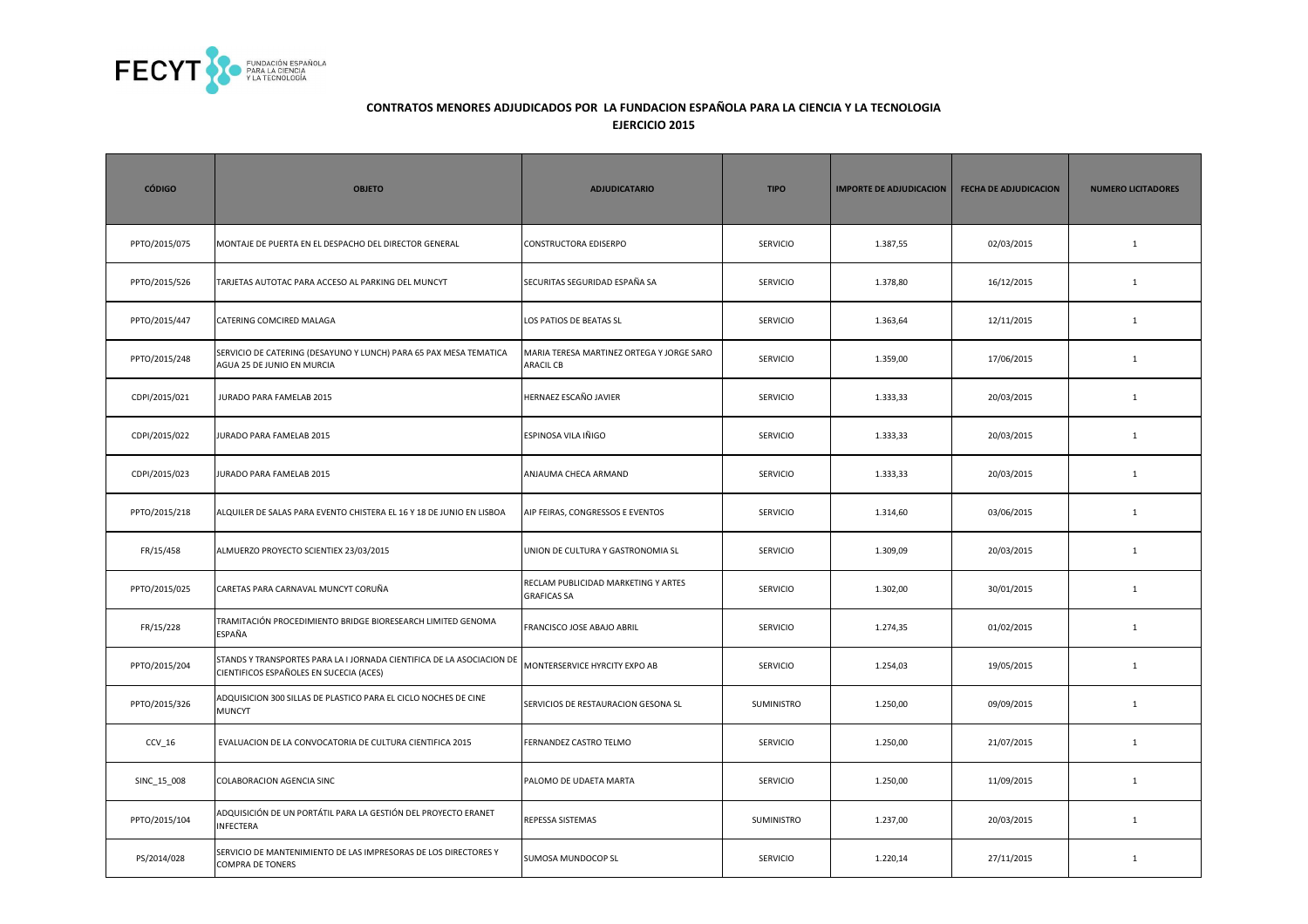

| <b>CÓDIGO</b> | <b>OBJETO</b>                                                                                                                                                                  | <b>ADJUDICATARIO</b>                        | <b>TIPO</b>       | <b>IMPORTE DE ADJUDICACION</b> | <b>FECHA DE ADJUDICACION</b> | <b>NUMERO LICITADORES</b> |
|---------------|--------------------------------------------------------------------------------------------------------------------------------------------------------------------------------|---------------------------------------------|-------------------|--------------------------------|------------------------------|---------------------------|
| PPTO/2015/561 | FORMACION CURSO CONSULTORIA PRESENCIAL RRHH                                                                                                                                    | <b>SAGE SPU SLU</b>                         | <b>SERVICIO</b>   | 1.211,25                       | 23/11/2015                   | $\mathbf{1}$              |
| FT/2015/009   | ALQUILER DE LA SALA GALILEO PARA CELEBRAR LA FINAL DE FAMELAB 2015                                                                                                             | <b>MONTON DE PAJA SL</b>                    | <b>SERVICIO</b>   | 1.200,00                       | 20/04/2015                   | $\mathbf{1}$              |
| FT/2015/012   | PATROCINIO DEL INFORME ASEBIO                                                                                                                                                  | ASOCIACION ESPAÑOLA DE BIOEMPRESAS (ASEBIO) | <b>SERVICIO</b>   | 1.200,00                       | 03/03/2015                   | $\mathbf{1}$              |
| PPTO/2015/044 | SERVICIO DE MANTENIMIENTO DE LA INSTALACIÓN INTERACTIVA F.LAB                                                                                                                  | CASADO LACABRA GUILLERMO                    | <b>SERVICIO</b>   | 1.200,00                       | 12/02/2015                   | $\mathbf{1}$              |
| PPTO/2015/048 | SERVICIO DE MANTENIMIENTO DE LA INSTALACIÓN INTERACTIVA "MACHINE<br>VISION2 ¿CÓMO SE VEN LAS MÁQUINAS?                                                                         | <b>GALAN NIETO SERGIO MANUEL</b>            | <b>SERVICIO</b>   | 1.200,00                       | 12/02/2015                   | 1                         |
| FR/15/2120    | ALOJAMIENTO Y DESAYUNO DE LOS PARTICIPANTES DE LA MESA TEMATICA<br>INTERREGIONAL RIS3 DE ENERGIA                                                                               | RESIDENCIA DE ESTUDIANTES                   | <b>SERVICIO</b>   | 1.197,18                       | 30/10/2015                   | $\mathbf{1}$              |
| PS/2010/008   | SUSCRIPCION A LA ASOCIACION DE PRENSA DE MADRID                                                                                                                                | ASOCIACIÓN DE PRENSA DE MADRID              | SERVICIO          | 1.188,00                       | 03/09/2015                   | $\mathbf{1}$              |
| PPTO/2015/145 | TRADUCCION DE LA REVISION CVN PAR GENERAR EL CVA                                                                                                                               | TROUT TATE ANA LOUISE                       | <b>SERVICIO</b>   | 1.183,00                       | 24/04/2015                   | $\mathbf{1}$              |
| PS/2011/004   | SUMINISTRO DE AGUA PARA EL MUNCYT DE USO NO DOMESTICO                                                                                                                          | EMPRESA MUNICIPAL AGUAS DE LA CORUÑA SA     | <b>SUMINISTRO</b> | 1.169,88                       | 01/01/2015                   | $\mathbf{1}$              |
| FR/15/1035    | CATERING DENTRO DEL PROYECTO WATEUR JPI                                                                                                                                        | CLUB DE LA FONDACION UNIVERSITAIRE          | SERVICIO          | 1.150,00                       | 01/06/2015                   | $\mathbf{1}$              |
| $CCV_10$      | EVALUACION DE LA CONVOCATORIA DE CULTURA CIENTIFICA 2015                                                                                                                       | CARAVACA CARMEN                             | <b>SERVICIO</b>   | 1.150,00                       | 21/07/2015                   | $\mathbf{1}$              |
| CCV_29        | EVALUACION DE LA CONVOCATORIA DE CULTURA CIENTIFICA 2015                                                                                                                       | LOPEZ ARAUJO BLANCA                         | <b>SERVICIO</b>   | 1.150,00                       | 21/07/2015                   | $\mathbf{1}$              |
| FR/15/1132    | CATERING JORNADA SEMINARIO JRC                                                                                                                                                 | RAMIRO JAQUETE SA                           | <b>SERVICIO</b>   | 1.149,32                       | 12/06/2015                   | $\mathbf{1}$              |
| PPTO/2015/343 | IMPRESIÓN DE CARTEL DE CAMION                                                                                                                                                  | EFICAX BUSINESS SL                          | <b>SERVICIO</b>   | 1.125,00                       | 24/09/2015                   | $\mathbf{1}$              |
| PPTO/2015/402 | VISITA MUSEO THYSSEN - BORNEMIZA DIA 23 NOVIEMBRE ACTO DE BALANCE<br>RED I+D+i                                                                                                 | FUNDACION THYSEEN BORNEMIZA                 | <b>SERVICIO</b>   | 1.125,00                       | 21/10/2015                   | $\mathbf{1}$              |
| PPTO/2015/127 | ADQUISICION DE POSTES SEPARADORES PARA LA EXPOSICION DE LA<br>ESTRUCTURA DE LOS CUBOS DE RUBIK                                                                                 | <b>DOUBLET IBERICA SA</b>                   | <b>SUMINISTRO</b> | 1.116,50                       | 13/04/2015                   | $\mathbf{1}$              |
| PPTO/2015/129 | IMPRESIÓN DE 3000 EJEMPLARES DEL FOLLETO RESUMEN DEL DOCUMENTO<br>RECOMENDACIONES PARA LA IMPLEMENTACION DEL ARTICULO 37 DIFUSION<br>EN ACCESO ABIERTO DE LA LEY DE LA CIENCIA | MADRIDCOLOR                                 | <b>SERVICIO</b>   | 1.110,00                       | 13/04/2015                   | $\mathbf{1}$              |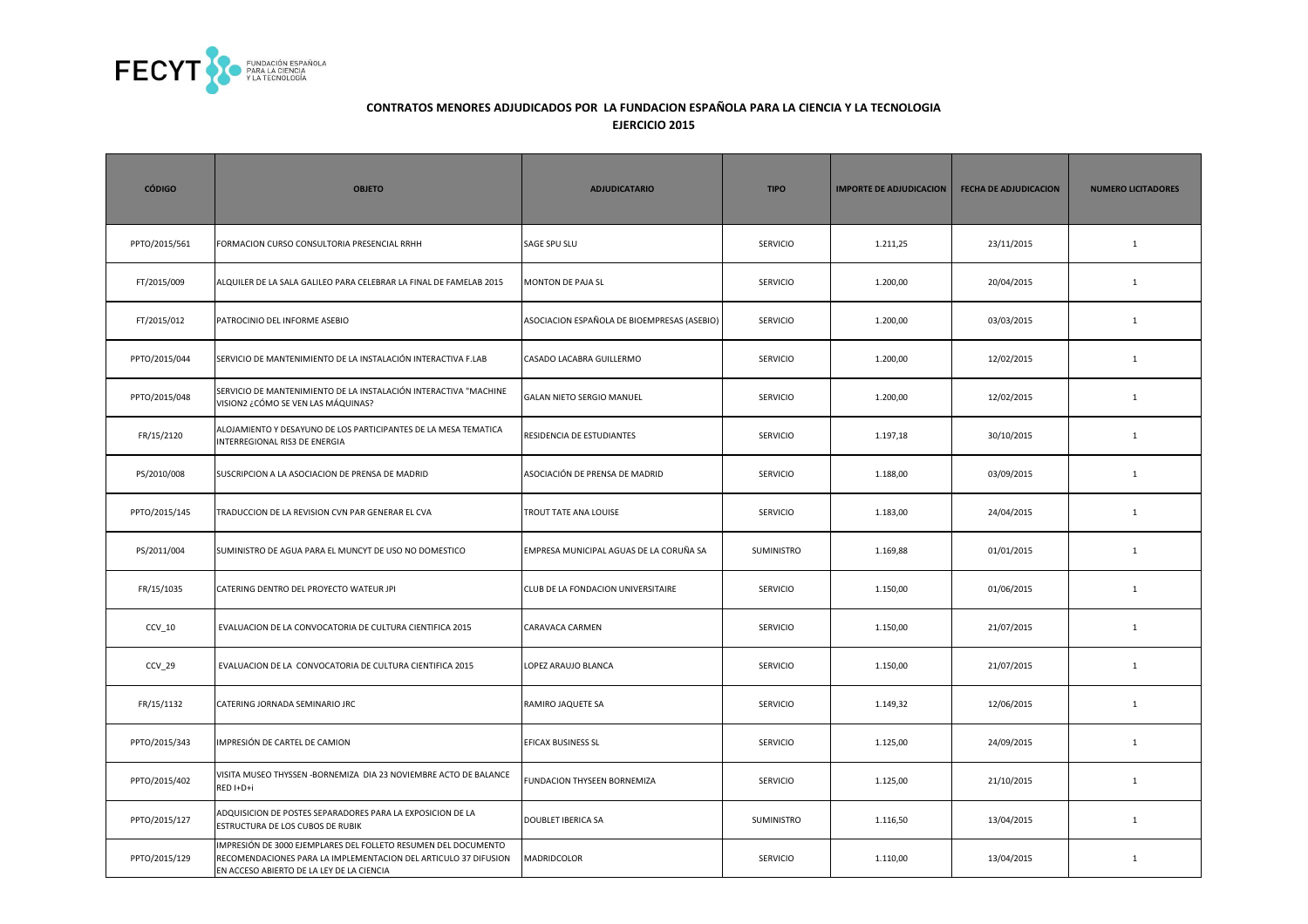

| <b>CÓDIGO</b> | <b>OBJETO</b>                                                                                          | <b>ADJUDICATARIO</b>                                                          | <b>TIPO</b>       | <b>IMPORTE DE ADJUDICACION</b> | <b>FECHA DE ADJUDICACION</b> | <b>NUMERO LICITADORES</b> |
|---------------|--------------------------------------------------------------------------------------------------------|-------------------------------------------------------------------------------|-------------------|--------------------------------|------------------------------|---------------------------|
| $CCV_22$      | EVALUACION DE LA CONVOCATORIA DE CULTURA CIENTIFICA 2015                                               | <b>GRAVALOS GARCIA ESTHER</b>                                                 | <b>SERVICIO</b>   | 1.100,00                       | 21/07/2015                   | <sup>1</sup>              |
| $CCV_34$      | EVALUACION DE LA CONVOCATORIA DE CULTURA CIENTIFICA 2015                                               | MILLAN MARTINEZ JAIME                                                         | <b>SERVICIO</b>   | 1.100,00                       | 21/07/2015                   | $\mathbf{1}$              |
| PPTO/2015/167 | ADQUISICION DE CARROS PORTALIBROS PARA LA BIBLIOTECA                                                   | METALUNDIA                                                                    | SUMINISTRO        | 1.097,87                       | 05/05/2015                   | <sup>1</sup>              |
| PPTO/2015/069 | ADQUISICION DE PORTATIL PARA ERANETS NEURON Y ERA IB                                                   | REPESSA SISTEMAS                                                              | <b>SUMINISTRO</b> | 1.090,00                       | 27/02/2015                   | <sup>1</sup>              |
| PPTO/2015/473 | DINAMIZACION TALLRES CIENTIIFCOS MOVILAB 16 DE NOVIEMBRE EN<br>VILLARREAL                              | <b>TALHER SA</b>                                                              | <b>SERVICIO</b>   | 1.090,00                       | 20/11/2015                   | $\mathbf{1}$              |
| FR/15/287     | ADQUISICION DE 16 LIBROS ELECTRONICOS PARA LA CADENA DE LA<br><b>INNOVACION</b>                        | AMAZON.ES                                                                     | SUMINISTRO        | 1.054,52                       | 03/03/2015                   | $\mathbf{1}$              |
| $CCV_13$      | EVALUACION DE LA CONVOCATORIA DE CULTURA CIENTIFICA 2015                                               | DE LA CUEVA BATANERO PALOMA                                                   | <b>SERVICIO</b>   | 1.050,00                       | 21/07/2015                   | <sup>1</sup>              |
| $CCV_25$      | EVALUACION DE LA CONVOCATORIA DE CULTURA CIENTIFICA 2015                                               | JALON RACHAL MARIA DEL CARMEN                                                 | SERVICIO          | 1.050,00                       | 21/07/2015                   | $\mathbf{1}$              |
| PPTO/2015/362 | SERVICIO DE RESTAURACION DE 30 MENUS PARA LA REUNION DE FLAGERA EL<br>28 DE SEPTIEMBRE DE 2015         | LEMAM SLY TOP EVENTOS & PRODUCCIONES SLU<br>UTE HOSTELERIA PALACIO DE CIBELES | <b>SERVICIO</b>   | 1.020,00                       | 25/09/2015                   | $\mathbf{1}$              |
| FR/2015       | FACTURAS CORRESPONDIENTES A TICKETS DE PARKING                                                         | GMP SOCIEDAD DE INVERSIONES INMOBILIARIAS<br>S.A                              | <b>SERVICIO</b>   | 1.009,16                       | 01/01/2015                   | <sup>1</sup>              |
| PPTO/2015/418 | DESAYUNO Y CATERING ENTREGA PREMIOS INNOVACIENCIA 3 DE NOVIEMBRE                                       | <b>CIBOULETTE CATERING</b>                                                    | SERVICIO          | 1.000,00                       | 23/10/2015                   | $\mathbf{1}$              |
| PPTO/2015/043 | VISIONADO ECLIPSE SOLAR 20 DE MARZO DE 2015 EN MUNCYT ALCOBENDAS                                       | CENTRO ASTRONÓMICO DE ÁVILA                                                   | SERVICIO          | 1.000,00                       | 12/02/2015                   | $\mathbf{1}$              |
| PPTO/2015/095 | CONTRATACION DEL INFORME DEL EQUIPO TECNICO DEL SALON DE ACTOS                                         | <b>WASAT DELTA</b>                                                            | <b>SERVICIO</b>   | 1.000,00                       | 18/01/2015                   | $\mathbf{1}$              |
| PPTO/2015/132 | DISEÑO, MAQUETACION, E IMPRESIÓN DE UNA PUBLICACION RELACIONADA<br>CON EL PROYECTO RED IDI             | ARTEFINAL DISEÑO Y COMUNICACIÓN                                               | <b>SERVICIO</b>   | 1.000,00                       | 13/04/2015                   | <sup>1</sup>              |
| PPTO/2015/172 | IMPRESIÓN EN COLOR Y MONTAJE DE CARTELERIA PARA LA FINAL DE FAMELAB                                    | EFICAX BUSINESS SL                                                            | <b>SERVICIO</b>   | 1.000,00                       | 12/05/2015                   | $\mathbf{1}$              |
| PPTO/2015/442 | ACTIVIDADES ASTRONOMICAS MUNCYT ALCOBENDAS ULTIMO CUATRIMESTRE<br>2015-NOCHE DE OBSERVACION 23/10/2015 | ASOCIACION ASTRONOMICA CRUZ DEL NORTE                                         | <b>SERVICIO</b>   | 1.000,00                       | 16/10/2015                   | <sup>1</sup>              |
| PPTO/2015/482 | FOLLETOS Y CARTELES PARA LA EXPOSICION MANIVELAS Y RUEDAS DENTADAS                                     | <b>ATELIER POISSON</b>                                                        | <b>SERVICIO</b>   | 1.000,00                       | 04/12/2015                   | 1                         |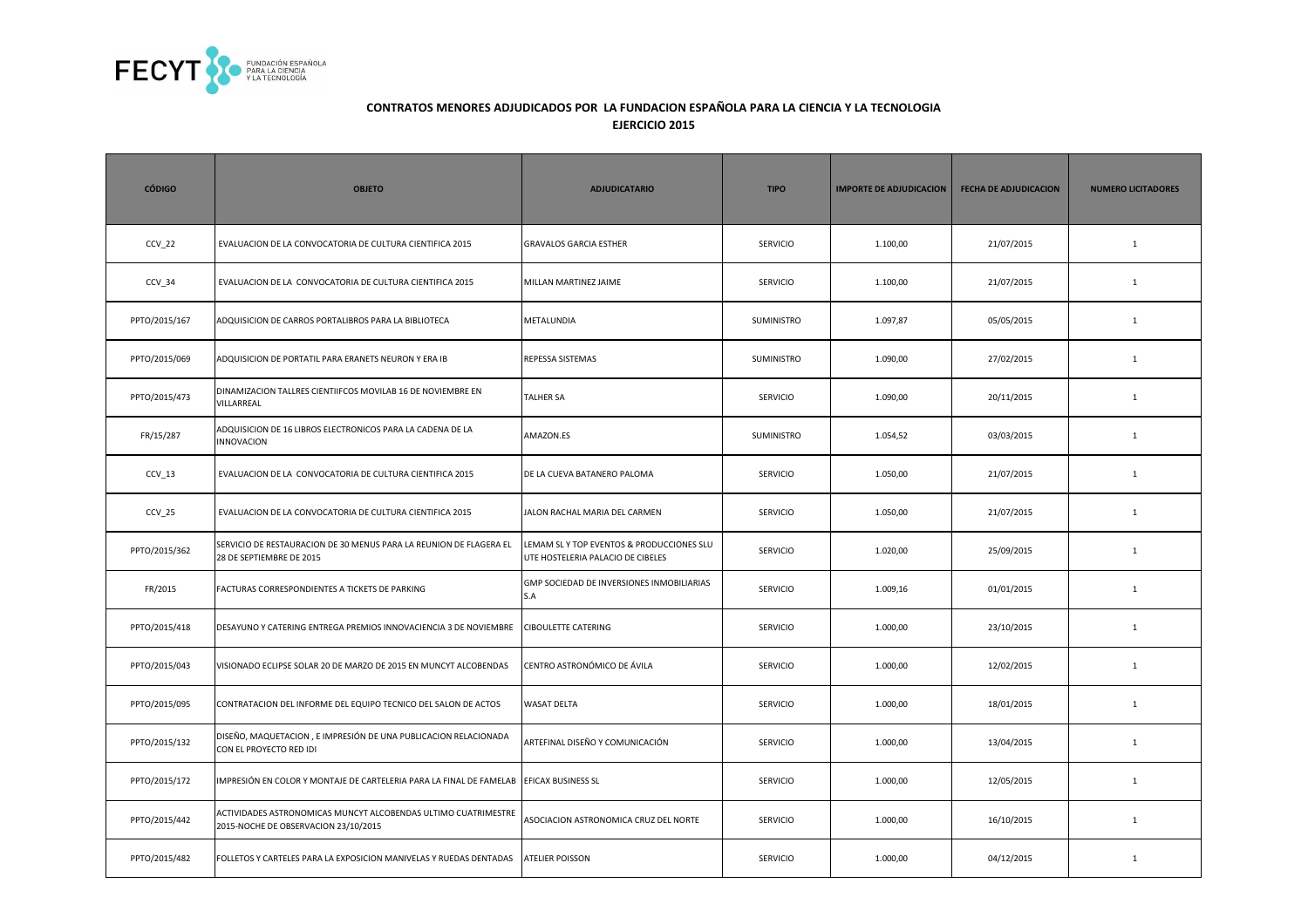

| <b>CÓDIGO</b>   | <b>OBJETO</b>                                                                                                | <b>ADJUDICATARIO</b>                                      | <b>TIPO</b>     | <b>IMPORTE DE ADJUDICACION</b> | <b>FECHA DE ADJUDICACION</b> | <b>NUMERO LICITADORES</b> |
|-----------------|--------------------------------------------------------------------------------------------------------------|-----------------------------------------------------------|-----------------|--------------------------------|------------------------------|---------------------------|
| CDPI/2015/027   | <b>JURADO FAMELAB 2015</b>                                                                                   | <b>LANGA CARLOS</b>                                       | SERVICIO        | 1.000,00                       | 20/03/2015                   | $\mathbf{1}$              |
| CDPI/2015/039   | REDACTOR DE UNIDAD DIDACTICA LUZ                                                                             | PERALES PALACIO FRANCISCO JAVIER                          | <b>SERVICIO</b> | 1.000,00                       | 30/04/2015                   | $\mathbf{1}$              |
| CDPI/2015/040   | REDACTOR DEUNIDAD DIDACTICA LUZ                                                                              | ROMERO MORA JAVIER                                        | <b>SERVICIO</b> | 1.000,00                       | 30/04/2015                   | $\mathbf{1}$              |
| CDPI/2015/041   | REDACTOR DEUNIDAD DIDACTICA LUZ                                                                              | CAMPOS ACOSTA JOAQUIN                                     | <b>SERVICIO</b> | 1.000,00                       | 30/04/2015                   | $\mathbf{1}$              |
| CDPI/2015/042   | REDACTOR DEUNIDAD DIDACTICA LUZ                                                                              | GARCIA-VALERA MILLAN MARIA SAGRARIO                       | <b>SERVICIO</b> | 1.000,00                       | 30/04/2015                   | $\mathbf{1}$              |
| CDPI/2015/045   | REDACTOR DEUNIDAD DIDACTICA LUZ                                                                              | SORIANO MORENO IGNACIO                                    | <b>SERVICIO</b> | 1.000,00                       | 30/04/2015                   | $\mathbf{1}$              |
| CDPI/2015/048   | REDACTOR DEUNIDAD DIDACTICA LUZ                                                                              | HERNANDEZ ANDRES JAVIER                                   | <b>SERVICIO</b> | 1.000,00                       | 30/04/2015                   | $\mathbf{1}$              |
| CDPI/2015/053   | REDACTOR DEUNIDAD DIDACTICA LUZ                                                                              | NIEVES GOMEZ JUAN LUIS                                    | <b>SERVICIO</b> | 1.000,00                       | 30/04/2015                   | $\mathbf{1}$              |
| CDPI/2015/162   | TRASPASO INFORMACION BBDD E INFORME PITEC                                                                    | LOPEZ SEBASTIAN ALBERTO                                   | <b>SERVICIO</b> | 1.000,00                       | 01/09/2015                   | $\mathbf{1}$              |
| $CCV_6$         | EVALUACION DE LA CONVOCATORIA DE CULTURA CIENTIFICA 2015                                                     | <b>BARRADA SOLAS FRANCISCO</b>                            | <b>SERVICIO</b> | 1.000,00                       | 21/07/2015                   | $\mathbf{1}$              |
| $CCV_12$        | EVALUACION DE LA CONVOCATORIA DE CULTURA CIENTIFICA 2015                                                     | CASTRO MARTINEZ ELENA                                     | <b>SERVICIO</b> | 1.000,00                       | 21/07/2015                   | $\mathbf{1}$              |
| PS/2014/025-2   | 26 CONTENEDORES HIEGINICO SANITARIOS                                                                         | SERVICIO DE CONTENEDORES SANITARIOS SAU                   | <b>SERVICIO</b> | 988,00                         | 08/04/2015                   | $\mathbf{1}$              |
| FR/15/2128      | NTERPRETE PARA CAMPUS CIENTIFICOS DE VERANO                                                                  | ACAYA NATURALEZA Y VIDA                                   | <b>SERVICIO</b> | 978,88                         | 02/11/2015                   | 1                         |
| PPTO/2015/325   | TRANSPORTE DE PIEZA CERN ENTRE SEDE CORUÑA-ALCOBENDAS                                                        | CARBALLO RODRIGUEZ MANUEL                                 | <b>SERVICIO</b> | 950,00                         | 10/09/2015                   | $\mathbf{1}$              |
| PS/2009/013ANX1 | HONORARIOS ACTUACIONES DE COMPAERECENCIA ANTE INSPECCION DE<br>TRABAJO Y SEGURIDAD SOCIAL SEDE MUNCYT CORUÑA | ABDON PEDRAJAS, ABOGADOS Y ASESORES<br><b>TRIBUTARIOS</b> | <b>SERVICIO</b> | 950,00                         | 27/04/2015                   | $\mathbf{1}$              |
| CCV_28          | EVALUACION DE LA CONVOCATORIA DE CULTURA CIENTIFICA 2015                                                     | LAVIN DE LAS HERAS EVA                                    | SERVICIO        | 950,00                         | 21/07/2015                   | $\mathbf 1$               |
| CCV_32          | EVALUACION DE LA CONVOCATORIA DE CULTURA CIENTIFICA 2015                                                     | MADRIGAL MUGA JUAN                                        | SERVICIO        | 950,00                         | 21/07/2015                   | $\mathbf{1}$              |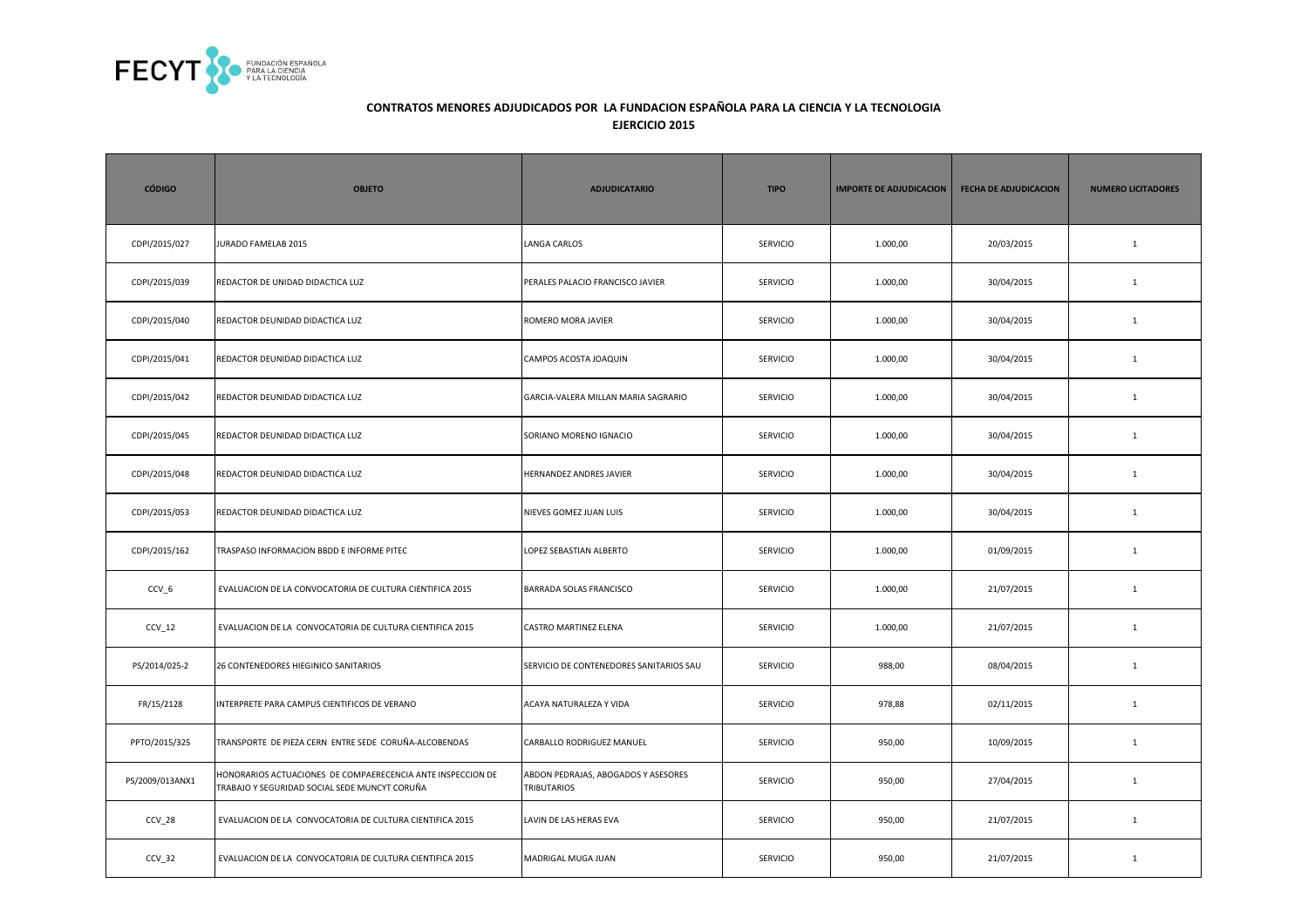

| <b>CÓDIGO</b> | <b>OBJETO</b>                                                                                                | <b>ADJUDICATARIO</b>                      | <b>TIPO</b>     | <b>IMPORTE DE ADJUDICACION</b> | <b>FECHA DE ADJUDICACION</b> | <b>NUMERO LICITADORES</b> |
|---------------|--------------------------------------------------------------------------------------------------------------|-------------------------------------------|-----------------|--------------------------------|------------------------------|---------------------------|
| CCV 39        | EVALUACION DE LA CONVOCATORIA DE CULTURA CIENTIFICA 2015                                                     | POLINO PADILLA CARMELO                    | <b>SERVICIO</b> | 950,00                         | 21/07/2015                   | $\mathbf{1}$              |
| PS/2013/001   | ADQUISICION LICENICIA DE LA APLICACIÓN "GOTOWEBINAR"                                                         | <b>CITRIX ONLINE UK LIMITED</b>           | SUMINISTRO      | 948,00                         | 01/01/2015                   | $\mathbf{1}$              |
| PPTO/2015/222 | REALIZACION DE AUDITORIA INTERNA DE CALIDAD PARA CERTIFICACION<br>ISO:9001                                   | JOSE LUIS DELGADO PEIROTEN                | SERVICIO        | 930,00                         | 27/08/2015                   | $\mathbf{1}$              |
| PPTO/2015/219 | MPRESIÓN BOLSAS DIA DE LA CIENCIA EN LA CALLE                                                                | LEIRAS MARTINEZ IVAN                      | SERVICIO        | 925,00                         | 27/04/2015                   | $\mathbf 1$               |
| PPTO/2015/497 | MAILING PARA UNIDAD DIDACTICA LUZ+CUADERNO DE LUZ                                                            | <b>IBERMAIL</b>                           | <b>SERVICIO</b> | 924,67                         | 14/12/2015                   | $\mathbf{1}$              |
| FR/15/2574    | ORGANIZACIÓN DE LA REUNION "PROJECTS FOLLOW-UP SEMINAR" DE LA ERA-<br>NET CHIST-ERA, MADRID 18-20 MARZO 2015 | ISTITUTO PER L'INTERSCAMBIO SCIENTIFICO   | <b>SERVICIO</b> | 920,55                         | 01/12/2015                   | $\mathbf{1}$              |
| PPTO/2015/396 | SERVICIO DE AZAFATAS PARA SCIENTIX                                                                           | SIGLO XXI AZAFATAS                        | <b>SERVICIO</b> | 903,00                         | 19/10/2015                   | $\mathbf{1}$              |
| PPTO/2015/228 | PUBLICIDAD PARA FINDE CIENTIFICO                                                                             | <b>SAPOS Y PRINCESAS SL</b>               | <b>SERVICIO</b> | 900,00                         | 25/05/2015                   | $\mathbf{1}$              |
| CCV_7         | EVALUACION DE LA CONVOCATORIA DE CULTURA CIENTIFICA 2015                                                     | <b>BOLIVAR BARBUDO YAGO</b>               | <b>SERVICIO</b> | 900,00                         | 21/07/2015                   | $\mathbf{1}$              |
| CCV_9         | EVALUACION DE LA CONVOCATORIA DE CULTURA CIENTIFICA 2015                                                     | CALVO DOMINGO JOSE LUIS                   | <b>SERVICIO</b> | 900,00                         | 21/07/2015                   | $\mathbf{1}$              |
| CCV 11        | EVALUACION DE LA CONVOCATORIA DE CULTURA CIENTIFICA 2015                                                     | CARMONA GUTIERREZ DIDAC                   | <b>SERVICIO</b> | 900,00                         | 21/07/2015                   | $\mathbf{1}$              |
| $CCV_42$      | EVALUACION DE LA CONVOCATORIA DE CULTURA CIENTIFICA 2015                                                     | SASTRE FERNANDEZ OSCAR ALBERTO            | <b>SERVICIO</b> | 900,00                         | 21/07/2015                   | $\mathbf{1}$              |
| PPTO/2015/423 | MPRESIÓN DE 2000 TRIPTICOS ACTIVIDADES MES NOVIEMBRE MUNCYT<br><b>ALCOBENDAS</b>                             | <b>MADRIDCOLOR</b>                        | <b>SERVICIO</b> | 880,00                         | 02/11/2015                   | $\mathbf{1}$              |
| PPTO/2015/463 | FOLLETOS PARA EXPOSICION MANIVELAS Y RUEDAS DENTADAS                                                         | <b>MEYLAN</b>                             | <b>SERVICIO</b> | 880,00                         | 19/11/2015                   | 1                         |
| PPTO/2015/157 | CATERING DIA 24 MARZO PROYECTO SCIENTIEX                                                                     | <b>DOSJUMAR SL</b>                        | <b>SERVICIO</b> | 878,18                         | 24/03/2015                   | $\mathbf{1}$              |
| PPTO/2015/493 | MPRESIÓN DE FOLLETOS PARA ACTIVIDADES MUNCYT ALCOBENDAS EN<br><b>DICIEMBRE</b>                               | <b>MADRIDCOLOR</b>                        | <b>SERVICIO</b> | 877,50                         | 14/12/2015                   | $\mathbf{1}$              |
| PPTO/2015/547 | MPRESIÓN DE DIVERSOS MATERIALES PARA LAS ACTIVIDADES DE NAVIDAD DEL<br>MUNCYT DE ALCOBENDAS                  | MSH IMPRESORES (MORENO SCIGLIANO HERAS SA | SERVICIO        | 877,00                         | 23/12/2015                   | $\mathbf{1}$              |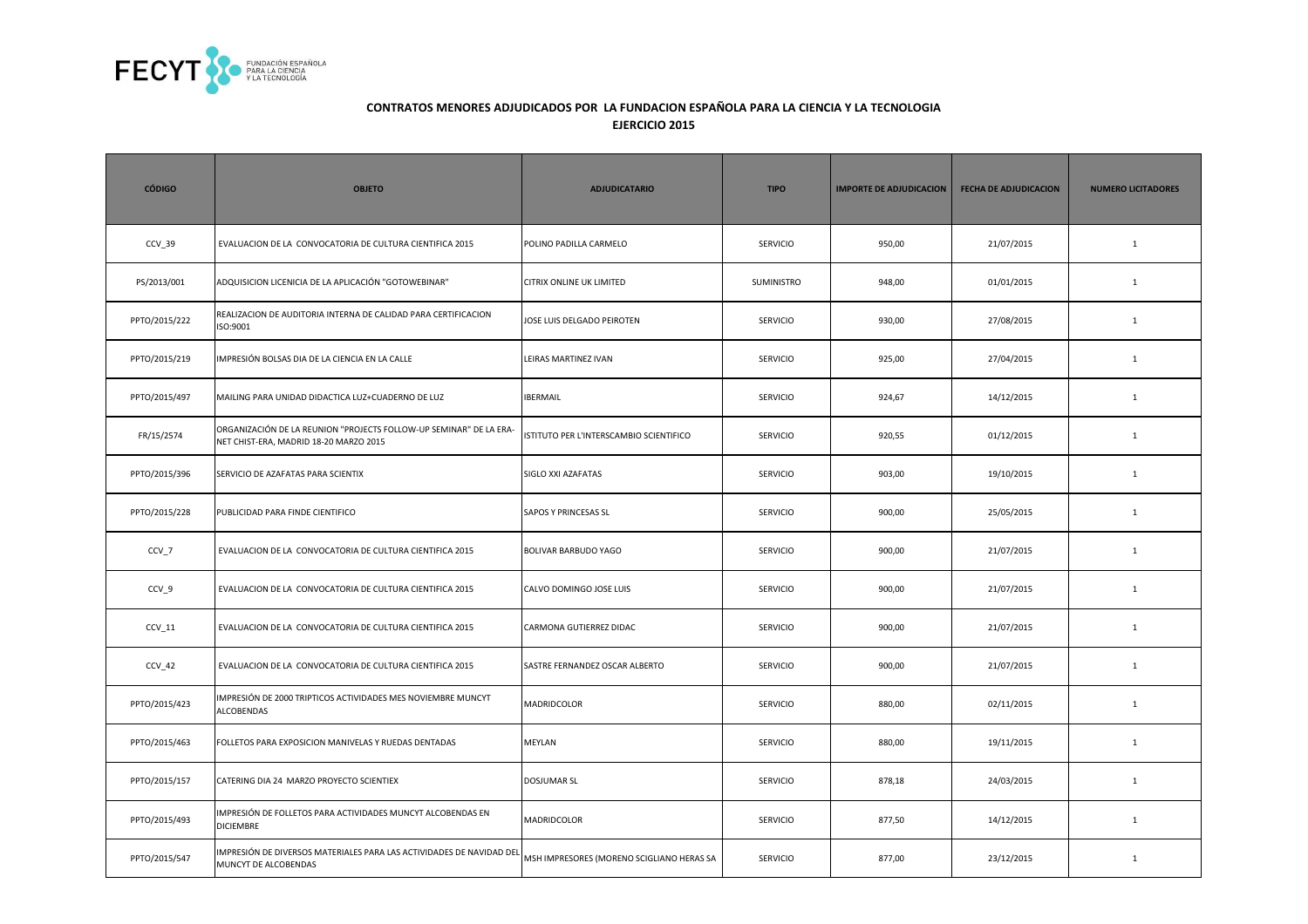

| <b>CÓDIGO</b>    | <b>OBJETO</b>                                                                                                                          | <b>ADJUDICATARIO</b>                         | <b>TIPO</b>     | <b>IMPORTE DE ADJUDICACION</b> | <b>FECHA DE ADJUDICACION</b> | <b>NUMERO LICITADORES</b> |
|------------------|----------------------------------------------------------------------------------------------------------------------------------------|----------------------------------------------|-----------------|--------------------------------|------------------------------|---------------------------|
| PPTO/2015/384    | ADAPTACION AUDIOVISUAL DE PROYECCION SEMANA DEL ESPACIO MUNCYT<br>ALCOBENDAS                                                           | R.S.A COSMOS                                 | SERVICIO        | 875,00                         | 15/10/2015                   | $\mathbf{1}$              |
| PPTO/2015/495    | ALQUILER DE DECORACION NAVIDEÑA PARA MUNCYT ALCOBENDAS                                                                                 | CONCEPT DECORACION SIGLO XXI SL              | SERVICIO        | 875,00                         | 14/12/2015                   | $\mathbf{1}$              |
| PF2015-037       | SEMINARIO ESTUDIO SOBRE EL ANTEPROYECTO DE LEY DE CONTRATOS DEL<br>SECTOR PÚBLICO                                                      | PIXELWARE                                    | <b>SERVICIO</b> | 870,00                         | 12/06/2015                   | $\mathbf{1}$              |
| PPTO/2015/015    | SERVICIOS DE CATERING PARA REUNION EL 13 DE ENERO PARA LA OFICINA<br>EUROPEA HORIZONTE 2020                                            | GLOBAL FOOD MANAGEMENT SL                    | <b>SERVICIO</b> | 850,00                         | 09/01/2015                   | $\mathbf{1}$              |
| PPTO/2015/341    | SERVICIO DE SONIDO PARA CICLOS DE CONFERENCIAS "OTOÑO VERMUNCYT"<br>EN AUDITORIO MUNCYT LOS DIAS 27/09, 18/10, 29/11, Y 27/12 DE 2015. | PUEBLA GIL MARIA PALOMA                      | <b>SERVICIO</b> | 850,00                         | 22/09/2015                   | $\mathbf{1}$              |
| CCV <sub>5</sub> | EVALUACION DE LA CONVOCATORIA DE CULTURA CIENTIFICA 2015                                                                               | ARRIOLA NIETO MARIA LUISA                    | <b>SERVICIO</b> | 850,00                         | 21/07/2015                   | $\mathbf{1}$              |
| PPTO/2015/437    | TALLER CLUB MATEMATICO NOVIEMBRE-DICIEMBRE                                                                                             | DIVERMATES MATEMATICA SL                     | SERVICIO        | 840,00                         | 11/11/2015                   | $\mathbf 1$               |
| FR/15/2017       | ALOJAMIENTO PARTICIPANTE EN CONGRESO SCIENTIX                                                                                          | <b>HOTELES LOMOR SL</b>                      | SERVICIO        | 838,05                         | 22/10/2015                   | $\mathbf 1$               |
| PPTO/2015/010    | SERVICIOS DE REPARACION DE MEGAFONIA                                                                                                   | SECURITAS SEGURIDAD ESPAÑA SA                | SERVICIO        | 832,50                         | 16/01/2015                   | $\mathbf 1$               |
| PS/2012/010      | CUOTA ANUAL MIEMBROS DEL CONSEJO INTERNACIONAL DE MUSEOS -<br>MUNCYT                                                                   | <b>ICOM-CE</b>                               | <b>SERVICIO</b> | 828,00                         | 07/05/2015                   | $\mathbf{1}$              |
| PF2015-025       | FORMACIÓN DE RIESGOS PSICOSOCIALES                                                                                                     | <b>CUALTIS</b>                               | <b>SERVICIO</b> | 825,00                         | 28/04/2015                   | $\mathbf{1}$              |
| PS/2008/004      | RENOVACION Y AMPLIACION DE LICENCIAS SOFTWARE SYMANTEC                                                                                 | <b>INFOREIN SA</b>                           | SUMINISTRO      | 822,00                         | 05/06/2015                   | $\mathbf{1}$              |
| PPTO/2015/220    | INSPECCION ESTRUCTURA DE HORMIGON, TOMA DE MUESTRAS Y ANALISIS DE<br>LOS ELEMENTOS ESTRUCTURALES DE LA TERRAZA DE LA CAFETERIA         | INSTITUTO TECNICO DE INSPECCION Y CONTROL SA | <b>SERVICIO</b> | 820,00                         | 08/06/2015                   | $\mathbf{1}$              |
| PPTO/2015/348    | ALOJAMIENTO DE MARIA PASCUAL PARA EL PROYECTO GENEDERNET                                                                               | <b>GRECIAN PARK HOTEL</b>                    | <b>SERVICIO</b> | 800,00                         | 25/09/2015                   | $\mathbf{1}$              |
| PPTO/2015/517    | ASESORIA, DISEÑO Y SEGUIMIENTO DE PRODUCCION DE LA IDENTIDAD<br>GRAFICA DEL AUDITORIO DEL MUNCYT ALCOBENDAS                            | SIN TITULO PROYECTOS SL                      | <b>SERVICIO</b> | 800,00                         | 01/12/2015                   | $\mathbf{1}$              |
| CDPI/2015/081-1  | GT VII ENCUESTA DE PERCEPCION SOCIAL DE LA CIENCIA                                                                                     | TORRES ALBERO CRISTOBAL                      | <b>SERVICIO</b> | 800,00                         | 01/09/2015                   | $\mathbf{1}$              |
| CDPI/2015/082    | GT VII ENCUESTA DE PERCEPCION SOCIAL DE LA CIENCIA                                                                                     | REVUELTA DE LA POZA GEMMA                    | <b>SERVICIO</b> | 800,00                         | 01/09/2015                   | $\mathbf{1}$              |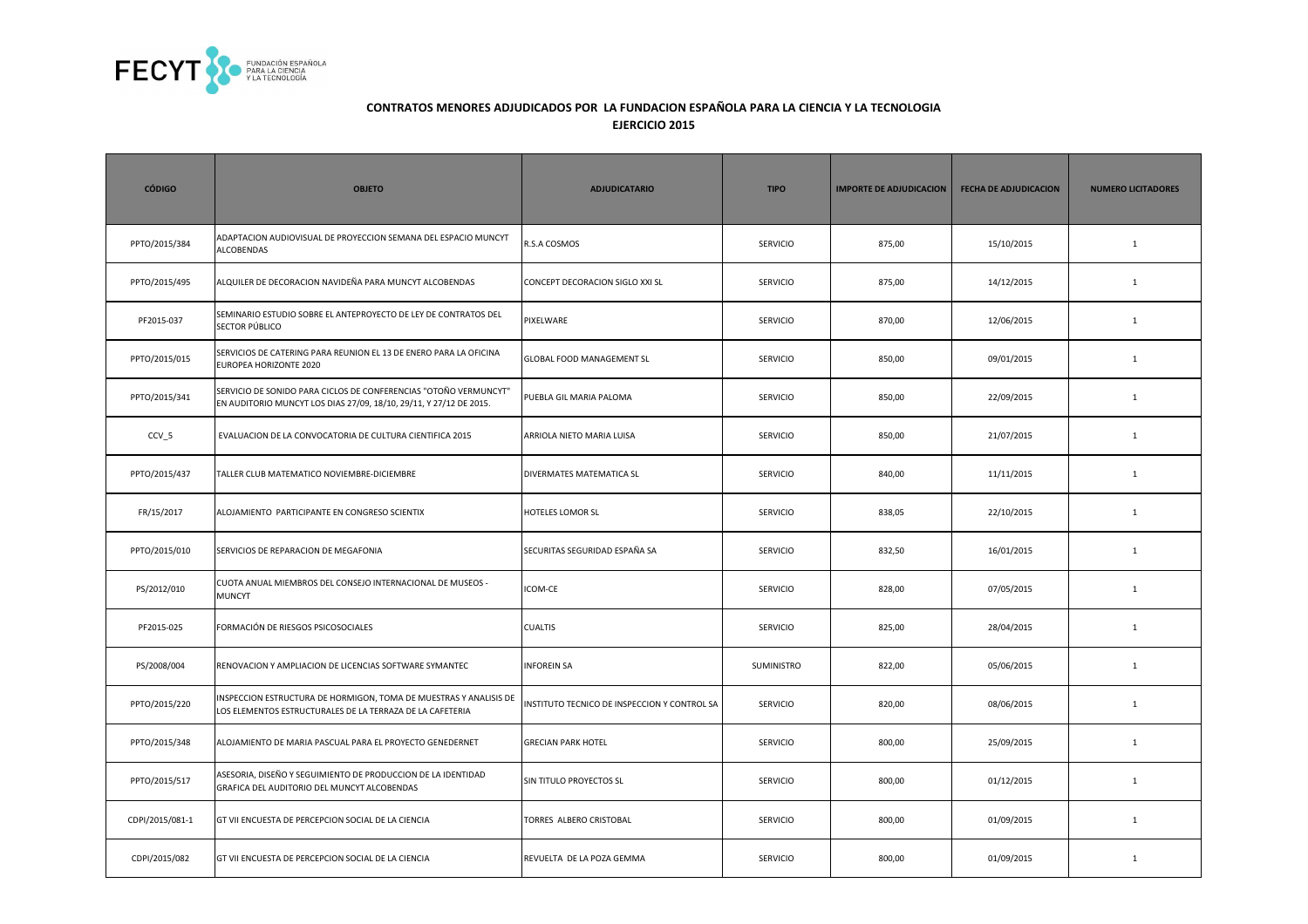

| <b>CÓDIGO</b> | <b>OBJETO</b>                                                                                         | <b>ADJUDICATARIO</b>          | <b>TIPO</b>     | <b>IMPORTE DE ADJUDICACION</b> | <b>FECHA DE ADJUDICACION</b> | <b>NUMERO LICITADORES</b> |
|---------------|-------------------------------------------------------------------------------------------------------|-------------------------------|-----------------|--------------------------------|------------------------------|---------------------------|
| CDPI/2015/083 | GT VII ENCUESTA DE PERCEPCION SOCIAL DE LA CIENCIA                                                    | FINKEL MORGENSTEIN LUCILA     | <b>SERVICIO</b> | 800,00                         | 01/09/2015                   | $\mathbf{1}$              |
| CDPI/2015/084 | GT VII ENCUESTA DE PERCEPCION SOCIAL DE LA CIENCIA                                                    | VAN DEN EYNDE ANA MUÑOZ       | SERVICIO        | 800,00                         | 01/09/2015                   | $\mathbf{1}$              |
| $CCV_3$       | EVALUACION CONVOCATORIA DE CULTURA CIENTIFICA 2015                                                    | ARENAS DE DIEGO GUILLERMO     | <b>SERVICIO</b> | 800,00                         | 21/07/2015                   | $\mathbf{1}$              |
| CCV 44        | EVALUACION CONVOCATORIA DE CULTURA CIENTIFICA 2015                                                    | VERDU SHUMANN DANIEL ANDREAS  | <b>SERVICIO</b> | 800,00                         | 21/07/2015                   | $\mathbf{1}$              |
| PPTO/2015/189 | REPARACION BOMBA DE CALOR MUNCYT CORUÑA                                                               | <b>UTE GIROA ALTAIR</b>       | <b>SERVICIO</b> | 795,41                         | 19/05/2015                   | $\mathbf{1}$              |
| PPTO/2015/123 | SERVICIO DE MUDANZA PARA TRASLADO DE PUBLICACIONES DE LA SEDE DE<br>DELICIAS A ALCOBENDAS Y CORUÑA    | MUDANZAS CRESPO SL            | <b>SERVICIO</b> | 780,00                         | 13/04/2015                   | $\mathbf{1}$              |
| PPTO/2015/390 | CONTRATACION SERVICIOS AUDIOVISUALES EVENTO SCIENTIEX 24-25 OCTUBRE PUEBLA GIL MARIA PALOMA           |                               | <b>SERVICIO</b> | 770,00                         | 19/10/2015                   | $\mathbf{1}$              |
| CDPI/2015/115 | PERCEPCION DE BIOECONOMIA                                                                             | LOBERA JOSEP                  | <b>SERVICIO</b> | 750,00                         | 30/09/2015                   | $\mathbf{1}$              |
| CCV 17        | EVALUACION CONVOCATORIA DE CULTURA CIENTIFICA 2015                                                    | FERNANDEZ MUERA ALEJANDRO     | SERVICIO        | 750,00                         | 21/07/2015                   | $\mathbf{1}$              |
| CCV 18        | EVALUACION CONVOCATORIA DE CULTURA CIENTIFICA 2015                                                    | FERNANDEZ SANCHEZ PALOMA      | <b>SERVICIO</b> | 750,00                         | 21/07/2015                   | $\mathbf{1}$              |
| $CCV_2$       | EVALUACION CONVOCATORIA DE CULTURA CIENTIFICA 2015                                                    | FRANCESCUTTI LUIS PABLO       | SERVICIO        | 750,00                         | 21/07/2015                   | $\mathbf{1}$              |
| $CCV_24$      | EVALUACION CONVOCATORIA DE CULTURA CIENTIFICA 2015                                                    | IRIBERRI MORENO AINHOA        | SERVICIO        | 750,00                         | 21/07/2015                   | $\mathbf{1}$              |
| CCV 31        | EVALUACION CONVOCATORIA DE CULTURA CIENTIFICA 2015                                                    | LOPEZ NICOLAS JOSE MANUEL     | <b>SERVICIO</b> | 750,00                         | 21/07/2015                   | $\mathbf{1}$              |
| $CCV_33$      | EVALUACION CONVOCATORIA DE CULTURA CIENTIFICA 2015                                                    | MENA GALARRAGA MARIA GABRIELA | <b>SERVICIO</b> | 750,00                         | 21/07/2015                   | $\mathbf{1}$              |
| CCV 35        | EVALUACION CONVOCATORIA DE CULTURA CIENTIFICA 2015                                                    | MONASOR ANGELA                | <b>SERVICIO</b> | 750,00                         | 21/07/2015                   | $\mathbf{1}$              |
| CCV 37        | EVALUACION CONVOCATORIA DE CULTURA CIENTIFICA 2015                                                    | PALAZUELOS PUERTA ANGEL       | <b>SERVICIO</b> | 750,00                         | 21/07/2015                   | $\mathbf{1}$              |
| PPTO/2015/052 | SERVICIO DE PREPARACIÓN DE 1183 ANUARIOS PARA SU DISTRIBUCIÓN ENTRE<br>EL LISTADO DE CLIENTES DE SINC | <b>IBERMAIL</b>               | <b>SERVICIO</b> | 742,13                         | 13/02/2015                   | $\mathbf{1}$              |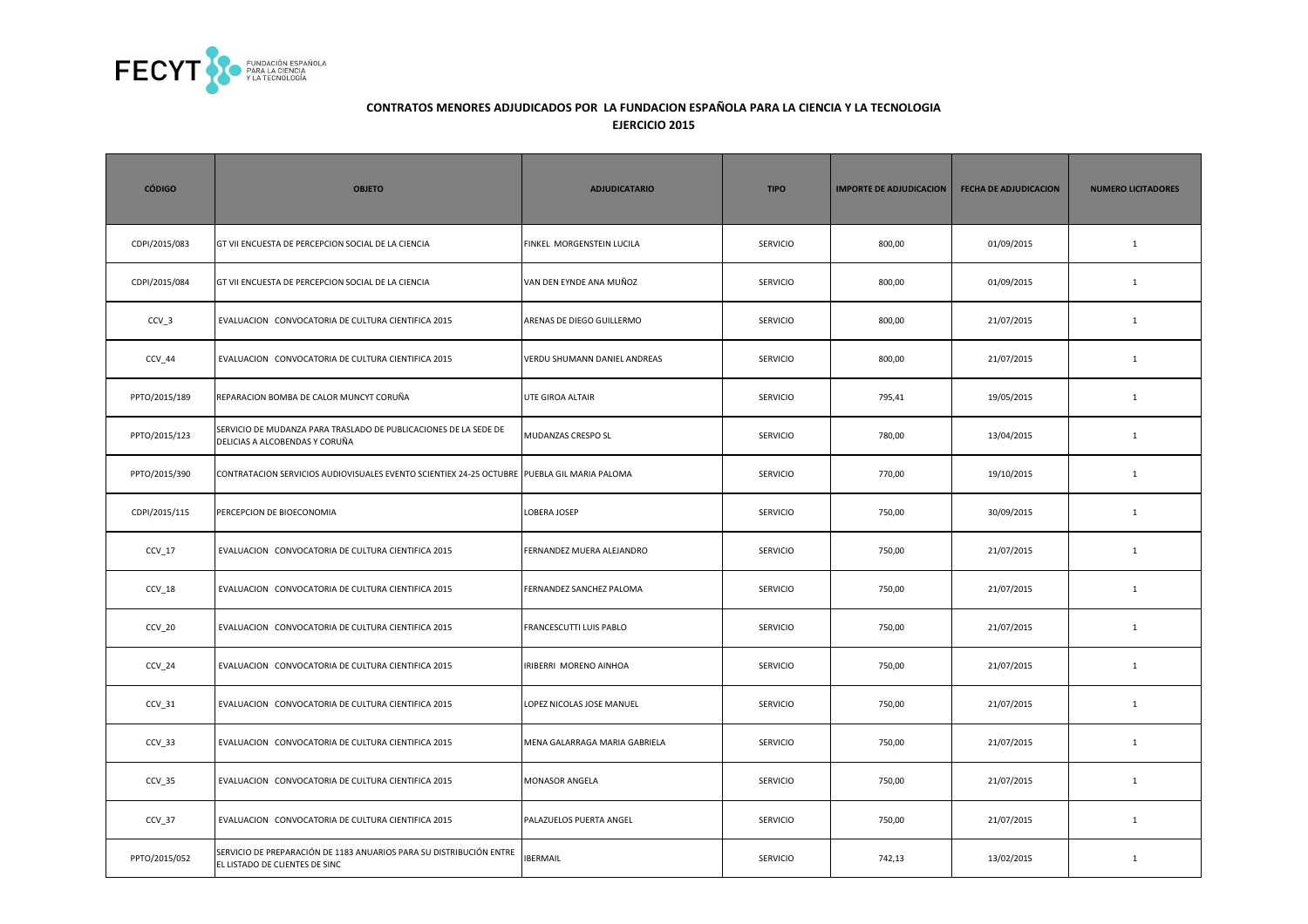

| <b>CÓDIGO</b>   | <b>OBJETO</b>                                                                                                           | <b>ADJUDICATARIO</b>                                      | <b>TIPO</b>       | <b>IMPORTE DE ADJUDICACION</b> | <b>FECHA DE ADJUDICACION</b> | <b>NUMERO LICITADORES</b> |
|-----------------|-------------------------------------------------------------------------------------------------------------------------|-----------------------------------------------------------|-------------------|--------------------------------|------------------------------|---------------------------|
| PPTO/2015/178   | SERVICIO DE DESAYUNO Y ALMUERZO PARA LA JORNADA RESTAURA-CIENCIA                                                        | LA MARAGATA (TERESA ESPINOSA FERNANDEZ)                   | <b>SERVICIO</b>   | 739,45                         | 18/05/2015                   | $\mathbf{1}$              |
| PPTO/2015/054   | SERVICIO DE MEMENTOS 2015 MULTISOPORTE                                                                                  | <b>GRUPO FRANCIS LEFEBRE</b>                              | <b>SUMINISTRO</b> | 735,50                         | 13/02/2015                   | $\mathbf{1}$              |
| PPTO/2015/148   | IMPRESIÓN 1000 CARPETAS INSTITUCIONALES FECYT                                                                           | <b>GRAFICAS LIDER SL</b>                                  | <b>SERVICIO</b>   | 730,00                         | 24/04/2015                   | $\mathbf{1}$              |
| PPTO/2015/555   | ADQUISICION MESAS Y SILLAS TALLERES DE SALA MUNCYT ALCOBENDAS                                                           | <b>IKEA IBERICA SA</b>                                    | SUMINISTRO        | 717,36                         | 23/12/2015                   | $\mathbf{1}$              |
| PPTO/2015/058   | ALQUILER DE MOBILIARIO PARA SEMIFINAL FAMELAB                                                                           | RECICLATGE ELEMENTS DECORACIO SL                          | SERVICIO          | 715,00                         | 13/02/2015                   | $\mathbf{1}$              |
| PPTO/2015/079   | SUMINISTRO E INSTALACION DE UN COMPRESOR PARA LA REPARACION DEL<br>INTERACTIVO DE CAMARA DE NIEBLA EN MUNCYT ALCOBENDAS | DINAMICA DEL FRIO SL                                      | <b>SERVICIO</b>   | 713,00                         | 09/03/2015                   | $\mathbf{1}$              |
| PPTO/2015/001   | SERVICIO DE MANTENIMIENTO PREVENTIVO DE LOS TORNOS DE ENTRADA<br>MUNCYT ALCOBENDAS                                      | AUTOMATIC SYSTEMS                                         | <b>SERVICIO</b>   | 712,00                         | 07/01/2015                   | $\mathbf{1}$              |
| FR/15/871       | FUNDRAISING CIENTIFICO. GLOBOS PRECIPITA                                                                                | <b>GESCASADO SL</b>                                       | <b>SERVICIO</b>   | 705,00                         | 18/05/2015                   | $\mathbf{1}$              |
| PS/2011/012     | SERVICIO MANTENIMIENTO ANUAL PUENTE GRUA VECA MUNCYT CORUÑA                                                             | <b>GONFER ELECTROMECANICA SL</b>                          | <b>SERVICIO</b>   | 705,00                         | 01/01/2015                   | $\mathbf{1}$              |
| PPTO/2015/059   | EQUIPOS DE VIDEO Y OPERADOR PARA EL ACTO DE LA SEMIFINAL DE FAMELAB<br>EL DIA 20 EN EL TEATRO POLIORAMA                 | MINORIA ABSOLUTA                                          | <b>SERVICIO</b>   | 700,00                         | 13/02/2015                   | $\mathbf{1}$              |
| PPTO/2015/122   | SERVICIO DE RESTAURACION PARA EL PROYECTO ERAIB                                                                         | LEZAMA BARAÑANO, LUIS                                     | <b>SERVICIO</b>   | 700,00                         | 23/03/2015                   | $\mathbf{1}$              |
| PPTO/2015/316   | REDACCION DE LA PUBLICACION "ACTUACIONES RELECANTES EN EL MARCO D<br>LA RED DE POLITICAS PUBLICAS DE IDI 2015           | ALVAREZ ROVIRA LUCIA                                      | <b>SERVICIO</b>   | 700,00                         | 03/09/2015                   | $\mathbf{1}$              |
| PPTO/2015/336   | REPARACION GENERADOR ELECTRICIDAD TALLER MUNCYT ALCOBENDAS (MES<br>DE AGOSTO)                                           | <b>AUTOMATISMES LED</b>                                   | <b>SERVICIO</b>   | 700,00                         | 16/09/2015                   | $\mathbf{1}$              |
| PPTO/2015/501   | REPARACION DE TRANSFORMADOR DE ALTA TENSION PARA EL MES DE<br>NOVIEMBRE                                                 | <b>AUTOMATISMES LED</b>                                   | <b>SERVICIO</b>   | 700,00                         | 30/11/2015                   | $\mathbf{1}$              |
| PS/2009/013ANX3 | HONORARIOS POR ACTUACION EN FASE DE CONCILIACION DEL<br>PROCEDIMIENTO POR DESPIDO DE JOSE MANUEL VARELA                 | ABDON PEDRAJAS, ABOGADOS Y ASESORES<br><b>TRIBUTARIOS</b> | <b>SERVICIO</b>   | 700,00                         | 12/11/2015                   | $\mathbf{1}$              |
| PF2015-009      | PATENTES Y MODELOS DE UTILIDAD                                                                                          | FUNDACION BOCH I GIMPERA                                  | <b>SERVICIO</b>   | 700,00                         | 10/02/2015                   | $\mathbf{1}$              |
| $CCV_14$        | EVALUACION CONVOCATORIA DE CULTURA CIENTIFICA 2015                                                                      | ESCOBAR RODRIGUEZ ALBERTO MANUEL                          | SERVICIO          | 700,00                         | 21/07/2015                   | $\mathbf{1}$              |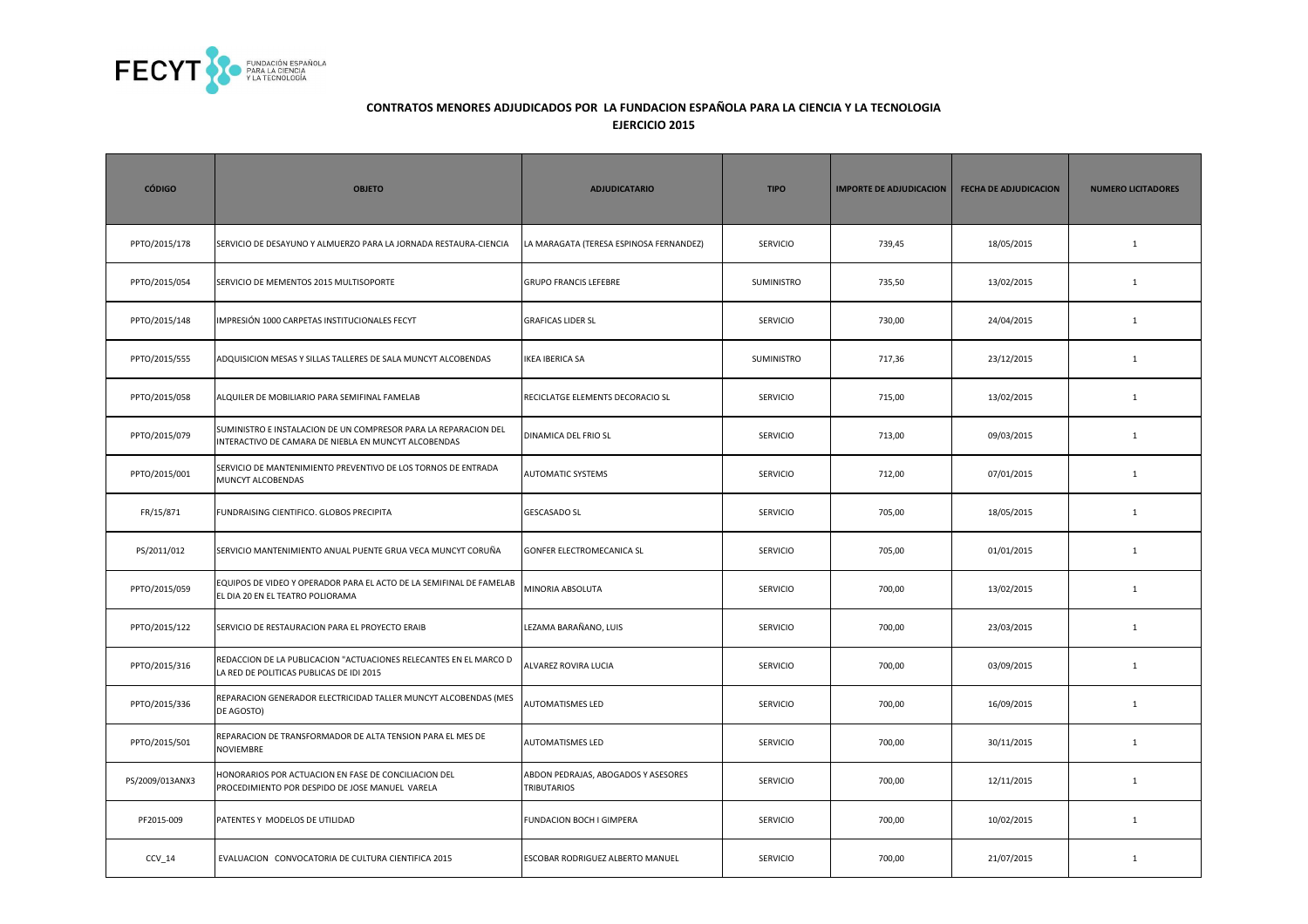

| <b>CÓDIGO</b> | <b>OBJETO</b>                                                                                                        | <b>ADJUDICATARIO</b>                                      | <b>TIPO</b>     | <b>IMPORTE DE ADJUDICACION</b> | <b>FECHA DE ADJUDICACION</b> | <b>NUMERO LICITADORES</b> |
|---------------|----------------------------------------------------------------------------------------------------------------------|-----------------------------------------------------------|-----------------|--------------------------------|------------------------------|---------------------------|
| $CCV_15$      | EVALUACION CONVOCATORIA DE CULTURA CIENTIFICA 2015                                                                   | FAZIO MARIA EUGENIA                                       | <b>SERVICIO</b> | 700,00                         | 21/07/2015                   | $\mathbf{1}$              |
| $CCV_19$      | EVALUACION CONVOCATORIA DE CULTURA CIENTIFICA 2015                                                                   | FIGUEROA PEREA ANGEL                                      | SERVICIO        | 700,00                         | 21/07/2015                   | $\mathbf{1}$              |
| $CCV_36$      | EVALUACION CONVOCATORIA DE CULTURA CIENTIFICA 2015                                                                   | OLMOS SERRANO JOSE LUIS                                   | <b>SERVICIO</b> | 700,00                         | 21/07/2015                   | $\mathbf{1}$              |
| PPTO/2015/009 | SERVICIOS DE REPARACION DE DISPOSITIVOS                                                                              | SECURITAS SEGURIDAD ESPAÑA SA                             | <b>SERVICIO</b> | 697,04                         | 14/01/2015                   | $\mathbf{1}$              |
| PPTO/2015/102 | ADQUISICIÓN DE MATERIAL PARA OFICINAS DE LA SEDE CORUÑESA MUNCYT                                                     | <b>SUPER PAPEL SA</b>                                     | SUMINISTRO      | 692,43                         | 09/03/2015                   | $\mathbf{1}$              |
| FR/15/1908    | TRANSPORTE PARA ENTREGA DE PREMIOS LA CADENA DE LA INNOVACION                                                        | AUTOCARES CASTILLA LEON                                   | SERVICIO        | 680,00                         | 01/10/2015                   | $1\,$                     |
| PPTO/2015/022 | ADQUISICION DE SOBRES CON SELLO DE FECYT                                                                             | MADRIDCOLOR                                               | SUMINISTRO      | 675,00                         | 28/01/2015                   | $\mathbf{1}$              |
| PPTO/2015/152 | 207 TAZAS SERIGRAFIADAS A 1 TINTA ANIVERSARIO MUNCYT A CORUÑA                                                        | RECLAM PUBLICIDAD MARKETING Y ARTES<br><b>GRAFICAS SA</b> | SUMINISTRO      | 660,33                         | 24/04/2015                   | $\mathbf{1}$              |
| PS/2012/020   | ADQUISICION LICENCIAS FICHAJE REMOTO                                                                                 | <b>GRUPO SPEC SA</b>                                      | SUMINISTRO      | 660,00                         | 01/01/2015                   | 1                         |
| PPTO/2015/552 | REPARACION FUGA DE AGUA ACOMETIDA AGUA FRIA SANITARIA EN SEDE<br>MUNCYT CORUÑA                                       | UTE GIROA ALTAIR                                          | SERVICIO        | 660,00                         | 28/12/2015                   | $\mathbf{1}$              |
| PPTO/2015/504 | SUMINISTRO DE LED PARA SALA TECNODIVERSIDAD MUNCYT CORUÑA                                                            | UTE GIROA ALTAIR                                          | SUMINISTRO      | 653,37                         | 14/12/2015                   | $1\,$                     |
| SINC_15_003   | <b>COLABORACION AGENCIA SINC</b>                                                                                     | <b>ESTUPINYA PERE</b>                                     | <b>SERVICIO</b> | 650,00                         | 02/02/2015                   | $\mathbf{1}$              |
| PPTO/2015/181 | MATERIAL PARA MUNCYT (LAMPARA DE REPUESTO)                                                                           | <b>INFOREIN SA</b>                                        | SUMINISTRO      | 650,00                         | 18/05/2015                   | $\mathbf{1}$              |
| PPTO/2015/544 | ACCIONES DE DIFUSION EN GENTE PARA CAMPAÑA DE NAVIDAD                                                                | KIDEOO ENTERTAINMENT SL                                   | <b>SERVICIO</b> | 650,00                         | 03/12/2015                   | $\mathbf{1}$              |
| PF2015-054    | <b>CURSO MARKETING ON LINE</b>                                                                                       | <b>FUNDACION UNED</b>                                     | <b>SERVICIO</b> | 650,00                         | 29/12/2015                   | $\mathbf{1}$              |
| CCV_38        | EVALUACION CONVOCATORIA DE CULTURA CIENTIFICA 2015                                                                   | PERLA MATEO MARIA PILAR                                   | <b>SERVICIO</b> | 650,00                         | 21/07/2015                   | $\mathbf{1}$              |
| PPTO/2015/448 | CONTRATACION DE UN CONSULTOR PARA LA COORDINACION DE LA REUNION<br>DE DIRECTORES FECYT PREPARACION PLAN DE ACTUACION | DTI CONSULTORES DE DIRECCION SA                           | <b>SERVICIO</b> | 640,00                         | 20/10/2015                   | $\mathbf{1}$              |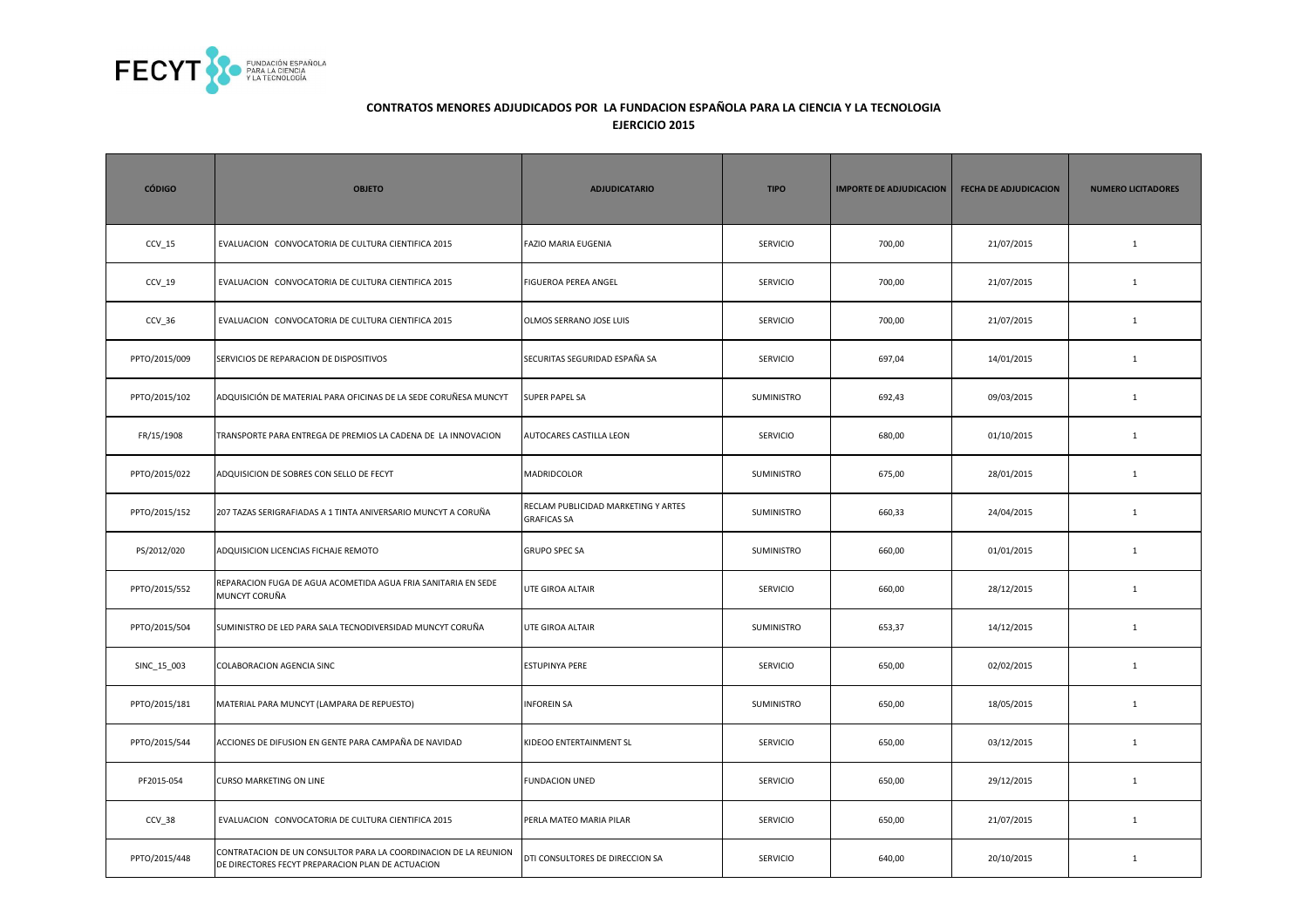

| <b>CÓDIGO</b>   | <b>OBJETO</b>                                                                                                                                                                                | <b>ADJUDICATARIO</b>                                       | <b>TIPO</b>       | <b>IMPORTE DE ADJUDICACION</b> | <b>FECHA DE ADJUDICACION</b> | <b>NUMERO LICITADORES</b> |
|-----------------|----------------------------------------------------------------------------------------------------------------------------------------------------------------------------------------------|------------------------------------------------------------|-------------------|--------------------------------|------------------------------|---------------------------|
| PS/2011/020     | MANTENIMIENTO CARRETILLAS ELEVADORAS MUNCYT                                                                                                                                                  | BERGE MANUTENCION IBERICA DELEGACION                       | <b>SERVICIO</b>   | 636,10                         | 01/01/2015                   | $\mathbf{1}$              |
| FR/15/1876      | ESCRITURA POLIZA DE CREDITO                                                                                                                                                                  | NOTARIA SERRANO 58 SOCIEDAD CIVIL                          | <b>SERVICIO</b>   | 623,19                         | 30/09/2015                   | $\mathbf{1}$              |
| PPTO/2015/416   | ADQUSICION MATERIAL DE OFICINA MUNCYT ALCOBENDAS                                                                                                                                             | ROMERO HERMANOS AIRES SL                                   | SUMINISTRO        | 615,86                         | 27/10/2015                   | $\mathbf{1}$              |
| PPTO/2015/230   | ADQUISICION DE TRES BANDERAS PARA MUSEO CORUÑA                                                                                                                                               | IBERICA DE ESTRATIFICADOS SL (IBERTI)                      | SUMINISTRO        | 613,44                         | 08/06/2015                   | $\mathbf{1}$              |
| PPTO/2015/543   | ACCIONES DE DIFUSION EN GENTE PARA CAMPAÑA DE NAVIDAD                                                                                                                                        | <b>SAPOS Y PRINCESAS SL</b>                                | <b>SERVICIO</b>   | 600,00                         | 03/12/2015                   | $\mathbf{1}$              |
| CDPI/2015/033-4 | VER MUNCYT PRIMER TRIMESTRE CORUÑA                                                                                                                                                           | TOME ESCRIBANO JUAN                                        | <b>SERVICIO</b>   | 600,00                         | 04/01/2015                   | $\mathbf{1}$              |
| CCV 1           | EVALUACION CONVOCATORIA DE CULTURA CIENTIFICA 2015                                                                                                                                           | ABAD LIÑAN JOSE MANUEL                                     | <b>SERVICIO</b>   | 600,00                         | 21/07/2015                   | $\mathbf{1}$              |
| CCV_4           | EVALUACION CONVOCATORIA DE CULTURA CIENTIFICA 2015                                                                                                                                           | ARMIENS APARICIO CARLOS                                    | <b>SERVICIO</b>   | 600,00                         | 21/07/2015                   | $\mathbf{1}$              |
| CCV_23          | EVALUACION CONVOCATORIA DE CULTURA CIENTIFICA 2015                                                                                                                                           | <b>GUZMAN PUYOL SUSANA</b>                                 | <b>SERVICIO</b>   | 600,00                         | 21/07/2015                   | $\mathbf{1}$              |
| CCV 30          | EVALUACION CONVOCATORIA DE CULTURA CIENTIFICA 2015                                                                                                                                           | LOPEZ CEREZO JOSE ANTONIO                                  | <b>SERVICIO</b>   | 600,00                         | 21/07/2015                   | $\mathbf{1}$              |
| PPTO/2015/200   | PRODUCCION, SUMINISTRO, Y MONTAJE PARA EL STAND DE PRECIPITA EN EL<br><b>FINDE CIENTIFICO</b>                                                                                                | <b>EXPOSICIONES Y SISTEMAS SL</b>                          | <b>SERVICIO</b>   | 598,40                         | 25/05/2015                   | $\mathbf{1}$              |
| PPTO/2015/149   | DIA INTERNACIONAL DEL ADN MONTAJE DE ESTRUCTURAS                                                                                                                                             | <b>GESCASADO SL</b>                                        | <b>SERVICIO</b>   | 596,00                         | 24/04/2015                   | $\mathbf{1}$              |
| PPTO/2015/078   | IMPRESIÓN Y MONTAJE DE TRASERA PARA EL ENCUENTRO DE LOS<br>SEMIFINALISTAS DE FAMELAB 2015 EN EL MUNCYT DE ALCOBENDAS                                                                         | <b>EFICAX BUSINESS SL</b>                                  | <b>SERVICIO</b>   | 592,00                         | 06/03/2015                   | $\mathbf{1}$              |
| PPTO/2015/101   | ADQUISICIÓN MATERIAL DE REPOSICIÓN PARA INTERACTIVOS DE SALAS DE<br><b>EXPOSICIONES</b>                                                                                                      | MANUEL CRUZ CONTRERAS (FERRETERIA<br>ALCOBENDAS)           | <b>SUMINISTRO</b> | 586,77                         | 20/03/2015                   | $\mathbf{1}$              |
| PPTO/2015/449   | RECOGIDA, EMBALAJE, TRANSPORTE Y ENTREGA DE 5 RADIOS DESDE EL<br>MUNCYT DELICIAS A EL AYUNTAMIENTO DE A CORUÑA PARA LA EXPOSICION<br>FILATELICA LXXX ANIVERSARIO DE RADIO NACIONAL EN CORUÑA | ORDAX COORDINADORA DE TRANSPORTES Y<br><b>MERCANCIA SL</b> | <b>SERVICIO</b>   | 580,00                         | 16/11/2015                   | $\mathbf{1}$              |
| FR/15/917       | SERIGRAFIA DE 300 TAZAS CERAMICA MUNCYT CORUÑA                                                                                                                                               | LEIRAS MARTINEZ IVAN                                       | <b>SERVICIO</b>   | 576,00                         | 21/05/2015                   | $\mathbf{1}$              |
| PPTO/2015/506   | SERVICIO DE INTERPRETACION CONSECUTIVA ESPAÑOL-INGLES MESA<br>INTERREGIONAL RIS3 DE SALUD 3-4 DICIEMBRE EN A CORUÑA                                                                          | SPRINT                                                     | SERVICIO          | 575,00                         | 14/12/2015                   | $\mathbf{1}$              |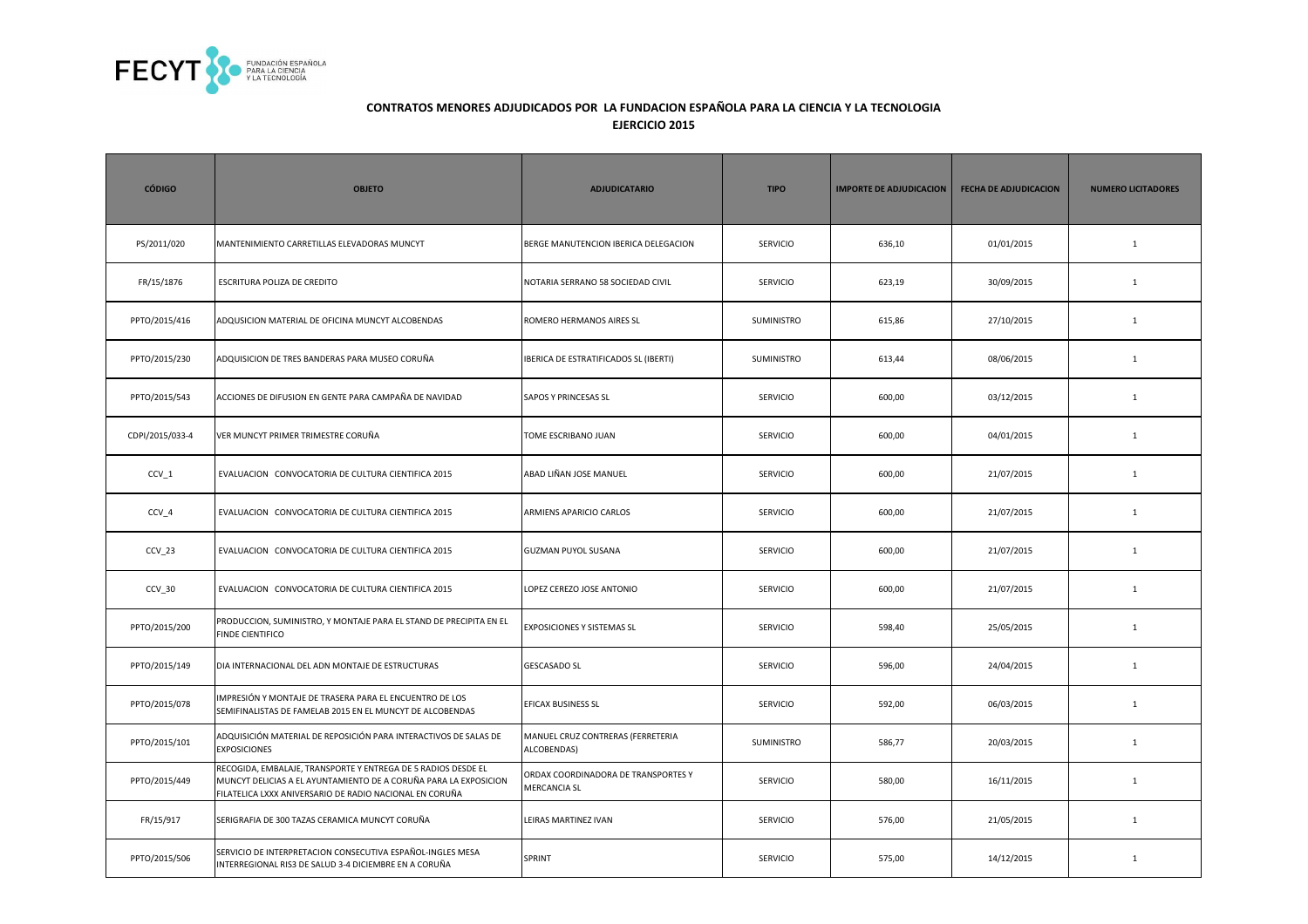

| <b>CÓDIGO</b> | <b>OBJETO</b>                                                                                               | <b>ADJUDICATARIO</b>                | <b>TIPO</b>       | <b>IMPORTE DE ADJUDICACION</b> | <b>FECHA DE ADJUDICACION</b> | <b>NUMERO LICITADORES</b> |
|---------------|-------------------------------------------------------------------------------------------------------------|-------------------------------------|-------------------|--------------------------------|------------------------------|---------------------------|
| PPTO/2015/295 | SUMINISTRO Y MONTAJE DE CRISTAL PUERTA EXPOSITOR SALA EXPOSICIONES<br>PERMANENTES MUNCYT ALCOBENDAS         | VALORIZA FACILITIES SAU             | SUMINISTRO        | 571,76                         | 18/04/2015                   | $\mathbf{1}$              |
| PPTO/2015/337 | ADQUISICION DE UNA BOMBA SUMERGIBLE MUNCYT CORUÑA                                                           | UTE GIROA ALTAIR                    | SUMINISTRO        | 571,14                         | 17/09/2015                   | $\mathbf{1}$              |
| FR/15/085     | ALOJAMIENTO GRR FINAL CHENTELHAM                                                                            | HOLIDAY INN EXPRESS CHELTENHAM TOWN | <b>SERVICIO</b>   | 565,46                         | 01/02/2015                   | $\mathbf{1}$              |
| PF2015-007    | <b>GOOGLE ANALITYCS</b>                                                                                     | LIN3S                               | SERVICIO          | 560,00                         | 10/02/2015                   | $\mathbf{1}$              |
| PPTO/2015/380 | SERVICIOS AUDIOVISUALES PARA PRESENTACION CERN                                                              | PUEBLA GIL MARIA PALOMA             | SERVICIO          | 555,00                         | 07/10/2015                   | $\mathbf{1}$              |
| PPTO/2015/519 | SERVICIO DE UN TECNICO AUDIOVISUAL PARA MESA TEMATICA<br>INTERREGIONAL RIS3 SALUD                           | <b>TESEC SANTIAGO SL</b>            | <b>SERVICIO</b>   | 554,00                         | 30/11/2015                   | $\mathbf{1}$              |
| PPTO/2015/523 | SERVICIO DE RESTAURACION PARA LA JORNADA HORIZONTE 2020-SEMINARIO<br>CON UNIVERSIDADES: DIA 27 DE NOVIEMBRE | INK CATERING                        | <b>SERVICIO</b>   | 550,00                         | 27/11/2015                   | $\mathbf{1}$              |
| PF2015-042    | CONFERENCIA INTERNACIONAL SOBRE ECLIPSE                                                                     | <b>ECLIPSE FOUNDATION</b>           | <b>SERVICIO</b>   | 550,00                         | 17/06/2015                   | $\mathbf{1}$              |
| CDPI/2015/007 | II EDICION EVALUACION DE PROPUESTAS ERC                                                                     | SANTISTEBAN SANZ PILAR              | <b>SERVICIO</b>   | 550,00                         | 19/02/2015                   | $\mathbf{1}$              |
| CDPI/2015/011 | II EDICION EVALUACION DE PROPUESTAS ERC                                                                     | RAJO IGLESIAS EVA                   | <b>SERVICIO</b>   | 550,00                         | 19/02/2015                   | $\mathbf{1}$              |
| PPTO/2015/051 | ADQUISICIÓN DE 4 TELÉFONOS Y ADAPTADORES DE CORRIENTE PARA EL NUEVO<br>PERSONAL DE CAMPUS CIENTÍFICOS 2015  | <b>TECHNO TRENDS</b>                | <b>SUMINISTRO</b> | 548,55                         | 13/02/2015                   | $\mathbf{1}$              |
| PPTO/2015/407 | CATERING ENTREGA PREMIOS INNOVACIENCIA 3 DE NOVIEMBRE                                                       | AMATISTA CATERING SL                | <b>SERVICIO</b>   | 546,00                         | 26/10/2015                   | $\mathbf{1}$              |
| PPTO/2015/286 | CALIBRACION DEL CONTADOR DEL GAS                                                                            | <b>ENAGAS SA</b>                    | <b>SERVICIO</b>   | 542,00                         | 30/07/2015                   | $\mathbf{1}$              |
| PPTO/2015/071 | CATERING PARA 30 PERSONAS PARA PARTICIPANTES FAMELAB                                                        | MONICA HERNANDEZ LEIVA (LA SOLEÁ)   | <b>SERVICIO</b>   | 540,00                         | 27/02/2015                   | 1                         |
| FR/15/2333    | SERVICIO DE CAFES PARA COMCIRED                                                                             | LUIS RIO REY                        | <b>SERVICIO</b>   | 540,00                         | 01/12/2015                   | $\mathbf{1}$              |
| PS/2013/003   | SOLICITUD DE INCORPORACION DE NURIA MOLINERO A LA ASOCIACION DE<br>DIRECTIVOS DE COMUNICACIÓN               | <b>DIRCOM</b>                       | <b>SERVICIO</b>   | 540,00                         | 01/01/2015                   | $\mathbf{1}$              |
| PS/2008/025   | SUSCRIPCION AL DIARIO ABC                                                                                   | <b>DIARIO ABC SL</b>                | SUMINISTRO        | 533,65                         | 16/01/2015                   | $\mathbf{1}$              |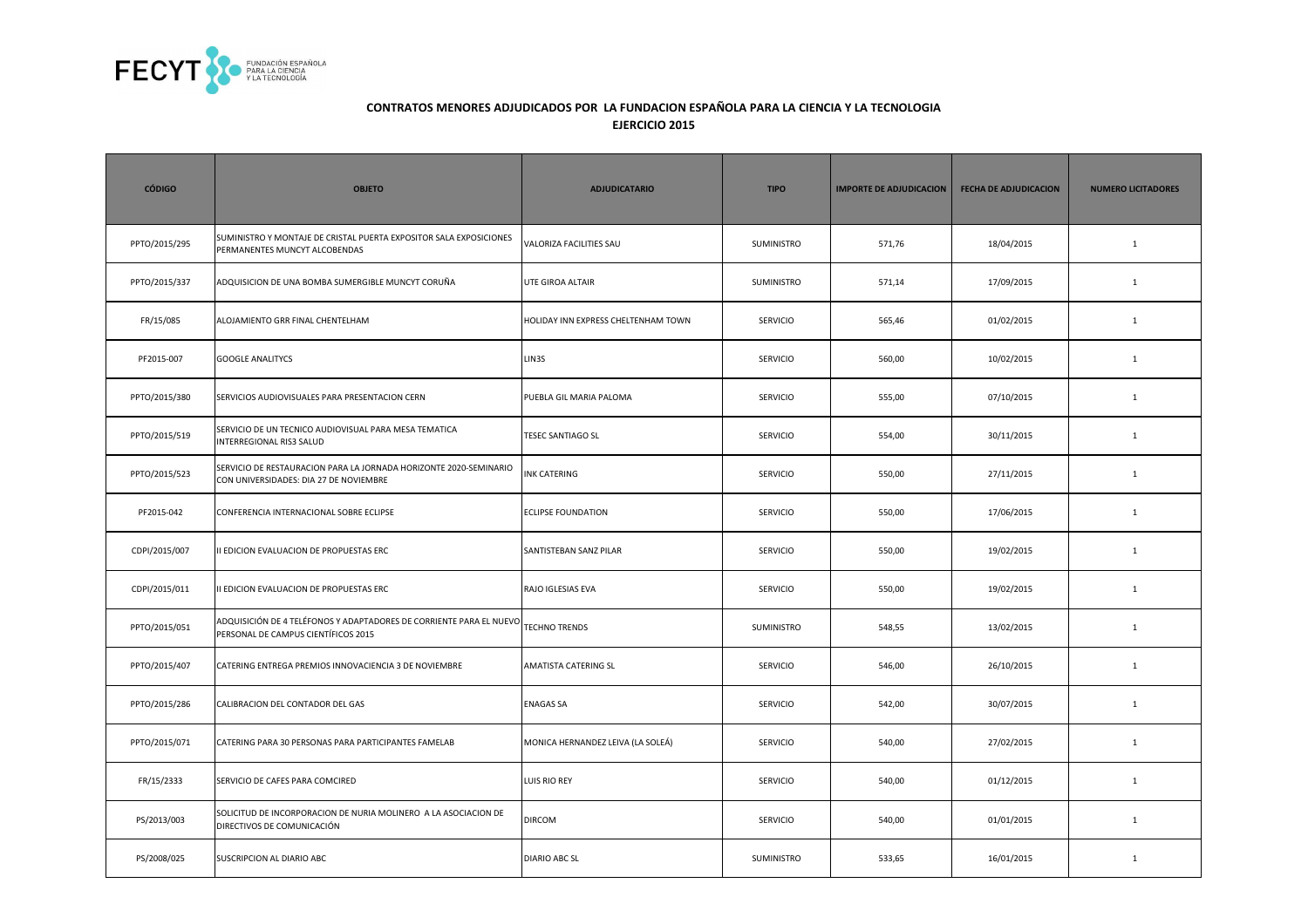

| <b>CÓDIGO</b> | <b>OBJETO</b>                                                                                               | <b>ADJUDICATARIO</b>                             | <b>TIPO</b>     | <b>IMPORTE DE ADJUDICACION</b> | <b>FECHA DE ADJUDICACION</b> | <b>NUMERO LICITADORES</b> |
|---------------|-------------------------------------------------------------------------------------------------------------|--------------------------------------------------|-----------------|--------------------------------|------------------------------|---------------------------|
| PPTO/2015/212 | ADQUISICION DE JABON PARA BURBUJAS PARA TALLERES POMPEANDO                                                  | MANUEL CRUZ CONTRERAS (FERRETERIA<br>ALCOBENDAS) | SUMINISTRO      | 527,52                         | 28/05/2015                   | $\mathbf{1}$              |
| PPTO/2015/150 | DIA INTERNAICONA DEL ADN EQUIPO PARA PRACTICAS                                                              | VENTUS CIENCIA EXPERIMENTAL SL                   | SERVICIO        | 524,58                         | 24/04/2015                   | $\mathbf 1$               |
| PPTO/2015/545 | CORRECCION ORTOTIPOGRAFICA DE LA PUBLICACION "MEMORIA DE<br><b>ACTIVIDADES FECYT 2015"</b>                  | CAJA ALTA SERVICIOS EDITORIALES                  | <b>SERVICIO</b> | 520,00                         | 23/12/2015                   | $\mathbf{1}$              |
| PPTO/2015/347 | SEGURO DE TRANSPORTE TERRESTRE MOVILAB (EQUIPOS)<br>POLIA.-81926305                                         | ZURICH INSURANCE PLC                             | <b>SERVICIO</b> | 519,83                         | 24/09/2015                   | $\mathbf{1}$              |
| PPTO/2015/089 | ADQUISICION DE MATERIAL DE REPARACION PARA TALLER DE AULA DE<br>ELECTRICIDAD MUNCYT/FECYT ALCOBENDAS        | VENTUS CIENCIA EXPERIMENTAL SL                   | SUMINISTRO      | 517,68                         | 12/03/2015                   | $\mathbf{1}$              |
| PPTO/2015/146 | ADQUISICION DE SONDA DE TEMPERATURA PARA CPD PEDRO TEIXEIRA                                                 | <b>INFOREIN SA</b>                               | SUMINISTRO      | 515,00                         | 24/04/2015                   | $\mathbf{1}$              |
| PS/2013/046   | SERVICIO DE MANTENIMIENTO DEL PROGRAMA DE CONTABILIDAD PLUS RED                                             | WOLTERS KULWER ESPAÑA SA                         | SERVICIO        | 515,00                         | 01/01/2015                   | $\mathbf 1$               |
| PPTO/2015/413 | MONTAJE TUNEL INTERACTIVO CERN                                                                              | <b>CREATE VALUE</b>                              | SERVICIO        | 511,00                         | 27/10/2015                   | $\mathbf{1}$              |
| PPTO/2015/300 | VINILO IMPRESO LAMINADO TUNEL INTERACTIVO CERN                                                              | LEIRAS MARTINEZ IVAN                             | SERVICIO        | 510,00                         | 17/07/2015                   | $\mathbf 1$               |
| PPTO/2015/165 | SERVICIO DE VIGILANCIA PARA EL FINDE CIENTIFICO                                                             | COMPAÑÍA INTEGRAL DE SEGURIDAD (CIS)             | SERVICIO        | 509,36                         | 05/05/2015                   | $\mathbf{1}$              |
| PPTO/2015/092 | SONIDO PARA LA INAUGURACION DE FOTCIENCIA EN SALA DE EXPOSICIONES<br>TEMPORALES EN MUNCYT EL DIA 6 DE MARZO | PUEBLA GIL MARIA PALOMA                          | <b>SERVICIO</b> | 508,75                         | 06/03/2015                   | $\mathbf{1}$              |
| FR/15/664     | CATERING 1ª REUNION DE CONSEJO DE FUNDACIONES POR LA CIENCIA EN<br>COSMOCAIXA BARCELONA                     | CATERING ARCASA SL                               | <b>SERVICIO</b> | 504,00                         | 16/04/2015                   | $\mathbf{1}$              |
| PS/2008/025   | SUSCRIPCION AL DIARIO EL MUNDO                                                                              | LOGINTEGRAL 2000 SAU                             | SUMINISTRO      | 504,00                         | 18/02/2015                   | $\mathbf{1}$              |
| PPTO/2015/296 | ACTIVIDADES FORMATIVAS DE PREHISTORIA DENTRO DEL PROGRAMA<br>CIENTIFICO FUNDRAISING                         | PALEORAMA SL                                     | <b>SERVICIO</b> | 500,00                         | 06/05/2015                   | $\mathbf{1}$              |
| PPTO/2015/512 | TECNICO DE SONIDO PARA EL ENCUENTRO DE NAVIDAD                                                              | PUEBLA GIL MARIA PALOMA                          | SERVICIO        | 500,00                         | 15/12/2015                   | $\mathbf{1}$              |
| PS/2013/040   | INSCRIPCION COMO SOCIO EN LA ASOCIACION ESPAÑOLA DE FUNDRAISING                                             | ASOCIACION ESPAÑOLA DE FUNDRAISING               | <b>SERVICIO</b> | 500,00                         | 04/11/2015                   | $\mathbf{1}$              |
| PS/2010/017   | <b>NSCRIPCION CONFERENCIA OPEN ACCESS</b>                                                                   | COAR                                             | <b>SERVICIO</b> | 500,00                         | 01/01/2015                   | $\mathbf{1}$              |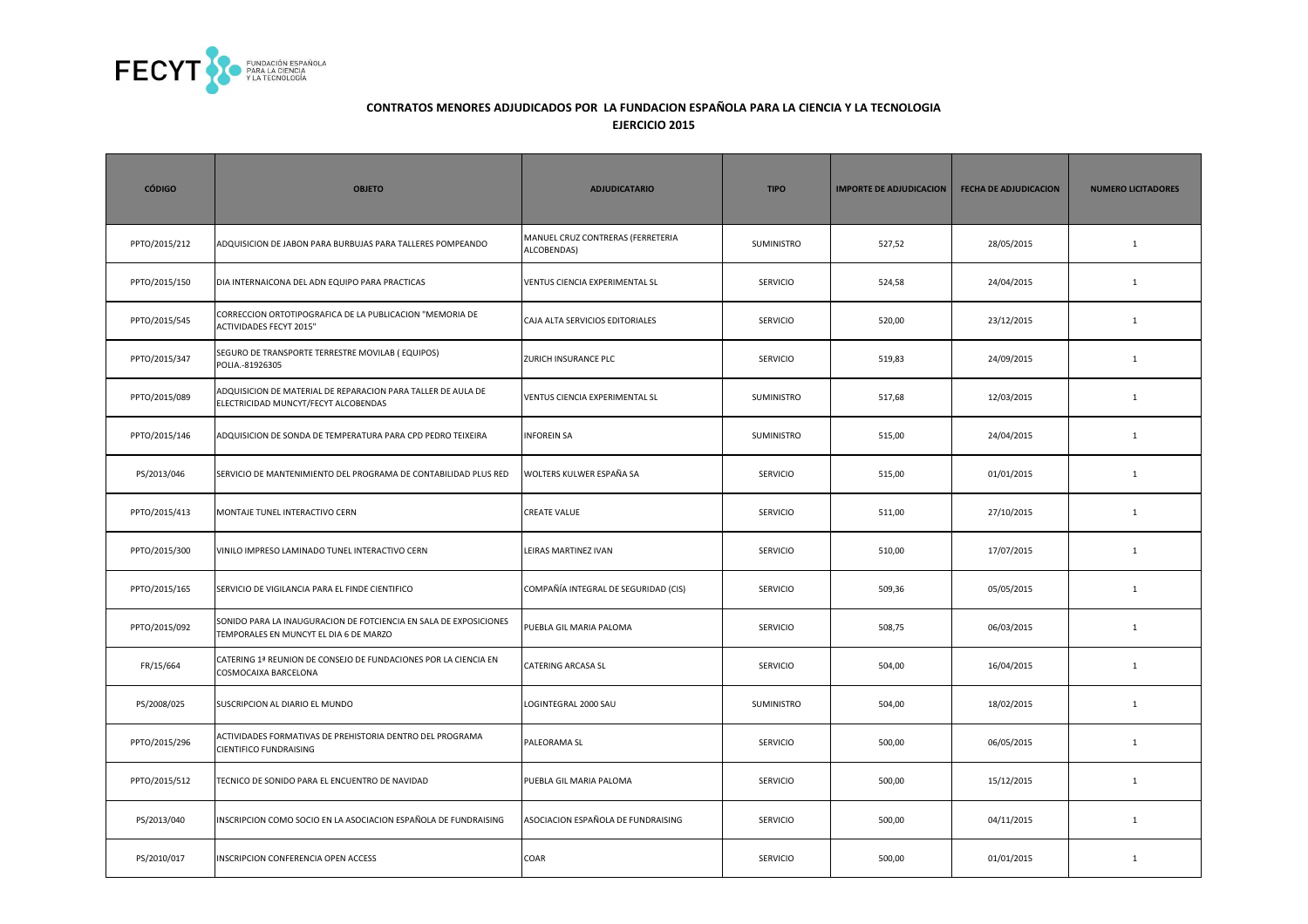

| <b>CÓDIGO</b>    | <b>OBJETO</b>                                            | <b>ADJUDICATARIO</b>                  | <b>TIPO</b>     | <b>IMPORTE DE ADJUDICACION</b> | <b>FECHA DE ADJUDICACION</b> | <b>NUMERO LICITADORES</b> |
|------------------|----------------------------------------------------------|---------------------------------------|-----------------|--------------------------------|------------------------------|---------------------------|
| PF2015-018       | JORNADA SOBRE LOS ASPECTOS FINANCIEROS DE HORIZONTE 2020 | <b>CET AUDITORES</b>                  | <b>SERVICIO</b> | 500,00                         | 23/03/2015                   | $\mathbf{1}$              |
| CDPI/2015/043    | UNIDAD DIDACTICA LUZ                                     | VILLAVERDE HITA ENRIQUE               | <b>SERVICIO</b> | 500,00                         | 30/04/2015                   | $\mathbf{1}$              |
| CDPI/2015/044    | UNIDAD DIDACTICA LUZ                                     | YZUEL GIMENEZ MARIA JOSEFA            | <b>SERVICIO</b> | 500,00                         | 30/04/2015                   | 1                         |
| CDPI/2015/046    | UNIDAD DIDACTICA LUZ                                     | VALERO BENITO EVA MARIA               | <b>SERVICIO</b> | 500,00                         | 30/04/2015                   | $\mathbf{1}$              |
| CDPI/2015/047    | UNIDAD DIDACTICA LUZ                                     | MARTINEZ DOMINGO MIGUEL ANGEL         | SERVICIO        | 500,00                         | 30/04/2015                   | $\mathbf{1}$              |
| CDPI/2015/049    | UNIDAD DIDACTICA LUZ                                     | HUERTAS ROA RAFAEL                    | SERVICIO        | 500,00                         | 30/04/2015                   | $\mathbf{1}$              |
| CDPI/2015/050    | UNIDAD DIDACTICA LUZ                                     | <b>GOMEZ ROBLEDO LUIS</b>             | <b>SERVICIO</b> | 500,00                         | 30/04/2015                   | $\mathbf{1}$              |
| CDPI/2015/051    | UNIDAD DIDACTICA LUZ                                     | <b>GARCIA GARCIA JOSE ANTONIO</b>     | <b>SERVICIO</b> | 500,00                         | 30/04/2015                   | $\mathbf{1}$              |
| CDPI/2015/052    | UNIDAD DIDACTICA LUZ                                     | PEREZ FERNANDEZ MARIA ANGUSTIAS       | <b>SERVICIO</b> | 500,00                         | 30/04/2015                   | $\mathbf{1}$              |
| CDPI/2015/169-3  | COMUNICAR CIENCIA EN RED                                 | FIGUEROA PEREA ANGEL                  | SERVICIO        | 500,00                         | 01/09/2015                   | $\mathbf{1}$              |
| $CCV_21$         | EVALUACION CONVOCATORIA DE CULTURA CIENTIFICA 2015       | GARRIDO NAVAJO EMILIO                 | SERVICIO        | 500,00                         | 21/07/2015                   | $\mathbf 1$               |
| $CCV_2$          | EVALUACION CONVOCATORIA DE CULTURA CIENTIFICA 2015       | KUSZELEWSKI ROMANCZUK PAWEL STANISLAW | SERVICIO        | 500,00                         | 21/07/2015                   | $\mathbf{1}$              |
| $CCV_41$         | EVALUACION CONVOCATORIA DE CULTURA CIENTIFICA 2015       | SARRION PERDIGONES MANUEL ALEJANDRO   | <b>SERVICIO</b> | 500,00                         | 21/07/2015                   | $\mathbf{1}$              |
| $CCV_43$         | EVALUACION CONVOCATORIA DE CULTURA CIENTIFICA 2015       | KAN KOEN MEDIA                        | <b>SERVICIO</b> | 500,00                         | 21/07/2015                   | $\mathbf{1}$              |
| CDPI/2015/144    | CONGRESO NACIONAL SCIENTIX                               | JENKINS RYAN                          | <b>SERVICIO</b> | 500,00                         | 25/10/2015                   | $\mathbf{1}$              |
| PS/2008/025      | SUSCRIPCION AL DIARIO EXPANSION                          | LOGINTEGRAL 2000 SAU                  | SUMINISTRO      | 496,77                         | 14/02/2015                   | $\mathbf{1}$              |
| <b>VARIAS FR</b> | GASTOS DE GESTION PRACTICAS DE BECARIOS                  | FUNDACION UNIVERSIDAD CARLOS III      | <b>SERVICIO</b> | 495,93                         | 01/01/2015                   | $\mathbf{1}$              |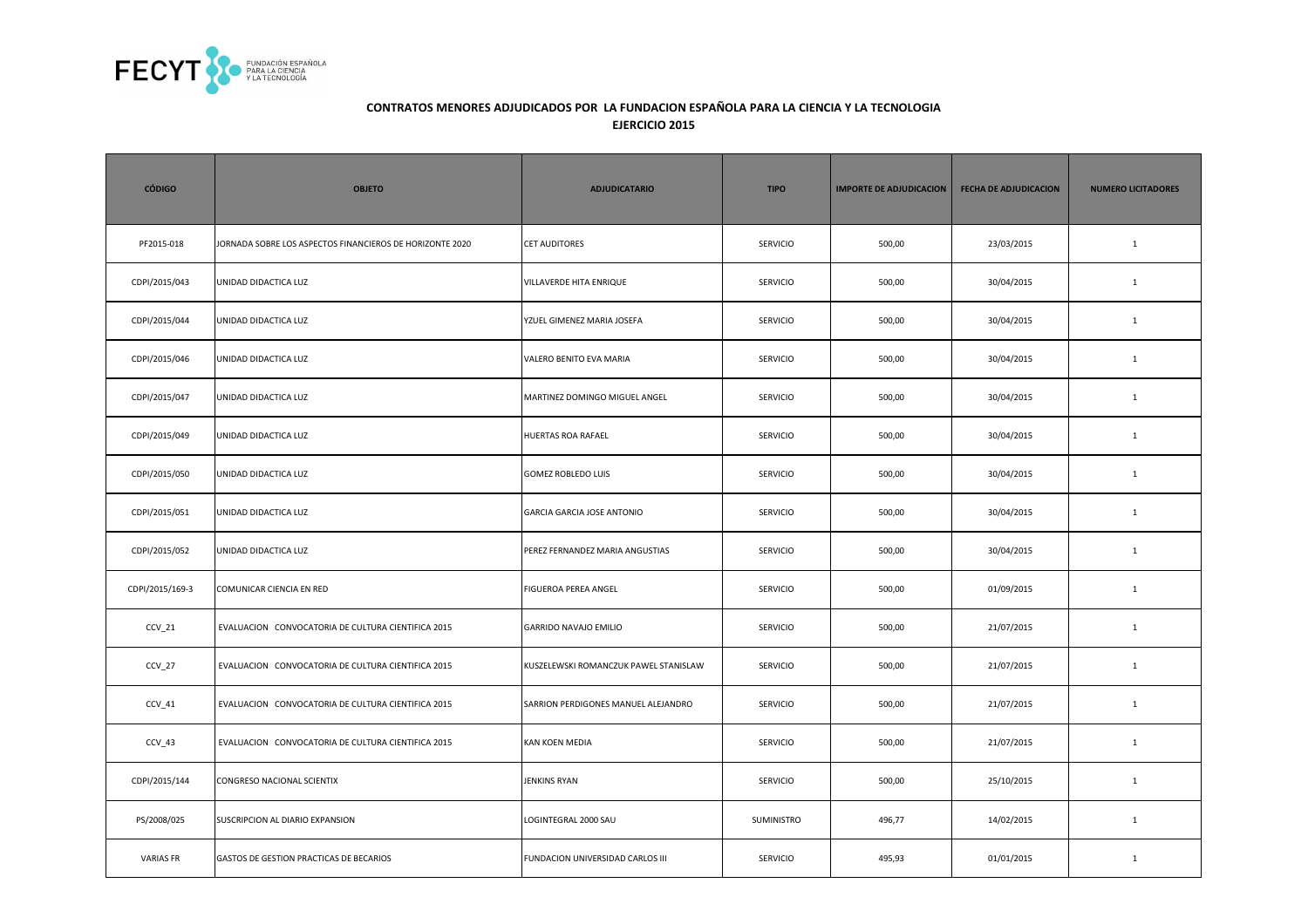

| <b>CÓDIGO</b> | <b>OBJETO</b>                                                                                                                     | <b>ADJUDICATARIO</b>                 | <b>TIPO</b>       | <b>IMPORTE DE ADJUDICACION</b> | <b>FECHA DE ADJUDICACION</b> | <b>NUMERO LICITADORES</b> |
|---------------|-----------------------------------------------------------------------------------------------------------------------------------|--------------------------------------|-------------------|--------------------------------|------------------------------|---------------------------|
| PPTO/2015/056 | ADQUISICIÓN DE DISCOS SERVIDORES PARA EL PLANETARIO MUNCYT                                                                        | <b>INFOREIN SA</b>                   | SUMINISTRO        | 492,00                         | 13/02/2015                   | $\mathbf{1}$              |
| PPTO/2015/471 | SERVICIO DE CATERING PARA REUNION RED DE DIPLOMACIA CIENTIFICA SOBRE<br>HOMOLOGACION DE TITULACIONES ACADEMICAS                   | <b>GLOBAL FOOD MANAGEMENT SL</b>     | SERVICIO          | 490,91                         | 19/11/2015                   | $\mathbf{1}$              |
| PF2015-008    | DIGITAL IDENTITY - ONLINR REPUTATION                                                                                              | MARKETING SURFER/JUAN MERODIO        | <b>SERVICIO</b>   | 487,60                         | 10/02/2015                   | $\mathbf{1}$              |
| PPTO/2015/323 | CATERING REUNION SUBCOMISIONES CONVOCATORIA DE AYUDAS 15 Y 17 DE<br>SEPTIEMBRE EN MUNCYT ALCOBENDAS                               | <b>DOSJUMAR SL</b>                   | <b>SERVICIO</b>   | 485,82                         | 10/09/2015                   | $\mathbf{1}$              |
| PPTO/2015/346 | TRANSPORTE DE MAQUINA HEIDELBERG A MUNCYT CORUÑA DESDE IMPRENTA<br>PORVEN EN A CORUÑA                                             | TALLERES DE MAQUINARIA INDUSTRIAL SA | <b>SERVICIO</b>   | 485,60                         | 22/09/2015                   | $\mathbf{1}$              |
| PPTO/2015/277 | ADQUISICION DE DIPLOMAS Y CUADERNOS PARA EL PROGRAMA VERANO EN EL <b> </b> INVERSIONES CARCOR SL<br><b>MUNCYT</b>                 |                                      | <b>SUMINISTRO</b> | 483,00                         | 02/07/2015                   | $\mathbf{1}$              |
| PPTO/2015/093 | DISEÑO Y PRESENTACION DE GRAFICOS DE LA ENCUESTA DE PERCEPCION<br>SOCIAL DE LA CIENCIA 2014                                       | NEXUM COMUNICACIÓN CREATIVA          | SERVICIO          | 480,00                         | 12/04/2015                   | $\mathbf{1}$              |
| PPTO/2015/367 | PRODUCCION DE TRES TROFEOS CORTADOS EN ACERO PARA PREMIOS<br>INNOVACIENCIA                                                        | <b>TALLERES LANGA CB</b>             | SUMINISTRO        | 480,00                         | 29/09/2015                   | $\mathbf{1}$              |
| PPTO/2015/347 | SEGURO DE TRANSPORTE TERRESTRE MOVILAB-(EQUIPOS VIAJE)-<br>POLIZA.81937468                                                        | ZURICH INSURANCE PLC                 | SERVICIO          | 479,18                         | 24/09/2015                   | $\mathbf{1}$              |
| PPTO/2015/371 | MPRESIÓN DE TRIPTICO CON ACTIVIDADES PARA LA SEMANA DEL ESPACIO EN<br><b>MUNCYT</b>                                               | <b>EVERYONEPLUS</b>                  | <b>SERVICIO</b>   | 477,98                         | 02/10/2015                   | $\mathbf{1}$              |
| PPTO/2015/290 | DIFUSION VERANO EN MUNCYT                                                                                                         | <b>SAPOS Y PRINCESAS SL</b>          | <b>SERVICIO</b>   | 474,00                         | 16/07/2015                   | $\mathbf{1}$              |
| PPTO/2015/403 | CATERING PARA LA REUNION DE DIRECTORES DEL 26 DE OCTUBRE DE 2015                                                                  | <b>BARU CATERING</b>                 | <b>SERVICIO</b>   | 465,00                         | 23/10/2015                   | $\mathbf{1}$              |
| PPTO/2015/161 | CATERING PARA LA FINAL EN MADRID DE FAMELAB                                                                                       | <b>ASPAMA SA</b>                     | <b>SERVICIO</b>   | 464,50                         | 06/05/2015                   | $\mathbf{1}$              |
| PPTO/2015/213 | MPRESIÓN DE TRASERA PARA LA CONFERENCIA DE JANE GOODALL                                                                           | EFICAX BUSINESS SL                   | <b>SERVICIO</b>   | 457,00                         | 28/05/2015                   | $\mathbf{1}$              |
| PPTO/2015/182 | SERVICIO DE RESTAURACION PARA REUNION DE EVALUADORES ERC                                                                          | <b>GLOBAL FOOD MANAGEMENT SL</b>     | SERVICIO          | 456,45                         | 18/05/2015                   | $\mathbf{1}$              |
| PPTO/2015/062 | SERVICIO DE INTERPRETACIÓN SIMULTÁNEA PARA LAS IV MESAS TEMÁTICAS<br>INTERREGIONALES RIS3. EL SISTEMA DE SEGUIMIENTO Y EVALUACIÓN | <b>GODFREY CLAIRE</b>                | <b>SERVICIO</b>   | 456,00                         | 20/02/2015                   | $\mathbf{1}$              |
| PPTO/2015/062 | SERVICIO DE INTERPRETACIÓN SIMULTÁNEA PARA LAS IV MESAS TEMÁTICAS<br>INTERREGIONALES RIS3. EL SISTEMA DE SEGUIMIENTO Y EVALUACIÓN | LEBOULLEUX DEL CASTILLO BEATRIZ      | SERVICIO          | 456,00                         | 20/02/2015                   | $\mathbf{1}$              |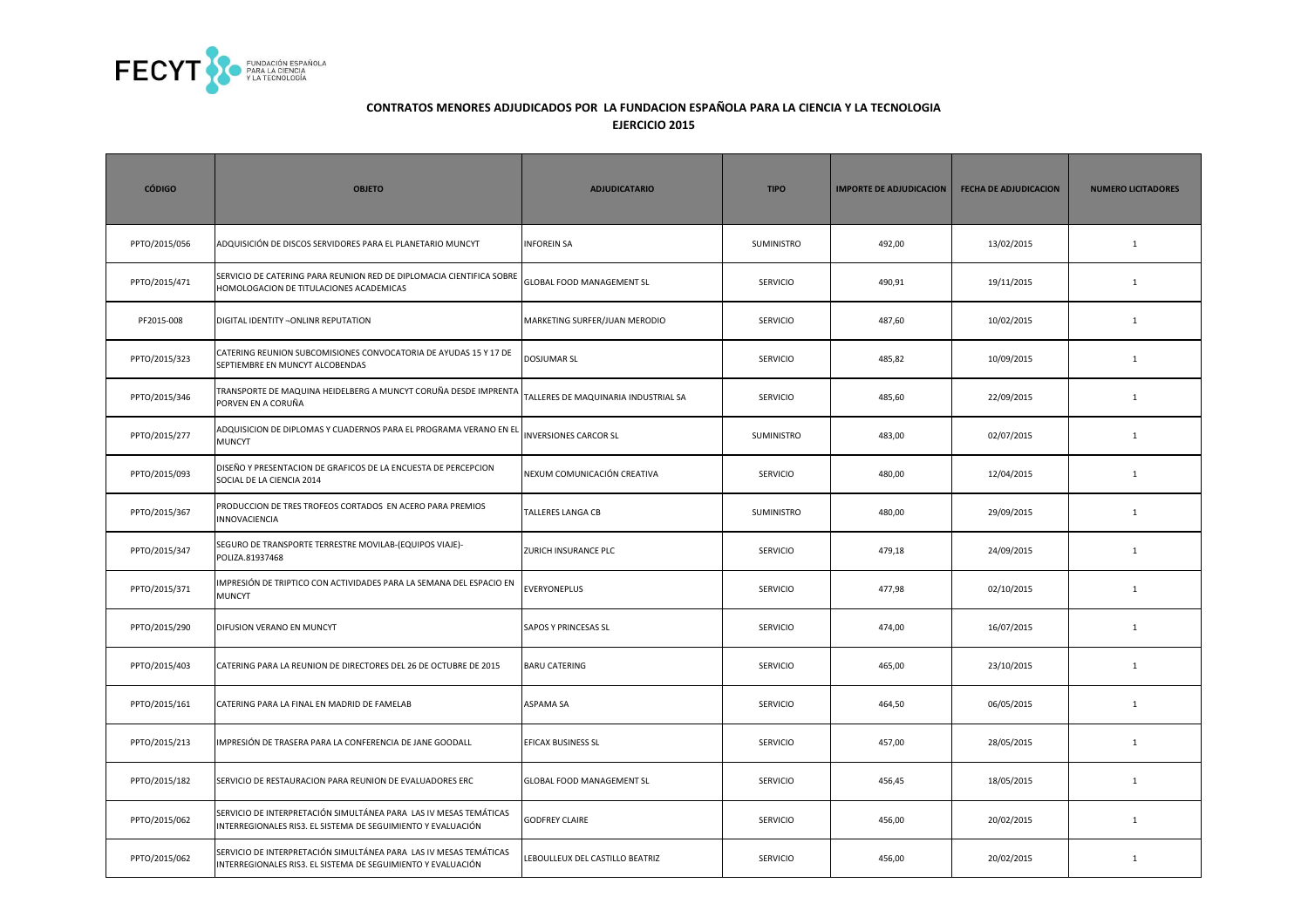

| <b>CÓDIGO</b> | <b>OBJETO</b>                                                                                                | <b>ADJUDICATARIO</b>         | <b>TIPO</b>     | <b>IMPORTE DE ADJUDICACION</b> | <b>FECHA DE ADJUDICACION</b> | <b>NUMERO LICITADORES</b> |
|---------------|--------------------------------------------------------------------------------------------------------------|------------------------------|-----------------|--------------------------------|------------------------------|---------------------------|
| PPTO/2015/356 | IMPRESIÓN DE CUADERNO DE ACTIVIDADES "CONTAMINACION LUMINICA"                                                | ALVAREZ DE LA SIERRA ELECTO  | <b>SERVICIO</b> | 455,00                         | 30/09/2015                   | $\mathbf{1}$              |
| PPTO/2015/164 | REPARACION DEL MOTOR DE LA PUERTA DE ENTRADA DE CAMIONES                                                     | VALORIZA FACILITIES SAU      | <b>SERVICIO</b> | 454,12                         | 24/04/2015                   | $\mathbf{1}$              |
| SR            | PARTICIPACION EN LA REUNION DEL CONSEJO CIENTIFICO Y TECNOLOGICO                                             | PERLA MATEO MARIA PILAR      | <b>SERVICIO</b> | 450,00                         | 19/02/2015                   | $\mathbf{1}$              |
| SR/15/260     | REUNION CONSEJO CIENTIFICO Y TECNOLOGICO                                                                     | SUAREZ ORTEGA, MARIA DOLORES | <b>SERVICIO</b> | 450,00                         | 11/12/2015                   | $\mathbf{1}$              |
| SR/15/258     | REUNION CONSEJO CIENTIFICO Y TECNOLOGICO                                                                     | MARTINEZ GARCIA, CATALINA    | SERVICIO        | 450,00                         | 11/12/2015                   | $1\,$                     |
| SR/15/252     | REUNION CONSEJO CIENTIFICO Y TECNOLOGICO                                                                     | CATALAN MOROLLON, MANUEL     | SERVICIO        | 450,00                         | 11/12/2015                   | $\mathbf{1}$              |
| SR/15/261     | REUNION CONSEJO CIENTIFICO Y TECNOLOGICO                                                                     | MARRODAN, MARIAN             | <b>SERVICIO</b> | 450,00                         | 11/12/2015                   | $\mathbf{1}$              |
| SR/15/231     | REUNION CONSEJO CIENTIFICO Y TECNOLOGICO                                                                     | PINTO CASULLERAS, ROSER      | <b>SERVICIO</b> | 450,00                         | 11/12/2015                   | $\mathbf{1}$              |
| SR/15/249     | REUNION CONSEJO CIENTIFICO Y TECNOLOGICO                                                                     | COMELLA CARNICE, JOAN XAVIER | <b>SERVICIO</b> | 450,00                         | 11/12/2015                   | $\mathbf{1}$              |
| SR/15/259     | REUNION CONSEJO CIENTIFICO Y TECNOLOGICO                                                                     | BANDA TARRADELLAS, ENRIC     | SERVICIO        | 450,00                         | 11/12/2015                   | $\mathbf{1}$              |
| SR/15/228     | REUNION CONSEJO CIENTIFICO Y TECNOLOGICO                                                                     | ROJO CALDERON, ANA ISABEL    | SERVICIO        | 450,00                         | 11/12/2015                   | $1\,$                     |
| SR/15/229     | REUNION CONSEJO CIENTIFICO Y TECNOLOGICO                                                                     | MAYOR MENENDEZ, FEDERICO     | SERVICIO        | 450,00                         | 11/12/2015                   | $\mathbf{1}$              |
| SR/15/232     | REUNION CONSEJO CIENTIFICO Y TECNOLOGICO                                                                     | SANCHEZ RAMOS, CELIA         | <b>SERVICIO</b> | 450,00                         | 11/12/2015                   | $\mathbf{1}$              |
| SR/15/251     | REUNION CONSEJO CIENTIFICO Y TECNOLOGICO                                                                     | PEREZ SEDEÑO, EULALIA        | <b>SERVICIO</b> | 450,00                         | 11/12/2015                   | $\mathbf{1}$              |
| SR/15/233     | REUNION CONSEJO CIENTIFICO Y TECNOLOGICO                                                                     | NADAL PEREZ, ANTONIO         | <b>SERVICIO</b> | 450,00                         | 11/12/2015                   | $\mathbf{1}$              |
| SINC_15_001   | <b>COLABORACION AGENCIA SINC</b>                                                                             | FRANCESCUTTI LUIS PABLO      | <b>SERVICIO</b> | 450,00                         | 22/02/2015                   | $\mathbf{1}$              |
| PPTO/2015/012 | PRODUCCION, INSTALACION DE 4 BANDEROLAS EN EL MUSEO NACIONAL DE<br>CIENCIA Y TECNOLOGIA MUNCYT DE ALCOBENDAS | <b>GRAFICAS LIDER SL</b>     | <b>SERVICIO</b> | 450,00                         | 23/01/2015                   | $\mathbf{1}$              |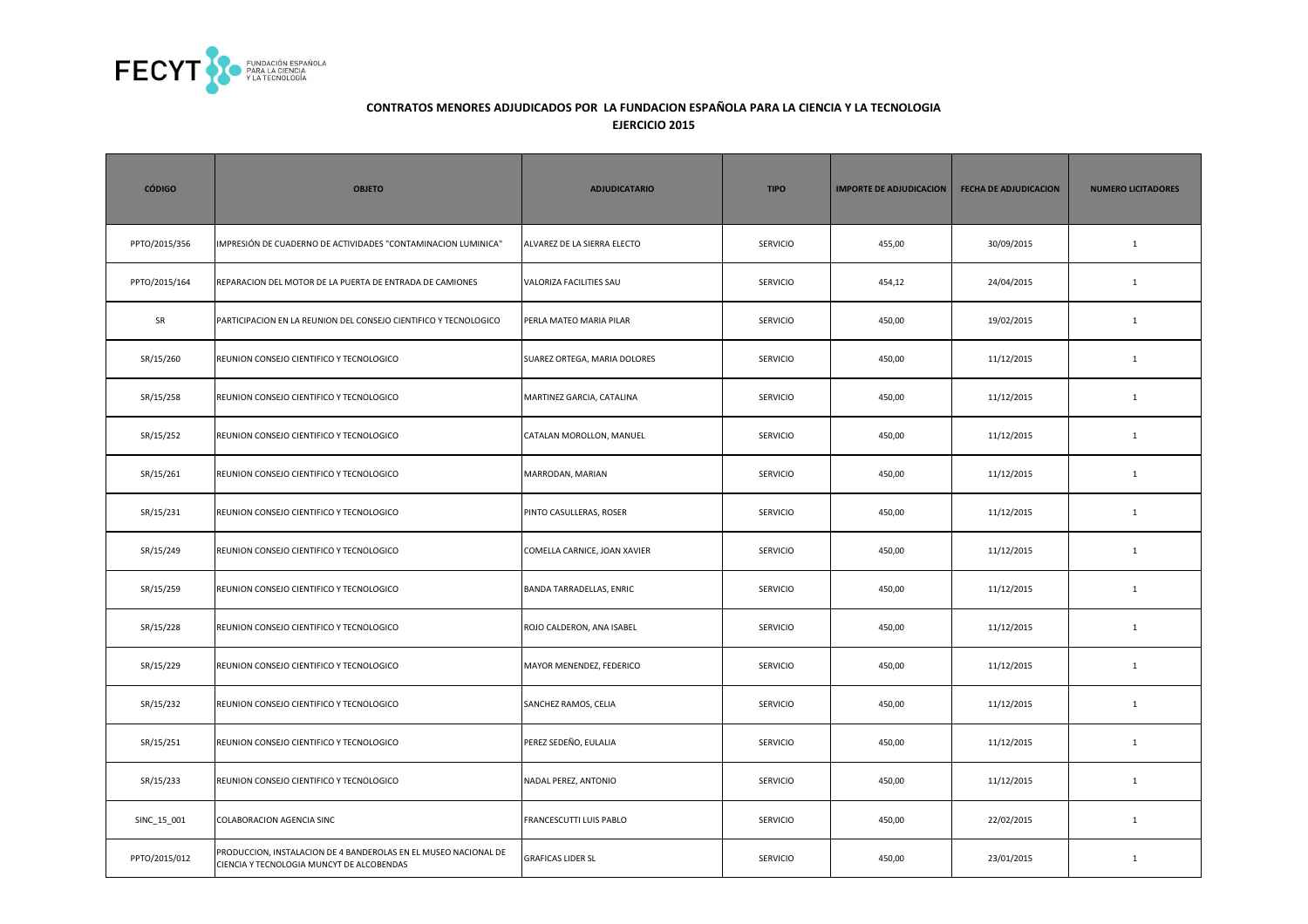

| <b>CÓDIGO</b> | <b>OBJETO</b>                                                                                                           | <b>ADJUDICATARIO</b>                                       | <b>TIPO</b>       | <b>IMPORTE DE ADJUDICACION</b> | <b>FECHA DE ADJUDICACION</b> | <b>NUMERO LICITADORES</b> |
|---------------|-------------------------------------------------------------------------------------------------------------------------|------------------------------------------------------------|-------------------|--------------------------------|------------------------------|---------------------------|
| PPTO/2015/317 | CONTRATACION DE AUDITORIA DE GESTION DE RESIDUOS Y SOPORTE A<br>CONSULTAS                                               | CALCULOTECNIA SL                                           | SERVICIO          | 450,00                         | 03/09/2015                   | $\mathbf{1}$              |
| CDPI/2015/010 | I EDICION EVALUACION DE PROPUESTAS ERC                                                                                  | SANTAMARIA SANCHEZ-BARRIGA JACOBO                          | <b>SERVICIO</b>   | 450,00                         | 19/02/2015                   | $\mathbf{1}$              |
| CDPI/2015/013 | I EDICION EVALUACION DE PROPUESTAS ERC                                                                                  | PUGA GONZALEZ MARIA DOLORES                                | <b>SERVICIO</b>   | 450,00                         | 19/02/2015                   | $\mathbf{1}$              |
| PPTO/2015/247 | SEGURO CLAVO A CLAVO DE PIEZAS PRESTADAS PARA LA REALIZACION DEL<br>PROGRAMA ORBITA LAIKA                               | GENERALI ESPAÑA SA DE SEGUROS Y REASEGUROS                 | <b>SERVICIO</b>   | 449,36                         | 09/06/2015                   | $\mathbf{1}$              |
| PPTO/2015/188 | ADQUSICION DE UNA BANDEJA DE RECOGIDA DE CONDENSADOS PARA BOMBA<br>CALOR MUNCYT CORUÑA                                  | UTE GIROA ALTAIR                                           | SUMINISTRO        | 448,01                         | 19/05/2015                   | $\mathbf{1}$              |
| PS/2012/019   | SERVICIO DE MANTENIMIENTO Y CONSERVACION DE GONDOLAS MUNCYT<br>CORUÑA                                                   | <b>GONDOLAS Y MANTENIMIENTO SL</b>                         | <b>SERVICIO</b>   | 446,60                         | 01/01/2015                   | $\mathbf{1}$              |
| PPTO/2015/537 | SONORIZACION PARA CAMION CIENTIFICO MOVILAB Y RUEDA DE PRENSA                                                           | PUEBLA GIL MARIA PALOMA                                    | <b>SERVICIO</b>   | 445,00                         | 15/12/2015                   | $\mathbf{1}$              |
| PPTO/2015/321 | SEGURO DE TRANSPORTE TUNEL INTERACTIVO CERN (Poliza 81367120)                                                           | <b>ZURICH INSURANCE PLC</b>                                | <b>SERVICIO</b>   | 440,81                         | 31/07/2015                   | $\mathbf{1}$              |
| PPTO/2015/458 | ADQUISICION DE MATERIAL PARA TALLERES DE AULA                                                                           | <b>BLASCO MURILLO MARIA TERESA</b>                         | SUMINISTRO        | 435,75                         | 19/11/2015                   | $\mathbf{1}$              |
| PPTO/2015/454 | SEGURO ESTANCIA Y TRANSPORTE PIEZAS EXPOSICION FILATELICA LXXV<br>ANIVERSARIO RADIO NACIONAL EN A CORUÑA                | ORDAX COORDINADORA DE TRANSPORTES Y<br><b>MERCANCIA SL</b> | <b>SERVICIO</b>   | 435,00                         | 19/11/2015                   | $\mathbf{1}$              |
| PPTO/2015/461 | ADSUISICION INVENTO SOLIDARIO PARA EXPOSICION                                                                           | <b>IMVUBU PROJETS CC</b>                                   | SUMINISTRO        | 424,00                         | 19/11/2015                   | $\mathbf{1}$              |
| PS/2010/028   | CUOTA ASOCIACION ESPAÑOLA DE COMUNICACIÓN CIENTIFICA                                                                    | ASOCIACION ESPAÑOLA DE COMUNICACIÓN<br><b>CIENTIFICA</b>   | <b>SERVICIO</b>   | 420,70                         | 29/04/2015                   | $\mathbf{1}$              |
| PPTO/2015/126 | SERVICIO DE RESTAURACION PARA JORNADA INFORMATIVA SOBRE EL<br>PROGRAMA CINECIA CON Y PARA LA SOCIEDAD DE HORIZONTE 2020 | <b>DOSJUMAR SL</b>                                         | <b>SERVICIO</b>   | 418,18                         | 13/04/2015                   | 1                         |
| PPTO/2015/016 | ADQUISICION DE 80 CUBOS DE RUBIK                                                                                        | <b>GOLIATH GAMES IBERIA SRLU</b>                           | <b>SUMINISTRO</b> | 416,76                         | 27/01/2015                   | 1                         |
| PPTO/2015/091 | ADQUISICION DE MATERIAL DE OFICINA                                                                                      | ROMERO HERMANOS AIRES SL                                   | SUMINISTRO        | 415,75                         | 12/03/2015                   | $\mathbf{1}$              |
| PPTO/2015/387 | MASTILES PARA EL MUNCYT DE CORUÑA                                                                                       | IBERICA DE ESTRATIFICADOS SL (IBERTI)                      | SUMINISTRO        | 413,88                         | 15/10/2015                   | $\mathbf{1}$              |
| PPTO/2015/141 | ADQUISICION DE PEGATINAS PARA CONTENEDORES Y CHALECOS                                                                   | SERVICIO DE LIMPIEZA Y MANTENIMIENTO (SLM)                 | SUMINISTRO        | 411,84                         | 16/04/2015                   | $\mathbf{1}$              |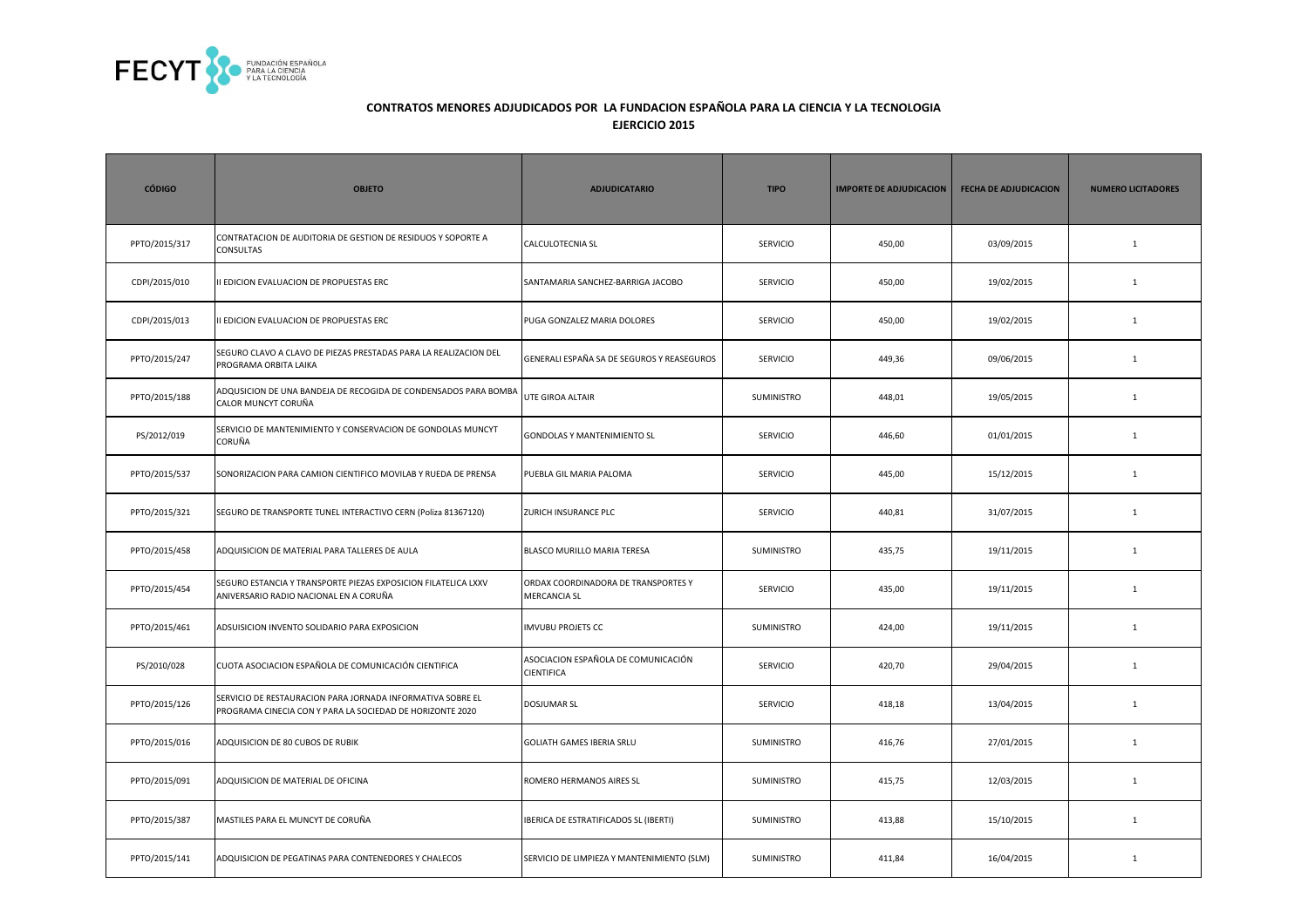

| <b>CÓDIGO</b>   | <b>OBJETO</b>                                                                    | <b>ADJUDICATARIO</b>           | <b>TIPO</b>     | <b>IMPORTE DE ADJUDICACION</b> | <b>FECHA DE ADJUDICACION</b> | <b>NUMERO LICITADORES</b> |
|-----------------|----------------------------------------------------------------------------------|--------------------------------|-----------------|--------------------------------|------------------------------|---------------------------|
| PF2015-059      | TECNICO SUPERIOR EN PRL                                                          | FORMACION UNIVERSITARIA        | SERVICIO        | 410,00                         | 01/10/2015                   | $\mathbf{1}$              |
| PPTO/2015/315   | ADQUISICION SILLA DE RUEDAS DE DIMENSIONES ESPECIALES Y MICROONDAS<br>PARA FECYT | EL CORTE INGLES SA             | SUMINISTRO      | 409,52                         | 03/09/2015                   | $\mathbf 1$               |
| PPTO/2015/166   | PRODUCCION E INSTALACION DE 2 BANDEROLASEN EL MUNCYT                             | <b>GRAFICAS LIDER SL</b>       | <b>SERVICIO</b> | 400,00                         | 06/05/2015                   | $\mathbf{1}$              |
| PPTO/2015/342   | ENVIO DE EJEMPLARES DEL CARTEL Y FOLLETO DE LANZAMIENTO DE<br>FOTCIENCIA13       | <b>IBERMAIL</b>                | <b>SERVICIO</b> | 400,00                         | 24/09/2015                   | $\mathbf{1}$              |
| PPTO/2015/492   | PRODUCCION E INSTALACION DE 2 BANDEROLAS EN EL MUNCYT ALCOBENDAS                 | <b>GRAFICAS LIDER SL</b>       | <b>SERVICIO</b> | 400,00                         | 19/11/2015                   | $\mathbf{1}$              |
| CDPI/2015/012   | I EDICION EVALUACION DE PROPUESTAS ERC                                           | MONTANS LEAL FRANCISCO JAVIER  | <b>SERVICIO</b> | 400,00                         | 19/02/2015                   | $\mathbf{1}$              |
| CDPI/2015/017   | I EDICION EVALUACION DE PROPUESTAS ERC                                           | SANTAMARIA GALDON LUIS ENRIQUE | SERVICIO        | 400,00                         | 19/02/2015                   | $\mathbf{1}$              |
| CDPI/2015/085   | GT VII ENCUESTA DE PERCEPCION SOCIAL DE LA CIENCIA                               | LOPEZ CEREZO JOSE ANTONIO      | SERVICIO        | 400,00                         | 01/09/2015                   | $\mathbf{1}$              |
| CDPI/2015/090   | GT VII ENCUESTA DE PERCEPCION SOCIAL DE LA CIENCIA                               | LOBERA JOSEP                   | SERVICIO        | 400,00                         | 01/09/2015                   | $\mathbf{1}$              |
| CDPI/2015/090-1 | GT VII ENCUESTA DE PERCEPCION SOCIAL DE LA CIENCIA                               | LOBERA JOSEP                   | SERVICIO        | 400,00                         | 01/09/2015                   | $\mathbf{1}$              |
| CDPI/2015/091   | GT VII ENCUESTA DE PERCEPCION SOCIAL DE LA CIENCIA                               | PEREIRA PUGA MANUEL            | <b>SERVICIO</b> | 400,00                         | 01/09/2015                   | $\mathbf{1}$              |
| CDPI/2015/092   | GT VII ENCUESTA DE PERCEPCION SOCIAL DE LA CIENCIA                               | SANZ MENENDEZ LUIS             | <b>SERVICIO</b> | 400,00                         | 01/09/2015                   | $\mathbf{1}$              |
| CDPI/2015/093   | GT VII ENCUESTA DE PERCEPCION SOCIAL DE LA CIENCIA                               | ESQUINAS FERNANDEZ MANUEL      | <b>SERVICIO</b> | 400,00                         | 01/09/2015                   | $\mathbf{1}$              |
| CDPI/2015/094   | GT VII ENCUESTA DE PERCEPCION SOCIAL DE LA CIENCIA                               | FERNANDEZ MELLIZO-SOTO MARIA   | <b>SERVICIO</b> | 400,00                         | 01/09/2015                   | $\mathbf{1}$              |
| CDPI/2015/095   | GT VII ENCUESTA DE PERCEPCION SOCIAL DE LA CIENCIA                               | ROMERO DE LA CRUZ MARTA        | SERVICIO        | 400,00                         | 01/09/2015                   | $\mathbf{1}$              |
| $CCV_26$        | EVALUACION CONVOCATORIA DE CULTURA CIENTIFICA 2015                               | <b>GUILLERMO JARILLO LOBO</b>  | <b>SERVICIO</b> | 400,00                         | 21/07/2015                   | $\mathbf{1}$              |
| PL/2015/020     | FORMACION Y ASESORAMIENTO FUNDRAISING                                            | <b>CREGO GIL ELADIO</b>        | <b>SERVICIO</b> | 400,00                         | 01/01/2015                   | $\mathbf{1}$              |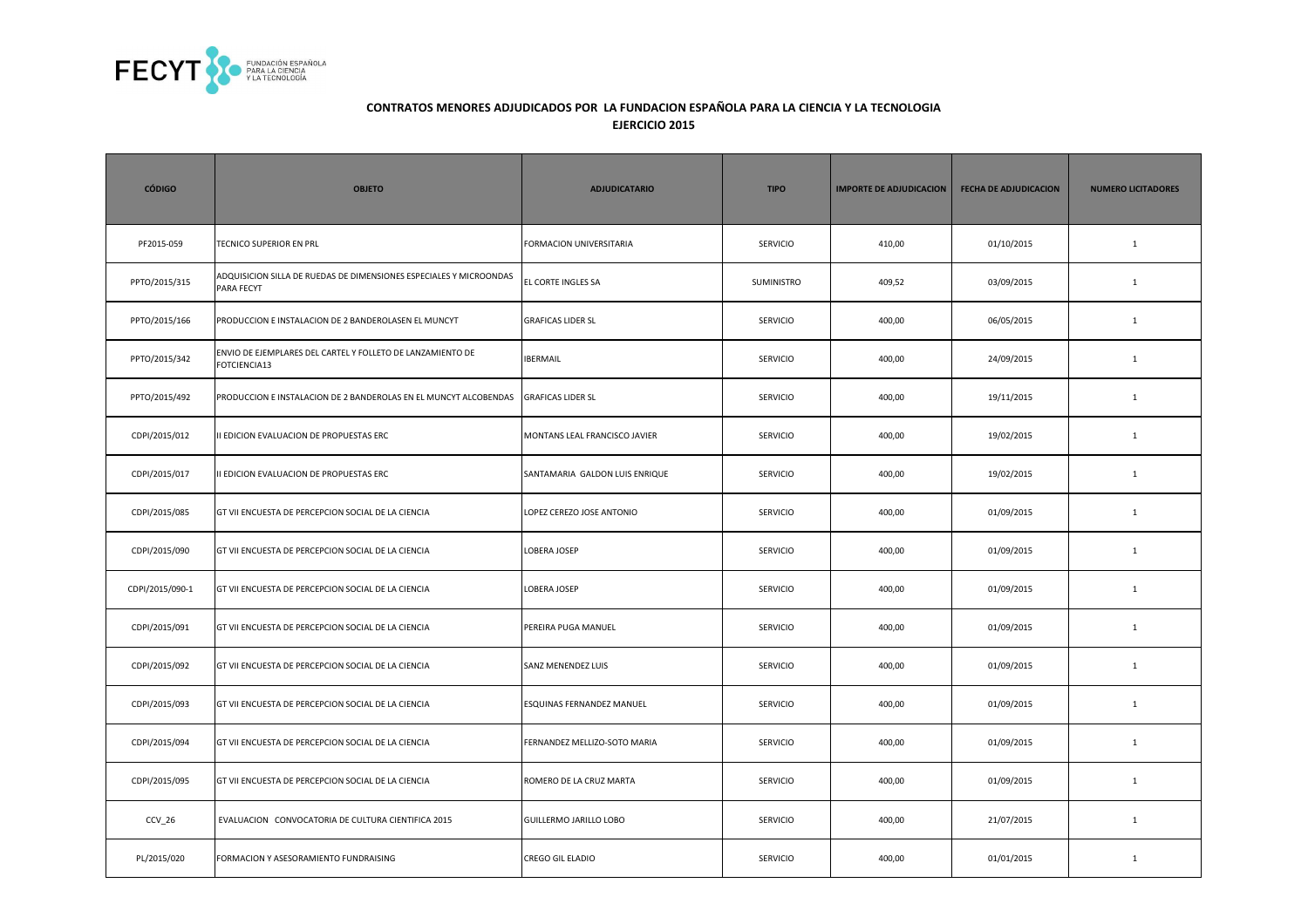

| <b>CÓDIGO</b> | <b>OBJETO</b>                                                                                        | <b>ADJUDICATARIO</b>                                                                          | <b>TIPO</b>       | <b>IMPORTE DE ADJUDICACION</b> | <b>FECHA DE ADJUDICACION</b> | <b>NUMERO LICITADORES</b> |
|---------------|------------------------------------------------------------------------------------------------------|-----------------------------------------------------------------------------------------------|-------------------|--------------------------------|------------------------------|---------------------------|
| FR/15/1865    | <b>COMPRA DE CREDITOS</b>                                                                            | ORZAN MEDIA LLC                                                                               | <b>SERVICIO</b>   | 397,81                         | 01/09/2015                   | $\mathbf{1}$              |
| FR/15/960     | VIAJE PARA LA PARTICIPACIÓN MESA TEMATICA INTERREGIONAL I+D+I                                        | FUNDACION CENTRO DE TECNOLOGIAS DE<br>INTERACCION VISUAL Y COMUNICACIONES<br><b>VICONTECH</b> | <b>SERVICIO</b>   | 396,96                         | 01/12/2015                   | $1\,$                     |
| PS/2015/027   | LICENCIA DE USO A TRAVES DE LA RED DE TELECOMUNICACIONES DE INTERNET. AXESOR CONOCER PARA DECIDIR SA |                                                                                               | <b>SERVICIO</b>   | 396,00                         | 23/09/2015                   | $\mathbf{1}$              |
| PPTO/2015/262 | ADQUSICION MATERIAL PARA TALLERES VERANO EN EL MUNCYT ALCOBENDAS                                     | VENTUS CIENCIA EXPERIMENTAL SL                                                                | <b>SUMINISTRO</b> | 395,28                         | 24/06/2015                   | $\mathbf{1}$              |
| FR/15/2328    | RENOVACION ESCAPARATE MUSEOS MUNCYT CORUÑA                                                           | TALLERES LA PAZ                                                                               | <b>SERVICIO</b>   | 390,00                         | 26/06/2015                   | $\mathbf{1}$              |
| PPTO/2015/351 | TRASLADO DE 8 MESAS PLEGABLES DESDE MUNCYT DELICIAS A MUNCYT<br>ALCOBENDAS                           | MUDANZAS CRESPO SL                                                                            | SERVICIO          | 390,00                         | 29/09/2015                   | $1\,$                     |
| PPTO/2015/427 | SERVICIO DE TRADUCCION SIMULTANEA PARA PROYECTO "FOMENTANDO<br><b>VOCACIONES STEM"</b>               | <b>ZINACLE SA</b>                                                                             | <b>SERVICIO</b>   | 390,00                         | 02/11/2015                   | $\mathbf{1}$              |
| PPTO/2015/382 | SOPORTE MIGRACION MURANO                                                                             | SAGE SPU SLU                                                                                  | <b>SERVICIO</b>   | 382,50                         | 15/10/2015                   | $\mathbf{1}$              |
| FR/15/2273    | SERVICIO DE CAMAREROS EN EVENTO "A GUIDE TO RESEARCH FUNDING IN<br><b>GERMANY"</b>                   | EL CATERING ESPAÑOL                                                                           | <b>SERVICIO</b>   | 380,00                         | 17/11/2015                   | 1                         |
| PPTO/2015/393 | PRODUCCION LIBRETAS PERSONALIZADAS PAR CONGRESO SCIENTIX 2015                                        | PROMORIGINAL SL                                                                               | SERVICIO          | 378,00                         | 20/10/2015                   | $\mathbf{1}$              |
| PPTO/2015/027 | MATERIAL DE OFICINA PARA FECYT ALCOBENDAS                                                            | ROMERO HERMANOS AIRES SL                                                                      | SERVICIO          | 375,49                         | 28/01/2015                   | $\mathbf 1$               |
| PPTO/2015/110 | SONIDO PARA CONFERENCIAS VERMUNCYT, LOS DIAS 29 DE MARZO, 26 DE<br>ABRIL Y 24 DE MAYO 2015           | PUEBLA GIL MARIA PALOMA                                                                       | <b>SERVICIO</b>   | 375,00                         | 23/03/2015                   | $\mathbf{1}$              |
| FR/15/985     | VIAJE AURELIA ANDRES                                                                                 | RED UNIVERSAL DE MARKETING Y BOOKING<br><b>ONLINE SA</b>                                      | <b>SERVICIO</b>   | 371,28                         | 01/05/2015                   | $\mathbf{1}$              |
| PPTO/2015/196 | IMPRESIÓN DE TRASERA PARA LA I JORNADA RESTAURA-CIENCIA.<br>CONSERVACION DE MATERIALES PLASTICO      | MADRIDCOLOR                                                                                   | <b>SERVICIO</b>   | 370,10                         | 20/05/2015                   | $\mathbf{1}$              |
| PPTO/2015/299 | PATENTES DEL PROYECTO TOMATE                                                                         | <b>GARRIGUES</b>                                                                              | <b>SERVICIO</b>   | 370,00                         | 15/07/2015                   | $\mathbf{1}$              |
| FR/15/1276    | COMPRA DE MATERIALES PARA EL PROGRAMA VERANO EN EL MUNCYT<br>(MONOCULAR)                             | AMAZON.ES                                                                                     | SUMINISTRO        | 368,74                         | 30/06/2015                   | $\mathbf{1}$              |
| PPTO/2015/100 | ADQUISICIÓN DE ROLLOS TÉRMICOS PARA DATÁFONOS                                                        | MURILLO BARREDA MATILDE                                                                       | SUMINISTRO        | 367,20                         | 11/03/2015                   | $\mathbf{1}$              |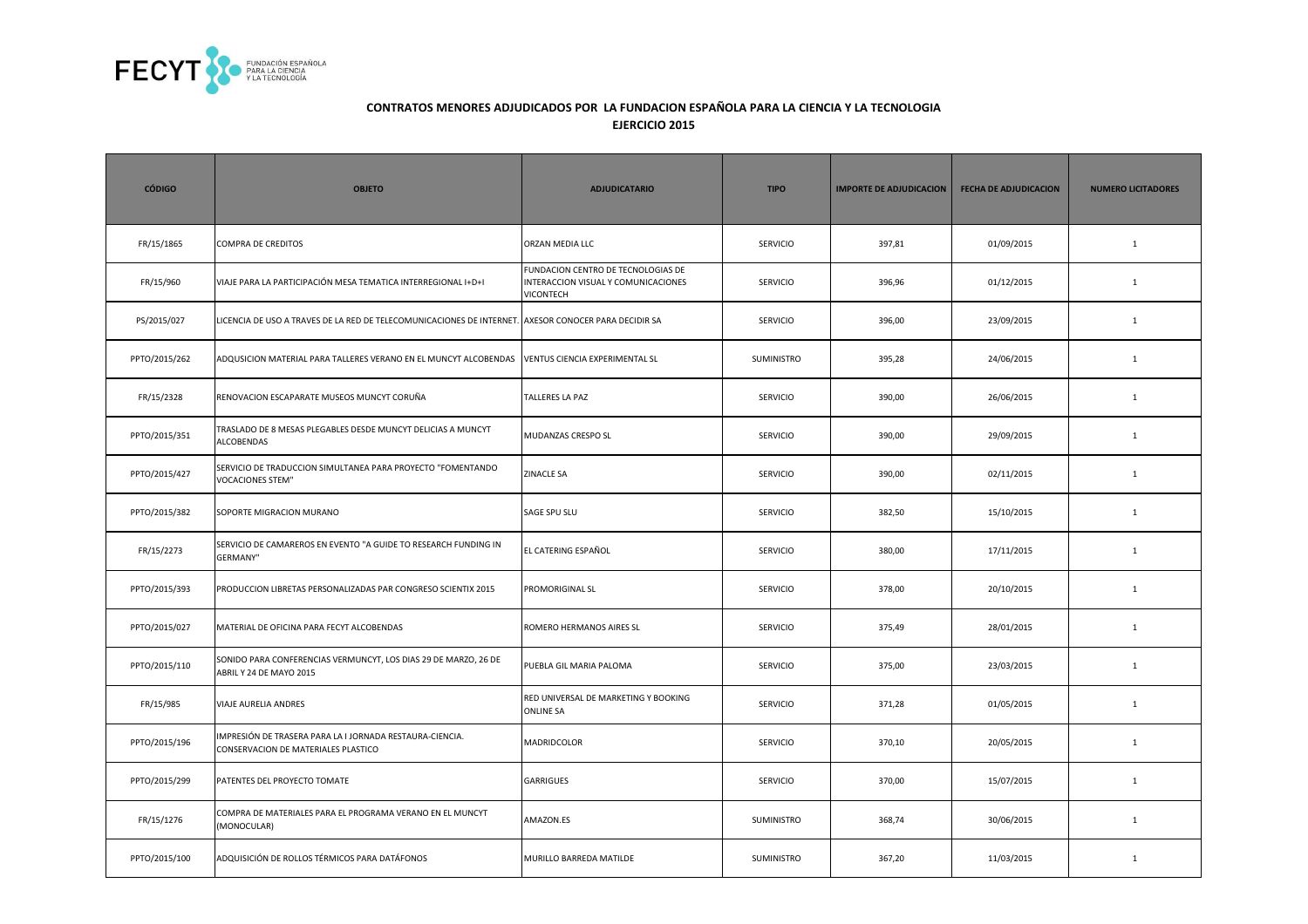

| <b>CÓDIGO</b>   | <b>OBJETO</b>                                                 | <b>ADJUDICATARIO</b>                  | <b>TIPO</b>       | <b>IMPORTE DE ADJUDICACION</b> | <b>FECHA DE ADJUDICACION</b> | <b>NUMERO LICITADORES</b> |
|-----------------|---------------------------------------------------------------|---------------------------------------|-------------------|--------------------------------|------------------------------|---------------------------|
| PPTO/2015/487   | ADQUISICION DE PAPEL TERMICO PARA DATAFONO                    | BLASCO MURILLO MARIA TERESA           | SUMINISTRO        | 367,20                         | 14/12/2015                   | $\mathbf{1}$              |
| PPTO/2015/327   | ADQUSICION MATERIAL DE PAPELERIA MUNCYT CORUÑA                | <b>SUPER PAPEL SA</b>                 | <b>SUMINISTRO</b> | 365,95                         | 09/09/2015                   | $\mathbf{1}$              |
| PS/2008/025     | Suscripción a el Diario El Pais                               | DIARIO EL PAIS SL                     | <b>SUMINISTRO</b> | 365,38                         | 01/01/2015                   | $\mathbf{1}$              |
| PF2015-053      | CURSO AVANZADO DE PATENTES Y MARCAS                           | PONS                                  | SERVICIO          | 365,00                         | 15/10/2015                   | $\mathbf 1$               |
| FR/15/1263-050  | ADQUISICION MATERIAL PARA ACTIVIDADES MUNCYT                  | ANTIQUUS VIEJOS INGENIOS SL           | SUMINISTRO        | 361,99                         | 26/06/2015                   | $\mathbf{1}$              |
| PPTO/2015/144   | ADQUISICION 2 MONITORES PARA DG                               | <b>INFOREIN SA</b>                    | SUMINISTRO        | 360,00                         | 24/04/2015                   | $\mathbf{1}$              |
| PPTO/2015/434   | MPRESIÓN EN COLOR Y MONTAJE DE TRASERA                        | <b>GRAFICAS LIDER SL</b>              | <b>SERVICIO</b>   | 360,00                         | 11/11/2015                   | $\mathbf{1}$              |
| FR/15/2575      | GASTOS DE VIAJE UNO SVEDIN                                    | TRAVELPROS I VASTERAS AB              | SERVICIO          | 359,81                         | 01/05/2015                   | $\mathbf{1}$              |
| PS/2015/012     | PLAN PREMIUM DROPBOX PARA AUMENTAR LA CAPACIDAD               | <b>DROPBOX</b>                        | <b>SERVICIO</b>   | 359,64                         | 28/05/2015                   | $\mathbf{1}$              |
| PPTO/2015/256   | PRESUPUESTO SERVICIOS CUADRILLA ALBAÑILERIA TERRAZA CAFETERIA | CONSTRUCCIONES Y LIMPIEZAS PETROVI SL | <b>SERVICIO</b>   | 355,17                         | 12/06/2015                   | $\mathbf{1}$              |
| PPTO/2015/259   | PRODUCCION E INSTALACION DIBOND MUNCYT ALCOBENDAS             | <b>EVERYONEPLUS</b>                   | <b>SERVICIO</b>   | 350,50                         | 24/06/2015                   | $\mathbf{1}$              |
| PPTO/2015/375   | SERVICIOS DE FOTOGRAFIA PARA PIPERS Y MUNCYT CORUÑA           | OLMO CALVO RODRIGUEZ                  | <b>SERVICIO</b>   | 350,00                         | 01/07/2015                   | $\mathbf{1}$              |
| PPTO/2015/542   | ACCIONES DE DIFUSION EN GENTE PARA CAMPAÑA DE NAVIDAD         | JUNTINES JUGAR Y APRENDER SL          | <b>SERVICIO</b>   | 350,00                         | 03/12/2015                   | $\mathbf{1}$              |
| CDPI/2015/024   | COLABORADORES FAMELAB 2015                                    | RIBAS BARBERAN CRISTINA               | <b>SERVICIO</b>   | 350,00                         | 20/03/2015                   | $\mathbf{1}$              |
| CDPI/2015/025   | COLABORADORES FAMELAB 2015                                    | DIERSSEN SOTOS MARIA DEL MAR          | SERVICIO          | 350,00                         | 20/03/2015                   | $\mathbf{1}$              |
| CDPI/2015/026   | COLABORADORES FAMELAB 2015                                    | SAENZ DE CABEZON EDUARDO              | <b>SERVICIO</b>   | 350,00                         | 20/03/2015                   | $\mathbf{1}$              |
| CDPI/2015/026-1 | COLABORADORES FAMELAB 2015                                    | JIMENEZ ALBIAC DANIEL                 | SERVICIO          | 350,00                         | 20/03/2015                   | $\mathbf{1}$              |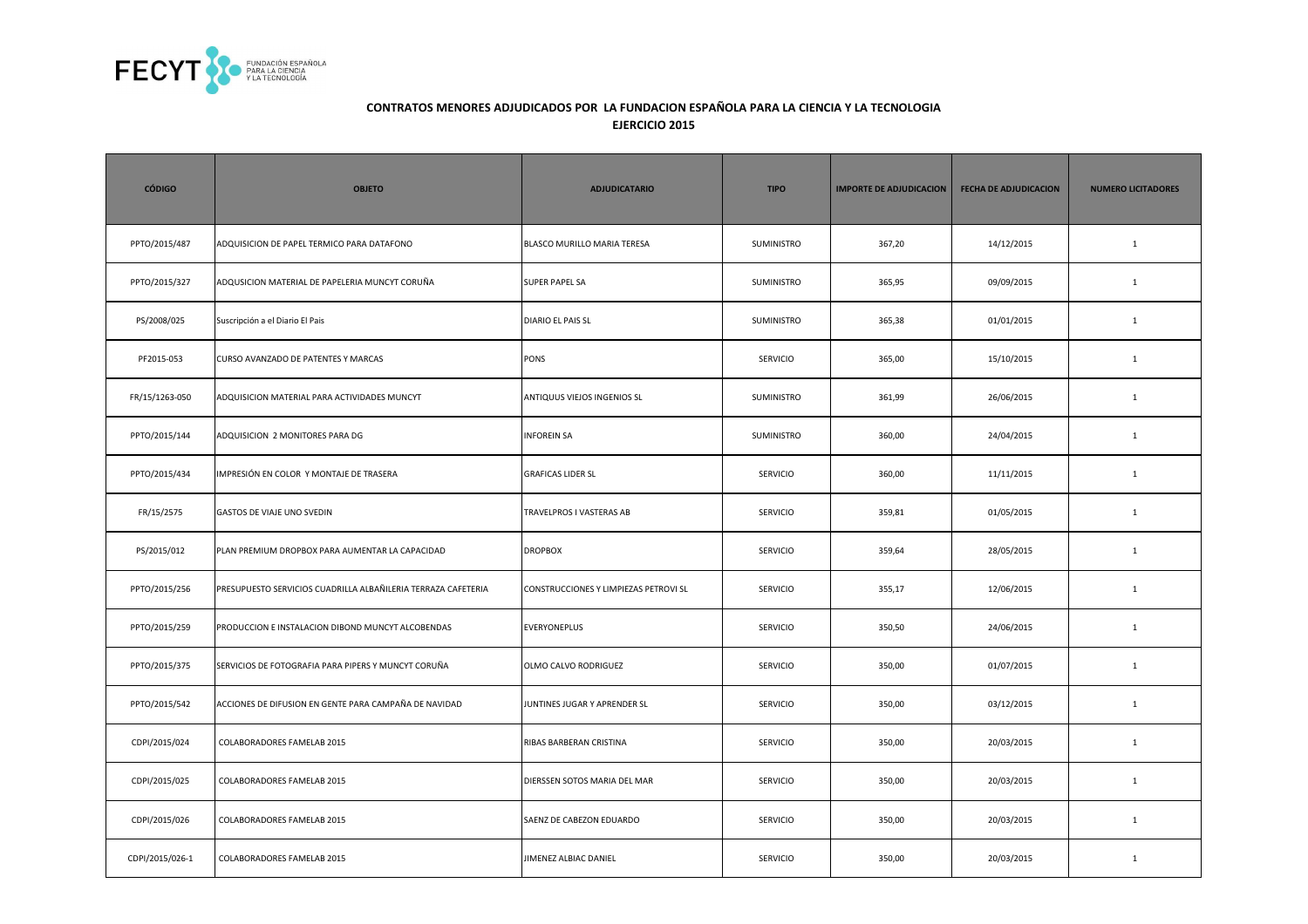

| <b>CÓDIGO</b>   | <b>OBJETO</b>                                                                                                                    | <b>ADJUDICATARIO</b>                              | <b>TIPO</b>       | <b>IMPORTE DE ADJUDICACION</b> | <b>FECHA DE ADJUDICACION</b> | <b>NUMERO LICITADORES</b> |
|-----------------|----------------------------------------------------------------------------------------------------------------------------------|---------------------------------------------------|-------------------|--------------------------------|------------------------------|---------------------------|
| CDPI/2015/027-1 | COLABORADORES FAMELAB 2015                                                                                                       | PEREZ VERGARA ENRIQUE                             | <b>SERVICIO</b>   | 350,00                         | 14/05/2015                   | $\mathbf{1}$              |
| CDPI/2015/027-2 | COLABORADORES FAMELAB 2015                                                                                                       | LOPEZ MONICA                                      | <b>SERVICIO</b>   | 350,00                         | 14/05/2015                   | $\mathbf{1}$              |
| CDPI/2015/027-3 | COLABORADORES FAMELAB 2015                                                                                                       | ANDREU PERIZ ANTONIO                              | <b>SERVICIO</b>   | 350,00                         | 14/05/2015                   | $\mathbf{1}$              |
| SINC_15_005     | COLABORACION AGENCIA SINC                                                                                                        | <b>LUNA PATRICIA</b>                              | SERVICIO          | 350,00                         | 01/01/2015                   | $\mathbf{1}$              |
| FR/15/2636      | GASTOS VIAJE ASISTENCIA ELVIRA LOPEZ ARNAL COMCIRED                                                                              | PARC RECERCA BIOMEDICA BARCELONA                  | <b>SERVICIO</b>   | 350,00                         | 01/12/2015                   | $\mathbf{1}$              |
| PPTO/2015/522   | SERVICIO DE RESTAURACION PARA JORNADA INFORMATIVA SOBRE EL<br>PROGRAMA DE TRABAJO 2016-2017 DE INFRAESTRUCTURAS DE INVESTIGACION | GLOBAL FOOD MANAGEMENT SL                         | <b>SERVICIO</b>   | 346,00                         | 17/11/2015                   | $\mathbf{1}$              |
| PPTO/2015/098   | MPRESIÓN DE VINILOS PARA EL SALON DEL LIBRO DE PONTEVEDRA                                                                        | ROTULOS XEVE                                      | <b>SERVICIO</b>   | 345,00                         | 12/03/2015                   | $\mathbf{1}$              |
| FR/15/2270      | CATERING EN EVENTO "CIENCIA - WISSENSCHAFT. HOMENAJE AL TALENTO<br>CIENTIFICO ESPAÑOL EN ALEMANIA                                | SPANISCHE QUELLE GMBH                             | <b>SERVICIO</b>   | 344,39                         | 17/11/2015                   | $\mathbf{1}$              |
| PPTO/2015/156   | ALQUILER DE PORTES, MONTAJE Y DESMONTAJE CON MOTIVO DE SU<br>INSTALACION EN EL PARQUE SANTA MARGARITA (CIENCIA EN LA CALLE)      | ANDAMIOS CK SA                                    | <b>SERVICIO</b>   | 340,00                         | 09/03/2015                   | $\mathbf{1}$              |
| PPTO/2015/481   | MPRESIÓN DE 2000 COPIAS DEL FLYER SOBRE LA EXPOSICION "RUEDAS Y<br>MANIVELAS"                                                    | ADVANTIA COMUNICACIÓN GRAFICAS SA                 | <b>SERVICIO</b>   | 340,00                         | 11/12/2015                   | $\mathbf{1}$              |
| PPTO/2015/419   | ADQUISICION DE MATERIAL PARA TALLER OPTICA                                                                                       | VENTUS CIENCIA EXPERIMENTAL SL                    | <b>SUMINISTRO</b> | 337,55                         | 02/11/2015                   | $\mathbf{1}$              |
| PF2015-027      | CLASES DE FRANCÉS                                                                                                                | ACADEMIA MOLIERE                                  | SERVICIO          | 336,00                         | 06/05/2015                   | $\mathbf{1}$              |
| PPTO/2015/479   | ESTACIONAMIENTO DE MOVILAB EN LOGROÑO                                                                                            | ESTACIONAMIENTO Y SERVICIOS SAU                   | <b>SERVICIO</b>   | 333,20                         | 14/12/2015                   | $\mathbf{1}$              |
| PPTO/2015/154   | CONTRATACION SERVICIO ADMINISTRATIVO PARA DEPARTAMENTO DE<br>PARTICIPACION PRIVADA (1 SEMANA)                                    | SERVICIOS PROFESIONALES Y PROYECTOS<br>(SEPROSER) | <b>SERVICIO</b>   | 330,33                         | 10/04/2015                   | $\mathbf{1}$              |
| PPTO/2015/312   | MATERIAL PREVENTIVO MUNCYT A CORUÑA MES DE MARZO                                                                                 | UTE GIROA ALTAIR                                  | SUMINISTRO        | 329,04                         | 05/08/2015                   | $\mathbf{1}$              |
| PPTO/2015/340   | ADQUISICION MATERIAL MANTENIMIENTO MUNCYT CORUÑA                                                                                 | UTE GIROA ALTAIR                                  | SUMINISTRO        | 329,04                         | 05/08/2015                   | $\mathbf{1}$              |
| PPTO/2015/049   | ACTUALIZACION DE LICENCIAS PARA CYTED - RECTIFICACIÓN                                                                            | <b>INFOREIN SA</b>                                | SUMINISTRO        | 326,00                         | 13/02/2015                   | $\mathbf{1}$              |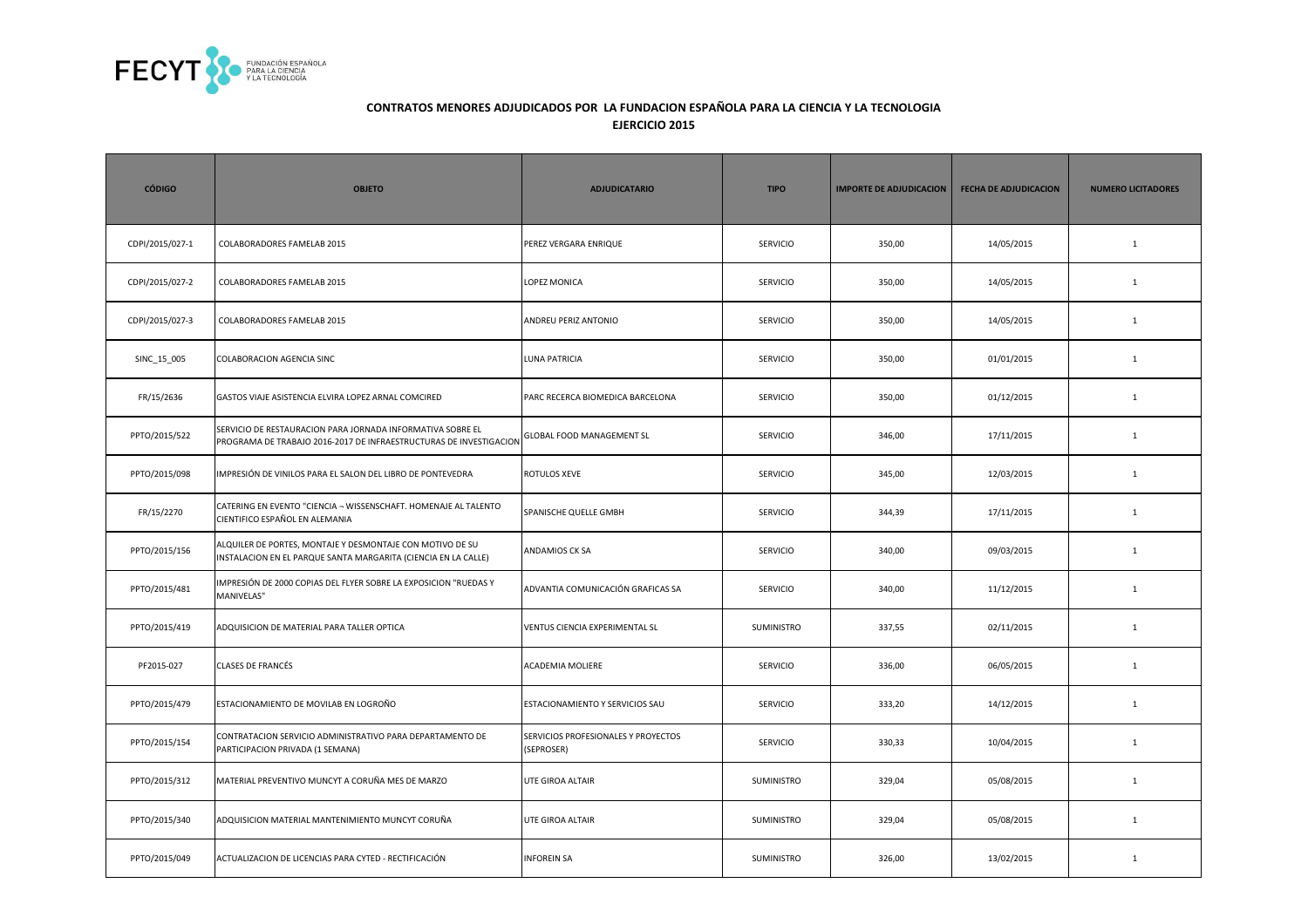

| <b>CÓDIGO</b>     | <b>OBJETO</b>                                                                                                                          | <b>ADJUDICATARIO</b>                  | <b>TIPO</b>       | <b>IMPORTE DE ADJUDICACION</b> | <b>FECHA DE ADJUDICACION</b> | <b>NUMERO LICITADORES</b> |
|-------------------|----------------------------------------------------------------------------------------------------------------------------------------|---------------------------------------|-------------------|--------------------------------|------------------------------|---------------------------|
| PPTO/2015/486     | TRANSPORTE DE PIEZAS PARA LA EXPOSICION MANIVELAS Y RUEDAS DENTADAS DOBLEART                                                           |                                       | SERVICIO          | 326,00                         | 14/12/2015                   | $\mathbf{1}$              |
| PPTO/2015/067ANX1 | ANEXO AL SEVICIO DE MONTAJE DE EXPOSICION FOTCIENCIA EN MUNCYT<br><b>ALCOBENDAS</b>                                                    | <b>INTERVENTO</b>                     | <b>SERVICIO</b>   | 325,00                         | 20/02/2015                   | $\mathbf{1}$              |
| SUBC <sub>3</sub> | EVALUACION CONVOCATORIA DE CULTURA CIENTIFICA 2015                                                                                     | <b>DIVULGA SL</b>                     | <b>SERVICIO</b>   | 320,00                         | 30/10/2015                   | <sup>1</sup>              |
| FR/15/236         | ADQUISICION MATERIAL DE OFICINA                                                                                                        | ROMERO HERMANOS AIRES SL              | <b>SUMINISTRO</b> | 315,72                         | 19/05/2015                   | <sup>1</sup>              |
| FR/15/2183        | CESION MATERIALES PARA LA SEMANA DE LA CIENCIA                                                                                         | ASOCIACION DE BIOTECNOLOGOS DE MADRID | <b>SERVICIO</b>   | 315,00                         | 01/11/2015                   | $\mathbf{1}$              |
| PPTO/2015/354     | SUSTITUCION DE BARRA ANTIPANICO DE PUERTA SALON ACTOS MUNCYT<br>CORUÑA                                                                 | UTE GIROA ALTAIR                      | <b>SERVICIO</b>   | 314,29                         | 29/09/2015                   | $\mathbf{1}$              |
| PPTO/2015/509     | REVISON DEL ESTADO DE LA SAI DEL CPD DE PEDRO TEIXEIRA                                                                                 | VALORIZA FACILITIES SAU               | <b>SERVICIO</b>   | 311,76                         | 15/12/2015                   | $\mathbf{1}$              |
| PPTO/2015/174     | SERVICIO DE AUTOBUSES PARA LA JORNADA DEL PLAN DE ACTUACION 2015                                                                       | <b>MAITOURS SL</b>                    | <b>SERVICIO</b>   | 310,00                         | 18/05/2015                   | <sup>1</sup>              |
| PPTO/2015/459     | ADQUISICION DE REPLICAS DE PIEZAS COLECCIÓN MUNCYT                                                                                     | <b>HEMISFERIUM ICA SL</b>             | <b>SUMINISTRO</b> | 307,00                         | 19/11/2015                   | <sup>1</sup>              |
| FR/15/928         | COMPRA DE MATERIAL PARA STAND DE SCIENTIX EN FINDE CIENTIFICO                                                                          | EDUCATIONAL INNOVATIONS               | <b>SUMINISTRO</b> | 300,17                         | 22/05/2015                   | <sup>1</sup>              |
| PPTO/2015/046     | SERVICIO DE TÉCNICO DE SONIDO PARA LA CONFERENCIA EN AUDITORIO DE<br>MUNCYT 13 FEBRERO 2015                                            | PUEBLA GIL MARIA PALOMA               | <b>SERVICIO</b>   | 300,00                         | 12/02/2015                   | $\mathbf{1}$              |
| PPTO/2015/173     | SERVICIO DE AZAFATAS PARA FAMELAB                                                                                                      | SIGLO XXI AZAFATAS                    | <b>SERVICIO</b>   | 300,00                         | 12/05/2015                   | $\mathbf{1}$              |
| PPTO/2015/177     | SERVICIO SONIDO PARA CONFERENCIA EN JORNADA RESTAURA CIENCIA                                                                           | PUEBLA GIL MARIA PALOMA               | <b>SERVICIO</b>   | 300,00                         | 18/05/2015                   | <sup>1</sup>              |
| PPTO/2015/192     | LOSGISITICA AUDIOVISUAL PARA JORNADA PRESENTACION PLAN DE<br><b>ACTUACION DE FECYT</b>                                                 | PUEBLA GIL MARIA PALOMA               | <b>SERVICIO</b>   | 300,00                         | 19/05/2015                   | <sup>1</sup>              |
| PPTO/2015/424     | TECNICO DE SONIDO PARA JORNADA DE CONFERENCIAS EN AUDITORIO DE<br>MUNCYT EL 16 DE NOVIEMBRE DE 2015                                    | PUEBLA GIL MARIA PALOMA               | <b>SERVICIO</b>   | 300,00                         | 02/11/2015                   | <sup>1</sup>              |
| PPTO/2015/439     | ALQUILER SALON DE ACTOS E INVERNADEROS DE LOS BONSAIS EN EL JARDIN<br>BOTANICO PARA JORNADA RED POLITICAS PUBLICAS I+DI+I 23 NOVIEMBRE | JARDIN BOTANICO CSIC                  | SERVICIO          | 300,00                         | 11/11/2015                   | $\mathbf{1}$              |
| PPTO/2015/538     | SONIDO PARA ACTO DE GOOGLE EN AUDITORIO DE MUNCYT EL 12 DE<br><b>DICIEMBRE</b>                                                         | PUEBLA GIL MARIA PALOMA               | SERVICIO          | 300,00                         | 15/12/2015                   | $\mathbf{1}$              |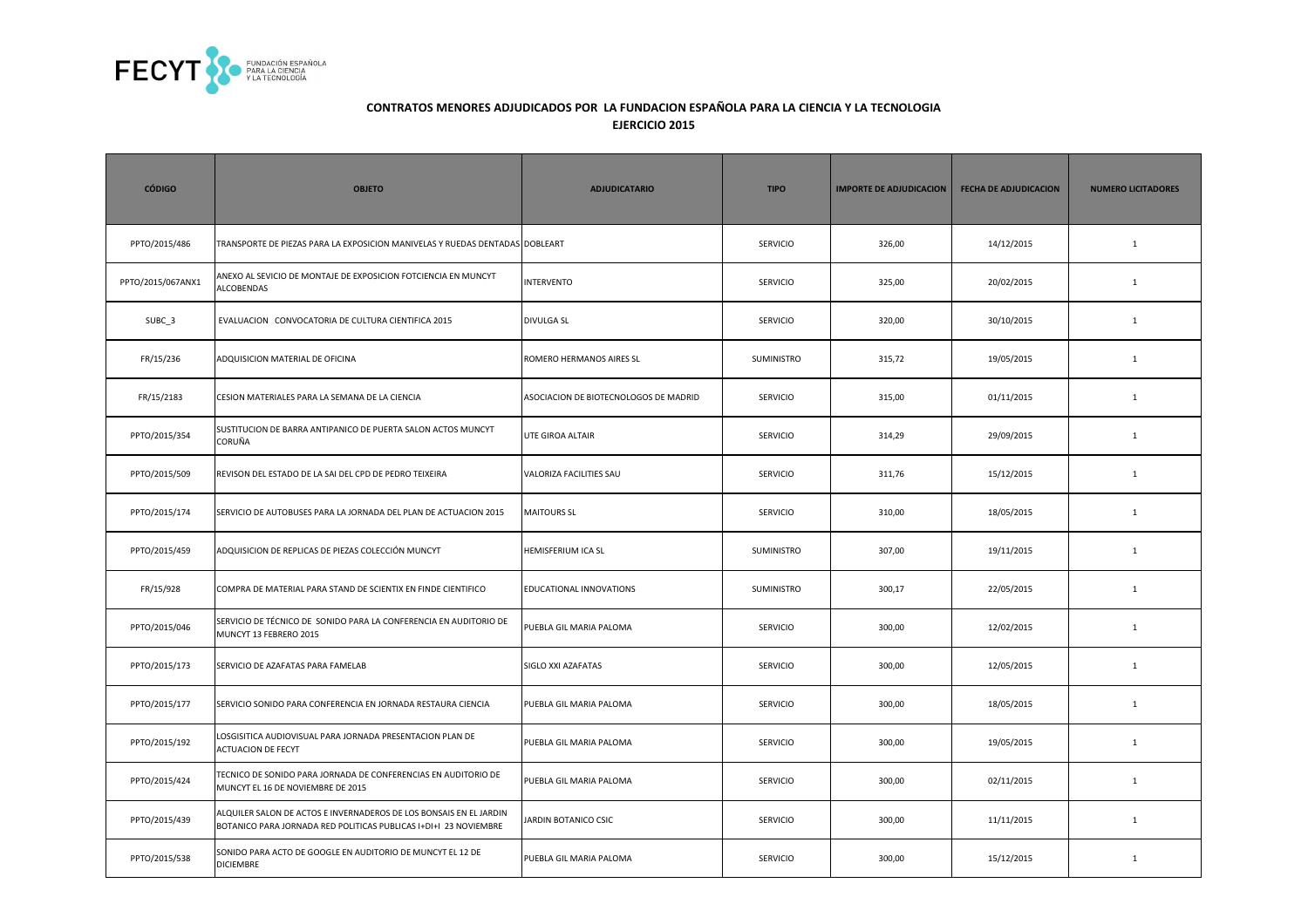

| <b>CÓDIGO</b>   | <b>OBJETO</b>                                                  | <b>ADJUDICATARIO</b>                 | <b>TIPO</b>     | <b>IMPORTE DE ADJUDICACION</b> | <b>FECHA DE ADJUDICACION</b> | <b>NUMERO LICITADORES</b> |
|-----------------|----------------------------------------------------------------|--------------------------------------|-----------------|--------------------------------|------------------------------|---------------------------|
| CDPI/2015/008   | II EDICION EVALUACION DE PROPUESTAS ERC                        | ALCAMI PERTEJO ANTONIO               | SERVICIO        | 300,00                         | 19/02/2015                   | $\mathbf 1$               |
| CDPI/2015/016   | II EDICION EVALUACION DE PROPUESTAS ERC                        | QUIROS CASTILLO JUAN ANTONIO         | SERVICIO        | 300,00                         | 19/02/2015                   | $\mathbf{1}$              |
| CDPI/2015/018   | COMISION EVALUACION RENOVACION SELLO REVISTAS CIENTIFICAS 2015 | SANZ CASADO ELÍAS                    | <b>SERVICIO</b> | 300,00                         | 20/03/2015                   | $\mathbf{1}$              |
| CDPI/2015/019   | COMISION EVALUACION RENOVACION SELLO REVISTAS CIENTIFICAS 2015 | SOMOZA FERNANDEZ MARTA               | <b>SERVICIO</b> | 300,00                         | 20/03/2015                   | $\mathbf{1}$              |
| CDPI/2015/020   | COMISION EVALUACION RENOVACION SELLO REVISTAS CIENTIFICAS 2015 | ALEIXANDRE BENAVENT RAFAEL           | SERVICIO        | 300,00                         | 20/03/2015                   | $\mathbf 1$               |
| CDPI/2015/032   | VER MUNCYT PRIMER TRIMESTRE ALCOBENDAS                         | BLASCO CONTRERAS FERNANDO-DIVERMATES | SERVICIO        | 300,00                         | 22/02/2015                   | $\mathbf 1$               |
| CDPI/2015/033   | VER MUNCYT PRIMER TRIMESTRE ALCOBENDAS                         | <b>GRIMA RUIZ CLARA ISABEL</b>       | <b>SERVICIO</b> | 300,00                         | 22/02/2015                   | $\mathbf{1}$              |
| CDPI/2015/033-1 | VER MUNCYT SEGUNDO TRIMESTRE ALCOBENDAS                        | <b>MACHO MARTA</b>                   | SERVICIO        | 300,00                         | 29/03/2015                   | $\mathbf{1}$              |
| CDPI/2015/033-2 | VER MUNCYT SEGUNDO TRIMESTRE ALCOBENDAS                        | FERNANDEZ BORJA ENRIQUE              | SERVICIO        | 300,00                         | 26/04/2015                   | $\mathbf{1}$              |
| CDPI/2015/033-3 | VER MUNCYT SEGUNDO TRIMESTRE ALCOBENDAS                        | LOPEZ NICOLAS JOSE MANUEL            | SERVICIO        | 300,00                         | 24/05/2015                   | $\mathbf{1}$              |
| CDPI/2015/33-7  | VER MUNCYT SEGUNDO TRIMESTRE ALCOBENDAS                        | PORCEL ROLDAN ROSA                   | SERVICIO        | 300,00                         | 27/09/2015                   | $\mathbf{1}$              |
| CDPI/2015/054   | ART.37 ACCESO ABIERTO LEY DE LA CIENCIA                        | ANGLADA LLUIS                        | SERVICIO        | 300,00                         | 01/01/2015                   | $\mathbf{1}$              |
| CDPI/2015/055   | ART.37 ACCESO ABIERTO LEY DE LA CIENCIA                        | MELERO REME                          | <b>SERVICIO</b> | 300,00                         | 01/02/2015                   | $\mathbf{1}$              |
| CDPI/2015/056   | ART.37 ACCESO ABIERTO LEY DE LA CIENCIA                        | RIBES INMACULADA                     | <b>SERVICIO</b> | 300,00                         | 01/02/2015                   | $\mathbf{1}$              |
| CDPI/2015/057   | ART.37 ACCESO ABIERTO LEY DE LA CIENCIA                        | MALO DE MOLINA TERESA                | <b>SERVICIO</b> | 300,00                         | 01/09/2015                   | $\mathbf{1}$              |
| CDPI/2015/061   | ELABORACION PRUEBA CONOCIMIENTOS CCV                           | GASPAR ALONSO-VEGA MARIA             | SERVICIO        | 300,00                         | 15/01/2015                   | $\mathbf{1}$              |
| CDPI/2015/062   | ELABORACION PRUEBA CONOCIMIENTOS CCV                           | PASTOR BENAVIDES JOSE MARIA          | SERVICIO        | 300,00                         | 15/01/2015                   | 1                         |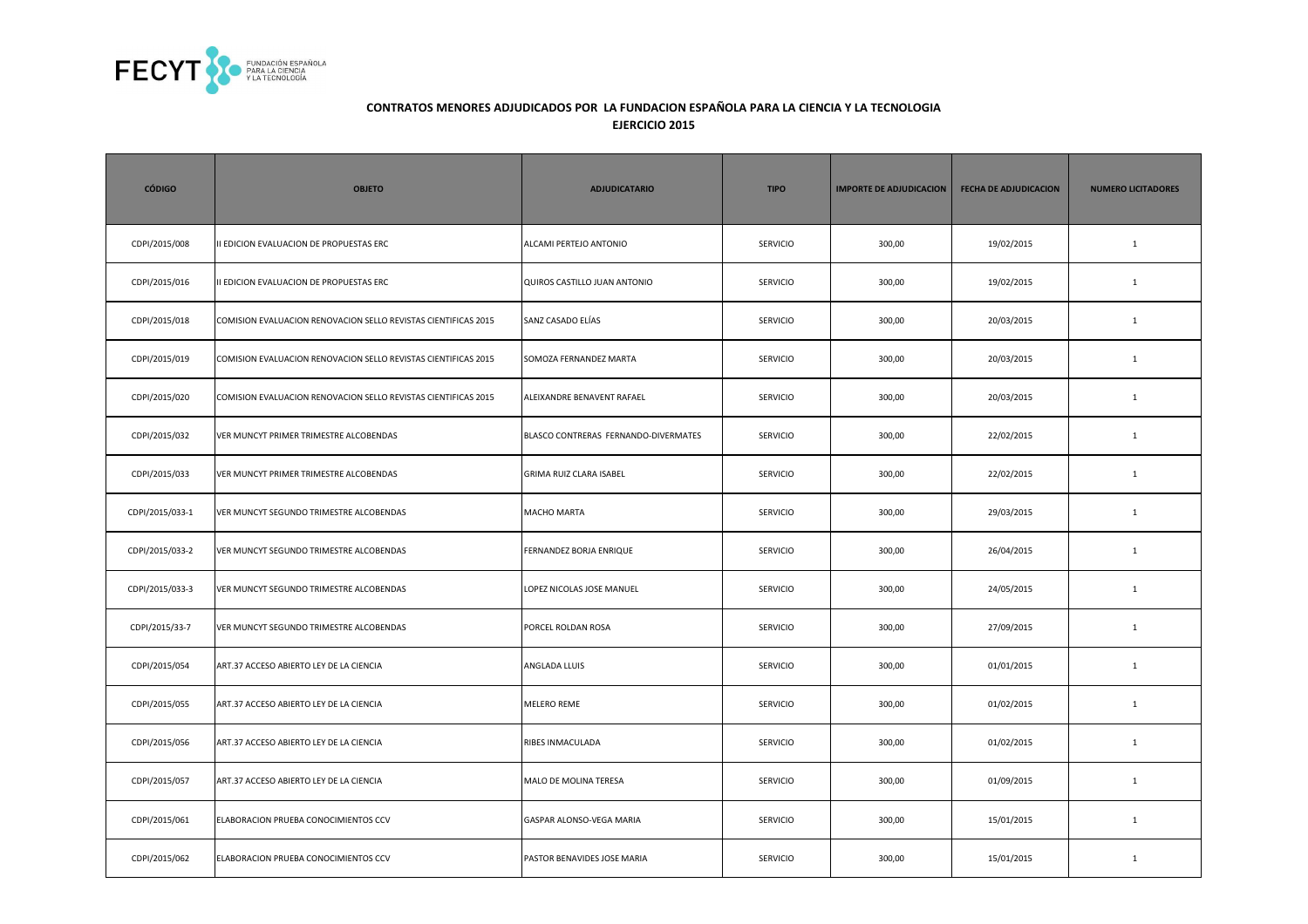

| <b>CÓDIGO</b>   | <b>OBJETO</b>                                                               | <b>ADJUDICATARIO</b>                 | <b>TIPO</b>     | <b>IMPORTE DE ADJUDICACION</b> | <b>FECHA DE ADJUDICACION</b> | <b>NUMERO LICITADORES</b> |
|-----------------|-----------------------------------------------------------------------------|--------------------------------------|-----------------|--------------------------------|------------------------------|---------------------------|
| CDPI/2015/063   | ELABORACION PRUEBA CONOCIMIENTOS CCV                                        | <b>GOMEZ CASTRO EMILIO</b>           | <b>SERVICIO</b> | 300,00                         | 15/01/2015                   | $\mathbf{1}$              |
| CDPI/2015/064   | ELABORACION PRUEBA CONOCIMIENTOS CCV                                        | LAZARO MARTI ENCARNACION             | SERVICIO        | 300,00                         | 15/01/2015                   | $\mathbf{1}$              |
| CDPI/2015/065   | ELABORACION PRUEBA CONOCIMIENTOS CCV                                        | TOLEDANO DEL MORAL EMILIO            | <b>SERVICIO</b> | 300,00                         | 15/01/2015                   | $\mathbf{1}$              |
| CDPI/2015/066   | GT DESARROLLO TECNOLOGICO                                                   | GALAN NIETO SERGIO MANUEL            | <b>SERVICIO</b> | 300,00                         | 13/04/2015                   | $\mathbf{1}$              |
| CDPI/2015/067   | GT DESARROLLO TECNOLOGICO                                                   | CASADO LACABRA GUILLERMO             | <b>SERVICIO</b> | 300,00                         | 13/04/2015                   | $\mathbf{1}$              |
| CDPI/2015/098   | JORNADA RESTAURA CIENCIA                                                    | GARCIA FERNANDEZ-VILLA SILVIA        | SERVICIO        | 300,00                         | 21/05/2015                   | $1\,$                     |
| CDPI/2015/099   | JORNADA RESTAURA CIENCIA                                                    | LAZZARI MASSIMO                      | SERVICIO        | 300,00                         | 21/05/2015                   | $\mathbf{1}$              |
| CDPI/2015/100   | JORNADA RESTAURA CIENCIA                                                    | MUÑOZ- CAMPOS GARCIA PALOMA          | <b>SERVICIO</b> | 300,00                         | 21/05/2015                   | $\mathbf{1}$              |
| CDPI/2015/101-1 | JORNADA RESTAURA CIENCIA                                                    | <b>CHERCOLES RUTH</b>                | <b>SERVICIO</b> | 300,00                         | 21/05/2015                   | $\mathbf{1}$              |
| CDPI/2015/103   | JORNADA RESTAURA CIENCIA                                                    | VAZQUEZ PEREZ SANDRA                 | SERVICIO        | 300,00                         | 21/05/2015                   | $\mathbf{1}$              |
| CDPI/2015/104   | POTENCIACION DE MODELOS PROFESIONALES CIENTIFICOS TECNOLOGICOS<br>ESPAÑOLES | GARCIA LLAMA EDUARDO                 | SERVICIO        | 300,00                         | 28/05/2015                   | $\mathbf 1$               |
| CDPI/2015/133   | <b>CIENCIA A TRES</b>                                                       | HERNANDO GRANDE ANTONIO              | <b>SERVICIO</b> | 300,00                         | 31/12/2015                   | $\mathbf{1}$              |
| CDPI/2015/134   | <b>CIENCIA A TRES</b>                                                       | GARCIA TUÑON MIGUEL ANGEL            | <b>SERVICIO</b> | 300,00                         | 01/02/2015                   | $\mathbf{1}$              |
| CDPI/2015/135   | <b>CIENCIA A TRES</b>                                                       | <b>CASAS ALBERTO</b>                 | <b>SERVICIO</b> | 300,00                         | 01/04/2015                   | $\mathbf{1}$              |
| CDPI/2015/136   | <b>CIENCIA A TRES</b>                                                       | SALVADOR ANA ISABEL                  | <b>SERVICIO</b> | 300,00                         | 01/11/2015                   | $\mathbf{1}$              |
| CDPI/2015/171   | ACTO CLAUSURA CLUB TECNOLOGICO Y SESION MATEMAGIA                           | BLASCO CONTRERAS FERNANDO-DIVERMATES | <b>SERVICIO</b> | 300,00                         | 22/02/2015                   | $\mathbf{1}$              |
| COORD_SUBC_1    | EVALUACION CONVOCATORIA DE CULTURA CIENTIFICA 2015                          | BEJARANO COCA MARIA LUZ              | <b>SERVICIO</b> | 300,00                         | 01/09/2015                   | $\mathbf{1}$              |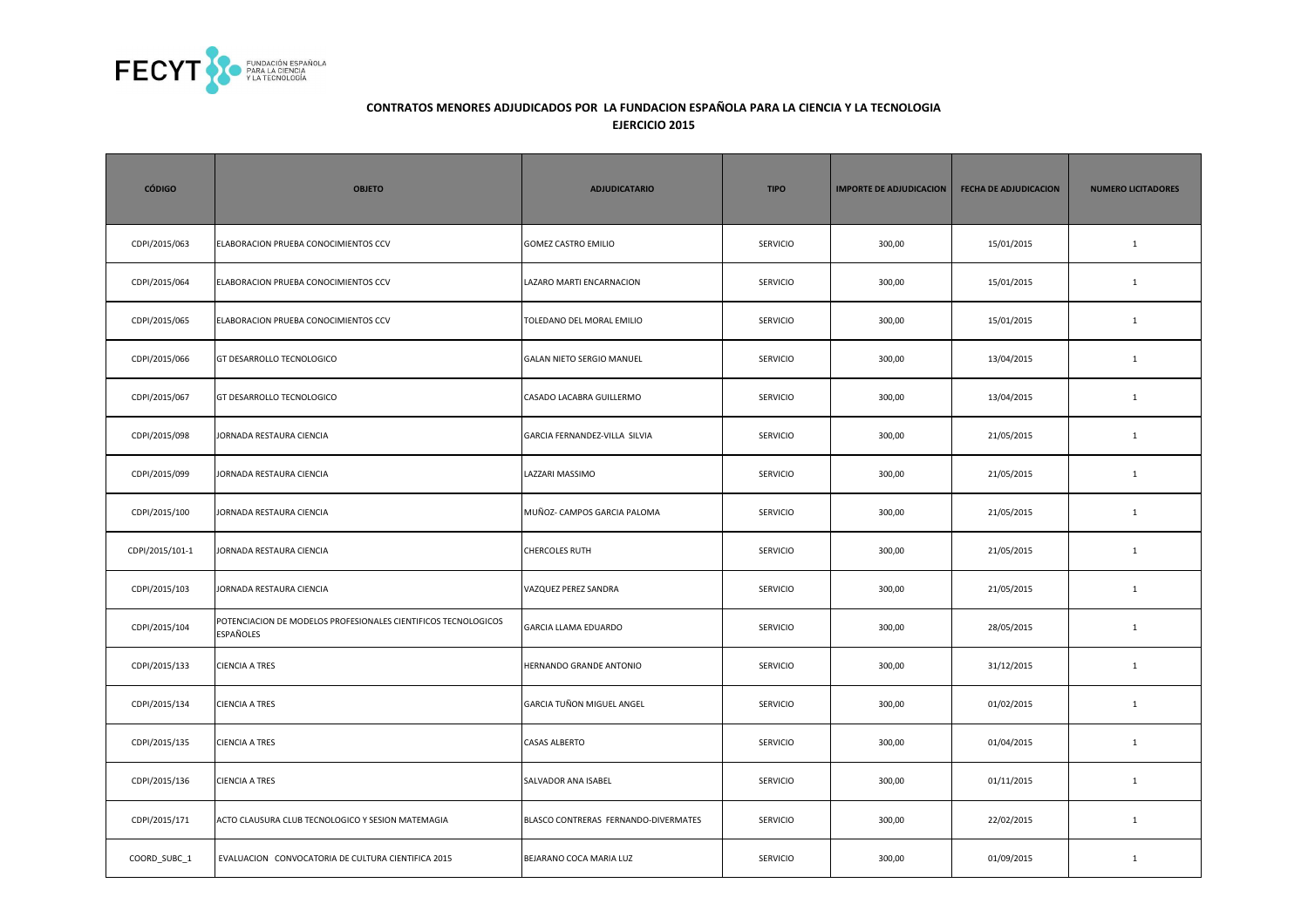

| <b>CÓDIGO</b>  | <b>OBJETO</b>                                                                             | <b>ADJUDICATARIO</b>                                         | <b>TIPO</b>       | <b>IMPORTE DE ADJUDICACION</b> | <b>FECHA DE ADJUDICACION</b> | <b>NUMERO LICITADORES</b> |
|----------------|-------------------------------------------------------------------------------------------|--------------------------------------------------------------|-------------------|--------------------------------|------------------------------|---------------------------|
| COORD SUBC 1   | EVALUACION CONVOCATORIA DE CULTURA CIENTIFICA 2015                                        | <b>ESTEBAN PARDO VICTOR</b>                                  | <b>SERVICIO</b>   | 300,00                         | 01/09/2015                   | $\mathbf{1}$              |
| SINC_15_014    | COLABORACION AGENCIA SINC                                                                 | <b>FERRER PEREZ SERGIO</b>                                   | <b>SERVICIO</b>   | 300,00                         | 01/10/2015                   | $\mathbf{1}$              |
| SINC_15_013    | COLABORACION AGENCIA SINC                                                                 | GARCIA PEDRERO GUILLERMO                                     | <b>SERVICIO</b>   | 300,00                         | 05/03/2015                   | $\mathbf{1}$              |
| CDPI/2015/33-9 | VER MUNCYT SEGUNDO TRIMESTRE ALCOBENDAS                                                   | <b>GARCIA JIMENEZ DANIEL</b>                                 | SERVICIO          | 300,00                         | 29/10/2015                   | $\mathbf{1}$              |
| CDPI/2015/075  | GT DESARROLLO TECNOLOGICO                                                                 | IBAÑEZ MARIA BLANCA                                          | <b>SERVICIO</b>   | 300,00                         | 13/04/2015                   | $\mathbf{1}$              |
| PPTO/2015/521  | IMPRESIÓN DE TARJETAS DE NAVIDAD DE FECYT                                                 | MADRIDCOLOR                                                  | <b>SERVICIO</b>   | 298,40                         | 16/12/2015                   | $\mathbf{1}$              |
| PPTO/2015/308  | TRADUCCION DE LA PAGINA WEB DEL ENCUENTRO DE CIENTIFICOS ESPAÑOLES<br>EN ESTADOS UNIDOS   | SUCCESSFUL SPANISH TRANSLATOR (DIXIT)                        | <b>SERVICIO</b>   | 297,54                         | 05/08/2015                   | $\mathbf{1}$              |
| PPTO/2015/378  | IMPRESIÓN DE DOS CARTELES ROLL UP A COLOR CON SUS DOS SOPORTES<br><b>CORRESPONDIENTES</b> | MADRIDCOLOR                                                  | <b>SERVICIO</b>   | 297,00                         | 15/10/2015                   | $\mathbf{1}$              |
| PPTO/2015/119  | ADQUISICION DE MATERIAL DE OFICINA PARA FECYT                                             | ROMERO HERMANOS AIRES SL                                     | <b>SUMINISTRO</b> | 293,81                         | 09/04/2015                   | $\mathbf{1}$              |
| PF2015-067     | FACILITY MANAGEMET                                                                        | EADIC                                                        | <b>SERVICIO</b>   | 293,00                         | 02/12/2015                   | $\mathbf{1}$              |
| PPTO/2015/528  | MPRESIÓN DE 3.000 COPIAS DE MODELOS DE FOLLETOS "TRIVIAL NAVIDAD<br>MUNCYT"               | MSH IMPRESORES (MORENO SCIGLIANO HERAS SA                    | <b>SERVICIO</b>   | 292,00                         | 16/12/2015                   | $\mathbf{1}$              |
| PF2015-028     | CONTENT CURATOR                                                                           | <b>SEDIC</b>                                                 | SERVICIO          | 290,00                         | 12/05/2015                   | $\mathbf{1}$              |
| FR/15/2651     | BOLSA VIAJES COMCIRED 2015                                                                | FUNDACÓ UNIVERSITARIA BALMES FUNDACÓ<br>UNIVERSITARIA BALMES | <b>SERVICIO</b>   | 289,26                         | 01/12/2015                   | $\mathbf{1}$              |
| FR/15/2580     | ENCUENTRO COMUNICAR CIENCIA EN RED                                                        | UNIV.ROVIRA I VIRGILI                                        | <b>SERVICIO</b>   | 289,25                         | 01/12/2015                   | $\mathbf{1}$              |
| PPTO/2015/125  | ADQUISICION DE DOS TELEFONOS CISCO PARA YOLANDA FERNANDEZ E ISABEL<br>TARANCON            | <b>TECHNO TRENDS</b>                                         | SUMINISTRO        | 286,87                         | 13/04/2015                   | $\mathbf{1}$              |
| FR/15/672-2634 | VIAJES DEL ENCUENTRO COMUNICAR CIENCIA EN RED                                             | C.N.E. HIDROGENO Y PILAS DE COMBUSTIBLE                      | <b>SERVICIO</b>   | 285,58                         | 01/04/2015                   | $\mathbf{1}$              |
| FR/15/2319     | SERVICIO DE CATERING 03/11/2015                                                           | TAMAR LAS ARENAS, SA                                         | SERVICIO          | 285,20                         | 01/11/2015                   | $\mathbf{1}$              |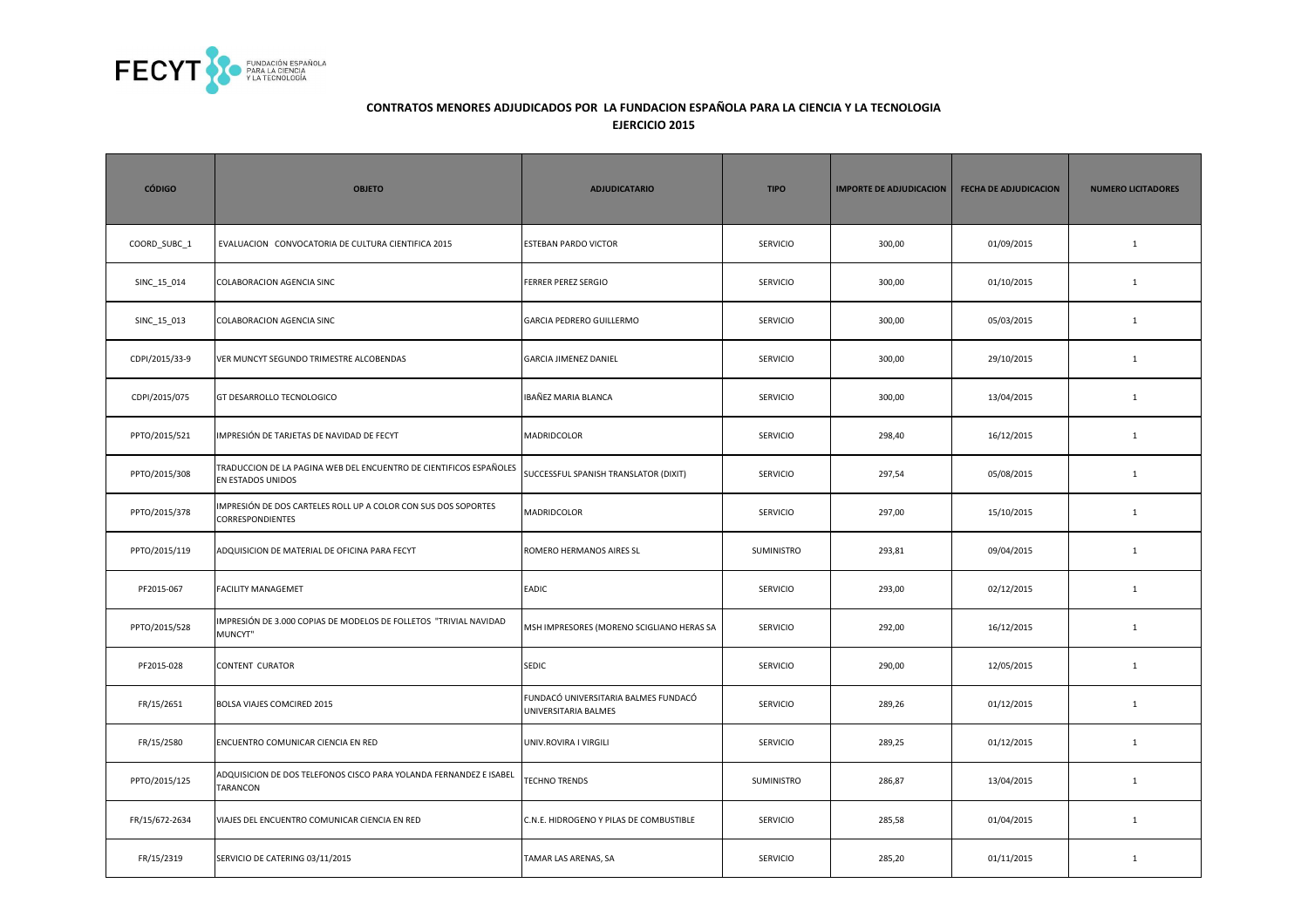

| <b>CÓDIGO</b>    | <b>OBJETO</b>                                                                                                                             | <b>ADJUDICATARIO</b>                                      | <b>TIPO</b>     | <b>IMPORTE DE ADJUDICACION</b> | <b>FECHA DE ADJUDICACION</b> | <b>NUMERO LICITADORES</b> |
|------------------|-------------------------------------------------------------------------------------------------------------------------------------------|-----------------------------------------------------------|-----------------|--------------------------------|------------------------------|---------------------------|
| PPTO/2015/070    | MAILING UNIDAD DIDACTICA DE MATEMATICASY CUADERNO DE ACTIVIDADES                                                                          | <b>IBERMAIL</b>                                           | <b>SERVICIO</b> | 285,00                         | 27/02/2015                   | $\mathbf{1}$              |
| <b>FR/15/PTE</b> | FOTOGRAFO PARA EVENTO CAREER DEVELOPMENT FOR EUROPEAN<br>RESEARCHERS                                                                      | <b>NOELA ROIBAS</b>                                       | <b>SERVICIO</b> | 283,33                         | 14/12/2015                   | $\mathbf{1}$              |
| PPTO/2015/137    | IMPRESIÓN 2000 TRIPTICOS PARA ACTIVIDADES MES DE MAYO MUNCYT LA<br>CORUÑA                                                                 | RECLAM PUBLICIDAD MARKETING Y ARTES<br><b>GRAFICAS SA</b> | <b>SERVICIO</b> | 282,00                         | 16/04/2015                   | $\mathbf{1}$              |
| PPTO/2015/187    | MATERIAL DE OFICINA                                                                                                                       | ROMERO HERMANOS AIRES SL                                  | SUMINISTRO      | 282,00                         | 05/05/2015                   | $\mathbf{1}$              |
| PPTO/2015/206    | IMPRESIÓN DE 2000 TRIPTICOS ACTIVIDADES MES JUNIO MUNCYT CORUÑA                                                                           | RECLAM PUBLICIDAD MARKETING Y ARTES<br><b>GRAFICAS SA</b> | <b>SERVICIO</b> | 282,00                         | 28/05/2015                   | $\mathbf{1}$              |
| PPTO/2015/328    | CATERING PARA LA REUNION CELEBRADA EL 15 DE SEPTIEMBRE DE 2015<br>CORRESPONDIENTE A LA REUNION DE INTERCAMBIO DE INFORMACION DE<br>$+D+i$ | <b>GLOBAL FOOD MANAGEMENT SL</b>                          | <b>SERVICIO</b> | 277,99                         | 11/09/2015                   | $\mathbf{1}$              |
| PPTO/2015/310    | SUMINISTRO DE LAMPARAS PARA BIOTECNOLOGIA                                                                                                 | VALORIZA FACILITIES SAU                                   | SUMINISTRO      | 270,59                         | 05/08/2015                   | $\mathbf{1}$              |
| PS/2014/025      | 5 CONTENEDORES DE PAÑALES PARA LA SALA DE LACTANCIA                                                                                       | SERVICIO DE CONTENEDORES SANITARIOS SAU                   | SERVICIO        | 270,00                         | 09/10/2015                   | $\mathbf{1}$              |
| CDPI/2015/087    | GT VII ENCUESTA DE PERCEPCION SOCIAL DE LA CIENCIA                                                                                        | QUINTANILLA FISAC MIGUEL ANGEL                            | <b>SERVICIO</b> | 266,66                         | 01/09/2015                   | $\mathbf{1}$              |
| CDPI/2015/088    | GT VII ENCUESTA DE PERCEPCION SOCIAL DE LA CIENCIA                                                                                        | <b>ESCOBAR MERCADO MODESTO</b>                            | <b>SERVICIO</b> | 266,66                         | 01/09/2015                   | $\mathbf{1}$              |
| PPTO/2015/242    | MPRESIÓN DE ROLL UP PARA JORNADAS EURAXESS                                                                                                | EFICAX BUSINESS SL                                        | <b>SERVICIO</b> | 266,00                         | 12/06/2015                   | $\mathbf{1}$              |
| PPTO/2015/518    | MIGRACION DE LA APLICACIÓN CHAR DE TARIFICACION TELEFONICA PARA LA<br>NUEVA CENTRALITA                                                    | <b>COYSER SA</b>                                          | SERVICIO        | 265,94                         | 15/12/2015                   | $\mathbf{1}$              |
| PPTO/2015/029    | MATERIAL DE MANTENIMIENTO PARA MUNCYT CORUÑA                                                                                              | <b>UTE GIROA ALTAIR</b>                                   | SUMINISTRO      | 265,34                         | 02/02/2015                   | $\mathbf{1}$              |
| PPTO/2015/503    | MPRESIÓN DE 1700 TRIPTICOS PARA ACTIVIDADES MES DICIEMBRE MUNCYT<br>CORUÑA                                                                | RECLAM PUBLICIDAD MARKETING Y ARTES<br><b>GRAFICAS SA</b> | <b>SERVICIO</b> | 265,00                         | 14/12/2015                   | 1                         |
| PF2015-005       | <b>GESTION DE RESIDUOS</b>                                                                                                                | <b>TECNORESIDUOS</b>                                      | <b>SERVICIO</b> | 265,00                         | 30/01/2015                   | $\mathbf{1}$              |
| PS/2014/020      | SERVICIO ANUAL DE MANTENIMIENTO DE LA LICENCIA DE FICHAJE PARA EL<br>PERSONAL DE FECYT                                                    | <b>GRUPO SPEC SA</b>                                      | <b>SERVICIO</b> | 260,00                         | 14/08/2015                   | $\mathbf{1}$              |
| PF2015-044       | XV CONGRESO DE FUNDRAISING                                                                                                                | ASOCIACION ESPAÑOLA DE FUNDRAISING                        | SERVICIO        | 256,20                         | 07/09/2015                   | $\mathbf{1}$              |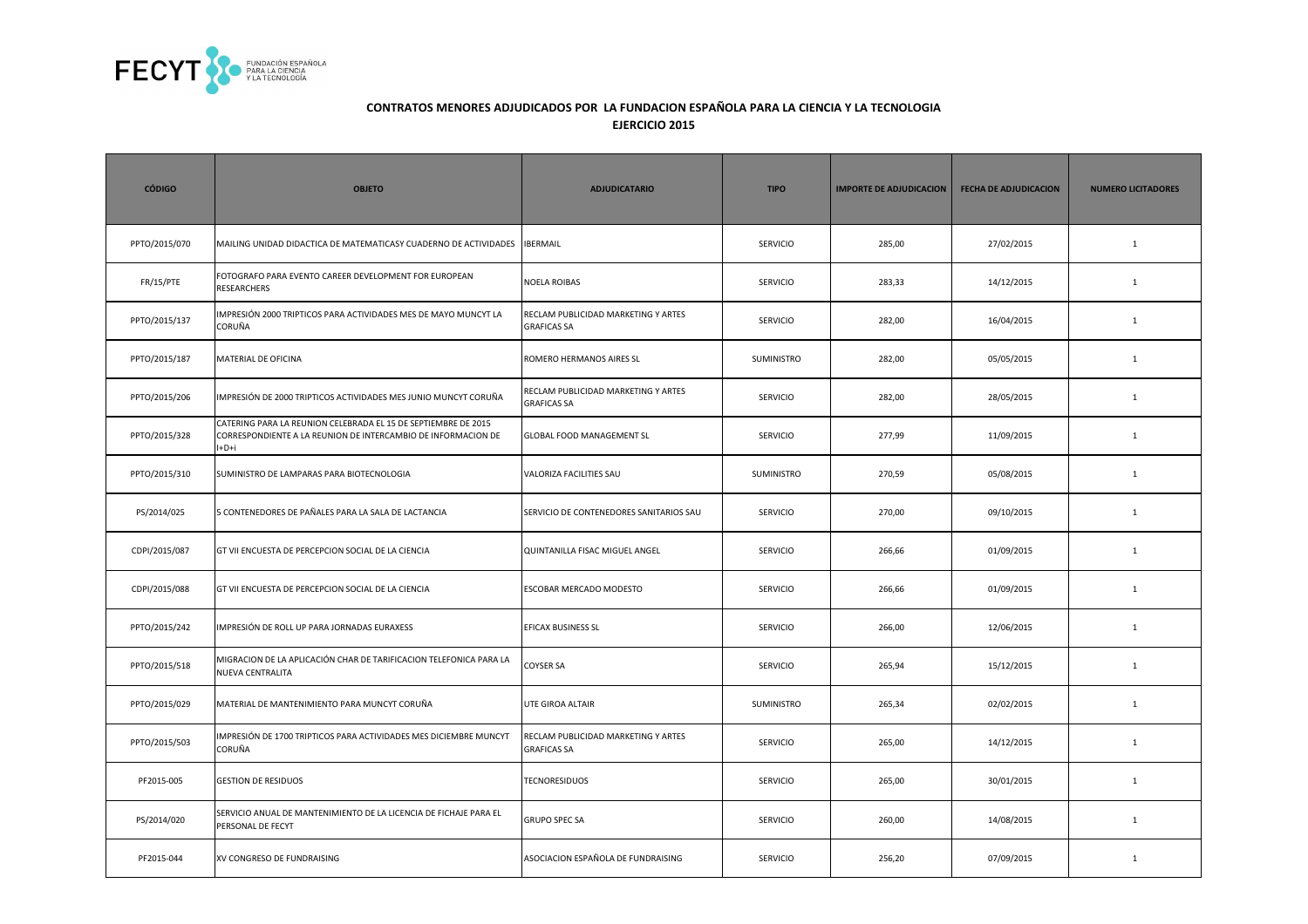

| <b>CÓDIGO</b>     | <b>OBJETO</b>                                                                                                                                                                             | <b>ADJUDICATARIO</b>                   | <b>TIPO</b>     | <b>IMPORTE DE ADJUDICACION</b> | <b>FECHA DE ADJUDICACION</b> | <b>NUMERO LICITADORES</b> |
|-------------------|-------------------------------------------------------------------------------------------------------------------------------------------------------------------------------------------|----------------------------------------|-----------------|--------------------------------|------------------------------|---------------------------|
| PPTO/2015/042     | CONTRATACIÓN DE UN SERVICIO DE CAFES PARA LA JORNADA INFORMATIVA<br>SOBRE EL PROCESO DE TOMA DE DECISIONES EN LA UNIÓN EUROPEA 13 DE<br>FEBRERO - MINISTERIO DE ECONOMÍA Y COMPETITIVIDAD | GLOBAL FOOD MANAGEMENT SL              | <b>SERVICIO</b> | 255,00                         | 02/02/2015                   | $\mathbf{1}$              |
| FR/15/916         | CATERING ARTISTAS FAMELAB                                                                                                                                                                 | MONTON DE PAJA SL                      | <b>SERVICIO</b> | 255,00                         | 21/05/2015                   | $\mathbf{1}$              |
| PPTO/2015/231     | IMPRESIÓN TRIPTICO CON ACTIVIDADES JUNIO MUNCYT ALCOBENDAS                                                                                                                                | <b>GRAFICAS LIDER SL</b>               | <b>SERVICIO</b> | 250,00                         | 08/06/2015                   | $\mathbf{1}$              |
| PPTO/2015/258     | ALQUILER MONTAJE Y DESMONTAJE JAIMA VOZ NATURA 6 DE JUNIO PARQUE<br>ACEA DE A CORUÑA                                                                                                      | ANDAMIOS CK SA                         | SERVICIO        | 250,00                         | 02/06/2015                   | $\mathbf{1}$              |
| PPTO/2015/289     | DIFUSION VERANO EN MUNCYT                                                                                                                                                                 | JUNTINES JUGAR Y APRENDER SL           | <b>SERVICIO</b> | 250,00                         | 16/07/2015                   | $\mathbf{1}$              |
| PPTO/2015/514     | SUSTITUCION DE LAS PLANTAS NATURALES EN MAL ESTADO Y LIMPIEZA DE LAS<br><b>RESTANTES</b>                                                                                                  | LOS SAUCES                             | <b>SERVICIO</b> | 250,00                         | 02/12/2015                   | $\mathbf{1}$              |
| FR/15/2276        | FOTOGRAFO PARA EVENTO "CIENCIA - WISSENSCHAFT. HOMENAJE AL TALENTO<br>CIENTIFICO ESPAÑOL EN ALEMANIA                                                                                      | <b>SERGIO FRUTOS</b>                   | <b>SERVICIO</b> | 250,00                         | 17/11/2015                   | $\mathbf{1}$              |
| PS/2013/023       | SERVICIO DE CONTROL DE PLAGAS MUNCYT CORUÑA                                                                                                                                               | SANAL S.A                              | <b>SERVICIO</b> | 250,00                         | 01/01/2015                   | $\mathbf{1}$              |
| PS/2012/018       | INSCRIPCION EN LA ORGANIZACIÓN EUROCRIS                                                                                                                                                   | <b>EUROCRIS</b>                        | <b>SERVICIO</b> | 250,00                         | 01/01/2015                   | $\mathbf{1}$              |
| PF2015-016        | PROGRAMA EJECUTIVO EN PUBLIC AFFAIRS, COMUNICACIÓN Y PROTOCOLO                                                                                                                            | EOI ESCUELA DE ORGANIZACIÓN INDUSTRIAL | <b>SERVICIO</b> | 250,00                         | 09/03/2015                   | $\mathbf{1}$              |
| CDPI/2015/028     | IV MESAS TEMATICAS RIS3                                                                                                                                                                   | NAVARRO MIKEL                          | <b>SERVICIO</b> | 250,00                         | 09/03/2015                   | $\mathbf{1}$              |
| CDPI/2015/029     | IV MESAS TEMATICAS RIS3                                                                                                                                                                   | SOLÉ PARELADA FRANCISCO                | SERVICIO        | 250,00                         | 09/03/2015                   | $\mathbf{1}$              |
| CDPI/2015/030     | IV MESAS TEMATICAS RIS3                                                                                                                                                                   | BRAVO JUEGA ALFONSO                    | <b>SERVICIO</b> | 250,00                         | 09/03/2015                   | $\mathbf{1}$              |
| CDPI/2015/031     | IV MESAS TEMATICAS RIS3                                                                                                                                                                   | INFYDE-BELEN BARROETA                  | <b>SERVICIO</b> | 250,00                         | 09/03/2015                   | 1                         |
| CDPI/2015/169     | COMUNICAR CIENCIA EN RED                                                                                                                                                                  | MALAGRIDA ESCALAS ROSA                 | <b>SERVICIO</b> | 250,00                         | 01/04/2015                   | $\mathbf{1}$              |
| SUBC <sub>2</sub> | EVALUACION CONVOCATORIA DE CULTURA CIENTIFICA 2015                                                                                                                                        | DEL ROSAL ALONSO ALMUDENA              | <b>SERVICIO</b> | 250,00                         | 01/09/2015                   | $\mathbf{1}$              |
| SUBC_2            | EVALUACION CONVOCATORIA DE CULTURA CIENTIFICA 2015                                                                                                                                        | ORO GIRAL LUIS                         | SERVICIO        | 250,00                         | 01/09/2015                   | $\mathbf{1}$              |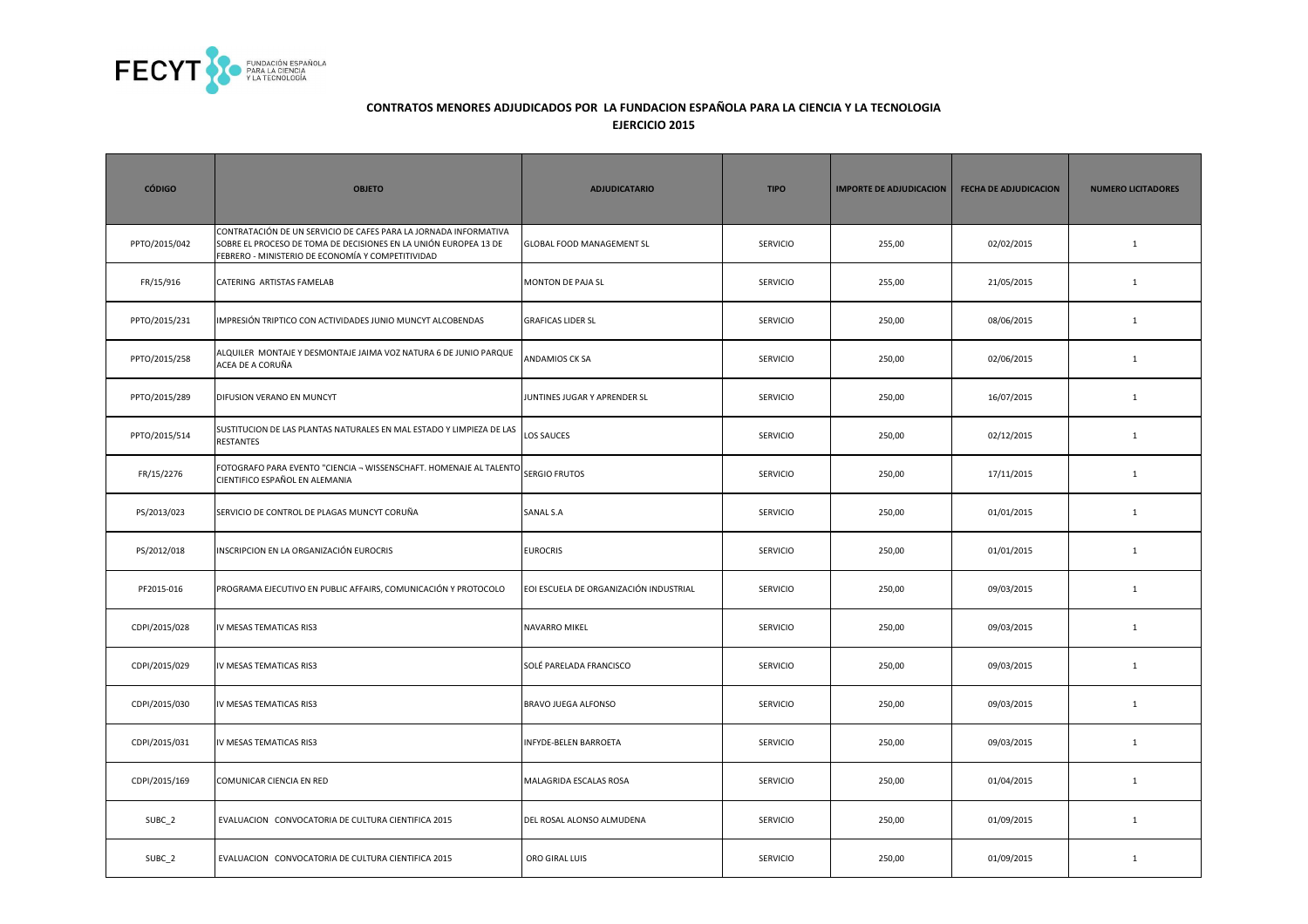

| <b>CÓDIGO</b> | <b>OBJETO</b>                                                                                                  | <b>ADJUDICATARIO</b>                           | <b>TIPO</b>       | <b>IMPORTE DE ADJUDICACION</b> | <b>FECHA DE ADJUDICACION</b> | <b>NUMERO LICITADORES</b> |
|---------------|----------------------------------------------------------------------------------------------------------------|------------------------------------------------|-------------------|--------------------------------|------------------------------|---------------------------|
| PPTO/2015/466 | ACCIONES DE DIFUSION PARA ACTIVIDADES DE NAVIDAD EN MUNCYT                                                     | <b>TAZNIA MEDIA</b>                            | <b>SERVICIO</b>   | 250,00                         | 19/11/2015                   | $\mathbf{1}$              |
| PPTO/2015/428 | COMUNICADOR CIENTIFICO PARA PROGRAMA VERMUNCYT                                                                 | DIVERMATES MATEMATICA SL                       | <b>SERVICIO</b>   | 247,93                         | 02/11/2015                   | $\mathbf{1}$              |
| PPTO/2015/334 | COMPRA DE DISCO DURO PARA ALMACENAJE DE FONDOS DOCUMENTALES                                                    | GRANDES ALMACENES FNAC ESPAÑA SA               | <b>SUMINISTRO</b> | 247,92                         | 17/09/2015                   | $\mathbf{1}$              |
| FR/15/1133    | CATERING JORNADA INFORMATIVA NACIONAL SOBRE LA CONVOCATORIA RISE<br>MSCA                                       | <b>GLOBAL FOOD MANAGEMENT SL</b>               | <b>SERVICIO</b>   | 247,87                         | 27/02/2015                   | 1                         |
| PPTO/2015/118 | REALIZACION DE COLCHONETAS PARA LA ENTRADA DE FECYT                                                            | RUBALCABA SA                                   | <b>SERVICIO</b>   | 244,80                         | 27/03/2015                   | $\mathbf{1}$              |
| FR/15/694     | CATERING DESARROLLO TECNOLOGICO                                                                                | FRANQUICIAS APLICADAS SL                       | SUMINISTRO        | 244,40                         | 21/04/2015                   | $\mathbf{1}$              |
| PPTO/2015/117 | ADQUISICION DE TARJETAS DE VISITA PARA PERSONAL FECYT                                                          | MADRIDCOLOR                                    | SUMINISTRO        | 243,50                         | 27/03/2015                   | $\mathbf{1}$              |
| PPTO/2015/020 | MUDANZA DE PEDRO TEIXEIRA A ALCOBENDAS                                                                         | MUDANZAS CRESPO SL                             | <b>SERVICIO</b>   | 240,00                         | 28/01/2015                   | $\mathbf{1}$              |
| FR/15/2274    | SERVICIO DE CAMAREROS EN EVENTO "CIENCIA - WISSENSCHAFT. HOMENAJE<br>AL TALENTO CIENTIFICO ESPAÑOL EN ALEMANIA | SERVICE CHRISTINE PETIT WOLF                   | <b>SERVICIO</b>   | 240,00                         | 17/11/2015                   | $\mathbf{1}$              |
| PPTO/2015/271 | CATERING PARA SEMINARIO ENTREVISTAS STARTING GRANT 2015                                                        | RESIDENCIA DE ESTUDIANTES                      | <b>SERVICIO</b>   | 237,60                         | 01/07/2015                   | $\mathbf{1}$              |
| PPTO/2015/318 | TRADUCCION INFORME TASK 12 PROYECTO SCIENTIX                                                                   | <b>ZINACLE SA</b>                              | SERVICIO          | 237,60                         | 03/09/2015                   | $1\,$                     |
| PPTO/2015/345 | CONTRATACION DE CARRITO DE PALOMITAS PARA ACTIVIDAD NOCHES DE CINI<br>MUNCYT 18 DE SEPTIEMBRE                  | <b>GOKANA PRODUCCIONES CB</b>                  | SERVICIO          | 237,00                         | 17/09/2015                   | $\mathbf{1}$              |
| PPTO/2015/365 | CARRITO DE PALOMITAS PARA LAS SESIONES DE NOCHES DE CINE EN MUNCYT<br>ALCOBENDAS                               | <b>GOKANA PRODUCCIONES CB</b>                  | <b>SERVICIO</b>   | 237,00                         | 24/09/2015                   | $\mathbf{1}$              |
| FR/15/603     | SERVICIO DE REPROGRAFIA E IMPRESIÓN                                                                            | TELEX 24 OFICINAS DE SERVICIOS A LA EMPRESA SL | <b>SERVICIO</b>   | 236,84                         | 14/04/2015                   | $\mathbf{1}$              |
| PPTO/2015/240 | ADQUISICION MATERIAL PARA EL PROGRAMA VERANO EN MUNCYT 2015-1000<br>CHAPAS                                     | POL RODRIGUEZ MIQUEL                           | SUMINISTRO        | 236,00                         | 12/06/2015                   | $\mathbf{1}$              |
| FR/15/2622    | COMPRA DE MATERIALES ACTIVIDADES MUSEO                                                                         | <b>MULTIDIDACTICOS</b>                         | SUMINISTRO        | 235,42                         | 01/01/2015                   | $\mathbf{1}$              |
| FR/15/378     | SERVICIO DE RESTAURACION DURANTE LOS ENSAYOS PARA LA SEMIFINAL DE<br>FAMELAB                                   | <b>DOSJUMAR SL</b>                             | <b>SERVICIO</b>   | 235,27                         | 03/03/2015                   | $\mathbf{1}$              |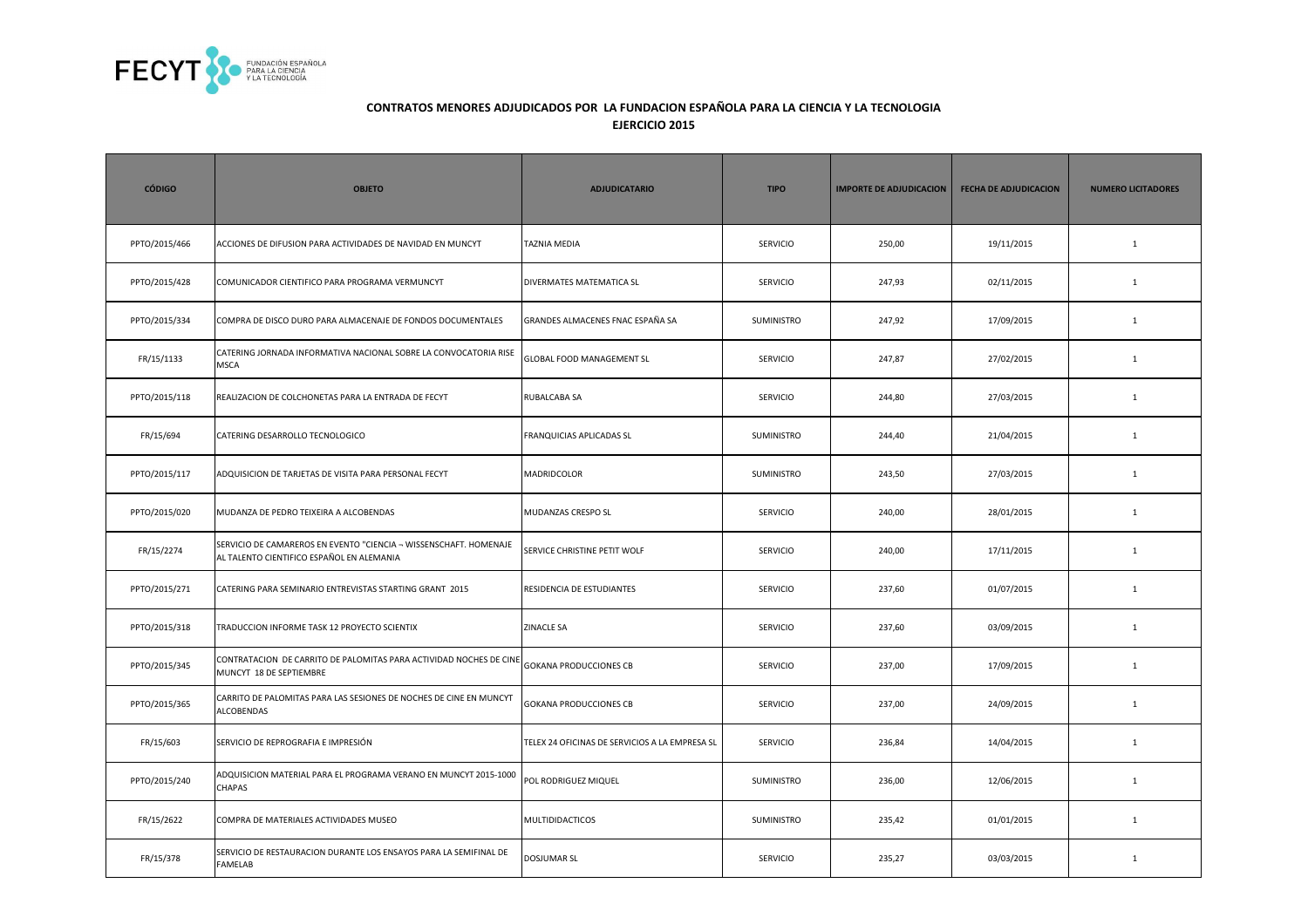

| <b>CÓDIGO</b> | <b>OBJETO</b>                                                                          | <b>ADJUDICATARIO</b>           | <b>TIPO</b>       | <b>IMPORTE DE ADJUDICACION</b> | <b>FECHA DE ADJUDICACION</b> | <b>NUMERO LICITADORES</b> |
|---------------|----------------------------------------------------------------------------------------|--------------------------------|-------------------|--------------------------------|------------------------------|---------------------------|
| PPTO/2015/335 | SERVICIO DE RESTAURACION PARA EL SEMINARIO CONSOLIDATOR GRANT 2015<br>30 DE SEPTIEMBRE | RESIDENCIA DE ESTUDIANTES      | <b>SERVICIO</b>   | 235,25                         | 08/09/2015                   | $\mathbf{1}$              |
| PPTO/2015/063 | SERVICIO DE CAFÉ PARA LA MESA TEMÁTICA REGIONAL:DISEÑO                                 | GLOBAL FOOD MANAGEMENT SL      | <b>SERVICIO</b>   | 234,00                         | 20/02/2015                   | $\mathbf{1}$              |
| FR/15/037     | SUMINISTRO PARA TALLERES MUNCYT ALCOBENDAS                                             | VENTUS CIENCIA EXPERIMENTAL SL | SUMINISTRO        | 230,97                         | 20/01/2015                   | $\mathbf{1}$              |
| FR/15/1846    | ADQUISICION MATERIAL ACTIVIDADES MUNCYT CORUÑA                                         | <b>IKEA IBERICA SA</b>         | SUMINISTRO        | 230,41                         | 23/09/2015                   | $\mathbf{1}$              |
| PPTO/2015/440 | SERVICIO TECNICO AUDIOVISUAL PARA JORNADA RED POLITICAS PUBLICAS<br>+DI+I 23 NOVIEMBRE | <b>CROMAKEY SL</b>             | <b>SERVICIO</b>   | 230,00                         | 11/11/2015                   | $\mathbf{1}$              |
| PPTO/2015/485 | ADQUSICION DE CONTADOR DE BILLETES                                                     | SAFESCAN                       | SUMINISTRO        | 229,00                         | 14/12/2015                   | $\mathbf{1}$              |
| FR/15/1368    | TAXI CYTED MES JUNIO                                                                   | <b>TAXI MERCEDES</b>           | <b>SERVICIO</b>   | 227,73                         | 13/07/2015                   | $\mathbf{1}$              |
| PPTO/2015/226 | REPARACION PANTALLA PORTATIL MAR MESAS                                                 | LOGISAT SISTEMAS SL            | <b>SERVICIO</b>   | 226,19                         | 08/06/2015                   | $\mathbf{1}$              |
| PPTO/2015/311 | MATERIAL PREVENTIVO MUNCYT A CORUÑA MES DE MAYO                                        | UTE GIROA ALTAIR               | <b>SUMINISTRO</b> | 221,23                         | 05/08/2015                   | $\mathbf{1}$              |
| PPTO/2015/339 | ADQUISICION MATERIAL MANTENIMIENTO MUNCYT CORUÑA                                       | UTE GIROA ALTAIR               | SUMINISTRO        | 221,23                         | 05/08/2015                   | $\mathbf{1}$              |
| PPTO/2015/556 | MONTAJES DE TRES PUNTOS DE CABLE UTP                                                   | VALORIZA FACILITIES SAU        | <b>SERVICIO</b>   | 220,05                         | 23/12/2015                   | $\mathbf{1}$              |
| PPTO/2015/184 | REPARACION CLORADOR AGUA FRIA SANITARIA                                                | <b>FRIAROU SL</b>              | <b>SERVICIO</b>   | 220,00                         | 18/05/2015                   | $\mathbf{1}$              |
| FR/15/1428    | MPRESIÓN Y ENCUADERNACION DE LA MEMORIA MUNCYT 2015                                    | <b>GRAFICAS LIDER SL</b>       | <b>SERVICIO</b>   | 220,00                         | 04/07/2015                   | $\mathbf{1}$              |
| PS/2014/001   | SUSCRIPCION ANUAL A WEBEX PREMIUM 8                                                    | <b>INFOREIN SA</b>             | <b>SERVICIO</b>   | 219,00                         | 21/02/2015                   | $\mathbf{1}$              |
| PPTO/2015/484 | ADQUSICION DE DETECTOR DE BILLETES FALSOS                                              | SAFESCAN                       | SUMINISTRO        | 218,00                         | 14/12/2015                   | $\mathbf{1}$              |
| FR15/1900     | VIAJE VIOLETA KUZMICKAITE                                                              | THE EUROPEAN WATER PLATFORM    | <b>SERVICIO</b>   | 217,00                         | 02/10/2015                   | $\mathbf{1}$              |
| FR/15/814     | INTERVENCION POR AVERIA ASCENSOR MUNCYT CORUÑA                                         | KONE ELEVADORES SA             | SERVICIO          | 216,45                         | 08/06/2015                   | $\mathbf{1}$              |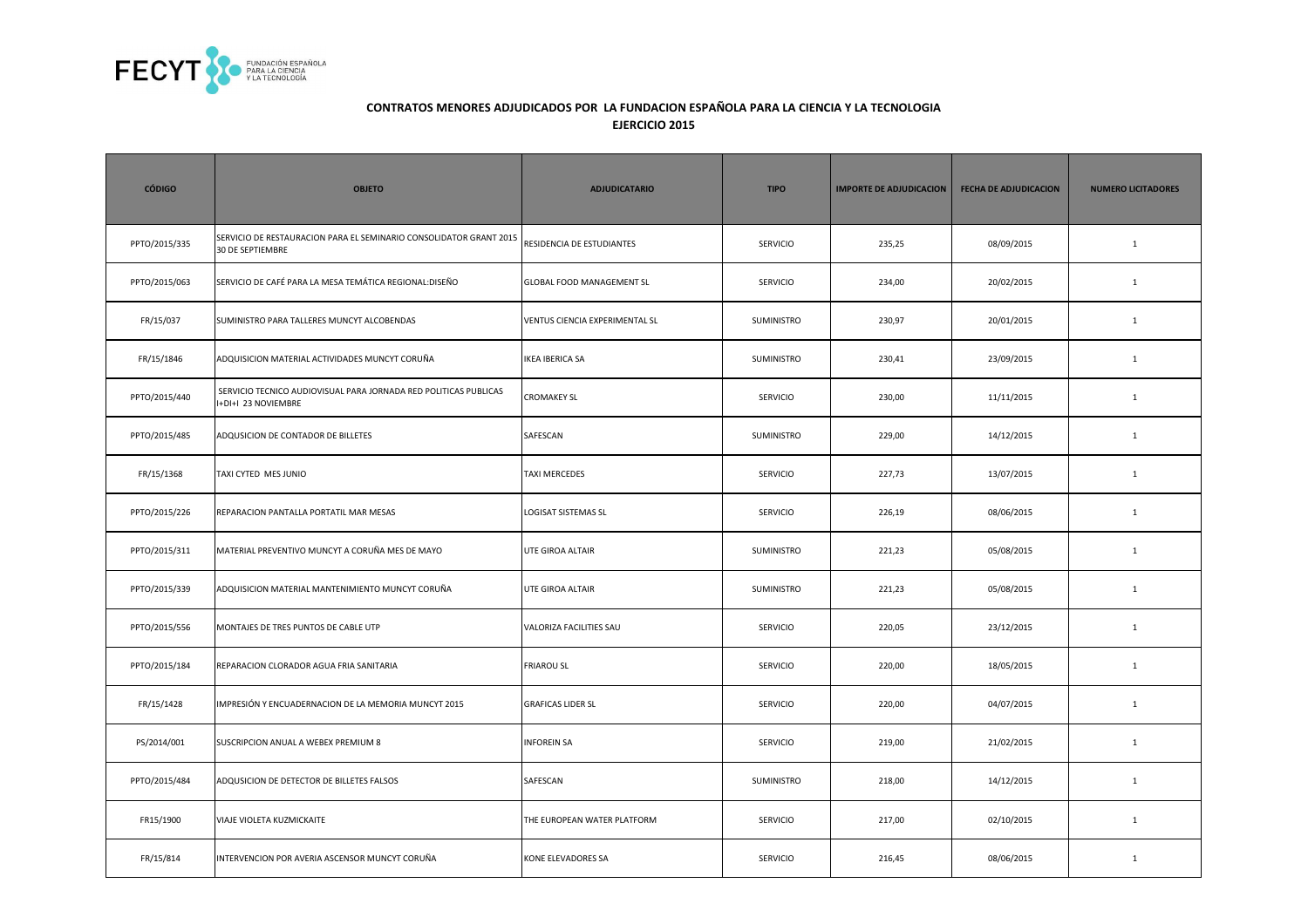

| <b>CÓDIGO</b> | <b>OBJETO</b>                                                                                                | <b>ADJUDICATARIO</b>                                    | <b>TIPO</b>     | <b>IMPORTE DE ADJUDICACION</b> | <b>FECHA DE ADJUDICACION</b> | <b>NUMERO LICITADORES</b> |
|---------------|--------------------------------------------------------------------------------------------------------------|---------------------------------------------------------|-----------------|--------------------------------|------------------------------|---------------------------|
| PS/2014/022   | ALQUILER DE FUENTE DE AGUA PARA LAS INSTALACIONES DE ALCOBENDAS                                              | SERVIMATIC SA                                           | SUMINISTRO      | 216,00                         | 13/08/2015                   | $\mathbf{1}$              |
| PS/2007/021   | ALQUILER DE FUENTE DE AGUA PARA LAS INSTALACIONES DE FECYT PT                                                | SERVIMATIC SA                                           | SUMINISTRO      | 216,00                         | 05/12/2015                   | $\mathbf{1}$              |
| FR/15/1429    | SERVICIOS INTERPRETACIÓN LEGUA DE SIGNOS JORNADA                                                             | FEDREACIÓN DE PERSONAS SORDAS DE LA REGION<br>DE MURCIA | <b>SERVICIO</b> | 212,87                         | 01/07/2015                   | $\mathbf{1}$              |
| PPTO/2015/490 | ADQUSICION DE MATERIAL DE PAPELERIA PARA MUNCYT CORUÑA                                                       | <b>SUPER PAPEL SA</b>                                   | SUMINISTRO      | 208,97                         | 14/12/2015                   | $\mathbf{1}$              |
| FR/15/2576    | GASTOS VIAJE DR. MULT RUDOLPH 08-09/10/2015                                                                  | <b>IEEM GGMBH</b>                                       | <b>SERVICIO</b> | 208,28                         | 23/12/2015                   | $\mathbf{1}$              |
| PPTO/2015/111 | INTERPRETACION SIMULTANEA PARA V PLENO DE LA RED DE POLITICAS<br>PUBLICAS DE I+D+i                           | <b>CILSEM</b>                                           | <b>SERVICIO</b> | 204,21                         | 06/03/2015                   | $\mathbf{1}$              |
| PS/2011/006   | SERVICIO DE MANTENIMIENTO ESCANER FUNDANET                                                                   | CANON ESPAÑA                                            | SUMINISTRO      | 200,63                         | 01/01/2015                   | $\mathbf{1}$              |
| SR/15/035     | MUNCYT SEGUNDO TRIMESTRE ALCOBENDAS                                                                          | <b>GARCIA VARAS VICTORIA</b>                            | <b>SERVICIO</b> | 200,00                         | 01/04/2015                   | $\mathbf{1}$              |
| PPTO/2015/032 | TECNICO DE SONIDO PARA MONOLOGO DE CLARA GRIMA EN VERMUNCYT                                                  | PUEBLA GIL MARIA PALOMA                                 | <b>SERVICIO</b> | 200,00                         | 23/01/2015                   | $\mathbf{1}$              |
| PPTO/2015/080 | PRODUCCION, INSTALACION DE 1 BANDEROLAS EN EL MUSEO NACIONAL DE<br>CIENCIA Y TECNOLOGIA MUNCYT DE ALCOBENDAS | <b>GRAFICAS LIDER SL</b>                                | <b>SERVICIO</b> | 200,00                         | 06/03/2015                   | $\mathbf{1}$              |
| PPTO/2015/147 | SERVICIO DE SONIDO PARA CONFERENCIA DE ALCOBENDAS AL ESPACIO<br>MUNCYT 28 DE MAYO                            | PUEBLA GIL MARIA PALOMA                                 | <b>SERVICIO</b> | 200,00                         | 28/05/2015                   | $\mathbf{1}$              |
| PPTO/2015/170 | AUDIOVISUALES PARA LA JORNADA INFORMATIVA CIENCIA CON Y PARA LA<br>SOCIEDAD                                  | PUEBLA GIL MARIA PALOMA                                 | <b>SERVICIO</b> | 200,00                         | 21/04/2015                   | $\mathbf{1}$              |
| PPTO/2015/207 | SERVICIO DE UN OPERADOR TECNICO PARA MONTAJE Y CONFERENCIAS                                                  | PUEBLA GIL MARIA PALOMA                                 | <b>SERVICIO</b> | 200,00                         | 28/05/2015                   | $\mathbf{1}$              |
| PPTO/2015/313 | PRODUCCION E INSTALACION DE 1 BANDEROLA EN MUNCYT ALCOBENDAS                                                 | <b>GRAFICAS LIDER SL</b>                                | <b>SERVICIO</b> | 200,00                         | 03/09/2015                   | $\mathbf{1}$              |
| PPTO/2015/480 | PRODUCCION E INSTALACION DE UNA BANDEROLA EN EL MUNCYT<br><b>ALCOBENDAS</b>                                  | <b>GRAFICAS LIDER SL</b>                                | <b>SERVICIO</b> | 200,00                         | 14/12/2015                   | $\mathbf{1}$              |
| PF2015-038    | TALLER DE DEDUCCIONES FISCALES DE I+D+I EN EL IMPUESTO DE SOCIEDADES:<br>NUEVAS OPORTUNIDADES DE DEDUCIONES  | CAMARA DE COMERCIO DE MADRID                            | SERVICIO        | 200,00                         | 17/06/2015                   | $\mathbf{1}$              |
| CDPI/2015/001 | COLABORACION FAMELAB 2015                                                                                    | MOURE ORTEGA RICARDO                                    | SERVICIO        | 200,00                         | 30/01/2015                   | $\mathbf{1}$              |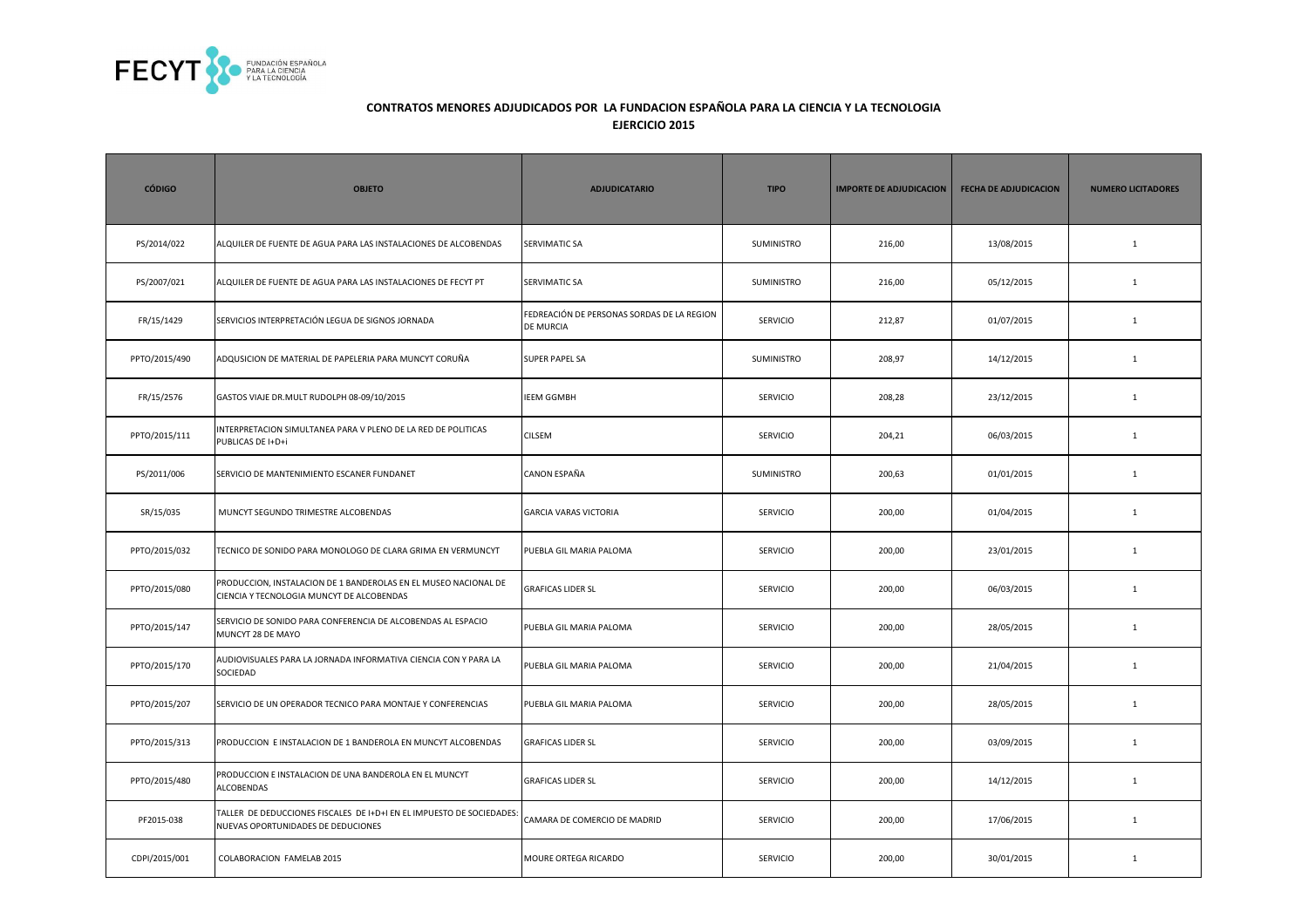

| <b>CÓDIGO</b>   | <b>OBJETO</b>                                      | <b>ADJUDICATARIO</b>           | <b>TIPO</b>     | <b>IMPORTE DE ADJUDICACION</b> | <b>FECHA DE ADJUDICACION</b> | <b>NUMERO LICITADORES</b> |
|-----------------|----------------------------------------------------|--------------------------------|-----------------|--------------------------------|------------------------------|---------------------------|
| CDPI/2015/002   | COLABORACION FAMELAB 2015                          | JOSE SANTIAGO GARCIA CREMADES  | <b>SERVICIO</b> | 200,00                         | 30/01/2015                   | $\mathbf{1}$              |
| CDPI/2015/003   | COLABORACION FAMELAB 2015                          | SAENZ DE CABEZON EDUARDO       | <b>SERVICIO</b> | 200,00                         | 30/01/2015                   | $\mathbf{1}$              |
| CDPI/2015/004   | COLABORACION FAMELAB 2015                          | <b>MARIMON ORIOL</b>           | <b>SERVICIO</b> | 200,00                         | 30/01/2015                   | $\mathbf{1}$              |
| CDPI/2015/033-5 | VER MUNCYT JUNIO CORUÑA                            | VIDAL MARTIN MIGUEL ANGEL      | SERVICIO        | 200,00                         | 07/06/2015                   | $\mathbf{1}$              |
| CDPI/2015/033-6 | VER MUNCYT JULIO CORUÑA                            | LOPEZ NICOLAS JOSE MANUEL      | <b>SERVICIO</b> | 200,00                         | 05/07/2015                   | $\mathbf{1}$              |
| CDPI/2015/033-6 | VER MUNCYT OCTUBRE CORUÑA                          | <b>MARTIN SCALITER JUAN</b>    | SERVICIO        | 200,00                         | 08/11/2015                   | $\mathbf{1}$              |
| CDPI/2015/33-10 | VER MUNCYT SEGUNDO TRIMESTRE ALCOBENDAS            | <b>GARCIA BELLO DEBORAH</b>    | <b>SERVICIO</b> | 200,00                         | 27/12/2015                   | $\mathbf{1}$              |
| CDPI/2015/034   | COMISION EVALUACION PARTICIPACION VI EDICION FINDE | LOPEZ GARCIA-GALLO PILAR       | <b>SERVICIO</b> | 200,00                         | 29/01/2015                   | $\mathbf{1}$              |
| CDPI/2015/035   | COMISION EVALUACION PARTICIPACION VI EDICION FINDE | GONZALEZ LOPEZ DE GUEREÑU JOSE | <b>SERVICIO</b> | 200,00                         | 29/01/2015                   | $\mathbf{1}$              |
| CDPI/2015/036   | COMISION EVALUACION PARTICIPACION VI EDICION FINDE | MENENDEZ HURTADO ANA ISABEL    | <b>SERVICIO</b> | 200,00                         | 29/01/2015                   | $\mathbf{1}$              |
| CDPI/2015/096   | FORMACION FUNDRAISING                              | LOPEZ MARTIN JAVIER            | <b>SERVICIO</b> | 200,00                         | 17/02/2015                   | $\mathbf{1}$              |
| CDPI/2015/097   | FORMACION FUNDRAISING                              | <b>GREGO GIL ELADIO</b>        | SERVICIO        | 200,00                         | 17/02/2015                   | $\mathbf{1}$              |
| CDPI/2015/106   | SEMINARIO ENTREVISTA StG2015 9 JULIO               | PUIG MOLINA MARIA TERESA       | SERVICIO        | 200,00                         | 09/07/2015                   | $\mathbf{1}$              |
| CDPI/2015/107   | SEMINARIO ENTREVISTA StG2015 9 JULIO               | VARELA DEL ARCO MARIA          | <b>SERVICIO</b> | 200,00                         | 09/07/2015                   | $\mathbf{1}$              |
| CDPI/2015/108   | SEMINARIO ENTREVISTA StG2015 9 JULIO               | VICENT DOCON MARIA JESUS       | <b>SERVICIO</b> | 200,00                         | 09/07/2015                   | $\mathbf{1}$              |
| CDPI/2015/109   | SEMINARIO ENTREVISTA StG2015 9 JULIO               | MARTIN PEREDA JOSE ANTONIO     | SERVICIO        | 200,00                         | 09/07/2015                   | $\mathbf{1}$              |
| CDPI/2015/110   | SEMINARIO ENTREVISTA StG2015 9 JULIO               | LLORCA BLANCO OSCAR            | SERVICIO        | 200,00                         | 09/07/2015                   | $\mathbf{1}$              |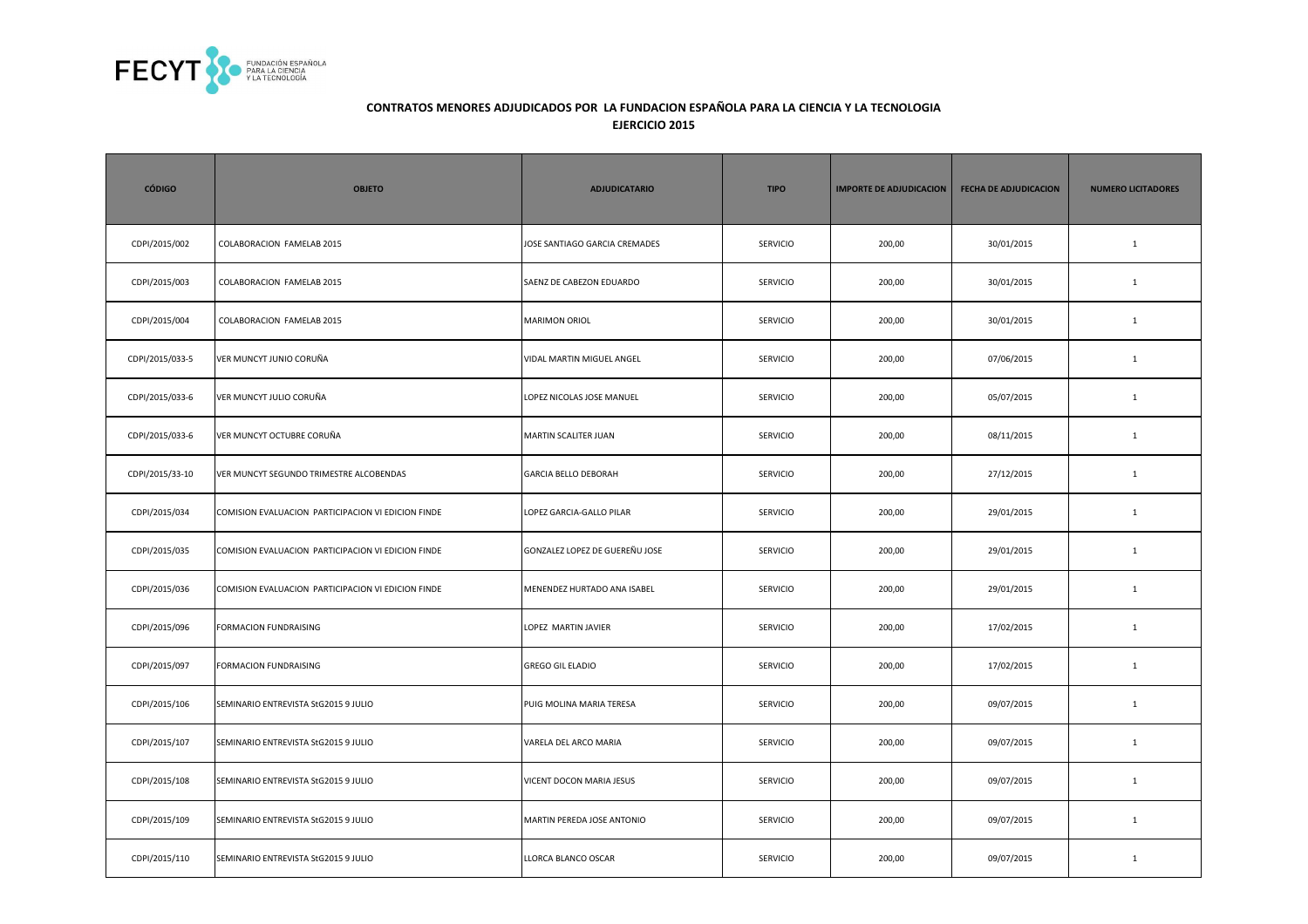

| <b>CÓDIGO</b> | <b>OBJETO</b>                                  | <b>ADJUDICATARIO</b>         | <b>TIPO</b>     | <b>IMPORTE DE ADJUDICACION</b> | <b>FECHA DE ADJUDICACION</b> | <b>NUMERO LICITADORES</b> |
|---------------|------------------------------------------------|------------------------------|-----------------|--------------------------------|------------------------------|---------------------------|
| CDPI/2015/111 | SEMINARIO ENTREVISTA StG2015 9 JULIO           | LOPEZ CORTAJARENA AITZIBER   | <b>SERVICIO</b> | 200,00                         | 09/07/2015                   | $\mathbf{1}$              |
| CDPI/2015/116 | SEMINARIO ENTREVISTA StG2015 3 SEPTIEMBRE      | YUN CASALILLA BARTOLOME      | SERVICIO        | 200,00                         | 03/09/2015                   | $\mathbf{1}$              |
| CDPI/2015/117 | SEMINARIO ENTREVISTA StG2015 3 SEPTIEMBRE      | PERMANYER UGARTEMENDIA IÑAKI | SERVICIO        | 200,00                         | 03/09/2015                   | $\mathbf{1}$              |
| CDPI/2015/119 | 8ª ENCUESTA DE PERCEPCION SOCIAL DE LA CIENCIA | <b>MENDEZ MONICA</b>         | <b>SERVICIO</b> | 200,00                         | 01/09/2015                   | $\mathbf{1}$              |
| CDPI/2015/121 | 8ª ENCUESTA DE PERCEPCION SOCIAL DE LA CIENCIA | LOPEZ CEREZO JOSE ANTONIO    | <b>SERVICIO</b> | 200,00                         | 21/07/2015                   | $\mathbf{1}$              |
| CDPI/2015/122 | 8ª ENCUESTA DE PERCEPCION SOCIAL DE LA CIENCIA | SANZ MENENDEZ LUIS           | SERVICIO        | 200,00                         | 01/01/2015                   | $\mathbf{1}$              |
| CDPI/2015/135 | SEMINARIO ENTREVISTA CoG 30 DE SEPTIEMBRE      | CAMPOY QUILES MARIANO        | SERVICIO        | 200,00                         | 30/09/2015                   | $\mathbf{1}$              |
| CDPI/2015/136 | SEMINARIO ENTREVISTA CoG 30 DE SEPTIEMBRE      | DE LA PEÑA VICTOR ANTONIO    | <b>SERVICIO</b> | 200,00                         | 30/09/2015                   | $\mathbf{1}$              |
| CDPI/2015/137 | SEMINARIO ENTREVISTA CoG 30 DE SEPTIEMBRE      | PEREZ GARCIA DAVID           | <b>SERVICIO</b> | 200,00                         | 30/09/2015                   | $\mathbf{1}$              |
| CDPI/2015/138 | SEMINARIO ENTREVISTA CoG 30 DE SEPTIEMBRE      | CERNICHARO QUINTANILLA JOSE  | SERVICIO        | 200,00                         | 30/09/2015                   | $1\,$                     |
| CDPI/2015/139 | SEMINARIO ENTREVISTA CoG 30 DE SEPTIEMBRE      | RODRIGUEZ NEBREDA ANGEL      | SERVICIO        | 200,00                         | 30/09/2015                   | $\mathbf 1$               |
| CDPI/2015/140 | SEMINARIO ENTREVISTA CoG 30 DE SEPTIEMBRE      | <b>GONZALEZ SUSANA</b>       | <b>SERVICIO</b> | 200,00                         | 30/09/2015                   | $\mathbf{1}$              |
| CDPI/2015/141 | CONGRESO NACIONAL SCIENTIX                     | MATUTE HELENA                | <b>SERVICIO</b> | 200,00                         | 25/10/2015                   | $\mathbf{1}$              |
| CDPI/2015/142 | CONGRESO NACIONAL SCIENTIX                     | COUSO LAGARON DIGNA MARIA    | SERVICIO        | 200,00                         | 25/10/2015                   | $\mathbf{1}$              |
| CDPI/2015/143 | CONGRESO NACIONAL SCIENTIX                     | SAENZ DE CABEZON EDUARDO     | <b>SERVICIO</b> | 200,00                         | 25/10/2015                   | $\mathbf{1}$              |
| CDPI/2015/145 | CONGRESO NACIONAL SCIENTIX                     | <b>GEA MIGUEL ANGEL</b>      | <b>SERVICIO</b> | 200,00                         | 25/10/2015                   | $\mathbf{1}$              |
| CDPI/2015/146 | CONGRESO NACIONAL SCIENTIX                     | MARTINEZ OTERO LUIS MIGUEL   | <b>SERVICIO</b> | 200,00                         | 25/10/2015                   | $\mathbf{1}$              |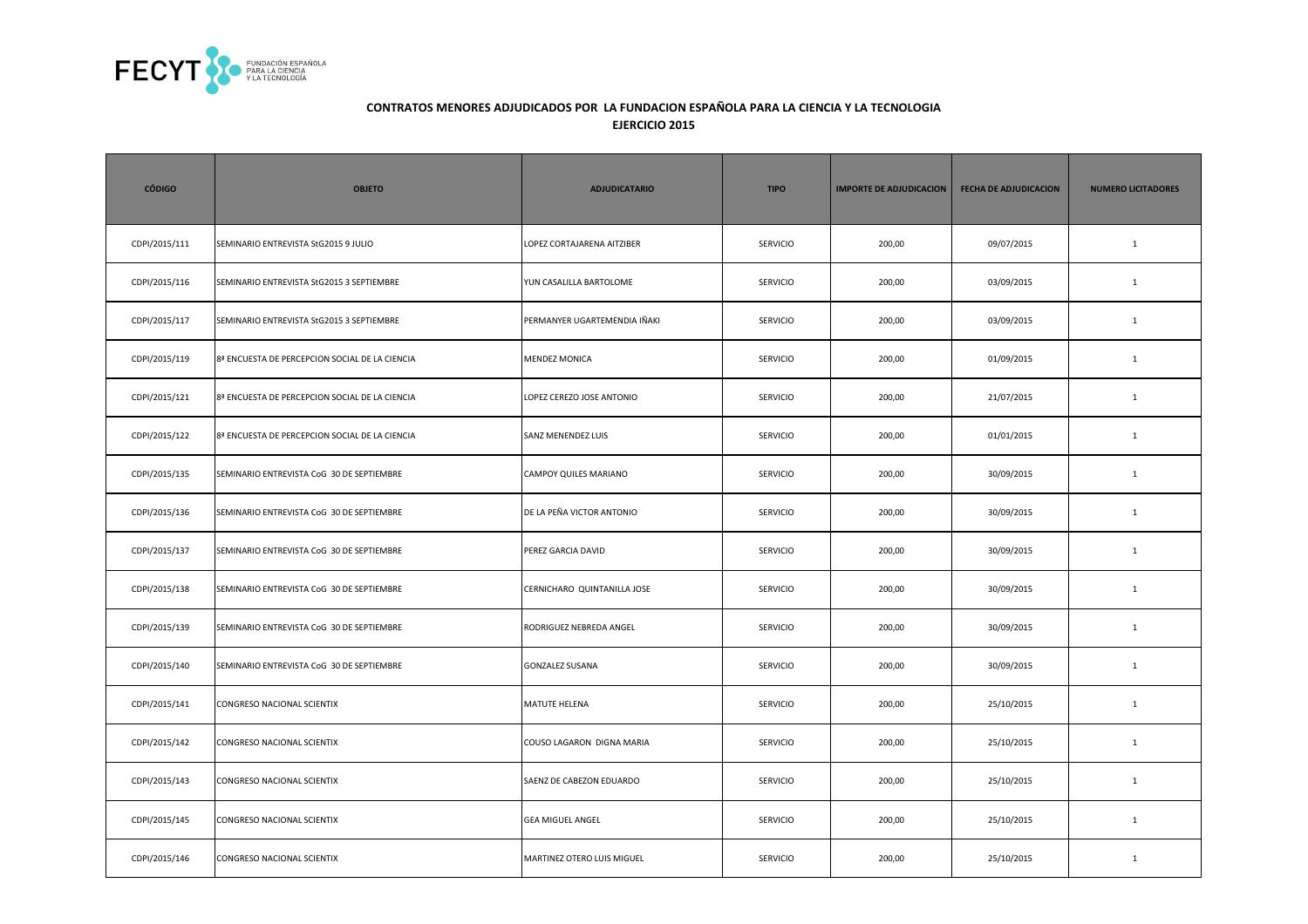

| <b>CÓDIGO</b>   | <b>OBJETO</b>                               | <b>ADJUDICATARIO</b>              | <b>TIPO</b>     | <b>IMPORTE DE ADJUDICACION</b> | <b>FECHA DE ADJUDICACION</b> | <b>NUMERO LICITADORES</b> |
|-----------------|---------------------------------------------|-----------------------------------|-----------------|--------------------------------|------------------------------|---------------------------|
| CDPI/2015/146-1 | EVALUACION PROPUESTAS ERC 6 OCTUBRE         | SANTISTEBAN SANZ PILAR            | <b>SERVICIO</b> | 200,00                         | 06/10/2015                   | $\mathbf{1}$              |
| CDPI/2015/147   | EVALUACION PROPUESTAS ERC 6 OCTUBRE         | ALCAMI PERTEJO ANTONIO            | SERVICIO        | 200,00                         | 06/10/2015                   | $\mathbf{1}$              |
| CDPI/2015/148   | EVALUACION PROPUESTAS ERC 6 OCTUBRE         | SANTAMARIA SANCHEZ-BARRIGA JACOBO | SERVICIO        | 200,00                         | 06/10/2015                   | $\mathbf{1}$              |
| CDPI/2015/149   | EVALUACION PROPUESTAS ERC 6 OCTUBRE         | RAJO IGLESIAS EVA                 | SERVICIO        | 200,00                         | 06/10/2015                   | $\mathbf{1}$              |
| CDPI/2015/150   | EVALUACION PROPUESTAS ERC 6 OCTUBRE         | MONTANS LEAL FRANCISCO JAVIER     | SERVICIO        | 200,00                         | 06/10/2015                   | $\mathbf 1$               |
| CDPI/2015/151   | EVALUACION PROPUESTAS ERC 6 OCTUBRE         | PUGA GONZALEZ MARIA DOLORES       | <b>SERVICIO</b> | 200,00                         | 06/10/2015                   | $\mathbf{1}$              |
| CDPI/2015/152   | EVALUACION PROPUESTAS ERC 6 OCTUBRE         | <b>VEGA ENCABO JESUS</b>          | <b>SERVICIO</b> | 200,00                         | 06/10/2015                   | $\mathbf{1}$              |
| CDPI/2015/153   | EVALUACION PROPUESTAS ERC 6 OCTUBRE         | RUIZ VERDU PABLO                  | <b>SERVICIO</b> | 200,00                         | 06/10/2015                   | $\mathbf{1}$              |
| CDPI/2015/154   | EVALUACION PROPUESTAS ERC 6 OCTUBRE         | QUIROS CASTILLO JUAN ANTONIO      | SERVICIO        | 200,00                         | 06/10/2015                   | $\mathbf 1$               |
| CDPI/2015/155   | EVALUACION PROPUESTAS ERC 6 OCTUBRE         | SANTAMARIA GALDON LUIS ENRIQUE    | <b>SERVICIO</b> | 200,00                         | 06/10/2015                   | $\mathbf{1}$              |
| CDPI/2015/156   | EVALUACION PROPUESTAS ERC 6 OCTUBRE         | <b>GALLEGO MAESTRO JESUS</b>      | <b>SERVICIO</b> | 200,00                         | 06/10/2015                   | $\mathbf{1}$              |
| CDPI/2015/157   | EVALUACION PROPUESTAS ERC 6 OCTUBRE         | MARTIN DE DIEGO DAVID             | <b>SERVICIO</b> | 200,00                         | 06/10/2015                   | $\mathbf{1}$              |
| CDPI/2015/158   | EVALUACION PROPUESTAS ERC 6 OCTUBRE         | DE CAL Y CORTINA ANTONIETA        | <b>SERVICIO</b> | 200,00                         | 06/10/2015                   | $\mathbf{1}$              |
| CDPI/2015/159   | EVALUACION PROPUESTAS ERC 6 OCTUBRE         | CERDAN GARCIA-ESTELLER SEBASTIAN  | <b>SERVICIO</b> | 200,00                         | 06/10/2015                   | $\mathbf{1}$              |
| CDPI/2015/160   | EVALUACION PROPUESTAS ERC 6 OCTUBRE         | MARTINEZ PEREZ MARIO              | <b>SERVICIO</b> | 200,00                         | 06/10/2015                   | $\mathbf{1}$              |
| CDPI/2015/176   | CONFERENCIA CONTAMINACION LUMINICA A CORUÑA | ALMECIJA CASANOVA ANA BELEN       | SERVICIO        | 200,00                         | 01/04/2015                   | $\mathbf{1}$              |
| CDPI/2015/177   | HORIZONTE 2020-LA GRANJA                    | ROJO GONZALEZ JESUS               | SERVICIO        | 200,00                         | 01/04/2015                   | $\mathbf{1}$              |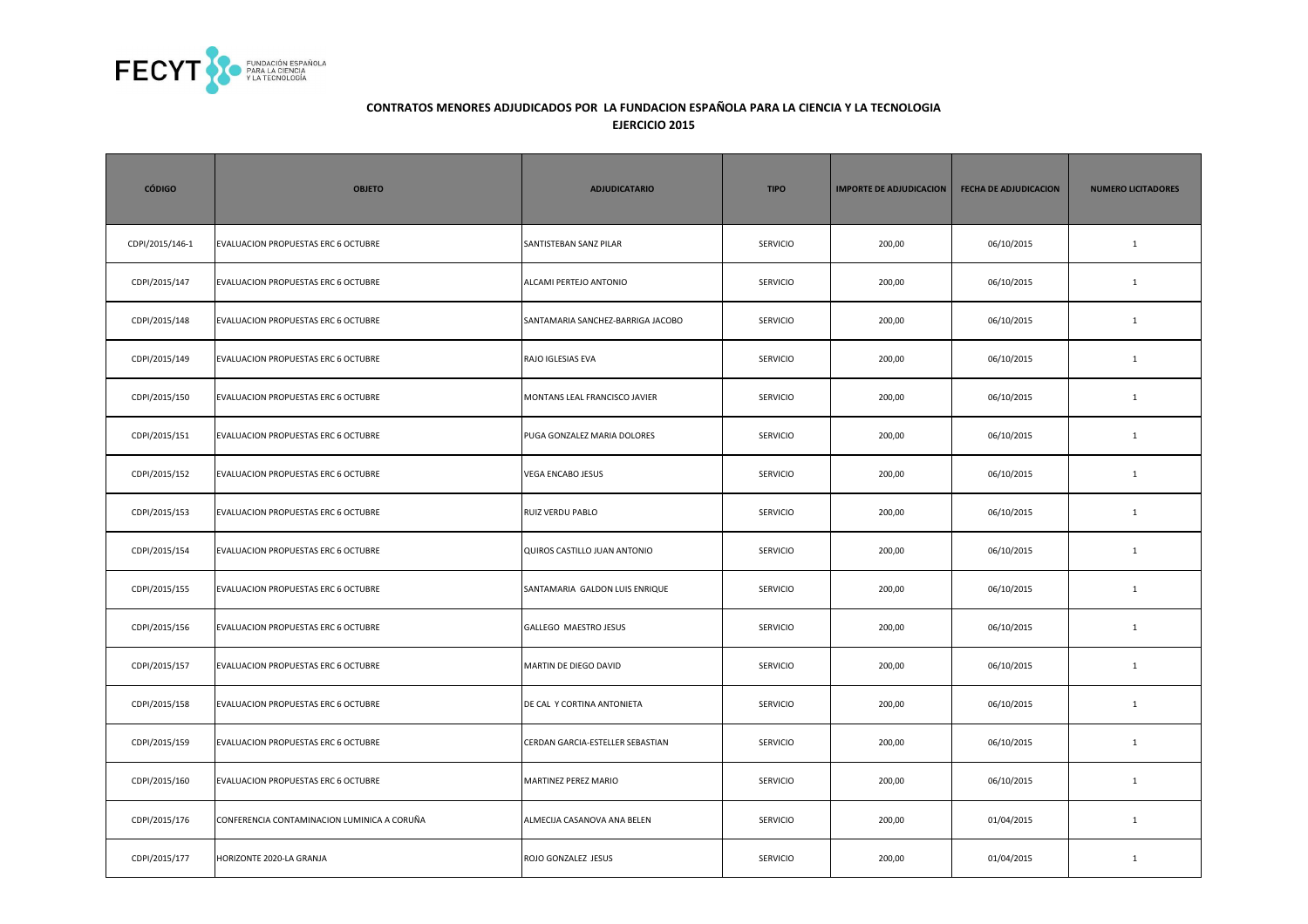

| <b>CÓDIGO</b> | <b>OBJETO</b>                                          | <b>ADJUDICATARIO</b>             | <b>TIPO</b>     | <b>IMPORTE DE ADJUDICACION</b> | <b>FECHA DE ADJUDICACION</b> | <b>NUMERO LICITADORES</b> |
|---------------|--------------------------------------------------------|----------------------------------|-----------------|--------------------------------|------------------------------|---------------------------|
| CDPI/2015/178 | HORIZONTE 2020-LA GRANJA                               | DEL RIO FAES LUCIA               | <b>SERVICIO</b> | 200,00                         | 01/07/2015                   | $\mathbf{1}$              |
| CDPI/2015/179 | HORIZONTE 2020-LA GRANJA                               | LOPEZ-MENCHERO BENDICHO VICTOR   | <b>SERVICIO</b> | 200,00                         | 01/09/2015                   | $\mathbf{1}$              |
| CDPI/2015/180 | HORIZONTE 2020-LA GRANJA                               | VILLEGAS ECHEVARRIA MONICA MARIA | <b>SERVICIO</b> | 200,00                         | 01/11/2015                   | $\mathbf{1}$              |
| PL/2015/001   | ASISTENCIA TECNICA PLATAFORMA WOS-SCOPUS               | PEREZ MUÑOZ DANIEL               | SERVICIO        | 200,00                         | 06/04/2015                   | $\mathbf{1}$              |
| PL/2015/001   | ASISTENCIA TECNICA PLATAFORMA WOS-SCOPUS               | VERA MELLADO MIGUEL ANGEL        | SERVICIO        | 200,00                         | 06/04/2015                   | $\mathbf{1}$              |
| PL/2015/001   | ASISTENCIA TECNICA PLATAFORMA WOS-SCOPUS               | <b>CITORES TOVAR ISRAEL</b>      | <b>SERVICIO</b> | 200,00                         | 06/04/2015                   | $\mathbf{1}$              |
| PL/2015/002   | DESARROLLO E INFORMACION RECOLECTA                     | <b>CITORES TOVAR ISRAEL</b>      | <b>SERVICIO</b> | 200,00                         | 06/04/2015                   | $\mathbf{1}$              |
| PL/2015/002   | DESARROLLO E INFORMACION RECOLECTA                     | VERA MELLADO MIGUEL ANGEL        | SERVICIO        | 200,00                         | 01/04/2015                   | $\mathbf{1}$              |
| PL/2015/003   | SERVICIO DE LIMPIEZA                                   | <b>CIBEJ GIULIANO</b>            | SERVICIO        | 200,00                         | 17/03/2015                   | $\mathbf{1}$              |
| PL/2015/003   | SERVICIO DE LIMPIEZA                                   | <b>GIL GARCIA ALFONSO</b>        | <b>SERVICIO</b> | 200,00                         | 17/03/2015                   | $\mathbf{1}$              |
| PL/2015/004   | MANTENIMIENTO SEDE FECYT Y MUNCYT                      | GONZALEZ GONZALEZ ANTONIO        | <b>SERVICIO</b> | 200,00                         | 05/05/2015                   | $\mathbf{1}$              |
| PL/2015/004   | MANTENIMIENTO SEDE FECYT Y MUNCYT                      | <b>CESPON CONSTANTINO</b>        | <b>SERVICIO</b> | 200,00                         | 05/05/2015                   | $\mathbf{1}$              |
| PL/2015/005   | SERVICIO DE VIGILANCIA Y SEGURIDAD SEDE FECYT Y MUNCYT | IBAÑEZ CARRERA OSCAR             | <b>SERVICIO</b> | 200,00                         | 20/04/2015                   | $\mathbf{1}$              |
| PL/2015/005   | SERVICIO DE VIGILANCIA Y SEGURIDAD SEDE FECYT Y MUNCYT | MARTINEZ AMARILLA MATIAS         | <b>SERVICIO</b> | 200,00                         | 20/04/2015                   | $\mathbf{1}$              |
| PL/2015/007   | SERVICIO DE ACOMPAÑAMIENTO CCV                         | <b>GODOY MARIA DOLORES</b>       | <b>SERVICIO</b> | 200,00                         | 30/04/2015                   | $\mathbf{1}$              |
| PL/2015/007   | SERVICIO DE ACOMPAÑAMIENTO CCV                         | LOPEZ GARCIA-GALLO PILAR         | <b>SERVICIO</b> | 200,00                         | 30/04/2015                   | $\mathbf{1}$              |
| PL/2015/007   | SERVICIO DE ACOMPAÑAMIENTO CCV                         | FERNANDEZ DE LAS PEÑAS ALEJANDRO | SERVICIO        | 200,00                         | 30/04/2015                   | $\mathbf{1}$              |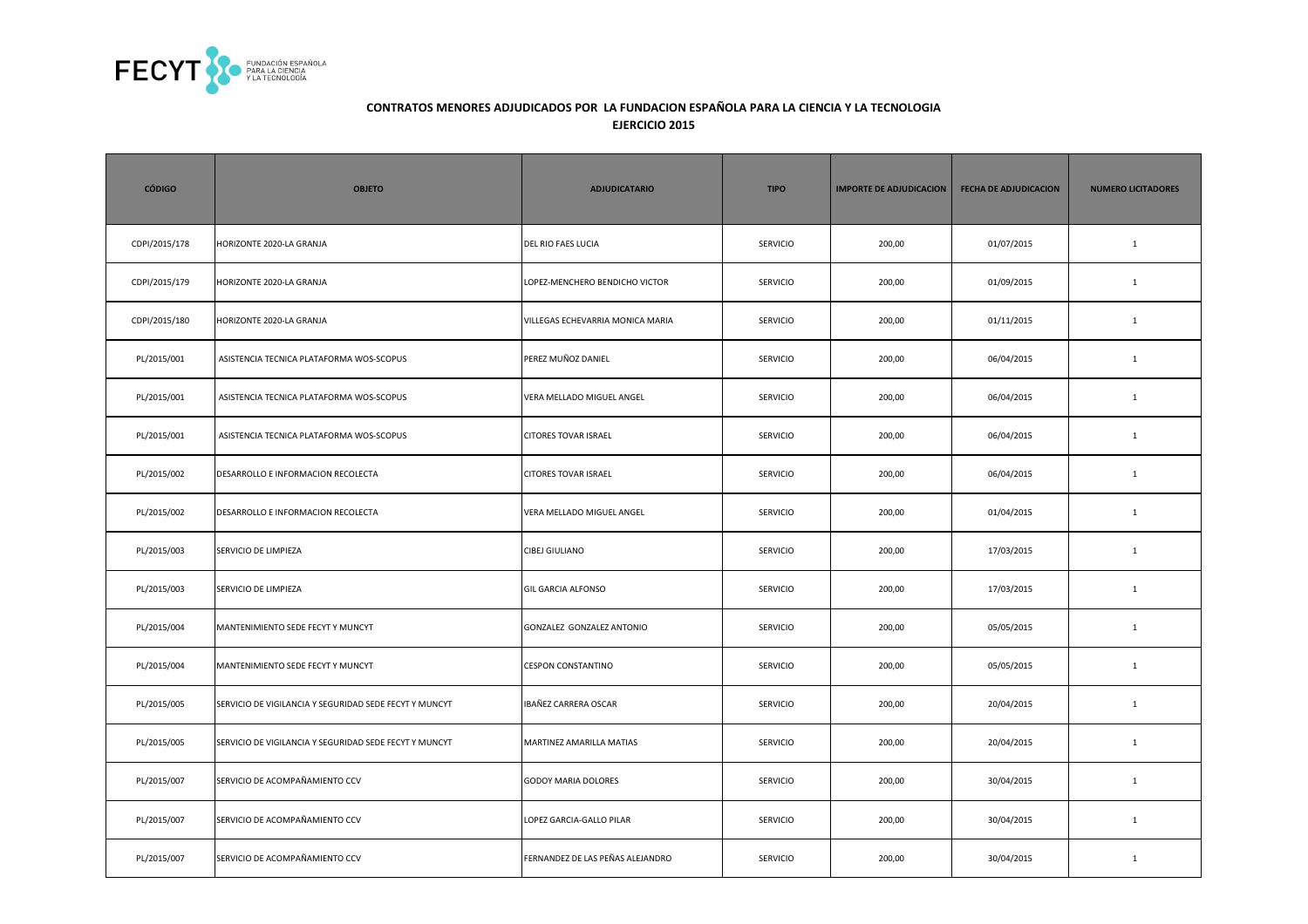

| <b>CÓDIGO</b> | <b>OBJETO</b>                                                                                                                                                                              | <b>ADJUDICATARIO</b>             | <b>TIPO</b>     | <b>IMPORTE DE ADJUDICACION</b> | <b>FECHA DE ADJUDICACION</b> | <b>NUMERO LICITADORES</b> |
|---------------|--------------------------------------------------------------------------------------------------------------------------------------------------------------------------------------------|----------------------------------|-----------------|--------------------------------|------------------------------|---------------------------|
| PL/2015/008   | SERVICIO DE TELECOMUNICACIONES                                                                                                                                                             | ROBLES TELLES ANTONIO            | SERVICIO        | 200,00                         | 19/05/2015                   | $\mathbf 1$               |
| PL/2015/008   | SERVICIO DE TELECOMUNICACIONES                                                                                                                                                             | GARACHANA MARTIN MIGUEL          | SERVICIO        | 200,00                         | 19/05/2015                   | $\mathbf{1}$              |
| PL/2015/008   | SERVICIO DE TELECOMUNICACIONES                                                                                                                                                             | FERNANDEZ JOSE LUIS              | SERVICIO        | 200,00                         | 19/05/2015                   | $\mathbf 1$               |
| PL/2015/012   | SERVICIO DE FOTOGRAFIA                                                                                                                                                                     | DE LA TORRE JURADO ISABEL        | SERVICIO        | 200,00                         | 06/07/2015                   | $\mathbf 1$               |
| PL/2015/013   | INDICADORES BIBLIOMETRICOS                                                                                                                                                                 | <b>BORREGO HUERTA ANGEL</b>      | SERVICIO        | 200,00                         | 20/07/2015                   | $\mathbf 1$               |
| PL/2015/013   | INDICADORES BIBLIOMETRICOS                                                                                                                                                                 | PASTOR RUIZ FATIMA               | <b>SERVICIO</b> | 200,00                         | 20/07/2015                   | $\mathbf{1}$              |
| PL/2015/013   | INDICADORES BIBLIOMETRICOS                                                                                                                                                                 | SANZ CASADO ELÍAS                | <b>SERVICIO</b> | 200,00                         | 20/07/2015                   | $\mathbf{1}$              |
| PL/2015/014   | SERVICIO DE TRADUCCIONES                                                                                                                                                                   | IBAÑEZ MEIGGS SERGIO             | SERVICIO        | 200,00                         | 14/07/2015                   | $\mathbf{1}$              |
| PL/2015/014   | SERVICIO DE TRADUCCIONES                                                                                                                                                                   | RODRIGUEZ GONZALEZ CRISTINA      | SERVICIO        | 200,00                         | 14/07/2015                   | $\mathbf{1}$              |
| PL/2015/015   | SERVICIO AUDIOVISUALES                                                                                                                                                                     | DE LA TORRE JURADO ISABEL        | <b>SERVICIO</b> | 200,00                         | 22/07/2015                   | $\mathbf{1}$              |
| PL/2015/015   | SERVICIO DE AUDIOVISULES                                                                                                                                                                   | DESANTES REAL MARIA LUISA        | <b>SERVICIO</b> | 200,00                         | 22/07/2015                   | $\mathbf{1}$              |
| PL/2015/016   | ATENCIÓN AL PÚBLICO Y OTROS SERVICIOS COMPLEMENTARIOS DE LA SEDE DE<br>ALCOBENDAS DEL MUSEO NACIONAL DE CIENCIA Y TECNOLOGÍA Y DE LAS<br>ACTIVIDADES DE DIVULGACIÓN CIENTÍFICA DE LA FECYT | DE FRUTOS GONZALEZ ESTHER        | <b>SERVICIO</b> | 200,00                         | 14/09/2015                   | $\mathbf{1}$              |
| PL/2015/016   | ATENCIÓN AL PÚBLICO Y OTROS SERVICIOS COMPLEMENTARIOS DE LA SEDE DE<br>ALCOBENDAS DEL MUSEO NACIONAL DE CIENCIA Y TECNOLOGÍA Y DE LAS<br>ACTIVIDADES DE DIVULGACIÓN CIENTÍFICA DE LA FECYT | RODRIGO SANZ ANA                 | <b>SERVICIO</b> | 200,00                         | 14/09/2015                   | $\mathbf{1}$              |
| PL/2015/016   | ATENCIÓN AL PÚBLICO Y OTROS SERVICIOS COMPLEMENTARIOS DE LA SEDE DE<br>ALCOBENDAS DEL MUSEO NACIONAL DE CIENCIA Y TECNOLOGÍA Y DE LAS<br>ACTIVIDADES DE DIVULGACIÓN CIENTÍFICA DE LA FECYT | LOPEZ GARCIA-GALLO PILAR         | SERVICIO        | 200,00                         | 14/09/2015                   | $\mathbf{1}$              |
| PL/2015/016   | ATENCIÓN AL PÚBLICO Y OTROS SERVICIOS COMPLEMENTARIOS DE LA SEDE DE<br>ALCOBENDAS DEL MUSEO NACIONAL DE CIENCIA Y TECNOLOGÍA Y DE LAS<br>ACTIVIDADES DE DIVULGACIÓN CIENTÍFICA DE LA FECYT | FERNANDEZ DE LAS PEÑAS ALEJANDRO | <b>SERVICIO</b> | 200,00                         | 14/09/2015                   | $\mathbf{1}$              |
| PL/2015/017   | EJECUCION OBRA REMODELACION VARIAS SALAS SEDE MUNCYT ALCOBENDAS                                                                                                                            | MORENO MARQUINA ALVARO           | SERVICIO        | 200,00                         | 01/10/2015                   | $\mathbf{1}$              |
| PL/2015/017   | EJECUCION OBRA REMODELACION VARIAS SALAS SEDE MUNCYT ALCOBENDAS                                                                                                                            | RODRIGUEZ ABIA BEATRIZ           | <b>SERVICIO</b> | 200,00                         | 01/10/2015                   | $\mathbf{1}$              |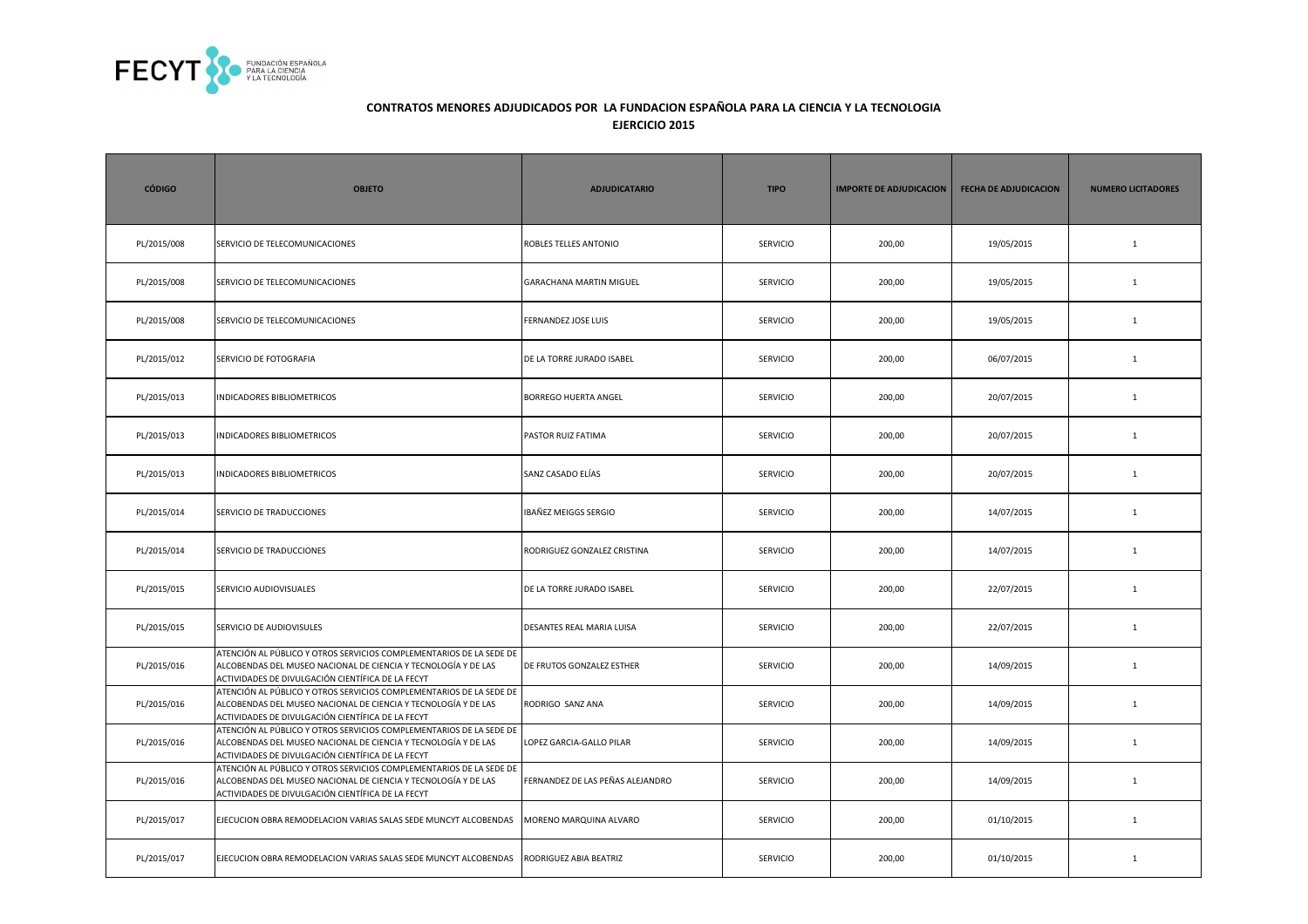

| <b>CÓDIGO</b> | <b>OBJETO</b>                                                   | <b>ADJUDICATARIO</b>                                      | <b>TIPO</b>     | <b>IMPORTE DE ADJUDICACION</b> | <b>FECHA DE ADJUDICACION</b> | <b>NUMERO LICITADORES</b> |
|---------------|-----------------------------------------------------------------|-----------------------------------------------------------|-----------------|--------------------------------|------------------------------|---------------------------|
| PL/2015/017   | EJECUCION OBRA REMODELACION VARIAS SALAS SEDE MUNCYT ALCOBENDAS | SALGADO COBO JOSE RAMON                                   | SERVICIO        | 200,00                         | 01/10/2015                   | $\mathbf{1}$              |
| PL/2015/017   | EJECUCION OBRA REMODELACION VARIAS SALAS SEDE MUNCYT ALCOBENDAS | MENENDEZ ALONSO MYRIAM                                    | SERVICIO        | 200,00                         | 01/10/2015                   | $\mathbf{1}$              |
| PL/2015/018   | ASISTENCIA TECNICA ICONO                                        | ALONSO BORREGO CESAR                                      | SERVICIO        | 200,00                         | 02/11/2015                   | $\mathbf{1}$              |
| PL/2015/018   | ASISTENCIA TECNICA ICONO                                        | VALLS PASOLA JAIME                                        | <b>SERVICIO</b> | 200,00                         | 02/11/2015                   | $\mathbf{1}$              |
| PL/2015/018   | ASISTENCIA TECNICA ICONO                                        | LOPEZ LOPEZ ASUNCION                                      | SERVICIO        | 200,00                         | 02/11/2015                   | $\mathbf{1}$              |
| PL/2015/019   | MANTENIMIENTO DE INTERACTIVOS MUNCYT                            | TORINOS MALFAZ JULIO                                      | SERVICIO        | 200,00                         | 01/04/2015                   | $\mathbf{1}$              |
| PL/2015/020   | FORMACION Y ASESORAMIENTO FUNDRAISING                           | LOPEZ MARTIN JAVIER                                       | SERVICIO        | 200,00                         | 01/12/2015                   | $\mathbf{1}$              |
| PL/2015/021   | SISTEMAS DE INFORMACION CVN                                     | TRIBALDOS CAMPOS JOAQUIN                                  | SERVICIO        | 200,00                         | 01/04/2015                   | $\mathbf{1}$              |
| PL/2015/021   | SISTEMAS DE INFORMACION CVN                                     | VERA MELLADO MIGUEL ANGEL                                 | <b>SERVICIO</b> | 200,00                         | 01/04/2015                   | $\mathbf{1}$              |
| PL/2015/022   | ACONDICIONAMIENTO SALA EXPOSICIONES                             | VICTOR IMPERIAL - DISEÑO DE ESPACIOS<br><b>INTERIORES</b> | SERVICIO        | 200,00                         | 01/11/2015                   | $\mathbf{1}$              |
| PL/2015/023   | SUMINISTRO MATERIAL DE OFICINA                                  | <b>BLANCA DEL AMO</b>                                     | SERVICIO        | 200,00                         | 01/12/2015                   | $\mathbf{1}$              |
| SO/2015/002   | SERVICIO DE CONSTRUCCION MONTAJE Y DESMONTAJE FINDE             | PEREZ JAIME                                               | <b>SERVICIO</b> | 200,00                         | 18/03/2015                   | $\mathbf{1}$              |
| SO/2015/002   | SERVICIO DE CONSTRUCCION MONTAJE Y DESMONTAJE FINDE             | <b>GONZALEZ GARCIA DESIREE</b>                            | <b>SERVICIO</b> | 200,00                         | 18/03/2015                   | $\mathbf{1}$              |
| CCV_8         | EVALUACION CONVOCATORIA DE CULTURA CIENTIFICA 2015              | BRAÑA TOBIO ISABEL                                        | <b>SERVICIO</b> | 200,00                         | 21/07/2015                   | $\mathbf{1}$              |
| SUBC_1        | EVALUACION CONVOCATORIA DE CULTURA CIENTIFICA 2015              | BEJARANO COCA MARIA LUZ                                   | <b>SERVICIO</b> | 200,00                         | 01/09/2015                   | $\mathbf{1}$              |
| SUBC_1        | EVALUACION CONVOCATORIA DE CULTURA CIENTIFICA 2015              | <b>ESTEBAN PARDO VICTOR</b>                               | <b>SERVICIO</b> | 200,00                         | 01/09/2015                   | $\mathbf{1}$              |
| SUBC_1        | EVALUACION CONVOCATORIA DE CULTURA CIENTIFICA 2015              | SERANTES DIAZ DAVID                                       | SERVICIO        | 200,00                         | 01/09/2015                   | $\mathbf{1}$              |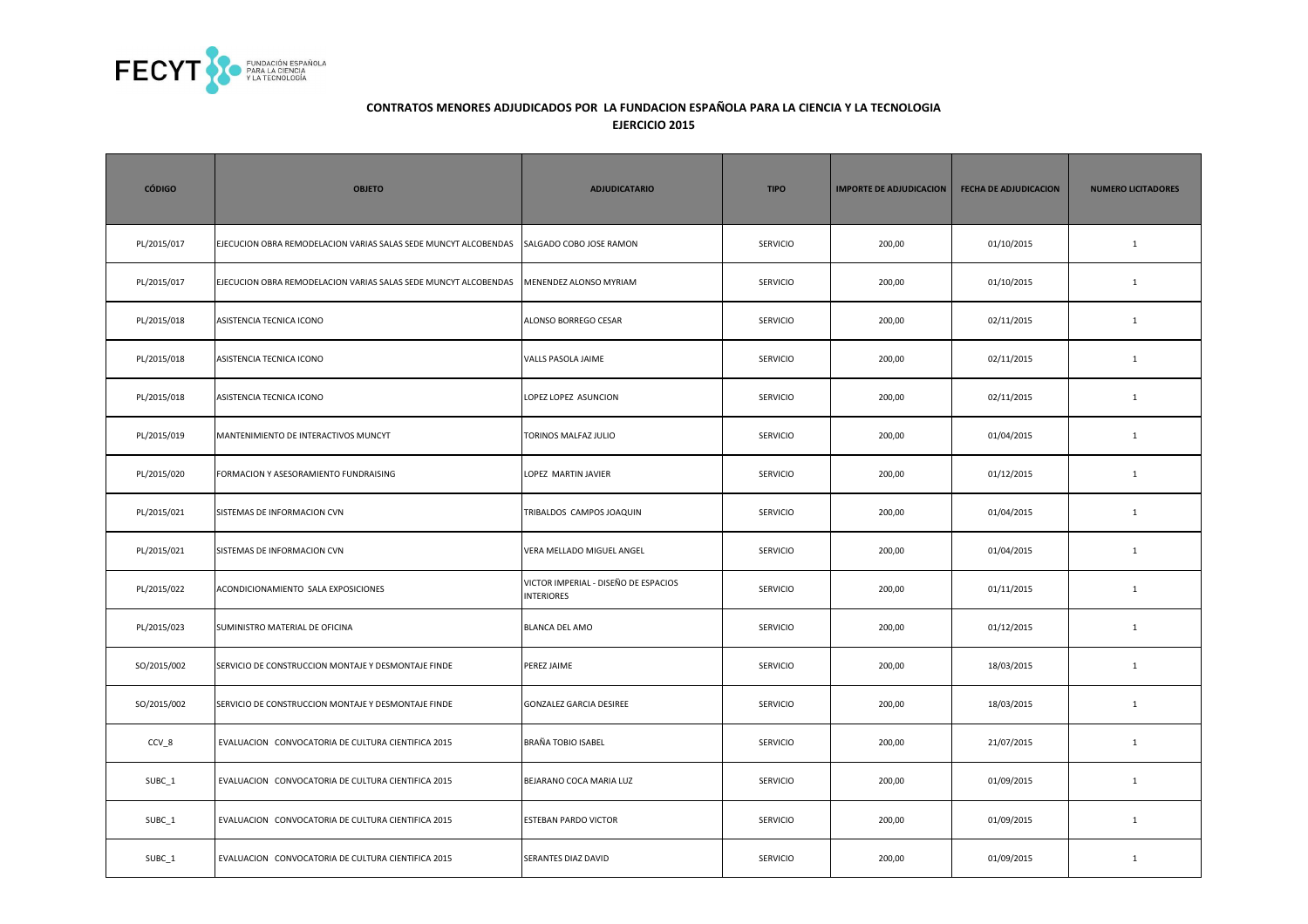

| <b>CÓDIGO</b> | <b>OBJETO</b>                                                 | <b>ADJUDICATARIO</b>                | <b>TIPO</b>     | <b>IMPORTE DE ADJUDICACION</b> | <b>FECHA DE ADJUDICACION</b> | <b>NUMERO LICITADORES</b> |
|---------------|---------------------------------------------------------------|-------------------------------------|-----------------|--------------------------------|------------------------------|---------------------------|
| SUBC_1        | EVALUACION CONVOCATORIA DE CULTURA CIENTIFICA 2015            | GOMEZ-GUILLAMON ARRABAL MARIA LUISA | <b>SERVICIO</b> | 200,00                         | 01/09/2015                   | $\mathbf{1}$              |
| SUBC_1        | EVALUACION CONVOCATORIA DE CULTURA CIENTIFICA 2015            | CASINO RUBIO GONZALO                | SERVICIO        | 200,00                         | 01/09/2015                   | $\mathbf{1}$              |
| SUBC_1        | EVALUACION CONVOCATORIA DE CULTURA CIENTIFICA 2015            | LOPEZ COMAS PAULA                   | <b>SERVICIO</b> | 200,00                         | 21/07/2015                   | $\mathbf{1}$              |
| SUBC_1        | EVALUACION CONVOCATORIA DE CULTURA CIENTIFICA 2015            | KALTZADA GONZALEZ PILAR             | <b>SERVICIO</b> | 200,00                         | 01/09/2015                   | $\mathbf{1}$              |
| SUBC_1        | EVALUACION CONVOCATORIA DE CULTURA CIENTIFICA 2015            | JIMENEZ DE OCHOA SERGIO             | <b>SERVICIO</b> | 200,00                         | 01/09/2015                   | $\mathbf{1}$              |
| SUBC_1        | EVALUACION CONVOCATORIA DE CULTURA CIENTIFICA 2015            | <b>CUESTA GARRIDO CARMEN</b>        | SERVICIO        | 200,00                         | 01/09/2015                   | $1\,$                     |
| COORD_SUBC_2  | EVALUACION CONVOCATORIA DE CULTURA CIENTIFICA 2015            | DEL ROSAL ALONSO ALMUDENA           | SERVICIO        | 200,00                         | 01/09/2015                   | $\mathbf{1}$              |
| SUBC_2        | EVALUACION CONVOCATORIA DE CULTURA CIENTIFICA 2015            | CERVERA GARCIA JOSE                 | <b>SERVICIO</b> | 200,00                         | 01/09/2015                   | $\mathbf{1}$              |
| SUBC_2        | EVALUACION CONVOCATORIA DE CULTURA CIENTIFICA 2015            | HIDALGO GIL JAVIER                  | <b>SERVICIO</b> | 200,00                         | 01/09/2015                   | $\mathbf{1}$              |
| COORD_SUBC_2  | EVALUACION CONVOCATORIA DE CULTURA CIENTIFICA 2015            | ORO GIRAL LUIS                      | SERVICIO        | 200,00                         | 01/09/2015                   | $\mathbf{1}$              |
| SUBC_2        | EVALUACION CONVOCATORIA DE CULTURA CIENTIFICA 2015            | ALCAÑIZ MIÑANO VICENTE              | SERVICIO        | 200,00                         | 01/09/2015                   | $\mathbf 1$               |
| SUBC_2        | EVALUACION CONVOCATORIA DE CULTURA CIENTIFICA 2015            | SANTAMARIA PAMPLIEGA GUILLERMO      | <b>SERVICIO</b> | 200,00                         | 01/09/2015                   | $\mathbf{1}$              |
| SUBC_2        | EVALUACION CONVOCATORIA DE CULTURA CIENTIFICA 2015            | CORTEGOSO FERNANDEZ PEDRO           | <b>SERVICIO</b> | 200,00                         | 01/09/2015                   | $\mathbf{1}$              |
| FR/15/1256    | ADQUSICION DE MATERIAL PARA ACTIVIDADES MUNCYT                | BLASCO MURILLO MARIA TERESA         | SUMINISTRO      | 198,45                         | 26/06/2015                   | $\mathbf{1}$              |
| PPTO/2015/456 | TARJETAS DE VISITA: ANA GUILLAMON, XAVIER EEKHOUT Y PRECIPITA | MADRIDCOLOR                         | SUMINISTRO      | 197,60                         | 10/11/2015                   | $\mathbf{1}$              |
| PPTO/2015/436 | MATERIAL PARA TALLERES VOZ NATURA SEDE CORUÑESA DEL MUNCYT    | VENTUS CIENCIA EXPERIMENTAL SL      | SUMINISTRO      | 195,00                         | 11/11/2015                   | $\mathbf{1}$              |
| PPTO/2015/116 | ADQUISICION DE MATERIAL DE OFICINA PARA PEDRO TEIXEIRA        | ROMERO HERMANOS AIRES SL            | SUMINISTRO      | 192,43                         | 23/03/2015                   | $\mathbf{1}$              |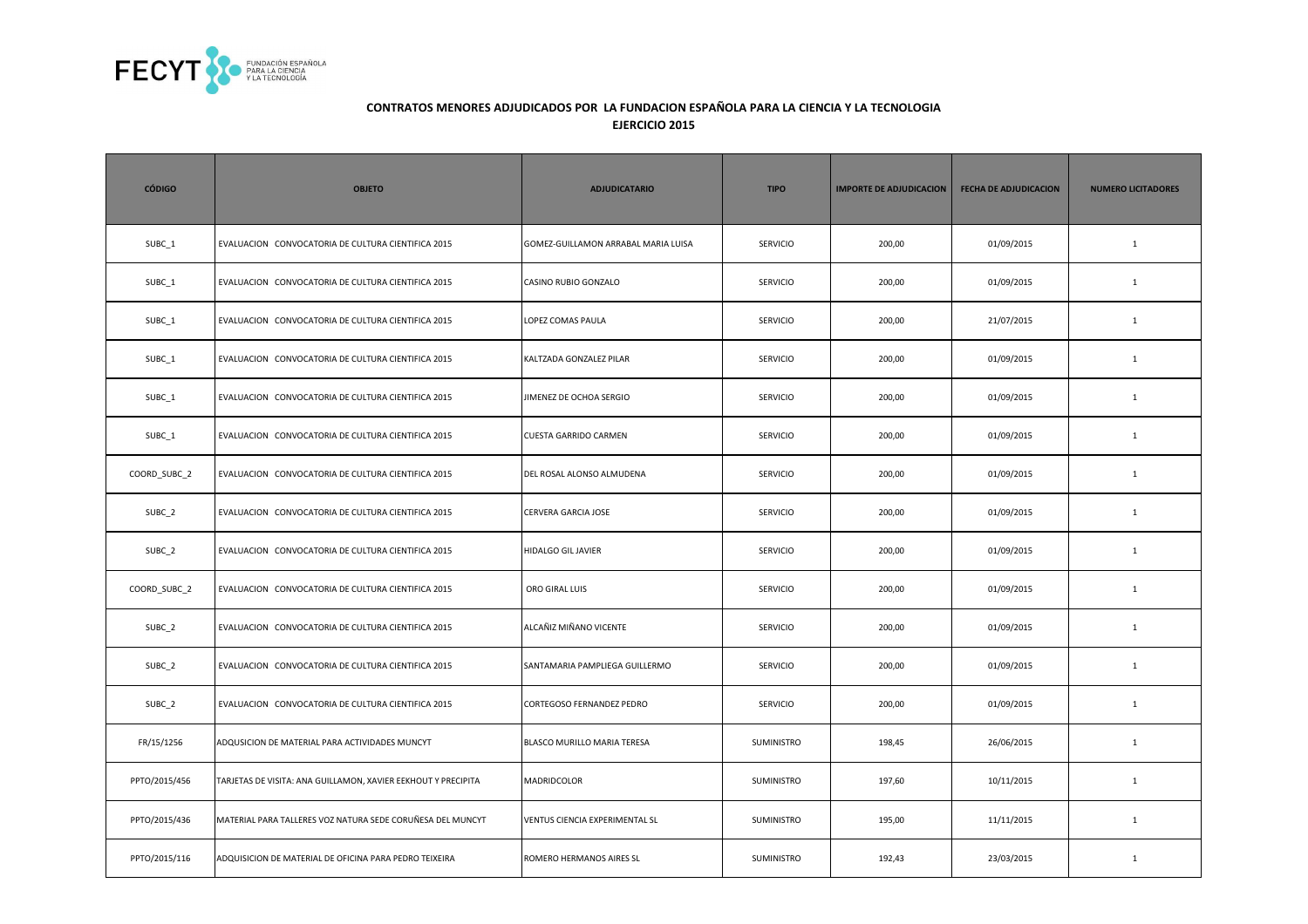

| <b>CÓDIGO</b> | <b>OBJETO</b>                                                                                                           | <b>ADJUDICATARIO</b>                                            | <b>TIPO</b>       | <b>IMPORTE DE ADJUDICACION</b> | <b>FECHA DE ADJUDICACION</b> | <b>NUMERO LICITADORES</b> |
|---------------|-------------------------------------------------------------------------------------------------------------------------|-----------------------------------------------------------------|-------------------|--------------------------------|------------------------------|---------------------------|
| PS/2009/006   | INSCRIPCION EN LA AECOC CON MOTIVO DEL PROYECTO CURRICULUM VITAE<br>NORMALIZADO                                         | ASOCIACION ESPAÑOLA DE CODIFICACION<br>COMERCIAL                | <b>SERVICIO</b>   | 192,06                         | 01/01/2015                   | $\mathbf{1}$              |
| PPTO/2015/151 | DIA INTERNAICONA DEL ADN EQUIPO SERVICIO DE SONIDO                                                                      | PUEBLA GIL MARIA PALOMA                                         | <b>SERVICIO</b>   | 190,00                         | 24/04/2015                   | $1\,$                     |
| PPTO/2015/405 | ADQUISICION DE AURICULARES PARA MONITORIZACION PROFESIONAL DE LA<br>PRODUCCION DE VIDEOS PARA FECYT                     | AMAZON.ES                                                       | SUMINISTRO        | 189,75                         | 26/10/2015                   | $\mathbf{1}$              |
| FR15/1830     | TALONARIO DE 50 FACTURAS PARA EL PROYECTO PRECIPITA                                                                     | MADRIDCOLOR                                                     | <b>SERVICIO</b>   | 189,00                         | 03/06/2015                   | 1                         |
| PPTO/2015/008 | MATERIAL DE OFICINA PARA FECYT ALCOBENDAS                                                                               | ROMERO HERMANOS AIRES SL                                        | <b>SUMINISTRO</b> | 188,23                         | 16/01/2015                   | $\mathbf{1}$              |
| FR/15/528     | PEDIDO MAKRO                                                                                                            | MAKRO AUTOSERVICIO MAYORISTA SA                                 | SUMINISTRO        | 187,53                         | 01/04/2015                   | $1\,$                     |
| PPTO/2015/201 | SUMINISTRO DE MATERIAL DE OFICINA                                                                                       | ROMERO HERMANOS AIRES SL                                        | SERVICIO          | 186,99                         | 25/05/2015                   | $\mathbf{1}$              |
| PPTO/2015/368 | COMPRA DE MUVAS NORMAS ISO 9001:2015; 9000:2015 E iso 14001:2015<br>PUBLICADAS EL 23/09/2015 EN FORMATO ELECTRONICO     | ASOCIACION ESPAÑOLA DE NORMALIZACION Y<br>CERTIFICACION (AENOR) | SUMINISTRO        | 186,92                         | 02/10/2015                   | $\mathbf{1}$              |
| PPTO/2015/510 | SERVICIO DE TRANSPORTE PARA EL ENCUENTRO DE NAVIDAD                                                                     | <b>MAITOURS SL</b>                                              | <b>SERVICIO</b>   | 185,00                         | 15/12/2015                   | $\mathbf{1}$              |
| FR/15/2324    | TRADUCCION FOLLETOS DE OPEN AIRE (WP2: OUTTREACH AND<br>DISSEMINATION)                                                  | <b>TATE ANGELA</b>                                              | SERVICIO          | 182,26                         | 01/11/2015                   | $\mathbf 1$               |
| PPTO/2015/324 | TRADUCCION DOCUMENTOS OPEN ACCES DE INGLES A ESPAÑOL                                                                    | TROUT TATE ANA LOUISE                                           | SERVICIO          | 182,26                         | 10/09/2015                   | $\mathbf 1$               |
| FR/15/1400    | INTERVENCION POR AVERIA ASCENSOR MUNCYT CORUÑA                                                                          | KONE ELEVADORES SA                                              | <b>SERVICIO</b>   | 182,00                         | 15/07/2015                   | $\mathbf{1}$              |
| PPTO/2015/462 | ADQUISICION DE SILLA DE RUEDAS PARA MUNCYT CORUÑA                                                                       | ORTOTECO SL                                                     | SUMINISTRO        | 181,81                         | 19/11/2015                   | $\mathbf{1}$              |
| PPTO/2015/307 | COMPRA DE 2 CLIMATIZADORES PARA CYTED                                                                                   | <b>MEDIA MARKT</b>                                              | SUMINISTRO        | 180,17                         | 29/07/2015                   | $\mathbf{1}$              |
| PPTO/2015/391 | IMPRESIÓN ROLL UP PARA MOVILAB                                                                                          | EFICAX BUSINESS SL                                              | <b>SERVICIO</b>   | 180,00                         | 19/10/2015                   | $\mathbf{1}$              |
| FR/15/698     | DERECHOS DE EXHIBICION PELICULA TOY STORY SEDE MUNCYT CORUÑA                                                            | <b>BAÑOS FILMS SL</b>                                           | <b>SERVICIO</b>   | 180,00                         | 30/04/2015                   | $\mathbf{1}$              |
| PF2015-021    | SEMINARIO SOBRE LA NORMATIVA REGULADORA DE CONTRATOS E<br>INCENTIVOS A LA CONTRATACIÓN Y RESPONSABILIDAD DEL EMPRESARIO | ESTUDIOS FINANCIEROS VIRIATO                                    | <b>SERVICIO</b>   | 180,00                         | 14/04/2015                   | $\mathbf{1}$              |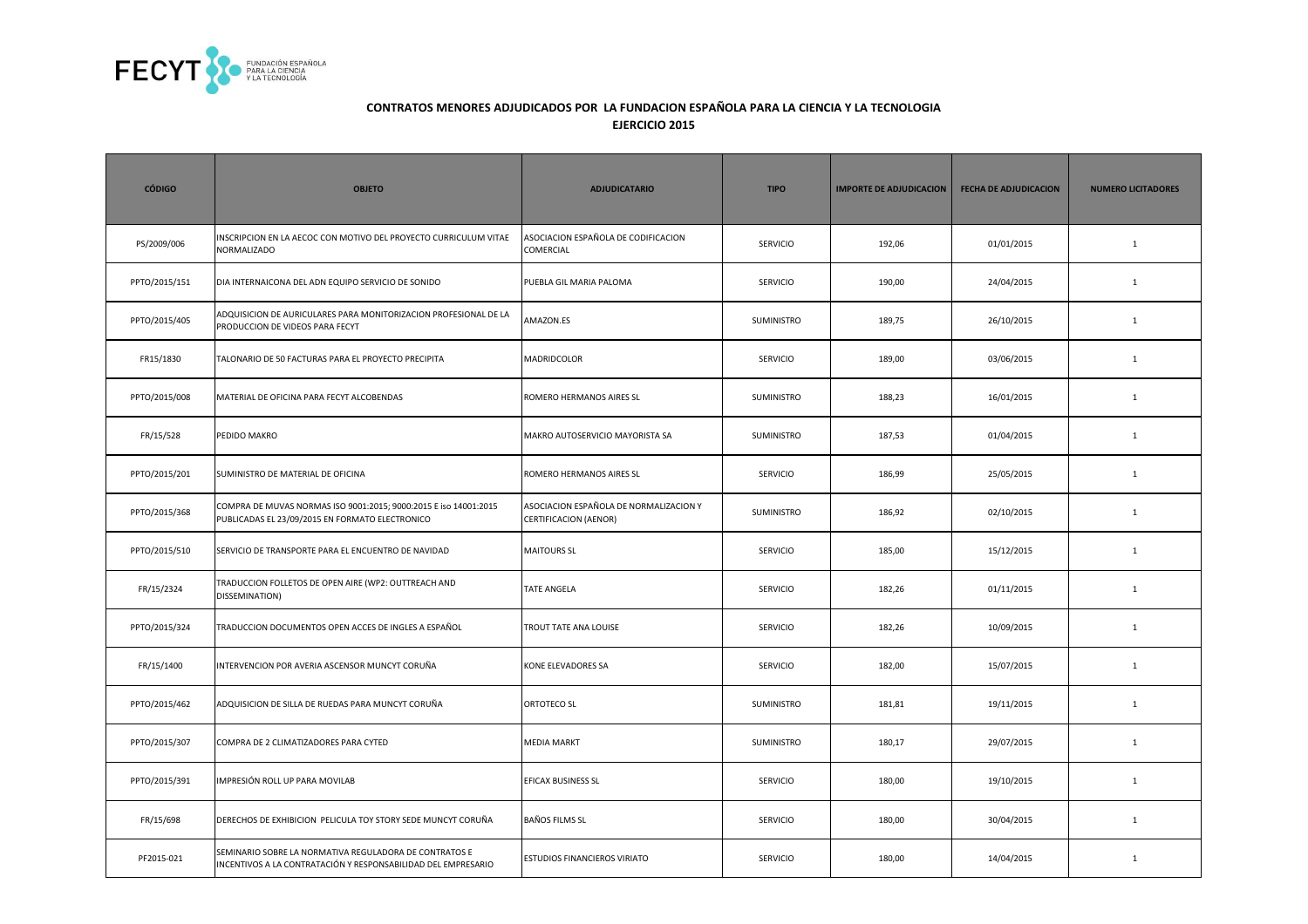

| <b>CÓDIGO</b>    | <b>OBJETO</b>                                                                             | <b>ADJUDICATARIO</b>                                      | <b>TIPO</b>       | <b>IMPORTE DE ADJUDICACION</b> | <b>FECHA DE ADJUDICACION</b> | <b>NUMERO LICITADORES</b> |
|------------------|-------------------------------------------------------------------------------------------|-----------------------------------------------------------|-------------------|--------------------------------|------------------------------|---------------------------|
| FR/15/2040       | SERVICIO DE RESTAURACION PARA REUNION DE RED IDI DEL 3 DE SEPTIEMBRE                      | <b>GLOBAL FOOD MANAGEMENT SL</b>                          | <b>SERVICIO</b>   | 176,00                         | 22/10/2015                   | $\mathbf{1}$              |
| FR/15/1687       | ENVIO DE PORTATIL DE BORJA IZQUIERDO ALONSO A ALEMANIA                                    | UNITED PARCEL SERVICE ESPAÑA LTD Y COMPAÑÍA<br><b>SRC</b> | <b>SERVICIO</b>   | 175,80                         | 09/04/2015                   | $\mathbf{1}$              |
| PPTO/2015/288    | DIFUSION VERANO EN MUNCYT                                                                 | KIDEOO ENTERTAINMENT SL                                   | <b>SERVICIO</b>   | 175,00                         | 16/07/2015                   | $\mathbf{1}$              |
| PPTO/2015/357    | ADQUISICION MATERIAL EJECUCION TALLER AULA ADN                                            | VENTUS CIENCIA EXPERIMENTAL SL                            | SUMINISTRO        | 173,67                         | 30/09/2015                   | $\mathbf{1}$              |
| FR/15/1246       | REPARACION TELEFONO DEL DIRECTOR GENERAL                                                  | <b>IFIX RAPID, SL</b>                                     | <b>SERVICIO</b>   | 173,55                         | 01/06/2015                   | $\mathbf{1}$              |
| PPTO/2015/319    | PRESUPUESTO DE REFUERZO DE MANTENIMIENTO PARA GRABACION<br>VIDEOCLIP 22 DE JULIO          | VALORIZA FACILITIES SAU                                   | <b>SERVICIO</b>   | 169,83                         | 27/07/2015                   | $\mathbf{1}$              |
| <b>VARIAS FR</b> | COMPRA DE MATERIAL PARA CYTED                                                             | D'EDUARDO INFORMATICA PROFESIONAL SL                      | SUMINISTRO        | 168,77                         | 01/01/2015                   | $\mathbf{1}$              |
| PPTO/2015/406    | CARTELERIA ENTREGA PREMIOS INNOVACIENCIA 3 DE NOVIEMBRE                                   | DINASA LABORATORIO FOTOTECNICO Y DIGITAL SL               | <b>SERVICIO</b>   | 168,40                         | 26/10/2015                   | $\mathbf{1}$              |
| PPTO/2015/496    | ADQUISICION DE LAPICES PARA LA CAMPAÑA DE NAVIDAD DE MUNCYT<br>CORUÑA                     | <b>BRAN SERIGRAFIA</b>                                    | <b>SUMINISTRO</b> | 168,00                         | 14/12/2015                   | $\mathbf{1}$              |
| PPTO/2015/444    | ADQUISICION DE 6 LAMPARAS DE PINZAS FLEXIBLES                                             | AMAZON.ES                                                 | SUMINISTRO        | 167,53                         | 12/11/2015                   | $\mathbf{1}$              |
| PPTO/2015/460    | ADQUISICION DE REPLICAS DE PIEZAS COLECCIÓN MUNCYT                                        | ANTIQUUS VIEJOS INGENIOS SL                               | SUMINISTRO        | 164,91                         | 19/11/2015                   | $\mathbf{1}$              |
| PPTO/2015/007    | MATERIAL DE OFICINA PARA PEDRO TEIXEIRA                                                   | ROMERO HERMANOS AIRES SL                                  | <b>SUMINISTRO</b> | 164,34                         | 16/01/2015                   | $\mathbf{1}$              |
| FR/15/1046       | PLOTER A ESCALA DE GRISES E IMPRESIÓN A COLOR PARA AGENDA DE<br>ACTIVIDADES MUNCYT CORUÑA | FOTOCOPIAS CONDE SL                                       | <b>SERVICIO</b>   | 163,50                         | 03/06/2015                   | $\mathbf{1}$              |
| PPTO/2015/028    | MATERIAL DE MANTENIMIENTO PARA MUNCYT CORUÑA                                              | UTE GIROA ALTAIR                                          | <b>SUMINISTRO</b> | 163,00                         | 02/02/2015                   | $\mathbf{1}$              |
| PPTO/2015/562    | PACK COCINA PARABOLICA INVENTOS SOLIDARIOS MUNCYT                                         | ALSOL TECNOLOGIAS SOLARES SL                              | <b>SERVICIO</b>   | 160,33                         | 23/11/2015                   | $\mathbf{1}$              |
| PPTO/2015/130    | TECNICO DE SONIDO PARA REUNION MUNCYT EL DIA 24 DE MARZO DE 2015                          | PUEBLA GIL MARIA PALOMA                                   | <b>SERVICIO</b>   | 160,00                         | 13/04/2015                   | $\mathbf{1}$              |
| PF2015-051       | I CONGRESO DE CONSERVACION Y RESTAURACION DEL PATRIMONIO<br>METALICO                      | FUNDACION UNIVERSIDAD AUTONOMA DE<br><b>MADRID</b>        | SERVICIO          | 159,60                         | 01/10/2015                   | $\mathbf{1}$              |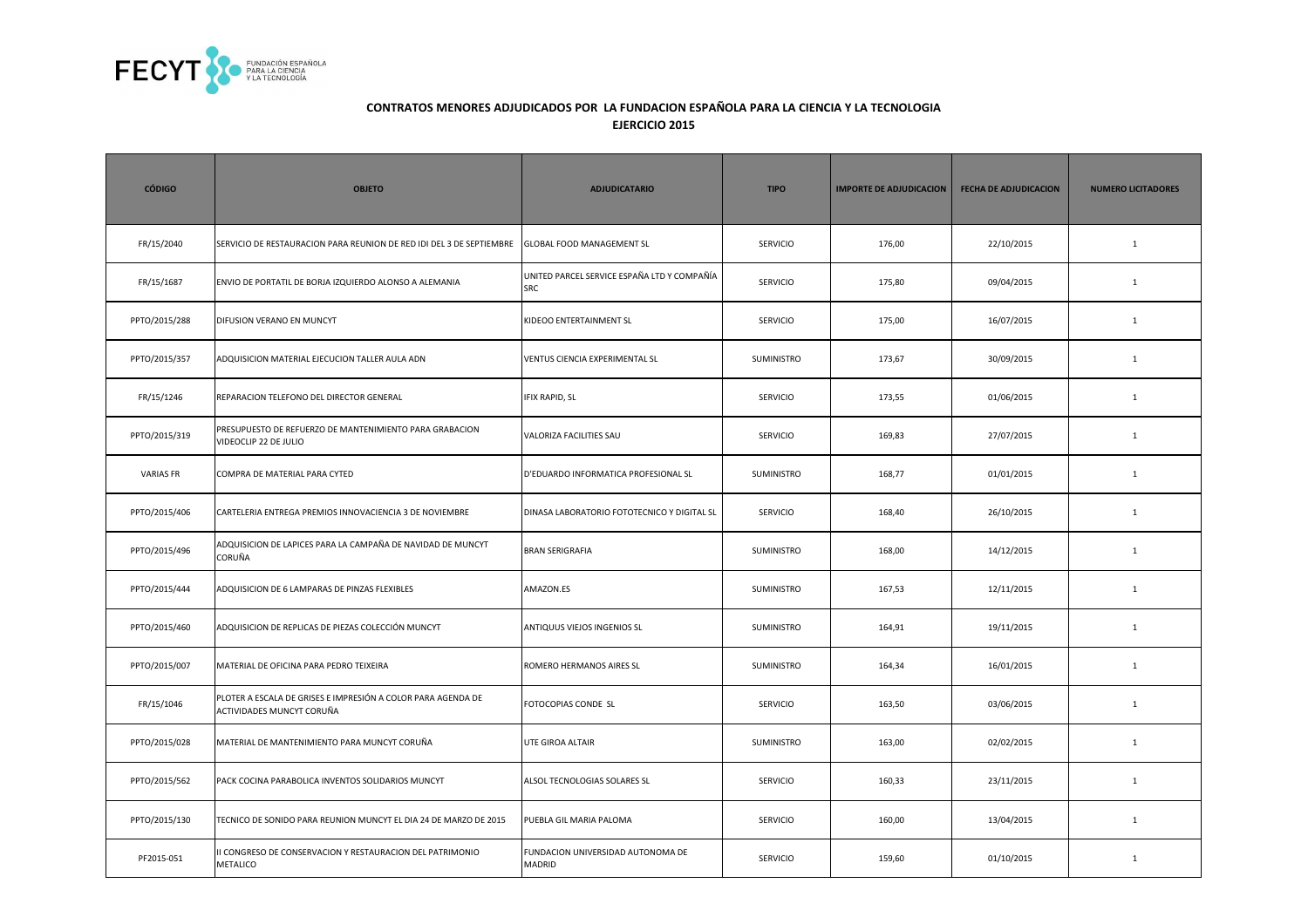

| <b>CÓDIGO</b> | <b>OBJETO</b>                                                   | <b>ADJUDICATARIO</b>             | <b>TIPO</b>     | <b>IMPORTE DE ADJUDICACION</b> | <b>FECHA DE ADJUDICACION</b> | <b>NUMERO LICITADORES</b> |
|---------------|-----------------------------------------------------------------|----------------------------------|-----------------|--------------------------------|------------------------------|---------------------------|
| PPTO/2015/186 | MATERIAL DE OFICINA                                             | ROMERO HERMANOS AIRES SL         | SUMINISTRO      | 158,42                         | 05/05/2015                   | $\mathbf{1}$              |
| PS/2008/025   | SUSCRIPCION ON LINE A LA REVISTA PROFESIONAL DE LA INFORMACION  | EL PROFESIONAL DE LA INFORMACION | SUMINISTRO      | 157,03                         | 01/01/2015                   | $\mathbf{1}$              |
| PF2015-024    | EVALUACIÓN DE POLÍTICAS PÚBLICAS.                               | INSTITUTO DE ESTUDIOS FISCALES   | <b>SERVICIO</b> | 153,00                         | 24/04/2015                   | $\mathbf{1}$              |
| PPTO/2015/360 | ALQUILER DE ESPACIOS PARA LA REUNION DE FLAGERA                 | JARDIN BOTANICO CSIC             | SERVICIO        | 150,00                         | 25/09/2015                   | $\mathbf 1$               |
| PPTO/2015/425 | SERVICIO DE AZAFATAS PARA PROYECTO "FOMENTANDO VOCACIONES STEM" | SIGLO XXI AZAFATAS               | SERVICIO        | 150,00                         | 02/11/2015                   | $\mathbf{1}$              |
| CDPI/2015/005 | II EDICION EVALUACION DE PROPUESTAS ERC                         | LLORCA BLANCO OSCAR              | <b>SERVICIO</b> | 150,00                         | 19/02/2015                   | $\mathbf{1}$              |
| CDPI/2015/015 | II EDICION EVALUACION DE PROPUESTAS ERC                         | RUIZ VERDU PABLO                 | <b>SERVICIO</b> | 150,00                         | 19/02/2015                   | $\mathbf{1}$              |
| CDPI/2015/068 | GT DESARROLLO TECNOLOGICO                                       | COSSIO FRANCES IGNACIO JOSE      | SERVICIO        | 150,00                         | 13/04/2015                   | $\mathbf{1}$              |
| CDPI/2015/069 | GT DESARROLLO TECNOLOGICO                                       | MORIANA DELGADO EDUARDO          | <b>SERVICIO</b> | 150,00                         | 13/04/2015                   | $\mathbf{1}$              |
| CDPI/2015/070 | GT DESARROLLO TECNOLOGICO                                       | LOPEZ MONTOYA MONICA             | <b>SERVICIO</b> | 150,00                         | 13/04/2015                   | $\mathbf{1}$              |
| CDPI/2015/071 | GT DESARROLLO TECNOLOGICO                                       | BLANCO CALVO JOSE MARIA          | <b>SERVICIO</b> | 150,00                         | 13/04/2015                   | $\mathbf{1}$              |
| CDPI/2015/072 | GT DESARROLLO TECNOLOGICO                                       | PEREZ ROMERO JULIAN              | <b>SERVICIO</b> | 150,00                         | 13/04/2015                   | $\mathbf{1}$              |
| CDPI/2015/073 | GT DESARROLLO TECNOLOGICO                                       | GARDE LOPEZ VIRGINIA             | <b>SERVICIO</b> | 150,00                         | 13/04/2015                   | $\mathbf{1}$              |
| CDPI/2015/074 | GT DESARROLLO TECNOLOGICO                                       | CARRASCO GARRIDO REYES           | <b>SERVICIO</b> | 150,00                         | 13/04/2015                   | $\mathbf{1}$              |
| CDPI/2015/076 | GT DESARROLLO TECNOLOGICO                                       | FERNANDEZ-CEDRON IAGO            | <b>SERVICIO</b> | 150,00                         | 13/04/2015                   | $\mathbf{1}$              |
| CDPI/2015/078 | GT DESARROLLO TECNOLOGICO                                       | OREJON PARAMO MIRIAM             | SERVICIO        | 150,00                         | 13/04/2015                   | $\mathbf{1}$              |
| CDPI/2015/080 | PROYECTO SCIENTIEX                                              | GRECA DUFRANC ILEANA MARIA       | SERVICIO        | 150,00                         | 06/06/2015                   | $\mathbf{1}$              |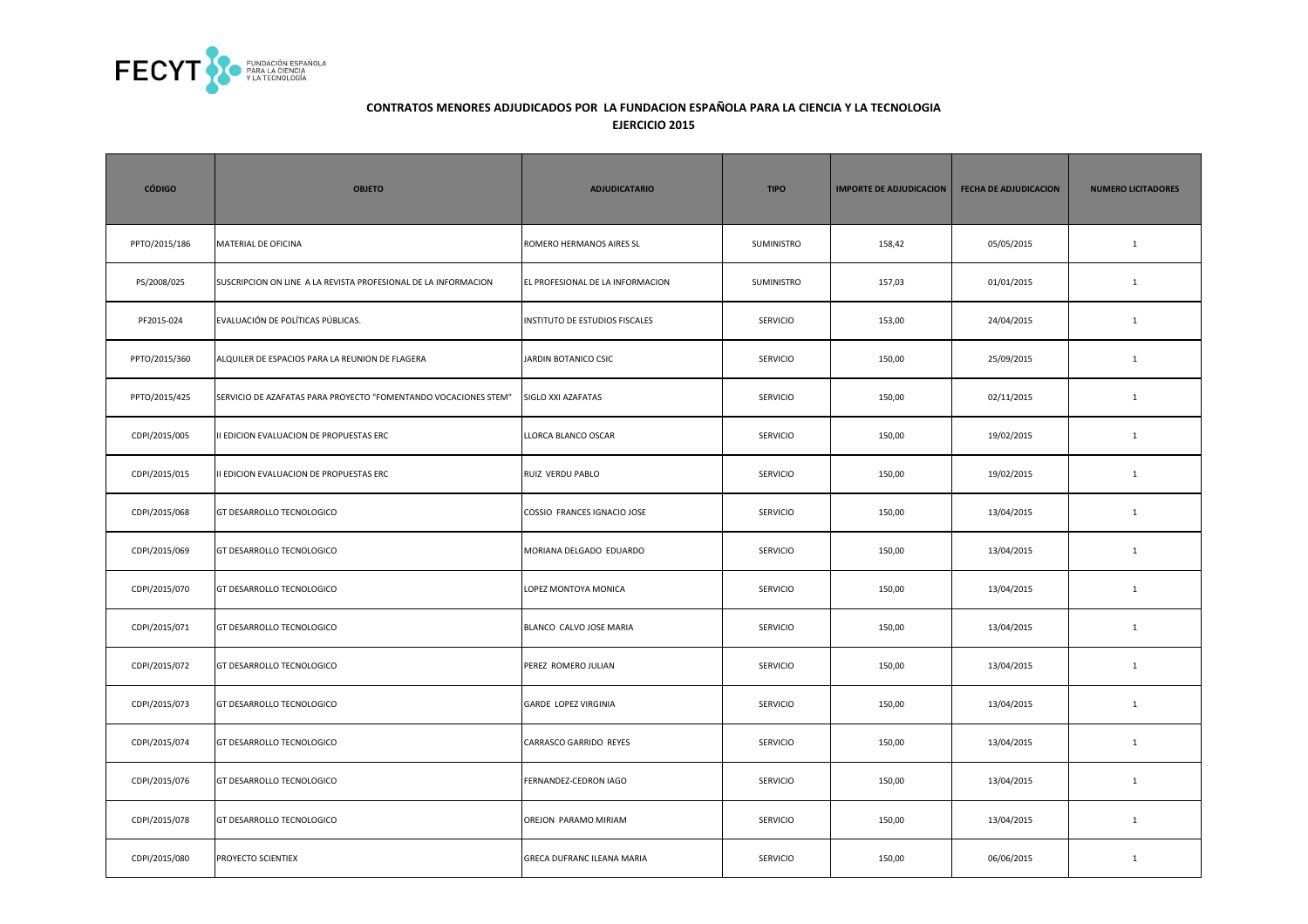

| <b>CÓDIGO</b>   | <b>OBJETO</b>                                                                                                                   | <b>ADJUDICATARIO</b>                                      | <b>TIPO</b>       | <b>IMPORTE DE ADJUDICACION</b> | <b>FECHA DE ADJUDICACION</b> | <b>NUMERO LICITADORES</b> |
|-----------------|---------------------------------------------------------------------------------------------------------------------------------|-----------------------------------------------------------|-------------------|--------------------------------|------------------------------|---------------------------|
| CDPI/2015/172   | <b>WORKSHOP PROFESORES SCIENTIX</b>                                                                                             | MUELA GARCIA FRANCISCO                                    | SERVICIO          | 150,00                         | 01/04/2015                   | $\mathbf{1}$              |
| CDPI/2015/173   | WORKSHOP PROFESORES SCIENTIX                                                                                                    | MEDINA RINCON ANTONIO                                     | <b>SERVICIO</b>   | 150,00                         | 03/12/2015                   | $\mathbf{1}$              |
| CDPI/2015/174   | <b>WORKSHOP PROFESORES SCIENTIX</b>                                                                                             | OLMO RISQUEZ JOSE LUIS                                    | SERVICIO          | 150,00                         | 01/12/2015                   | $\mathbf{1}$              |
| CDPI/2015/175   | WORKSHOP PROFESORES SCIENTIX                                                                                                    | RODRIGUEZ BLANCAS JOSE LUIS                               | <b>SERVICIO</b>   | 150,00                         | 01/12/2015                   | <sup>1</sup>              |
| PPTO/2015/358   | ADQUISICION MATERIAL DE PAPELERIA MUNCYT CORUÑA                                                                                 | <b>SUPER PAPEL SA</b>                                     | <b>SUMINISTRO</b> | 149,81                         | 30/09/2015                   | <sup>1</sup>              |
| FR/15/2386-2385 | FOTOCOPIAS PARA COMCIRED                                                                                                        | COPICENTRO                                                | SERVICIO          | 148,65                         | 01/12/2015                   | $\mathbf{1}$              |
| PPTO/2015/035   | ADQUISICION DE MATERIAL DE PAPELERIA PARA TALLERES DE DIVULGACION DE<br>MUNCYT                                                  | ROMERO HERMANOS AIRES SL                                  | SUMINISTRO        | 147,47                         | 03/02/2015                   | $\mathbf{1}$              |
| PPTO/2015/216   | VISITA DEL PERSONAL TECNICO PARA LA COMPROBACION DE FALLOS DEL<br>SISTEMA DE PROYECCION QUE HAY INSTALADO EN EL DESPACHO DEL DG | <b>TECHNO TRENDS</b>                                      | <b>SERVICIO</b>   | 147,00                         | 28/05/2015                   | $\mathbf{1}$              |
| PPTO/2015/338   | TRANSPORTE DE ELEMENTOS DE LA EXPOSICION 12ª EDICION DE FOTICIENCIA<br>DESDE EL MUNCYT CORUÑA A LOS ALMACENES DEL CSIC          | PUNTO BOX                                                 | <b>SERVICIO</b>   | 145,40                         | 21/09/2015                   | <sup>1</sup>              |
| PPTO/2015/261   | REPOSICION DE CRISTALES EN SALAS DE EXPOSICION                                                                                  | <b>CRISTALERIA GESTAL SL</b>                              | SERVICIO          | 142,22                         | 24/06/2015                   | $\mathbf{1}$              |
| PPTO/2015/432   | SUMINISTRO DE 10 M DE SUELO VINILICO BLANCO PARA ZONA DE CHOQUE<br>PROTONES TUNEL CERN                                          | TELEBRICOLAGE                                             | SUMINISTRO        | 140,33                         | 11/11/2015                   | $\mathbf{1}$              |
| PPTO/2015/114   | GUIA TURISTICA PARA PROYECTO ERAIB 16-18 ABRIL                                                                                  | <b>APIT MADRID</b>                                        | <b>SERVICIO</b>   | 140,00                         | 08/04/2015                   | $\mathbf{1}$              |
| PPTO/2015/205   | IMPRESIÓN DE ROLL UP PARA EL MUNCYT DE ALCOBENDAS                                                                               | EFICAX BUSINESS SL                                        | <b>SERVICIO</b>   | 140,00                         | 28/05/2015                   | $\mathbf{1}$              |
| PPTO/2015/024   | ADQUISICION DE ROLL UP PARA ACTIVIDADES DE COMUNICACIÓN DE MUNCYT<br>CORUÑA                                                     | RECLAM PUBLICIDAD MARKETING Y ARTES<br><b>GRAFICAS SA</b> | SUMINISTRO        | 139,00                         | 29/01/2015                   | $\mathbf{1}$              |
| PPTO/2015/269   | IMPRESIÓN ROLL UP INSTITUCIONAL DE FECYT                                                                                        | EFICAX BUSINESS SL                                        | SERVICIO          | 139,00                         | 01/07/2015                   | $\mathbf{1}$              |
| PPTO/2015/284   | IMPRESIÓN ROLL UP PARA RED I+D+I                                                                                                | EFICAX BUSINESS SL                                        | <b>SERVICIO</b>   | 139,00                         | 15/07/2015                   | <sup>1</sup>              |
| PPTO/2015/333   | IMPRESIÓN DE CARTEL ROLL UP A COLOR Y SOPORTE PARA MOVILAB                                                                      | EFICAX BUSINESS SL                                        | <b>SERVICIO</b>   | 139,00                         | 17/09/2015                   | <sup>1</sup>              |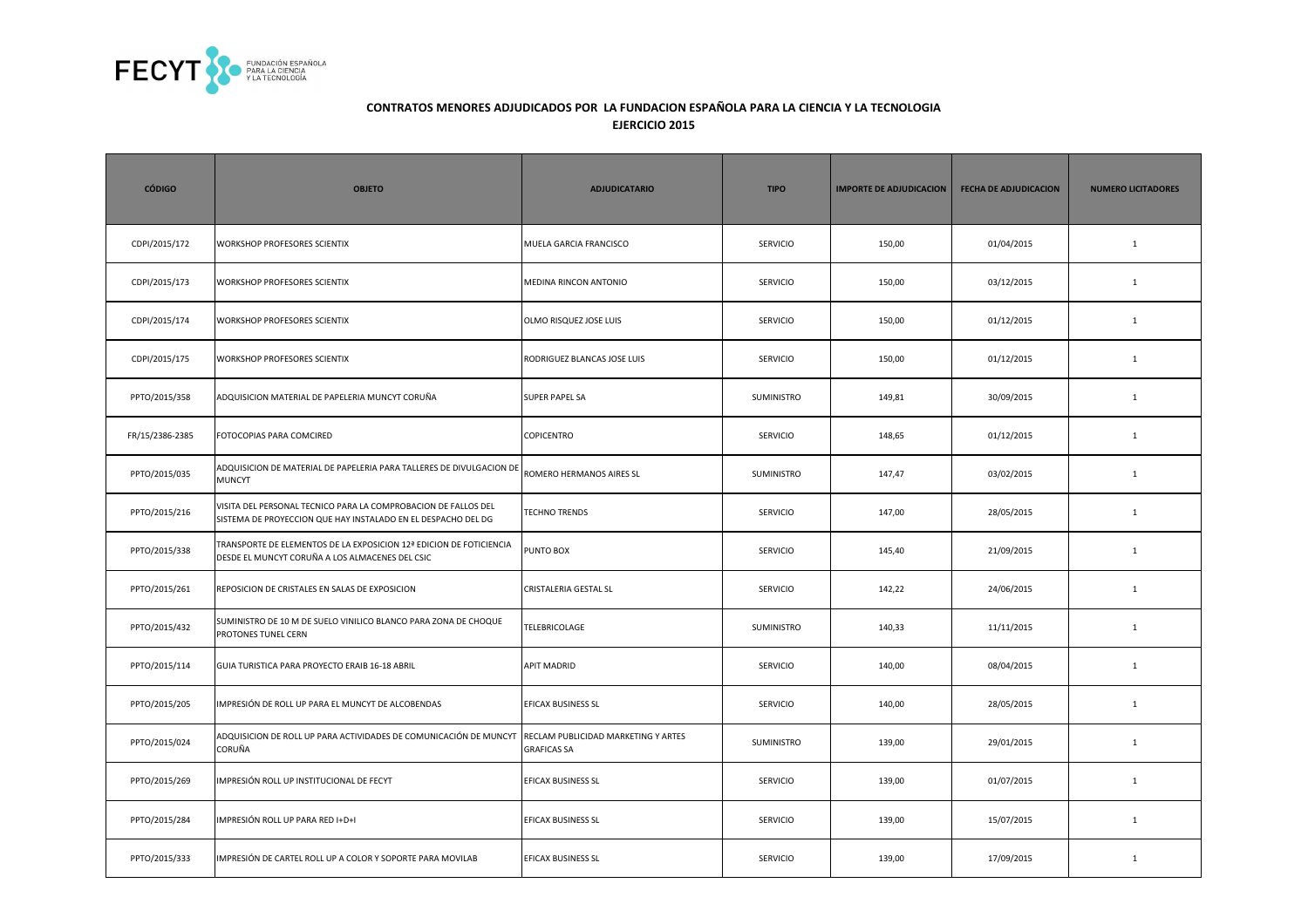

| <b>CÓDIGO</b> | <b>OBJETO</b>                                                                                          | <b>ADJUDICATARIO</b>                                      | <b>TIPO</b>       | <b>IMPORTE DE ADJUDICACION</b> | <b>FECHA DE ADJUDICACION</b> | <b>NUMERO LICITADORES</b> |
|---------------|--------------------------------------------------------------------------------------------------------|-----------------------------------------------------------|-------------------|--------------------------------|------------------------------|---------------------------|
| PPTO/2015/558 | ADQUISICION DE MATERIAL PARA TALLERES Y ACTIIVDAD NAVIDAD MUNCYT<br><b>ALCOBENDAS</b>                  | BLASCO MURILLO MARIA TERESA                               | SUMINISTRO        | 138,20                         | 29/12/2015                   | $\mathbf{1}$              |
| PPTO/2015/121 | SERVICIO DE CAFÉ PARA EL DIA 17 DE ABRIL DE 2015 EN LA REUNION DE ERAIB                                | RAMIRO JAQUETE SA                                         | <b>SERVICIO</b>   | 138,00                         | 23/03/2015                   | $\mathbf{1}$              |
| PPTO/2015/138 | IMPRESIÓN Y COLOCACION DE VINILOS PARA MUNCYT CORUÑA                                                   | RECLAM PUBLICIDAD MARKETING Y ARTES<br><b>GRAFICAS SA</b> | <b>SERVICIO</b>   | 136,00                         | 16/04/2015                   | $\mathbf{1}$              |
| PPTO/2015/191 | IMPRESIÓN DE 5.000 FLYERS SOBRE VERANO EN EL MUNCYT DE A CORUÑA                                        | RECLAM PUBLICIDAD MARKETING Y ARTES<br><b>GRAFICAS SA</b> | SERVICIO          | 136,00                         | 19/05/2015                   | $\mathbf{1}$              |
| FR/15/1284    | COMPRA DE MATERIALES PARA VERANO EN EL MUNCYT Y DEVOLUCION<br>MATERIAL PARA ACTIVIDADES MUNCYT-MECHERO | LABOTIENDA SL                                             | <b>SUMINISTRO</b> | 135,97                         | 30/06/2015                   | $\mathbf{1}$              |
| PPTO/2015/128 | IMPRESIÓN DE CARTEL ROLL UP A COLOR Y SOPORTE                                                          | MADRIDCOLOR                                               | <b>SERVICIO</b>   | 135,00                         | 13/04/2015                   | $\mathbf{1}$              |
| PPTO/2015/223 | IMPRESIÓN ROLL UP PARA TERCERA JORNADA DE LA RED DE DIPLOMACIA<br><b>CIENTIFICA</b>                    | <b>MADRIDCOLOR</b>                                        | <b>SERVICIO</b>   | 135,00                         | 08/06/2015                   | $\mathbf{1}$              |
| FR/15/2275    | TECNICO DE SONIDO EN EVENTO "A GUIDE TO RESEARCH FUNDING IN<br><b>GERMANY"</b>                         | MARTI GUILLEM CISCAR                                      | <b>SERVICIO</b>   | 135,00                         | 17/11/2015                   | $\mathbf{1}$              |
| FR/15/2248    | ADQUISICION DE LAVAVAJILLAS FAIRY                                                                      | VESTUARIO DESECHABLE SLU                                  | <b>SUMINISTRO</b> | 133,44                         | 17/11/2015                   | $\mathbf{1}$              |
| FR/15/288     | ADQUISICION DE 2 LIBROS ELECTRONICOS PARA FOTCIENCIA                                                   | AMAZON.ES                                                 | <b>SUMINISTRO</b> | 133,05                         | 03/03/2015                   | $\mathbf{1}$              |
| PPTO/2015/251 | ADQUISICION DE MATERIAL DE OFICINA PARA WORKSHOP PIPER-IZASKUN<br>LACUNZA                              | ROMERO HERMANOS AIRES SL                                  | <b>SUMINISTRO</b> | 132,84                         | 10/06/2015                   | $\mathbf{1}$              |
| FR/15/2193    | COMPRA DE DETECTOR DE METALES                                                                          | MUNDO DETECTOR, S.L.                                      | SUMINISTRO        | 132,23                         | 01/11/2015                   | $\mathbf{1}$              |
| PPTO/2015/050 | ADQUISICIÓN DE 4 MANOS LIBRES PARA EL NUEVO PERSONAL DE CAMPUS<br>CIENTÍFICOS 2015                     | <b>TIENDA TR</b>                                          | <b>SUMINISTRO</b> | 129,67                         | 13/02/2015                   | $\mathbf{1}$              |
| FR/15/881     | ADQUISICION DE BEGONYA CUBO                                                                            | <b>ALCAMPO SA</b>                                         | <b>SUMINISTRO</b> | 127,13                         | 19/05/2015                   | 1                         |
| PPTO/2015/060 | SONIDO PARA ESPECTÁCULO DE FERNANDO BLASCO EN VERMUNCYT EN<br>AUDITORIO MUNCYT 22 DE FEBRERO 2015      | PUEBLA GIL MARIA PALOMA                                   | <b>SERVICIO</b>   | 125,00                         | 20/02/2015                   | $\mathbf{1}$              |
| PPTO/2015/185 | MATERIAL DE OFICINA                                                                                    | ROMERO HERMANOS AIRES SL                                  | <b>SUMINISTRO</b> | 125,00                         | 05/05/2015                   | $\mathbf{1}$              |
| FR15/2015     | COMPRA DE ARDUINOS PARA PROYECTO SCIENTIX                                                              | ELECTRONICA RAFEL SLU                                     | <b>SUMINISTRO</b> | 123,55                         | 20/10/2015                   | $\mathbf{1}$              |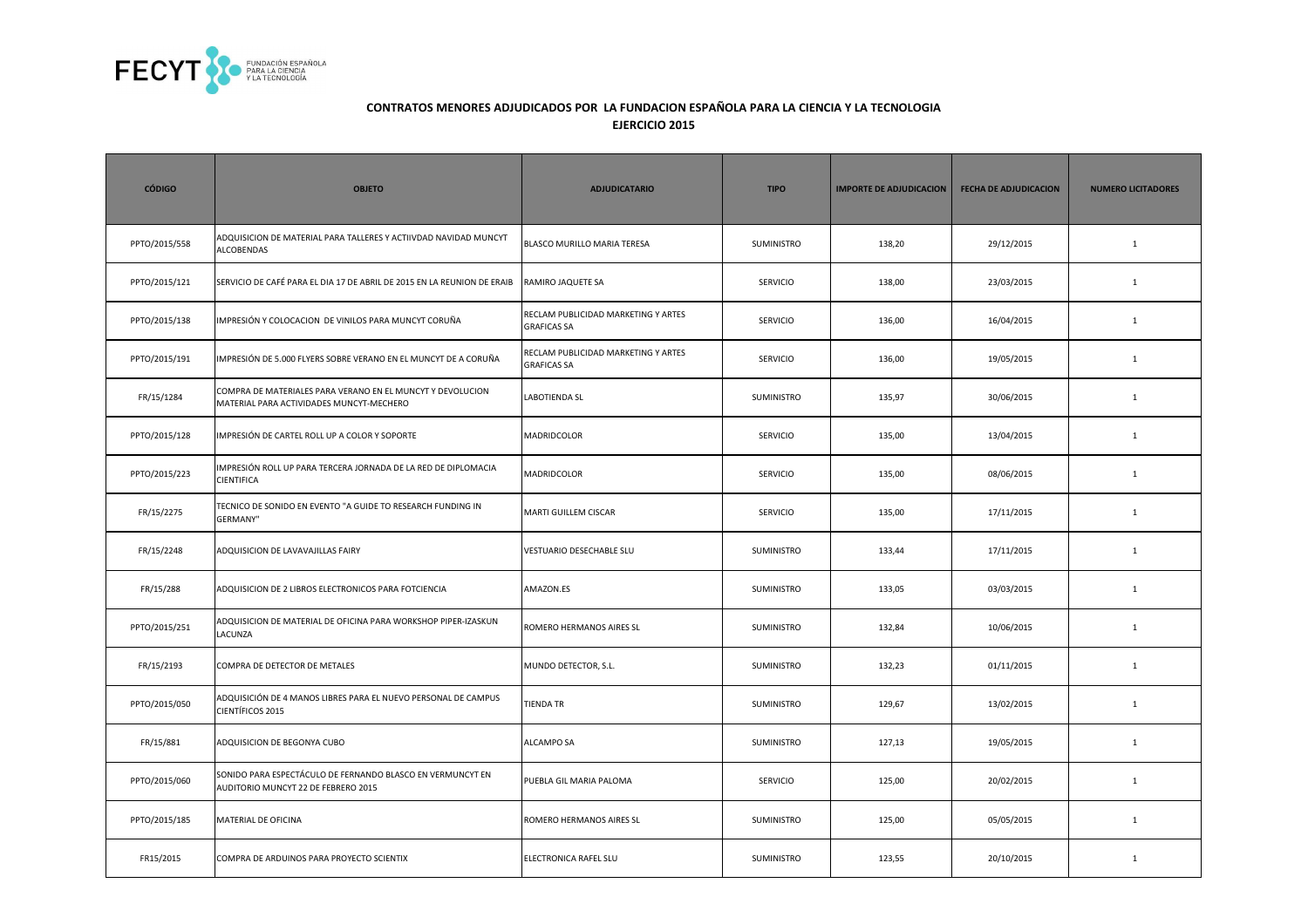

| <b>CÓDIGO</b>       | <b>OBJETO</b>                                                                                | <b>ADJUDICATARIO</b>                           | <b>TIPO</b>     | <b>IMPORTE DE ADJUDICACION</b> | <b>FECHA DE ADJUDICACION</b> | <b>NUMERO LICITADORES</b> |
|---------------------|----------------------------------------------------------------------------------------------|------------------------------------------------|-----------------|--------------------------------|------------------------------|---------------------------|
| PPTO/2015/013       | REPOSICION DE ESPEJOS DE LA SALA PATRIMONIO DE LA SEDE DEL MUNCYT<br>CORUÑA                  | <b>CRISTALERIA GESTAL SL</b>                   | <b>SERVICIO</b> | 122,33                         | 16/01/2015                   | $\mathbf{1}$              |
| PPTO/2015/072       | SERVICIO DE AUTOBUSES EL DIA 24 DE MARZO PARA EL PROYECTO SCIENTIX                           | AUTOCARES HNOS MARTIN SA                       | <b>SERVICIO</b> | 120,00                         | 27/02/2015                   | $1\,$                     |
| PS/2015/019         | PERTENENCIA A LA ASOCIACION ESPAÑOLA DE CROWDFUNDING                                         | ASOCIACION ESPAÑOLA DE CROWDFUNDING            | SERVICIO        | 120,00                         | 24/07/2015                   | $\mathbf{1}$              |
| PPTO/2015/087       | COMIDA PARA LOS SEMIFINALISTAS DE FAMELAB EL DIA 20 DE MARZO DE 2015. MAMACAFE RESTAURANT SL |                                                | <b>SERVICIO</b> | 118,91                         | 09/03/2015                   | $\mathbf{1}$              |
| FR/15/2664          | VIAJE EN EL MARCO DEL CONVENIO CON CERFA                                                     | <b>INTEGRE GGMBH</b>                           | <b>SERVICIO</b> | 117,40                         | 01/11/2015                   | $\mathbf{1}$              |
| PPTO/2015/404       | DESAYUNO PARA LA REUNION DE DIRECTORES DEL 26 DE OCTUBRE DE 2015                             | <b>ASPAMA SA</b>                               | SERVICIO        | 115,30                         | 26/10/2015                   | $1\,$                     |
| FR/15/1796          | CLAUSURA ACTIVIDAD TUNEL INTERACTIVO CERN                                                    | O CURRO BED & FOOD, SL                         | SERVICIO        | 114,55                         | 30/06/2015                   | $\mathbf{1}$              |
| FR/15/361           | SERVICIO DE REPROGRAFIA E IMPRESIÓN                                                          | TELEX 24 OFICINAS DE SERVICIOS A LA EMPRESA SL | <b>SERVICIO</b> | 111,40                         | 10/03/2015                   | $\mathbf{1}$              |
| PPTO/2015/422       | TRASLADO DE ARMARIOS SERVIDORES RACK DE SEDE PEDRO TEIXEIRA A SEDE<br>ALCOBENDAS             | GESTION DE TRANSPORTES TRANSILVANIA            | <b>SERVICIO</b> | 110,00                         | 30/10/2015                   | 1                         |
| PPTO/2015/175       | SERVICIO DE RESTAURACION PARA 40 PERSONAS EN LA REUNION DE<br>COORDINACION DE AGENTES H2020  | GLOBAL FOOD MANAGEMENT SL                      | SERVICIO        | 108,73                         | 19/05/2015                   | $\mathbf{1}$              |
| PPTO/2015/468       | SERVICIO DE IMPRESIÓN DE MATERIAL DEL ACTO DE BALANCE DE LA RED IDI                          | MADRIDCOLOR                                    | SERVICIO        | 106,00                         | 19/11/2015                   | $\mathbf 1$               |
| FR/15/1091-1067-323 | FLORES PARA BEATRIZ SANCHEZ-CARMEN MONTALVILLO-CRISTINA GONZALEZ                             | FLORES ZINNIA SERVICIOS BOTANICOS SL           | <b>SERVICIO</b> | 105,00                         | 10/06/2015                   | $\mathbf{1}$              |
| FR/15/667           | ENVIO FLORES ESPERANZA GARCIA MOLINA+MILENA MATEO E IGNACIO<br><b>GOMEZ VERA</b>             | FLORES ZINNIA SERVICIOS BOTANICOS SL           | <b>SERVICIO</b> | 105,00                         | 17/04/2015                   | $\mathbf{1}$              |
| FR/15/1178          | CATERING JORNADA INFORMATIVA SOBRE EL PROCESO DE TOMA DE<br>DECISIONES EN LA UNION EUROPEA   | <b>GLOBAL FOOD MANAGEMENT SL</b>               | <b>SERVICIO</b> | 104,73                         | 27/02/2015                   | $\mathbf{1}$              |
| PPTO/2015/399       | IMPRESIÓN DE TARJETAS DE VISITA                                                              | MADRIDCOLOR                                    | <b>SERVICIO</b> | 103,60                         | 20/10/2015                   | $\mathbf{1}$              |
| PPTO/2015/305       | PEDIDO DE VASOS PARA BEBIDA CALIENTE                                                         | <b>ENVALIA GROUP SL</b>                        | <b>SERVICIO</b> | 101,33                         | 31/07/2015                   | $\mathbf{1}$              |
| PPTO/2015/534       | TARJETAS DE VISITA DE NOELIA ROMERO, ALFONSO PERES Y ALFONSO LOPEZ                           | MADRIDCOLOR                                    | <b>SERVICIO</b> | 101,30                         | 04/12/2015                   | $\mathbf{1}$              |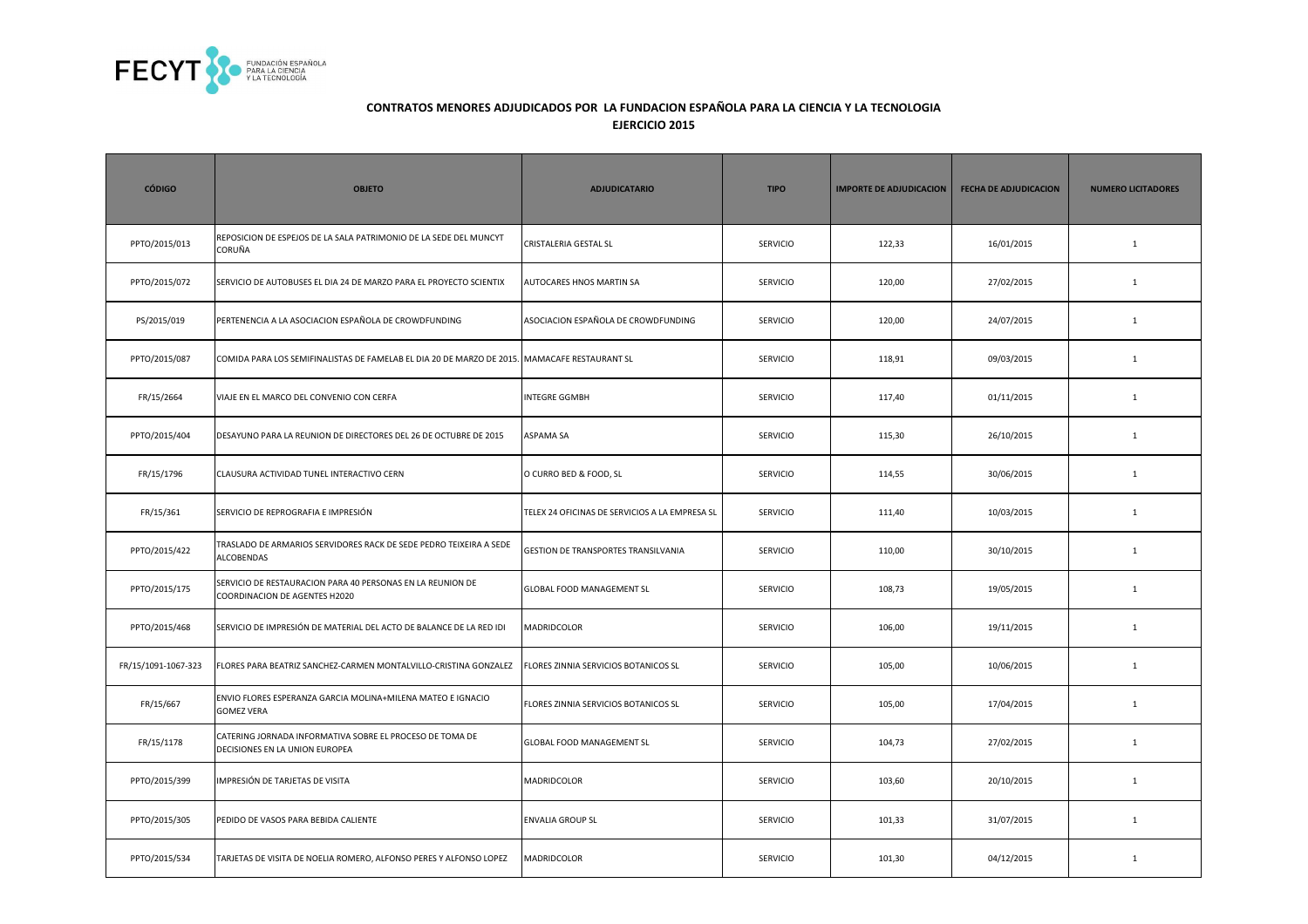

| <b>CÓDIGO</b>        | <b>OBJETO</b>                                                                                                 | <b>ADJUDICATARIO</b>              | <b>TIPO</b>     | <b>IMPORTE DE ADJUDICACION</b> | <b>FECHA DE ADJUDICACION</b> | <b>NUMERO LICITADORES</b> |
|----------------------|---------------------------------------------------------------------------------------------------------------|-----------------------------------|-----------------|--------------------------------|------------------------------|---------------------------|
| PPTO/2015/210        | SOPORTE TECNICO DE AUDIO PARA TRADUCCION SIMULTANEA PARA<br>CONFERENCIA JANE GOODALL                          | PUEBLA GIL MARIA PALOMA           | SERVICIO        | 100,00                         | 28/05/2015                   | $\mathbf{1}$              |
| PPTO/2015/260        | DESCARGA DE ELEMENTOS EXPOSITIVOS TUNEL INTERACTIVO CERN                                                      | CARBALLO RODRIGUEZ MANUEL         | <b>SERVICIO</b> | 100,00                         | 24/06/2015                   | $\mathbf{1}$              |
| PPTO/2015/266        | TRASLADO DE CAJAS DESDE CALLE ALBACETE A CALLE PEDRO TEIXEIRA                                                 | MUDANZAS CRESPO SL                | <b>SERVICIO</b> | 100,00                         | 01/07/2015                   | $\mathbf{1}$              |
| PPTO/2015/376        | REPARACION DEL LECTOR DE TARJETAS MAGNETICAS DE ACCESO EN LA SEDE DE APT INSTALACIONES<br>PEDRO TEIXEIRA      |                                   | SERVICIO        | 100,00                         | 15/10/2015                   | $\mathbf{1}$              |
| CDPI/2015/009        | I EDICION EVALUACION DE PROPUESTAS ERC                                                                        | TABARES VAZQUEZ FRANCISCO         | <b>SERVICIO</b> | 100,00                         | 19/02/2015                   | $\mathbf{1}$              |
| COORDINADORES        | EVALUACION CONVOCATORIA DE CULTURA CIENTIFICA 2015                                                            | BEJARANO COCA MARIA LUZ           | <b>SERVICIO</b> | 100,00                         | 01/09/2015                   | $\mathbf{1}$              |
| <b>COORDINADORES</b> | EVALUACION CONVOCATORIA DE CULTURA CIENTIFICA 2015                                                            | <b>ESTEBAN PARDO VICTOR</b>       | <b>SERVICIO</b> | 100,00                         | 01/09/2015                   | $\mathbf{1}$              |
| COORDINADORES        | EVALUACION CONVOCATORIA DE CULTURA CIENTIFICA 2015                                                            | DEL ROSAL ALONSO ALMUDENA         | <b>SERVICIO</b> | 100,00                         | 01/09/2015                   | $\mathbf{1}$              |
| COORDINADORES        | EVALUACION CONVOCATORIA DE CULTURA CIENTIFICA 2015                                                            | ORO GIRAL LUIS                    | <b>SERVICIO</b> | 100,00                         | 01/09/2015                   | $\mathbf{1}$              |
| FR/15/043-459-460    | COMPRA MATERIAL MUNCYT                                                                                        | <b>DISTRIBUCIONES FERAN SA</b>    | SUMINISTRO      | 99,20                          | 01/01/2015                   | $\mathbf{1}$              |
| PS/2008/025          | Suscripción a obras de leyes                                                                                  | CENTRO DE ESTUDIOS FINANCIEROS SL | SUMINISTRO      | 99,04                          | 30/04/2015                   | $\mathbf{1}$              |
| FR/15/2272           | ALOJAMIENTO EN EVENTO "CIENCIA - WISSENSCHAFT. HOMENAJE AL TALENTO<br>CIENTIFICO ESPAÑOL EN ALEMANIA          | PESTANA BERLIN S.ARL              | <b>SERVICIO</b> | 99,00                          | 17/11/2015                   | $\mathbf{1}$              |
| FR/15/2271           | ALOJAMIENTO EN EVENTO "CIENCIA - WISSENSCHAFT. HOMENAJE AL TALENTO<br>CIENTIFICO ESPAÑOL EN ALEMANIA          | PESTANA BERLIN S.ARL              | <b>SERVICIO</b> | 99,00                          | 17/11/2015                   | $\mathbf{1}$              |
| FR/15/851            | ALOJAMIENTO EN CRETA DE ILA                                                                                   | <b>CRETA MARIS</b>                | <b>SERVICIO</b> | 99,00                          | 24/01/2015                   | 1                         |
| PPTO/2015/314        | MPRESIÓN DE 100 CARTELES PARA JORNADAS DE FORMACION PRESENCIAL<br>WOS Y SCOPUS                                | <b>GRAFICAS LIDER SL</b>          | SERVICIO        | 98,00                          | 03/09/2015                   | $\mathbf{1}$              |
| PPTO/2015/176        | SERVICIO DE RESTAURACION PARA REUNION GRUPO DE INTERES INSDUSTRIAL<br>ESPAÑOL EN GRAFENO EL 4 DE MAYO DE 2015 | RAMIRO JAQUETE SA                 | <b>SERVICIO</b> | 92,53                          | 30/04/2015                   | $\mathbf{1}$              |
| PPTO/2015/162        | DESAYUNO ECLIPSE                                                                                              | CHURRERIA REAL 30 SL              | SERVICIO        | 91,00                          | 07/05/2015                   | $\mathbf{1}$              |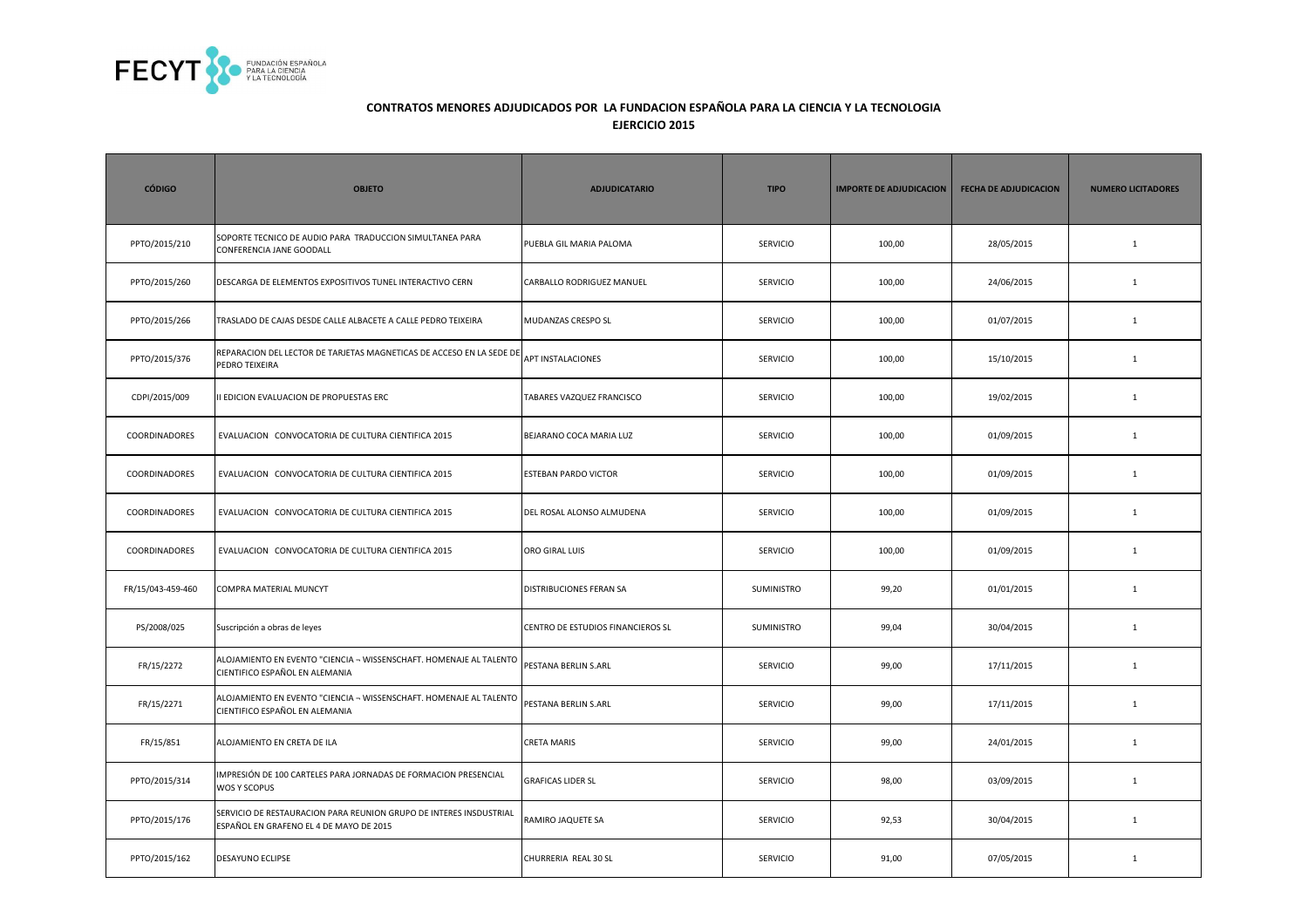

| <b>CÓDIGO</b> | <b>OBJETO</b>                                                                                         | <b>ADJUDICATARIO</b>                               | <b>TIPO</b>     | <b>IMPORTE DE ADJUDICACION</b> | <b>FECHA DE ADJUDICACION</b> | <b>NUMERO LICITADORES</b> |
|---------------|-------------------------------------------------------------------------------------------------------|----------------------------------------------------|-----------------|--------------------------------|------------------------------|---------------------------|
| FR/15/843     | DESAYUNO PARA CURSO CESION ILEGAL DE TRABAJADORES 11 DE MAYO                                          | CHURRERIA REAL 30 SL                               | <b>SERVICIO</b> | 91,00                          | 13/05/2015                   | $\mathbf{1}$              |
| FR/15/846     | COMIDA DIRECTOR GENERAL                                                                               | <b>DOSJUMAR SL</b>                                 | <b>SERVICIO</b> | 90,91                          | 14/05/2015                   | $\mathbf{1}$              |
| FR/15/2503    | SERVICIO TAXI MES NOVIEMBRE CYTED                                                                     | <b>TAXI MERCEDES</b>                               | <b>SERVICIO</b> | 90,91                          | 22/12/2015                   | $\mathbf{1}$              |
| FR/15/946-948 | COMPRA DE MATERIAL ACTIVIDADES MUNCYT CORUÑA                                                          | MARTINEZ MOSQUERA, FRANCISCO JAVIER                | SUMINISTRO      | 90,00                          | 01/01/2015                   | $\mathbf{1}$              |
| PS/2015/021   | MANTENIMIENTO DE FUENTE DE RED PASILLO TECNICO                                                        | AQUASERVICE                                        | <b>SERVICIO</b> | 90,00                          | 05/08/2015                   | $\mathbf{1}$              |
| FR/15/1351    | PUBLICIDAD PARA EL FINDE CIENTIFICO                                                                   | JUNTINES JUGAR Y APRENDER SL                       | SERVICIO        | 90,00                          | 09/07/2015                   | $1\,$                     |
| PPTO/2015/011 | ADQUISICION DE GEL ANTIHORMIGAS                                                                       | DROGUERIA BOTER SL                                 | SUMINISTRO      | 89,47                          | 16/01/2015                   | $\mathbf{1}$              |
| PPTO/2015/420 | IMPRESIÓN 200 TARJETAS DE VISITA COORDINADORES CIENTIFICOS FECYT EN<br>EMBAJADAS                      | MADRIDCOLOR                                        | <b>SERVICIO</b> | 88,30                          | 02/11/2015                   | $\mathbf{1}$              |
| PPTO/2015/031 | ADQUISICION DE VINILOS PARA LA SALA DE LACTANCIA                                                      | EYAROC COMPANY, S.L.                               | SUMINISTRO      | 87,60                          | 03/02/2015                   | $\mathbf{1}$              |
| FR/15/1090    | PAGO CARGO ADUANA MATERIALES PARA STAND SCIENTIEX FINDE CIENTIFICO                                    | UNITED PARCEL SERVICE ESPAÑA LTD Y COMPAÑÍA<br>SRC | SERVICIO        | 85,50                          | 09/06/2015                   | $\mathbf{1}$              |
| PPTO/2015/446 | ADQUISICION DE MATERIAL PARA LA REALIZACION DE LOS TALLERES<br>EXPERIMENTALES DE SALA DE ADN Y OPTICA | PARRA ROMERO FRANCISCO JAVIER                      | SUMINISTRO      | 85,46                          | 11/11/2015                   | $\mathbf 1$               |
| PPTO/2015/421 | REPARACION MARCO PANTALLA PORTATIL MDE                                                                | RUIZ MAQUEDA RUBEN                                 | <b>SERVICIO</b> | 85,22                          | 02/11/2015                   | $\mathbf{1}$              |
| PPTO/2015/106 | COFFE FORO EXPERTOS RETO 6                                                                            | RAMIRO JAQUETE SA                                  | <b>SERVICIO</b> | 83,27                          | 30/03/2015                   | $\mathbf{1}$              |
| FR/15/827     | SERVICIO RESTAURACION REUNION "PROJETC FOLLOW UP SEMINAR" DE LA ERA<br>NET MADRID 18-20 MARZO 2015    | RAMIRO JAQUETE SA                                  | <b>SERVICIO</b> | 83,27                          | 08/05/2015                   | $\mathbf{1}$              |
| PPTO/2015/085 | ADQUISICION DE SELLOS FECHADORES PARA REGISTRO DE ENTRADA SEDE<br>ALCOBENDAS                          | MADRIDCOLOR                                        | SUMINISTRO      | 83,20                          | 02/03/2015                   | $\mathbf{1}$              |
| PPTO/2015/194 | SUMINISTRO DE PORTA DISTINTIVOS PARA LA JORNADA RESTAURACIENCIA                                       | ROMERO HERMANOS AIRES SL                           | SUMINISTRO      | 82,86                          | 12/05/2015                   | $\mathbf{1}$              |
| FR/15/2562    | COMPRA MATERIAL TALLERES ACTIVIDADES MUNCYT CORUÑA                                                    | JARDI OLEIROS SL                                   | SUMINISTRO      | 82,64                          | 30/12/2015                   | $\mathbf{1}$              |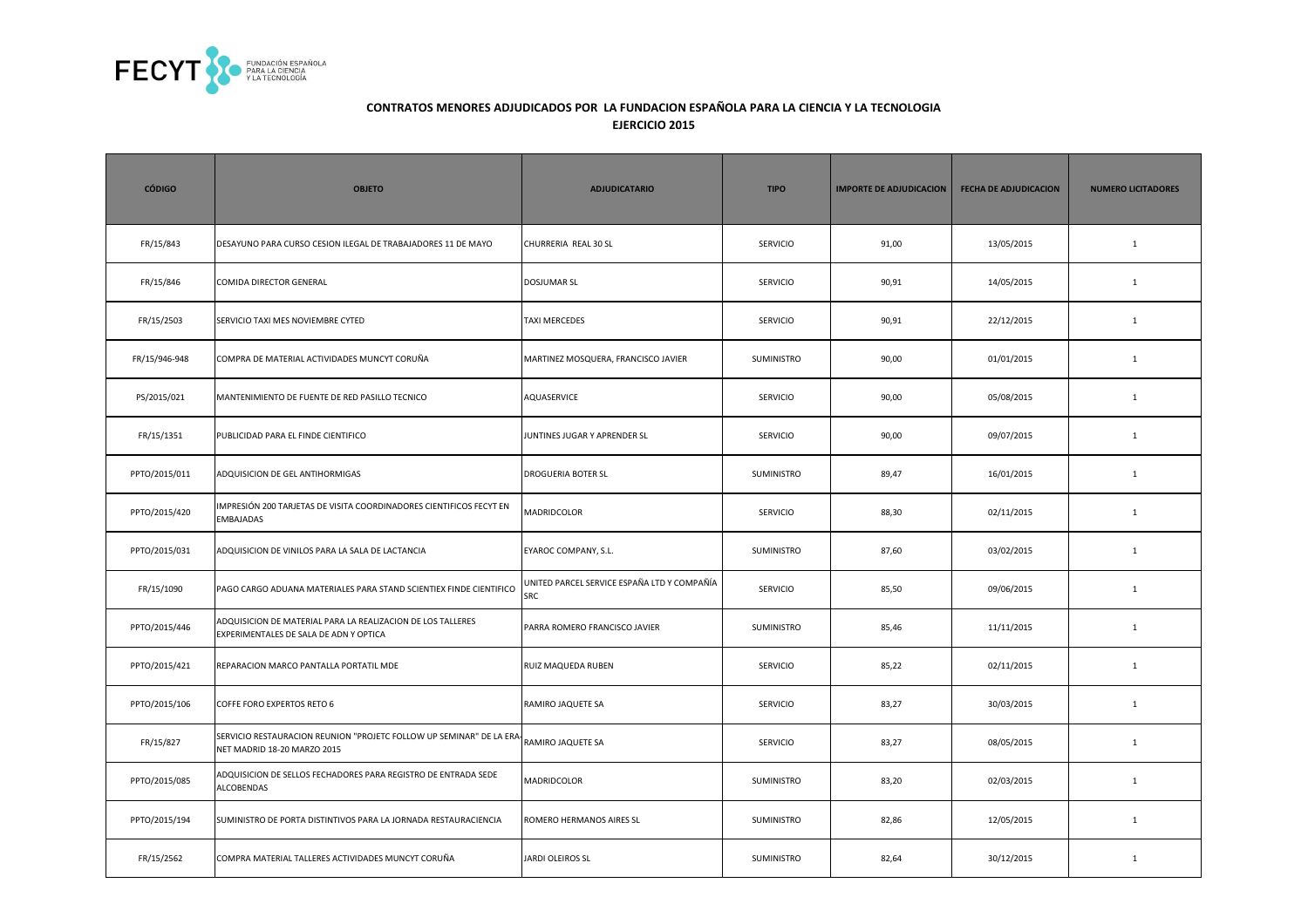

| <b>CÓDIGO</b> | <b>OBJETO</b>                                                                          | <b>ADJUDICATARIO</b>                                      | <b>TIPO</b>       | <b>IMPORTE DE ADJUDICACION</b> | <b>FECHA DE ADJUDICACION</b> | <b>NUMERO LICITADORES</b> |
|---------------|----------------------------------------------------------------------------------------|-----------------------------------------------------------|-------------------|--------------------------------|------------------------------|---------------------------|
| FR/15/1767    | COMPRA DE UN VINILO                                                                    | <b>EVERYONEPLUS</b>                                       | SUMINISTRO        | 82,00                          | 31/08/2015                   | $\mathbf{1}$              |
| FR/15/1412    | LONAS MUNCYT CORUÑA                                                                    | LEIRAS MARTINEZ IVAN                                      | SUMINISTRO        | 82,00                          | 28/05/2015                   | $\mathbf{1}$              |
| PPTO/2015/234 | IMPRESIÓN DE 400 TARJETAS PERSONAL MUNCYT (MARIAN _ANA URUÑUELA)                       | MADRIDCOLOR                                               | <b>SERVICIO</b>   | 80,10                          | 08/06/2015                   | $\mathbf{1}$              |
| FR/15/1065    | IMPRESIÓN DE FOLLETOS PARA ACTIVIDADES MUNCYT CORUÑA                                   | RECLAM PUBLICIDAD MARKETING Y ARTES<br><b>GRAFICAS SA</b> | SERVICIO          | 80,00                          | 03/06/2015                   | $\mathbf{1}$              |
| FR15/1857     | TAXI DIRECTOR GENERAL A CORUÑA                                                         | ARES RODRIGUEZ ANTONIO                                    | SERVICIO          | 80,00                          | 25/09/2015                   | $\mathbf{1}$              |
| FR/15/2231    | ADQUISICION MATERIAL PLANETARIO                                                        | <b>BAZAR INDIA 3</b>                                      | SUMINISTRO        | 79,34                          | 19/11/2015                   | $\mathbf{1}$              |
| FR/15/1607    | ADQUISICION MATERIAL FARA ACTIVIDADES                                                  | RETALES ORILLAMAR SL                                      | SUMINISTRO        | 78,68                          | 12/08/2015                   | $\mathbf{1}$              |
| FR/15/1576    | TAXI CYTED MES JULIO                                                                   | <b>TAXI MERCEDES</b>                                      | <b>SERVICIO</b>   | 78,18                          | 06/08/2015                   | $\mathbf{1}$              |
| FR/15/1949    | ADQUISICION MATERIAL PARA ACTIVIDADES MUNCYT CORUÑA                                    | FOTOCOPIAS CONDE SL                                       | SUMINISTRO        | 77,20                          | 09/10/2015                   | $\mathbf{1}$              |
| PPTO/2015/264 | SERVICIO DE RESTAURACION A REALIZAR EL 19 DE JUNIO PARA EL WORKSHOP<br><b>DE PITEC</b> | RAMIRO JAQUETE SA                                         | <b>SERVICIO</b>   | 77,10                          | 19/06/2015                   | $\mathbf{1}$              |
| PPTO/2015/301 | TRADUCCION BOLETIN Nº 23 CYTED                                                         | TRAVIATTA TRADUCCIONES                                    | <b>SERVICIO</b>   | 74,07                          | 28/07/2015                   | $\mathbf{1}$              |
| PPTO/2015/115 | SERVICIO DE RECOGIDA Y TRANSPORTE PARA LA EXPOSICION DE FOTCIENCIA                     | PUNTO BOX                                                 | <b>SERVICIO</b>   | 74,06                          | 08/04/2015                   | $\mathbf{1}$              |
| PPTO/2015/438 | ADQUISICION DE CONSUMIBLES PARA IMPRESORA MONOPUESTO DG                                | SUMOSA MUNDOCOOP SL                                       | SUMINISTRO        | 73,62                          | 11/11/2015                   | $\mathbf{1}$              |
| FR/15/1325    | ADQUISICION DE PIEDRA PARASOL                                                          | FRONDA CENTROS DE JARDINERIA SL                           | <b>SUMINISTRO</b> | 72,56                          | 03/07/2015                   | $\mathbf{1}$              |
| PPTO/2015/033 | ADQUISICION DE SOBRES MARRONES                                                         | ROMERO HERMANOS AIRES SL                                  | SUMINISTRO        | 72,00                          | 03/02/2015                   | $\mathbf{1}$              |
| FR/15/1411    | MPRESIÓN DE 240 FOTOCOPIAS                                                             | FOTOCOPIAS CONDE SL                                       | <b>SERVICIO</b>   | 72,00                          | 15/07/2015                   | $\mathbf{1}$              |
| FR/15/1840    | ADQUISICION MATERIAL ACTIVIDADES MUNCYT CORUÑA                                         | <b>MARA PAPEL SL</b>                                      | SUMINISTRO        | 71,61                          | 23/09/2015                   | $\mathbf{1}$              |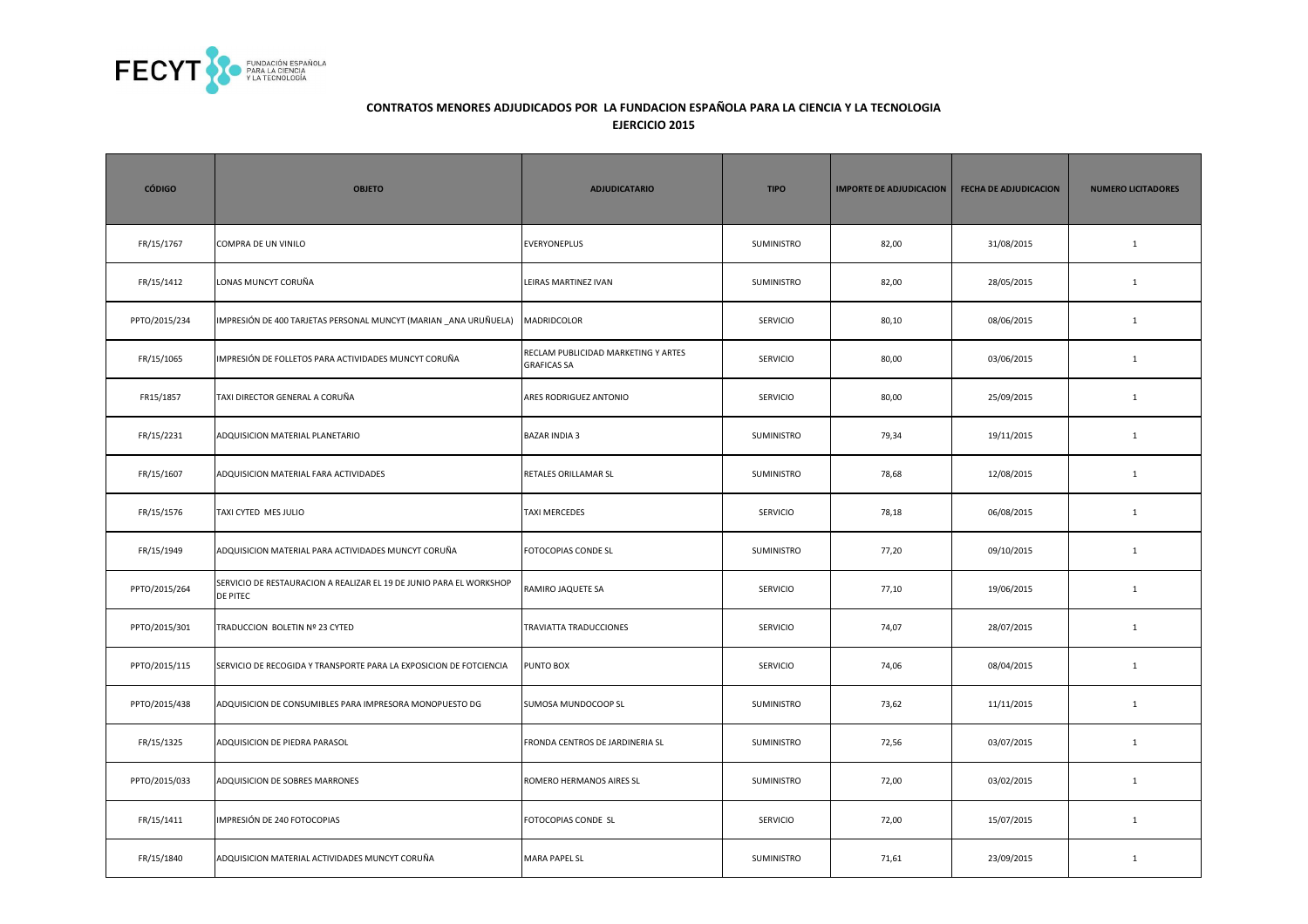

| <b>CÓDIGO</b> | <b>OBJETO</b>                                                                                                                                                                                                       | <b>ADJUDICATARIO</b>                                                              | <b>TIPO</b>     | <b>IMPORTE DE ADJUDICACION</b> | <b>FECHA DE ADJUDICACION</b> | <b>NUMERO LICITADORES</b> |
|---------------|---------------------------------------------------------------------------------------------------------------------------------------------------------------------------------------------------------------------|-----------------------------------------------------------------------------------|-----------------|--------------------------------|------------------------------|---------------------------|
| FR/15/450     | LIMPIEZA METRACRILATO DEL PORTASONDAS.COMPROBACIÓN DE<br><b>FUNCIONAMIENTO</b>                                                                                                                                      | OXIDINE GALICIA, SL                                                               | <b>SERVICIO</b> | 70,00                          | 01/02/2015                   | $\mathbf{1}$              |
| FR/15/1608    | ADQUISICION MATERIAL FARA ACTIVIDADES                                                                                                                                                                               | RETALES ORILLAMAR SL                                                              | SUMINISTRO      | 68,76                          | 12/08/2015                   | $\mathbf{1}$              |
| FR/15/035     | COMPRA DE MATERIALES PARA TALLERES MUNCYT                                                                                                                                                                           | DECATHLON ESPAÑA SAU                                                              | SUMINISTRO      | 67,55                          | 01/04/2015                   | $\mathbf{1}$              |
| FR/15/1413    | ADQUISICION MATERIAL PARA ACTIVIDADES MUNCYT                                                                                                                                                                        | PROGANDO SL                                                                       | SUMINISTRO      | 66,25                          | 15/07/2015                   | $\mathbf{1}$              |
| PPTO/2015/253 | ADQUISICION DE MATERIAL DE OFICINA                                                                                                                                                                                  | ROMERO HERMANOS AIRES SL                                                          | SUMINISTRO      | 66,22                          | 11/06/2015                   | $\mathbf{1}$              |
| PS/2013/045   | INSCRIPCION EN LA ASOCIACION DE NACIONAL DE INFORMADORES DE LA<br>SALUD (ANIS) VERONICA FUENTES                                                                                                                     | ASOCIACION NACIONAL DE INFORMADORES DE LA<br>SALUD (ANIS) VERONICA FUENTES        | SERVICIO        | 65,00                          | 01/01/2015                   | $\mathbf{1}$              |
| PS/2013/044   | INSCRIPCION EN LA ASOCIACION DE PERIODISTAS DE INFORMACION<br>AMBIENTAL (APIA)                                                                                                                                      | ASOCIACION DE PERIODISTAS DE INFORMACION<br>AMBIENTAL (APIA). EVA RODRIGUEZ NIETO | SERVICIO        | 65,00                          | 01/01/2015                   | $\mathbf{1}$              |
| FR/15/1992    | SERVICIO DE REPROGRAFIA E IMPRESIÓN                                                                                                                                                                                 | TELEX 24 OFICINAS DE SERVICIOS A LA EMPRESA SL                                    | SERVICIO        | 61,75                          | 14/10/2015                   | $\mathbf{1}$              |
| PPTO/2015/377 | ADQUISICION MATERIAL EJECUCION TALLER AULA OPTICA                                                                                                                                                                   | DIDACIENCIA SA                                                                    | SUMINISTRO      | 61,02                          | 15/10/2015                   | $\mathbf{1}$              |
| PPTO/2015/414 | ADQUISICION LICENCIAS FICHAJE REMOTO                                                                                                                                                                                | <b>GRUPO SPEC SA</b>                                                              | SUMINISTRO      | 60,00                          | 27/10/2015                   | $\mathbf{1}$              |
| PPTO/2015/524 | ADQUISICION DE UN PROGRAMA PARA GENERAR EL FICHERO FORMATO BOE<br>DEL MODELO 182 "DECLARACION INFORMATIVA DE DONATIVOS, DONACIONES CRITERIUM.ES<br>Y APORTACIONES RECIBIDAS" DESDE LOS DATOS DE UNA HOJA DE CALCULO |                                                                                   | SUMINISTRO      | 60,00                          | 16/12/2015                   | $\mathbf{1}$              |
| PPTO/2015/163 | IMPRESIÓN A COLOR SOBRE VINILO TRANSPARENTE (10 UNIDADES)                                                                                                                                                           | MADRIDCOLOR                                                                       | SERVICIO        | 59,50                          | 06/05/2015                   | $\mathbf{1}$              |
| FR/15/1948    | ADQUISICION MATERIAL PARA ACTIVIDADES MUNCYT CORUÑA                                                                                                                                                                 | DIELECTRO INDUSTRIAL SAU                                                          | SUMINISTRO      | 58,00                          | 09/10/2015                   | $\mathbf{1}$              |
| FR/15/2006    | COMPRA DE SOPORTE PARA LA TELEVISION DEL CERN                                                                                                                                                                       | <b>MEDIA MARKT</b>                                                                | SUMINISTRO      | 57,84                          | 16/10/2015                   | $\mathbf{1}$              |
| PPTO/2015/267 | ADQUISICION DE MATERIALES PARA EL PROGRAMA VERANO EN EL MUNCYT<br>2015                                                                                                                                              | VENTUS CIENCIA EXPERIMENTAL SL                                                    | SUMINISTRO      | 57,70                          | 19/06/2015                   | $\mathbf{1}$              |
| FR/15/2103    | REPARACION DE URGENCIA ASCENSOR MUNCYT CORUÑA                                                                                                                                                                       | KONE ELEVADORES SA                                                                | SERVICIO        | 57,36                          | 30/10/2015                   | $\mathbf{1}$              |
| PPTO/2015/364 | SUMINISTRO DE CAJAS PARA DESPACHO DE GERENCIA                                                                                                                                                                       | ROMERO HERMANOS AIRES SL                                                          | SUMINISTRO      | 56,76                          | 30/09/2015                   | 1                         |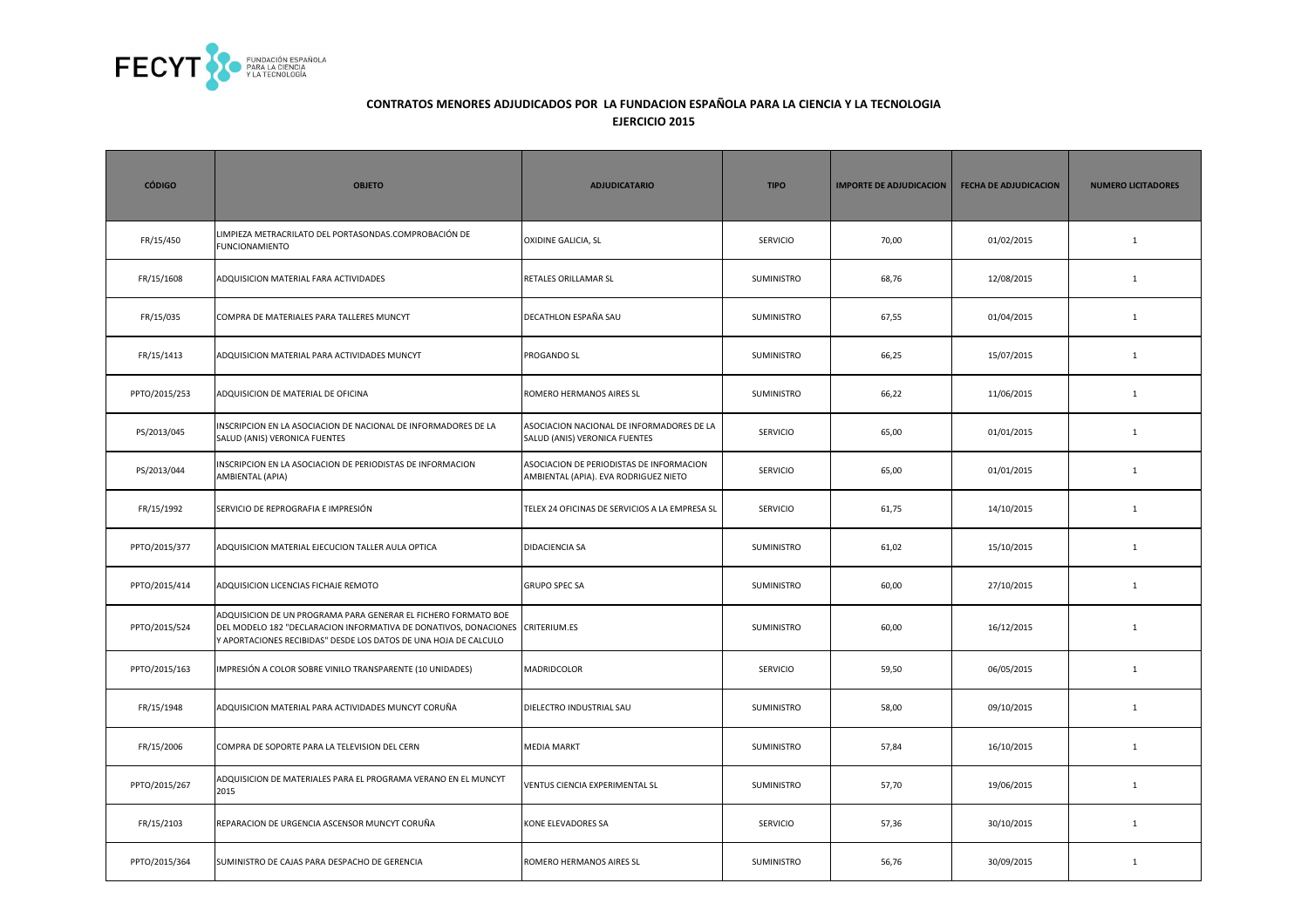

| <b>CÓDIGO</b> | <b>OBJETO</b>                                                                                | <b>ADJUDICATARIO</b>             | <b>TIPO</b>       | <b>IMPORTE DE ADJUDICACION</b> | <b>FECHA DE ADJUDICACION</b> | <b>NUMERO LICITADORES</b> |
|---------------|----------------------------------------------------------------------------------------------|----------------------------------|-------------------|--------------------------------|------------------------------|---------------------------|
| FR/15/963     | COMPRA DE MATERIALES PARA FINDE CIENTIFICO                                                   | <b>EMBALATGES REUS SL</b>        | <b>SUMINISTRO</b> | 56,55                          | 25/05/2015                   | $\mathbf{1}$              |
| PPTO/2015/250 | ADQUISICION DE PORTANOMBRES DE MESA PARA REUNION DE DIPLOMACIA<br>CIENTIFICA-CRISTINA GRACIA | ROMERO HERMANOS AIRES SL         | <b>SUMINISTRO</b> | 55,00                          | 10/06/2015                   | $\mathbf{1}$              |
| FR/15/1046    | ADQUISICION DE MATERIAL PARA ACTIVIDADES MUNCYT CORUÑA                                       | <b>CHIMPOS SL</b>                | <b>SUMINISTRO</b> | 54,54                          | 03/06/2015                   | $\mathbf{1}$              |
| FR/15/191     | ALOJAMIENTO REUNION DIRECTORES DE MUSEOS                                                     | ACTIVIDADES CULTURALES RIGA, SL  | SERVICIO          | 54,54                          | 01/06/2015                   | $\mathbf 1$               |
| PPTO/2015/275 | ADQUSICION LIBROS DEPARTAMENTO DE DOCUMENTACION                                              | EL PROFESIONAL DE LA INFORMACION | SUMINISTRO        | 54,50                          | 01/07/2015                   | $\mathbf{1}$              |
| FR/15/1951    | ADQUISICION MATERIAL PARA ACTIVIDADES MUNCYT CORUÑA                                          | ANTONIO PAZOS SA                 | <b>SUMINISTRO</b> | 53,70                          | 09/10/2015                   | $\mathbf{1}$              |
| PPTO/2015/211 | IMPRESIÓN DE 17 CERTIFICADOS ACREDITATIVOS DE PERTENENCIA A LA RED<br><b>UCC</b>             | <b>MADRIDCOLOR</b>               | <b>SERVICIO</b>   | 53,40                          | 28/05/2015                   | $\mathbf{1}$              |
| FR/15/2041    | SERVICIO DE RESTAURACION PARA WATEUR OFRECIDO EL DIA 04/09/2015                              | GLOBAL FOOD MANAGEMENT SL        | <b>SERVICIO</b>   | 53,26                          | 22/10/2015                   | $\mathbf{1}$              |
| PPTO/2015/265 | ADQUISICION TARJETAS IDENTIFICATIVAS                                                         | ROMERO HERMANOS AIRES SL         | SUMINISTRO        | 52,68                          | 25/06/2015                   | $\mathbf{1}$              |
| FR/15/1600    | ADQUISICION MATERIAL FARA ACTIVIDADES                                                        | CENTROS COMERCIALES CARREFOUR SA | <b>SUMINISTRO</b> | 52,67                          | 12/08/2015                   | $\mathbf{1}$              |
| FR/15/2245    | COMPRA ALCAMPO MATERIAL TALLER ADN                                                           | <b>ALCAMPO SA</b>                | <b>SUMINISTRO</b> | 52,08                          | 23/11/2015                   | $\mathbf{1}$              |
| PPTO/2015/171 | SERVICIO DE RESTAURACION PARA EL PROYECTO CSA WATWEUR                                        | RAMIRO JAQUETE SA                | <b>SERVICIO</b>   | 50,24                          | 28/04/2015                   | $\mathbf{1}$              |
| FR/15/1599    | ADQUISICION MATERIAL FARA ACTIVIDADES                                                        | ANTONIO PAZOS SA                 | SUMINISTRO        | 50,18                          | 12/08/2015                   | $\mathbf{1}$              |
| PPTO/2015/037 | CONTRATACION SERVICIO DE MUDANZA PARA TRASLADO DE PERSONAL DE<br>ALCOBENDAS                  | MUDANZAS CRESPO SL               | <b>SERVICIO</b>   | 50,00                          | 06/02/2015                   | 1                         |
| FR/15/1958    | ENTRADA AL MUSEO DE LA CIENCIA DE VALLADOLID                                                 | MUSEO DE LA CIENCIA              | <b>SERVICIO</b>   | 50,00                          | 09/10/2015                   | $\mathbf{1}$              |
| PF2015-043    | ENCUENTRO MUSEOLOGIA 2015 ICOM                                                               | ICOM-CE                          | <b>SERVICIO</b>   | 50,00                          | 03/06/2015                   | $\mathbf{1}$              |
| PPTO/2015/019 | IMPRESIÓN DE TARJETAS PARA EL DIRECTOR GENERAL                                               | MADRIDCOLOR                      | SUMINISTRO        | 49,80                          | 27/01/2015                   | $\mathbf{1}$              |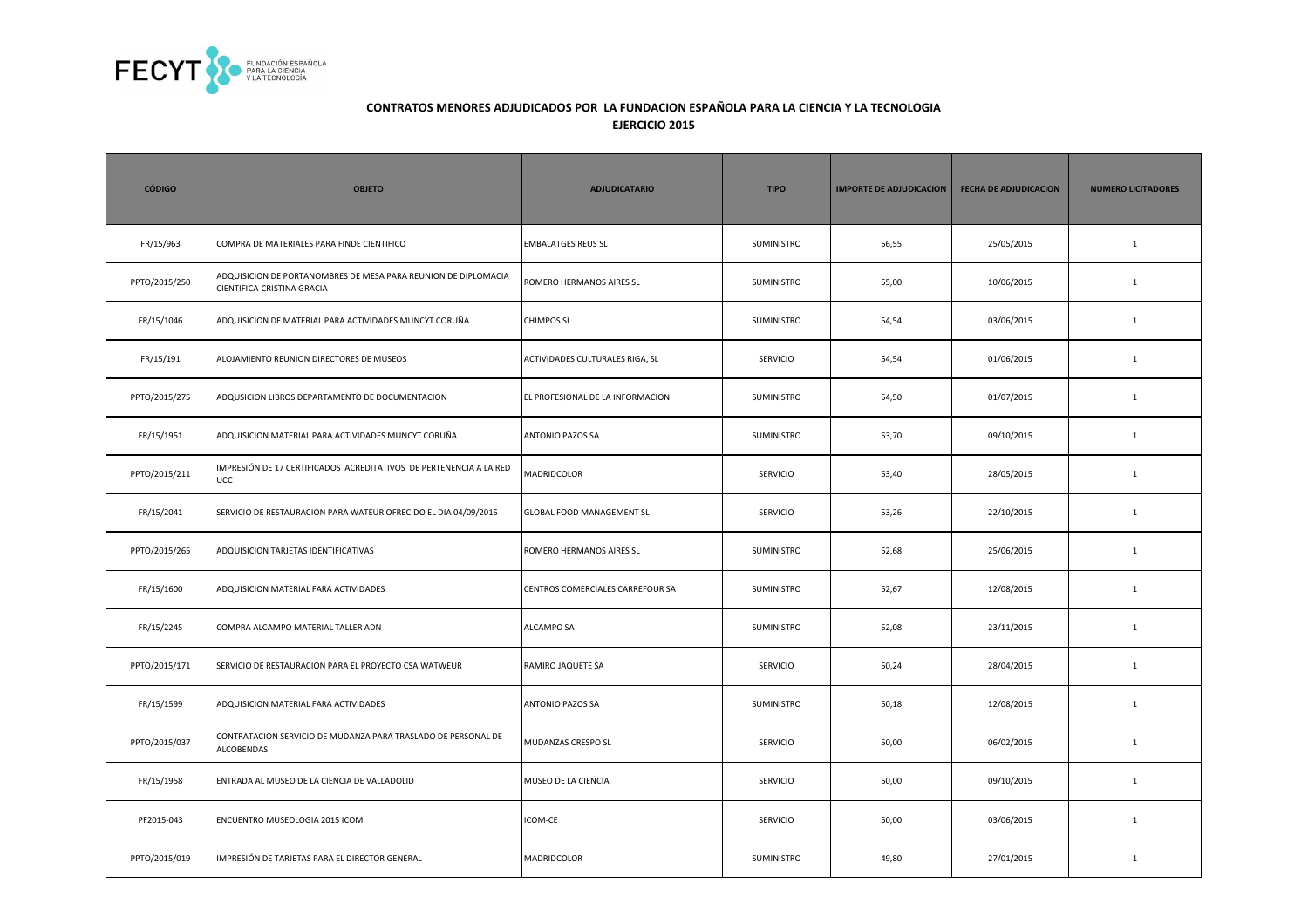

| <b>CÓDIGO</b>    | <b>OBJETO</b>                                                                      | <b>ADJUDICATARIO</b>                 | <b>TIPO</b>     | <b>IMPORTE DE ADJUDICACION</b> | <b>FECHA DE ADJUDICACION</b> | <b>NUMERO LICITADORES</b> |
|------------------|------------------------------------------------------------------------------------|--------------------------------------|-----------------|--------------------------------|------------------------------|---------------------------|
| PPTO/2015/254    | ADQUISCION TARJETAS DE VISITA CRISTINA GRACIA                                      | MADRIDCOLOR                          | SUMINISTRO      | 49,80                          | 10/06/2015                   | $\mathbf{1}$              |
| PF2015-012       | SEMINARIO COMUNICAR CAUSAS DIFICILES DE COMUNICAR                                  | ASOCIACION ESPAÑOLA DE FUNDRAISING   | SERVICIO        | 49,59                          | 11/02/2015                   | $\mathbf{1}$              |
| PPTO/2015/281    | ADQUISICION DE UN DISCO DURO PARA COPIAR SERVIDOR VIRTUAL ALOJADO<br>EN ASAC       | GRANDES ALMACENES FNAC ESPAÑA SA     | SUMINISTRO      | 49,58                          | 15/07/2015                   | $\mathbf{1}$              |
| PPTO/2015/002    | REPARACION DE CAMARA 15 VISUALIZACION PARKING                                      | SECURITAS SEGURIDAD ESPAÑA SA        | <b>SERVICIO</b> | 49,50                          | 08/01/2015                   | $\mathbf{1}$              |
| <b>VARIAS FR</b> | COMPRA MATERIALDE LIMPIEZA PARA COLECCIÓN MUSEO CORUÑA                             | CENTROS COMERCIALES CARREFOUR SA     | SUMINISTRO      | 49,30                          | 18/12/2015                   | $\mathbf{1}$              |
| PS/NOTARIO       | SERVICIOS DE GESTION NOTARIA:LEGITIMACION ACTAS, ELEVACION DE<br><b>ESCRITURAS</b> | RAMOS ORTIZ NOTARIOS                 | SERVICIO        | 48,40                          | 01/01/2015                   | $1\,$                     |
| FR/15/753        | COMPRA DE MATERIAL TALLERES MUNCYT                                                 | LIBRERIA ARENAS, SL                  | SUMINISTRO      | 48,29                          | 01/06/2015                   | $\mathbf{1}$              |
| FR/15/1465       | COMPRA DE VALVAULA MANTENIMIENTO INTERACTIVOS                                      | SALVADOR ESCODA, S.A.                | SUMINISTRO      | 46,66                          | 01/07/2015                   | $\mathbf{1}$              |
| FR/15/1950       | ADQUISICION MATERIAL PARA ACTIVIDADES MUNCYT CORUÑA                                | <b>ANTONIO PAZOS SA</b>              | SUMINISTRO      | 45,56                          | 09/10/2015                   | $\mathbf{1}$              |
| FR/15/2397       | COMPRA DE MATERIAL PARA EL TALLER DE ADN                                           | <b>GIANTMICROBES UK LTD</b>          | SUMINISTRO      | 44,75                          | 01/12/2015                   | $\mathbf{1}$              |
| FR/15/2141       | ALOJAMIENTO PARTICIPANTE EN CONGRESO SCIENTIX                                      | HOTELES LOMOR SL                     | SERVICIO        | 44,55                          | 04/11/2015                   | $1\,$                     |
| PPTO/2015/235    | ADQUISICION SELLOS PARA DIRECTORES (ALFONSO Y VICTORIA)                            | MADRIDCOLOR                          | SUMINISTRO      | 44,40                          | 08/06/2015                   | $\mathbf{1}$              |
| FR/15/914        | FLORES PARA ESTHER VALLES MARCOS                                                   | FLORES ZINNIA SERVICIOS BOTANICOS SL | <b>SERVICIO</b> | 44,40                          | 21/05/2015                   | $\mathbf{1}$              |
| FR/15/033        | COMPRA DE VASOS DESHECHABLES                                                       | THOUY APB, SL                        | SUMINISTRO      | 42,68                          | 01/01/2015                   | $\mathbf{1}$              |
| FR/15/527        | ADQUISICION MATERIAL DE FERRETERIA MUNCYT ALCOBENDAS                               | LEROY MERLIN ESPAÑA SLU              | SUMINISTRO      | 42,31                          | 01/04/2015                   | $\mathbf{1}$              |
| FR/15/387        | COMPRA DE MATERIAL TALLERES MUNCYT                                                 | <b>SAN MOL SL</b>                    | SUMINISTRO      | 41,32                          | 01/09/2015                   | $\mathbf{1}$              |
| PPTO/2015/245    | SERVICIO DE RESTAURACION PARA GRUPO DE TRABAJO ESTRATEGIA FUTURA<br>DE COST        | RAMIRO JAQUETE SA                    | <b>SERVICIO</b> | 40,83                          | 12/06/2015                   | $\mathbf{1}$              |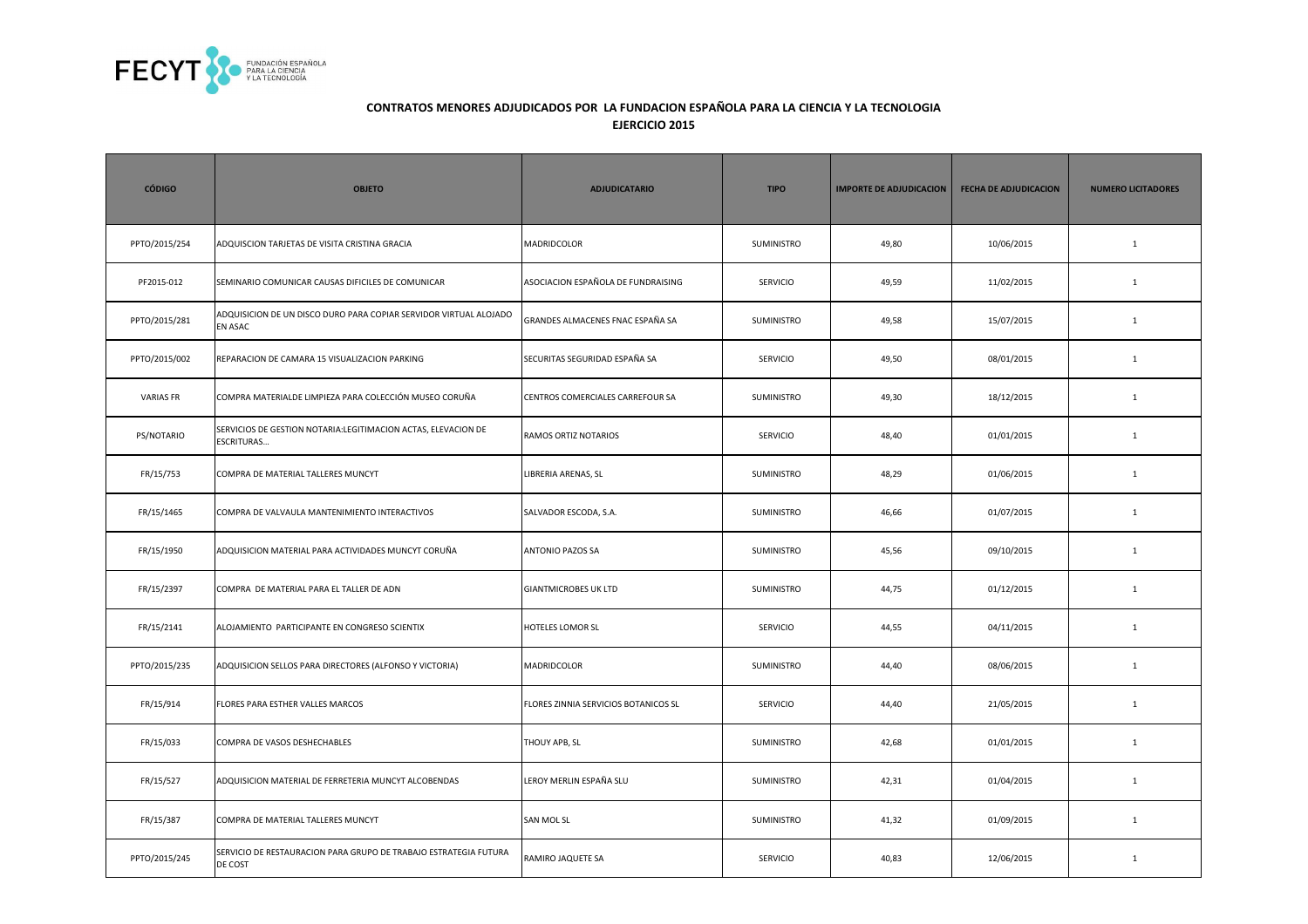

| <b>CÓDIGO</b> | <b>OBJETO</b>                                                                | <b>ADJUDICATARIO</b>                 | <b>TIPO</b>       | <b>IMPORTE DE ADJUDICACION</b> | <b>FECHA DE ADJUDICACION</b> | <b>NUMERO LICITADORES</b> |
|---------------|------------------------------------------------------------------------------|--------------------------------------|-------------------|--------------------------------|------------------------------|---------------------------|
| FR/15/1277    | COMPRA DE MATERIALES PARA EL PROGRAMA VERANO EN EL MUNCYT<br>(LAMINA ESPEJO) | AMAZON.ES                            | SUMINISTRO        | 40,70                          | 30/06/2015                   | $\mathbf{1}$              |
| FR/15/2067    | ADQUISICION LAMINA DE CORCHO PARA TALLERES DE ADN Y OPTICA                   | <b>DESKIDEA</b>                      | SUMINISTRO        | 40,64                          | 26/10/2015                   | $\mathbf{1}$              |
| PPTO/2015/160 | DESAYUNO JORNADA FORMATIVA H2020 4 DE MAYO                                   | CHURRERIA REAL 30 SL                 | <b>SERVICIO</b>   | 40,04                          | 11/05/2015                   | $\mathbf{1}$              |
| FR/15/1947    | ADQUISICION MATERIAL PARA ACTIVIDADES MUNCYT CORUÑA                          | TORRES Y SAEZ DISTRIBUCION SA        | SUMINISTRO        | 39,67                          | 09/10/2015                   | $\mathbf{1}$              |
| FR/15/2072    | ADQUISICION DE UN CABLE PARA PROYECTO SCIENTIX                               | APPLE DISTRIBUTION INTERNATIONAL     | SUMINISTRO        | 38,93                          | 26/10/2015                   | $\mathbf{1}$              |
| PPTO/2015/280 | ADQUISICION MATERIAL DE OFICINA                                              | ROMERO HERMANOS AIRES SL             | SUMINISTRO        | 38,79                          | 09/07/2015                   | $\mathbf{1}$              |
| FR/15/1273    | COMPRA DE MATERIALES PARA EL PROGRAMA VERANO EN EL MUNCYT                    | <b>GRAN VELADA SL</b>                | SUMINISTRO        | 37,19                          | 25/05/2015                   | $\mathbf{1}$              |
| FR/15/1030    | COMPRA DE CONTADORES MANUALES PARA EL PROYECTO FINDE CIENTIFICO              | GASMART, SL                          | SUMINISTRO        | 36,98                          | 01/05/2015                   | $\mathbf{1}$              |
| FR/15/2392    | COMPRA DE MATERIAL PARA MUNCYT                                               | <b>NOE DIDACTICOS</b>                | SUMINISTRO        | 36,55                          | 07/12/2015                   | $\mathbf{1}$              |
| FR/15/697     | ADQUISICION MATERIAL DE PAPELERIA                                            | MURILLO BARREDA MATILDE              | SUMINISTRO        | 36,44                          | 21/04/2015                   | $\mathbf{1}$              |
| FR/15/2556    | COMPRA DE MATERIAL PARA TALLERES NAVIDAD MUNCYT CORUÑA                       | SUTEGA PAPELERIA SLU                 | SUMINISTRO        | 36,07                          | 30/12/2015                   | $\mathbf{1}$              |
| FR/15/051     | RAMO DE FLORES PARA CARLOS RODRIGUEZ POR NACIMIENTO HIJA                     | FLORES ZINNIA SERVICIOS BOTANICOS SL | <b>SERVICIO</b>   | 35,00                          | 22/01/2015                   | $\mathbf{1}$              |
| FR/15/249     | RAMO DE FLORES PARA BERTA CABELLERO POR NACIMIENTO HIJA                      | FLORES ZINNIA SERVICIOS BOTANICOS SL | <b>SERVICIO</b>   | 35,00                          | 22/01/2015                   | $\mathbf{1}$              |
| FR/15/1943    | ALQUILER DE MICROFONO INALAMBRICO MUNCYT CORUÑA                              | CEGA CONGRESOS AUDIOVISUALES SL      | <b>SUMINISTRO</b> | 35,00                          | 09/10/2015                   | $\mathbf{1}$              |
| FR/15/1601    | ADQUISICION MATERIAL FARA ACTIVIDADES                                        | <b>MARA PAPEL SL</b>                 | SUMINISTRO        | 34,97                          | 12/08/2015                   | $\mathbf{1}$              |
| PPTO/2015/322 | ADQUISICION MATERIAL DE OFICINA-100 CAJAS DE ARCHIVO DEFINITIVO              | ROMERO HERMANOS AIRES SL             | SUMINISTRO        | 33,00                          | 04/09/2015                   | $\mathbf{1}$              |
| FR/15/1075    | PEDIDO MAKRO                                                                 | MAKRO AUTOSERVICIO MAYORISTA SA      | SUMINISTRO        | 32,28                          | 10/06/2015                   | $\mathbf{1}$              |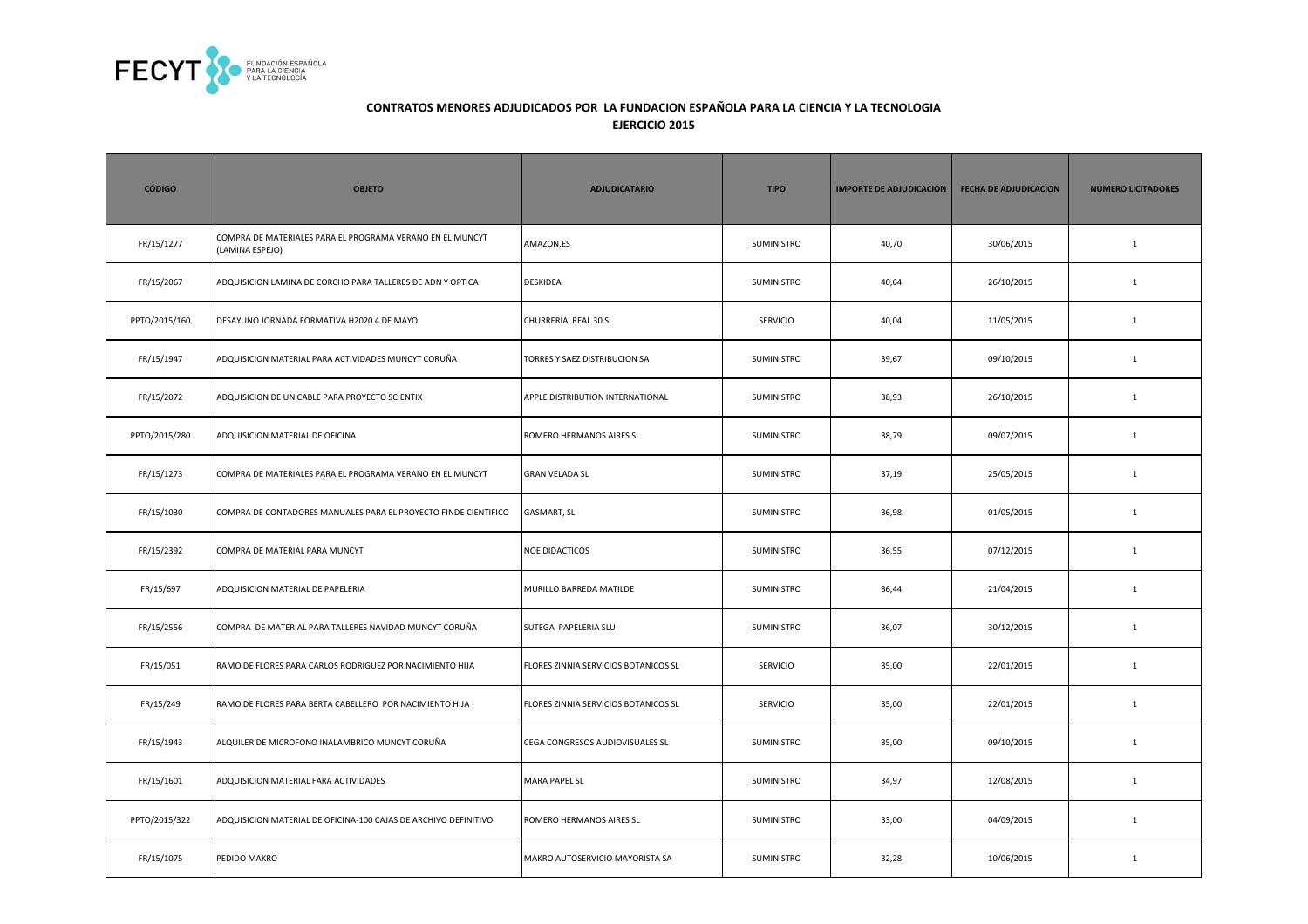

| <b>CÓDIGO</b> | <b>OBJETO</b>                                                                                                  | <b>ADJUDICATARIO</b>                                  | <b>TIPO</b>     | <b>IMPORTE DE ADJUDICACION</b> | <b>FECHA DE ADJUDICACION</b> | <b>NUMERO LICITADORES</b> |
|---------------|----------------------------------------------------------------------------------------------------------------|-------------------------------------------------------|-----------------|--------------------------------|------------------------------|---------------------------|
| PPTO/2015/467 | ADQUISICION DE SELLO "COMENTARIOS RECIBIDOS FECYT"                                                             | MADRIDCOLOR                                           | SUMINISTRO      | 32,20                          | 19/11/2015                   | $\mathbf{1}$              |
| FR/15/267     | COMPRA DE CLASIFICADOR LLAVES ALCOBENDAS                                                                       | AKI BRICOLAJE, SL                                     | SUMINISTRO      | 31,28                          | 01/02/2015                   | $\mathbf{1}$              |
| FR/15/2558    | COMPRA DE MATERIAL PARA TALLERES NAVIDAD MUNCYT CORUÑA                                                         | CENTROS COMERCIALES CARREFOUR SA                      | SUMINISTRO      | 31,25                          | 30/12/2015                   | $\mathbf{1}$              |
| FR/15/2191    | COMPRA DE BANDERA DE ESPAÑA Y DE FRANCIA                                                                       | IMAZU PUBLICIDAD, SL                                  | SUMINISTRO      | 30,60                          | 01/11/2015                   | $\mathbf{1}$              |
| PPTO/2015/099 | IMPRESIÓN CARTÓN PLUMA FAMELAB 2015                                                                            | RECICLATGE ELEMENTS DECORACIO SL                      | <b>SERVICIO</b> | 30,00                          | 12/03/2015                   | $\mathbf{1}$              |
| PF2015-035    | MEDIO AMBIENTE EN MUSEOS, TECNOLOGÍAS SOSTENIBLES PARA LA<br>PRESERVACIÓN DE COLECCIONES D EARTE CONTEMPORÁNEO | FUNDACION MUSEO REINA SOFIA                           | SERVICIO        | 30,00                          | 08/06/2015                   | $1\,$                     |
| PF2015-052    | JORNADA SOBRE BIBILOTECAS DE MUSEO                                                                             | MINISTERIO DE CULTURA/MUSEO LAZARO<br><b>GALDIANO</b> | SERVICIO        | 30,00                          | 22/09/2015                   | $\mathbf{1}$              |
| FR/15/1946    | ADQUISICION MATERIAL PARA ACTIVIDADES MUNCYT CORUÑA                                                            | <b>MEDIA MARKT</b>                                    | SUMINISTRO      | 29,74                          | 09/10/2015                   | $\mathbf{1}$              |
| PPTO/2015/302 | COMPRA DE MARCOS PARA FOTOS DE FAMELAB                                                                         | AMAZON.ES                                             | SUMINISTRO      | 29,48                          | 24/07/2015                   | $\mathbf{1}$              |
| PPTO/2015/255 | ADQUISCION SELLO PARA RECEPCION                                                                                | MADRIDCOLOR                                           | SUMINISTRO      | 29,45                          | 10/06/2015                   | $\mathbf{1}$              |
| FR/15/1388    | ADQUISICION MATERIAL PARA ACTIVIDADES MUNCYT                                                                   | ALCAMPO SA                                            | SUMINISTRO      | 28,51                          | 13/07/2015                   | $1\,$                     |
| FR/15/1149    | AMPLIACION DE MEMORIA DE PORTATILES DE SINC                                                                    | MICRON CONSUMER PRODUCTS GROUP                        | <b>SERVICIO</b> | 27,99                          | 01/06/2015                   | $\mathbf{1}$              |
| PPTO/2015/232 | ADQUSICION DE UN MODULO DE MEMORIA 4G PARA PORTATILES SINC                                                     | CRUCIAL                                               | SUMINISTRO      | 27,99                          | 08/06/2015                   | $\mathbf{1}$              |
| FR/15/687     | SERVICIOS DE NOTARIA (TERTIMONIO FIRMAS)                                                                       | RAMOS ORTIZ NOTARIOS                                  | <b>SERVICIO</b> | 27,48                          | 01/01/2015                   | $\mathbf{1}$              |
| FR/15/1595    | ADQUISICION MATERIAL FARA ACTIVIDADES                                                                          | SUPER PAPEL SA                                        | SUMINISTRO      | 26,28                          | 12/08/2015                   | $\mathbf{1}$              |
| FR/15/1045    | ADQUISICION MATERIAL PARA RESTAURACION MUUNCYT CORUÑA                                                          | AMARO ACEVEDO CARMEN                                  | SUMINISTRO      | 25,66                          | 03/06/2015                   | $\mathbf{1}$              |
| FR/15/699     | <b>ADQUISICION VASOS</b>                                                                                       | <b>ALCAMPO SA</b>                                     | SUMINISTRO      | 25,64                          | 22/04/2015                   | $\mathbf{1}$              |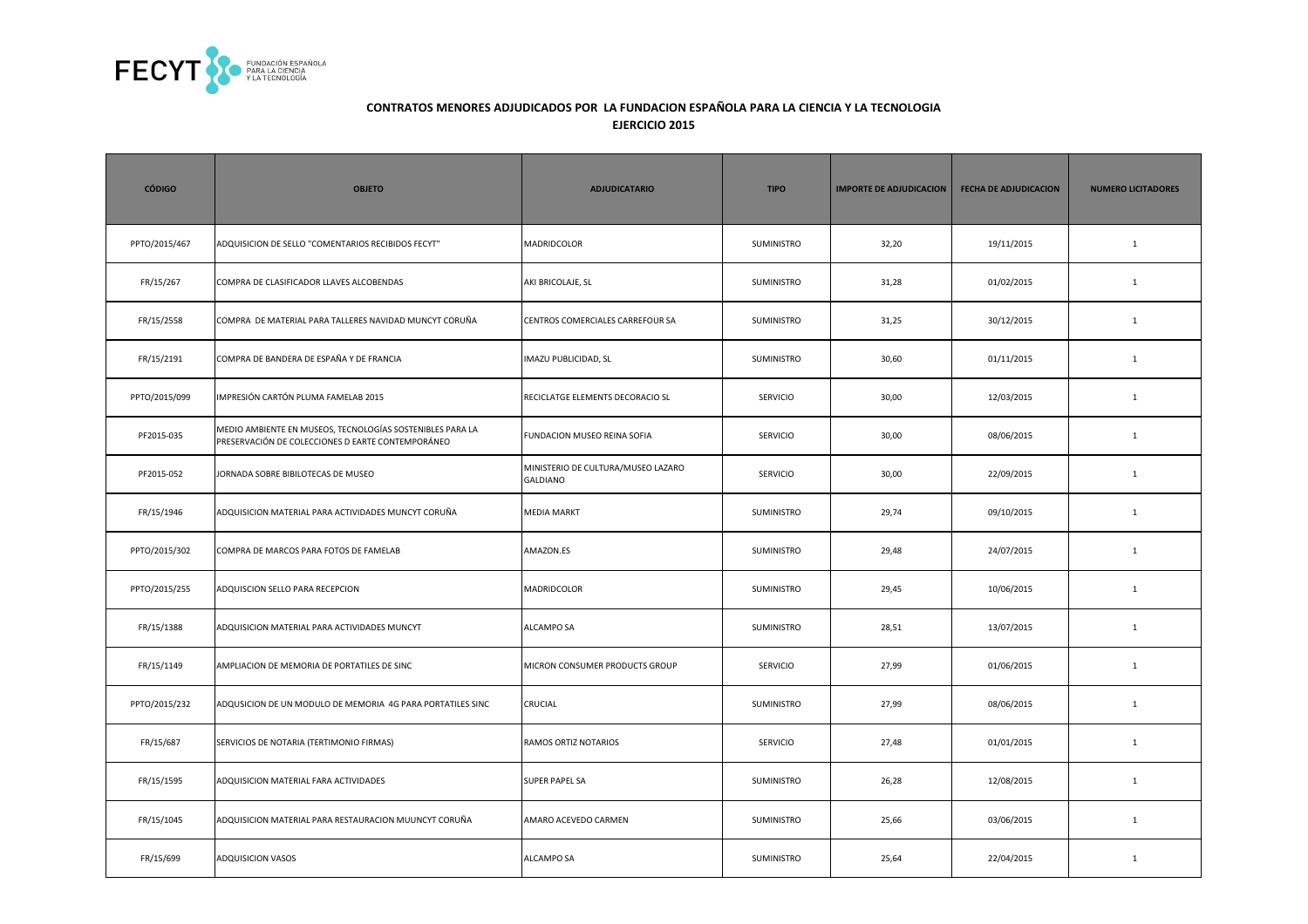

| <b>CÓDIGO</b>                  | <b>OBJETO</b>                                                                                                     | <b>ADJUDICATARIO</b>                           | <b>TIPO</b>       | <b>IMPORTE DE ADJUDICACION</b> | <b>FECHA DE ADJUDICACION</b> | <b>NUMERO LICITADORES</b> |
|--------------------------------|-------------------------------------------------------------------------------------------------------------------|------------------------------------------------|-------------------|--------------------------------|------------------------------|---------------------------|
| PPTO/2015/239                  | ADQUISICION MATERIAL PARA EL PROGRAMA VERANO EN MUNCYT 2015                                                       | VENTUS CIENCIA EXPERIMENTAL SL                 | SUMINISTRO        | 25,53                          | 12/06/2015                   | $\mathbf{1}$              |
| FR/15/1835                     | ADQUISICION MATERIAL ACTIVIDADES MUNCYT CORUÑA                                                                    | CENTROS COMERCIALES CARREFOUR SA               | SUMINISTRO        | 25,52                          | 23/09/2015                   | $\mathbf{1}$              |
| FR/15/595                      | ADQUISICION MATERIAL PAPELERIA MUNCYT CORUÑA                                                                      | SUPER PAPEL SA                                 | SUMINISTRO        | 24,92                          | 17/04/2015                   | $\mathbf{1}$              |
| PPTO/2015/412                  | TRANSPORTE DE LA PUBLICACION CUADERNOS DE RELATIVIDAD DESDE LA SEDE<br>DE MUNCYT ALCOBENDAS A LA SEDE DE A CORUÑA | PUNTO BOX                                      | SERVICIO          | 24,80                          | 27/10/2015                   | $\mathbf{1}$              |
| FR/15/1389                     | ADQUISICION MATERIAL PARA ACTIVIDADES MUNCYT                                                                      | ALCAMPO SA                                     | SUMINISTRO        | 24,75                          | 13/07/2015                   | $\mathbf{1}$              |
| FR/15/1064                     | ADQUISICION DE MATERIAL PARA TALLERES VOZ NATURA MUNCYT CORUÑA                                                    | <b>BAZAR CHINO</b>                             | SUMINISTRO        | 24,59                          | 03/06/2015                   | $\mathbf{1}$              |
| FR/15/2561                     | COMPRA MATERIAL TALLERES ACTIVIDADES MUNCYT CORUÑA                                                                | ALMECIJA CASANOVA ANA BELEN                    | SUMINISTRO        | 24,04                          | 30/12/2015                   | $\mathbf{1}$              |
| PPTO/2015/077                  | ADQUISICION IDENTIFICADORES DE PLASTICO PARA JORNADA DE MESAS RIS3<br>MADRID 9 DE MARZO                           | ROMERO HERMANOS AIRES SL                       | SUMINISTRO        | 24,00                          | 06/03/2015                   | $\mathbf{1}$              |
| FR/15/1414                     | ADQUISICION MATERIAL PARA ACTIVIDADES MUNCYT                                                                      | LA HORMIGA                                     | SUMINISTRO        | 23,38                          | 15/07/2015                   | $\mathbf{1}$              |
| FR/15/1596-683-749-752-<br>942 | ADQUISICION MATERIAL FARA ACTIVIDADES                                                                             | <b>SUPER PAPEL SA</b>                          | SUMINISTRO        | 23,26                          | 12/08/2015                   | $\mathbf{1}$              |
| FR/15/1942                     | ADQUISICION MATERIAL MANTENIMIENTO MUNCYT CORUÑA                                                                  | LUZETE ILUMINACION SL                          | SUMINISTRO        | 23,10                          | 09/10/2015                   | $\mathbf{1}$              |
| FR/15/1606                     | ADQUISICION MATERIAL FARA ACTIVIDADES                                                                             | ROEL FRAGA MARIA PILAR                         | SUMINISTRO        | 22,80                          | 12/08/2015                   | $\mathbf{1}$              |
| FR/15/674                      | ADQUISICION MATERIAL DE JARDINERIA                                                                                | AMORODOS                                       | SUMINISTRO        | 22,31                          | 13/04/2015                   | $\mathbf{1}$              |
| FR/15/1044                     | ADQUISCION DE MATERIAL PARA TALLEREZ VOZ NATURA MUNCYT CORUÑA                                                     | MERCARTABRIA SL UNIPERSONAL                    | <b>SUMINISTRO</b> | 22,14                          | 03/06/2015                   | $\mathbf{1}$              |
| FR/15/1845                     | ADQUISICION MATERIAL ACTIVIDADES MUNCYT CORUÑA                                                                    | LOPEZ DIAZ ERNESTO                             | SUMINISTRO        | 21,90                          | 23/09/2015                   | $\mathbf{1}$              |
| FR/15/1532                     | ENCUADERNACION CON HOJAS SEPARADORES                                                                              | TELEX 24 OFICINAS DE SERVICIOS A LA EMPRESA SL | <b>SERVICIO</b>   | 21,50                          | 03/08/2015                   | $\mathbf{1}$              |
| FR/15/944                      | COMPRA DE MATERIAL MANTENIMIENTO BANDERA MUNCYT CORUÑA                                                            | EFECTOS NAVALES POMBO                          | SUMINISTRO        | 20,25                          | 01/05/2015                   | $\mathbf{1}$              |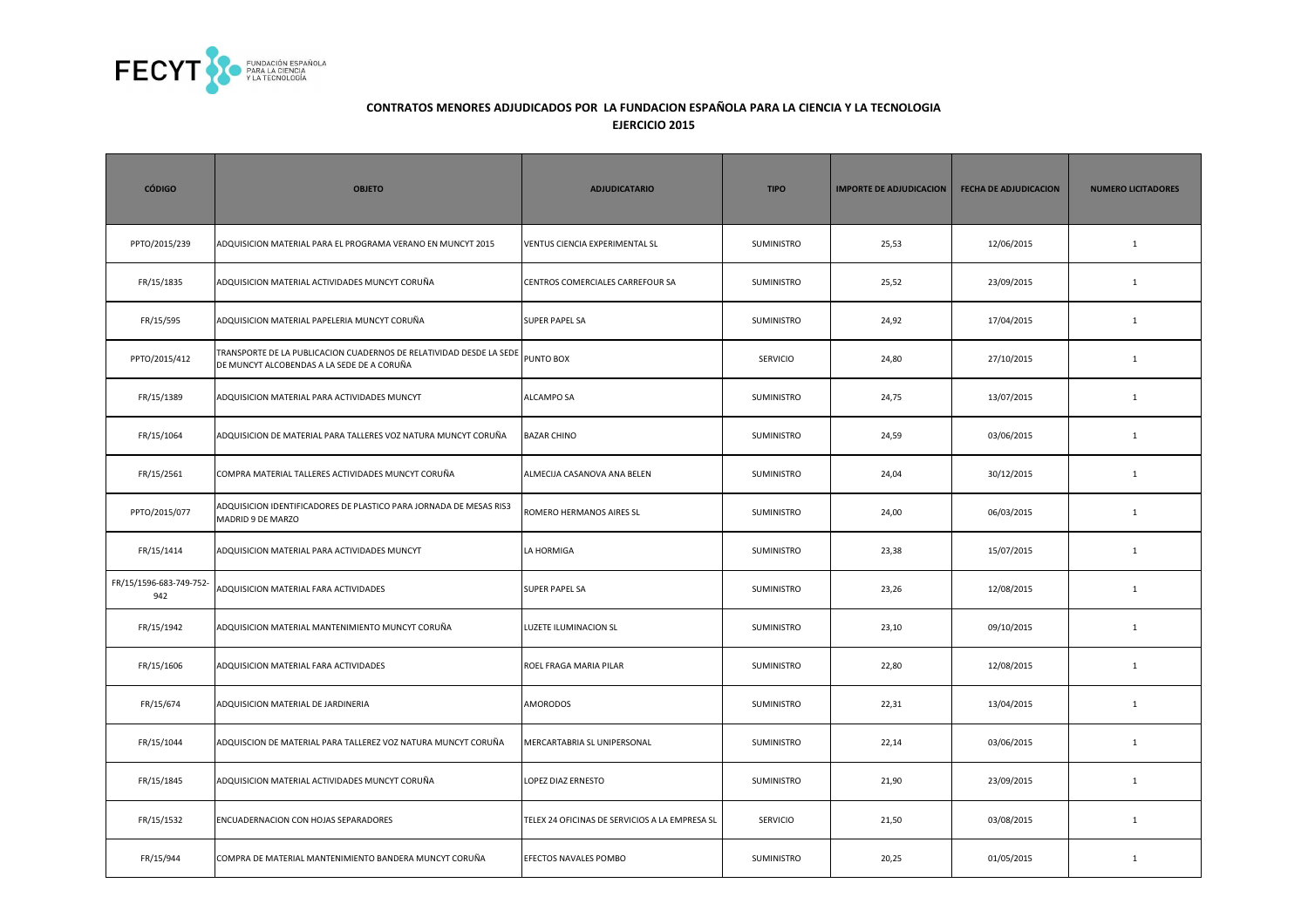

| <b>CÓDIGO</b>   | <b>OBJETO</b>                                                                | <b>ADJUDICATARIO</b>                                                          | <b>TIPO</b>       | <b>IMPORTE DE ADJUDICACION</b> | <b>FECHA DE ADJUDICACION</b> | <b>NUMERO LICITADORES</b> |
|-----------------|------------------------------------------------------------------------------|-------------------------------------------------------------------------------|-------------------|--------------------------------|------------------------------|---------------------------|
| PF2015-064      | LENGUAJE DEL PATRIMONIO                                                      | INSTITUTO DE PATRIMONIO CULTURAL, ESCUELA<br>DE PATRIMONIO DE NAJERA Y ANABAD | <b>SERVICIO</b>   | 20,00                          | 18/11/2015                   | $\mathbf{1}$              |
| FR/15/1945      | ADQUISICION MATERIAL PARA ACTIVIDADES MUNCYT CORUÑA                          | <b>INFORMATICA 222SLU</b>                                                     | SUMINISTRO        | 19,83                          | 09/10/2015                   | $\mathbf{1}$              |
| FR/15/1604      | ADQUISICION MATERIAL FARA ACTIVIDADES                                        | MARTINEZ LOPEZ JOSEFA                                                         | SUMINISTRO        | 18,60                          | 12/08/2015                   | $\mathbf{1}$              |
| FR/15/1839      | ADQUISICION MATERIAL ACTIVIDADES MUNCYT CORUÑA                               | TORRES Y SAEZ DISTRIBUCION SA                                                 | SUMINISTRO        | 18,60                          | 23/09/2015                   | $\mathbf{1}$              |
| FR/15/1603      | ADQUISICION MATERIAL FARA ACTIVIDADES                                        | MARTINEZ LOPEZ JOSEFA                                                         | SUMINISTRO        | 18,59                          | 12/08/2015                   | $\mathbf 1$               |
| FR/15/1837      | ADQUISICION MATERIAL ACTIVIDADES MUNCYT CORUÑA                               | TORRES Y SAEZ DISTRIBUCION SA                                                 | SUMINISTRO        | 18,33                          | 23/09/2015                   | $\mathbf{1}$              |
| FR/15/1842      | ADQUISICION MATERIAL ACTIVIDADES MUNCYT CORUÑA                               | MARTINEZ LOPEZ JOSEFA                                                         | SUMINISTRO        | 17,85                          | 23/09/2015                   | $\mathbf{1}$              |
| PPTO/2015/055   | SUMINISTRO DE ALMOHADILLAS DE REPUESTO PARA AURICULAR DE<br><b>RECEPCIÓN</b> | AMAZON.ES                                                                     | SUMINISTRO        | 16,53                          | 13/02/2015                   | $\mathbf{1}$              |
| FR/15/1597      | ADQUISICION MATERIAL FARA ACTIVIDADES                                        | <b>INFORMATICA 222SLU</b>                                                     | SUMINISTRO        | 16,50                          | 12/08/2015                   | $\mathbf{1}$              |
| PPTO/2015/124   | ADQUSICION DE LAPICEROS PARA EL PUBLICO DE MUNCYT                            | ROMERO HERMANOS AIRES SL                                                      | SUMINISTRO        | 16,32                          | 13/04/2015                   | $\mathbf{1}$              |
| FR/15/1844      | ADQUISICION MATERIAL ACTIVIDADES MUNCYT CORUÑA                               | TRIO PIPE SISTEMS SL                                                          | <b>SUMINISTRO</b> | 16,19                          | 23/09/2015                   | $\mathbf{1}$              |
| FR/15/1841      | ADQUISICION MATERIAL ACTIVIDADES MUNCYT CORUÑA                               | PROGANDO SL                                                                   | SUMINISTRO        | 16,12                          | 23/09/2015                   | $\mathbf{1}$              |
| FR/15/1602      | ADQUISICION MATERIAL FARA ACTIVIDADES                                        | <b>SUPERCOR SA</b>                                                            | <b>SUMINISTRO</b> | 15,97                          | 12/08/2015                   | $\mathbf{1}$              |
| FR/15/2557-2192 | COMPARA DE MATERIAL PARA MANTENIMIENTO MUNCYT CORUÑA                         | TORRES Y SAEZ DISTRIBUCION SA                                                 | <b>SUMINISTRO</b> | 15,48                          | 30/12/2015                   | 1                         |
| FR/15/1944      | ADQUISICION MATERIAL PARA ACTIVIDADES MUNCYT CORUÑA                          | TORRES Y SAEZ DISTRIBUCION SA                                                 | SUMINISTRO        | 14,60                          | 09/10/2015                   | $\mathbf{1}$              |
| FR/15/1953      | ADQUSICION AGUA Y OTROS MATERIALES PARA ACTIVIDADES MUNCYT<br>CORUÑA         | VEGO SUPERMERCADOS SAU                                                        | SUMINISTRO        | 14,11                          | 09/10/2015                   | $\mathbf{1}$              |
| FR/15/1748      | ADQUISICION MATERIAL DE MANTENIMIENTO MUNCYT CORUÑA                          | ROYDISA SA                                                                    | SUMINISTRO        | 11,80                          | 02/09/2015                   | $\mathbf{1}$              |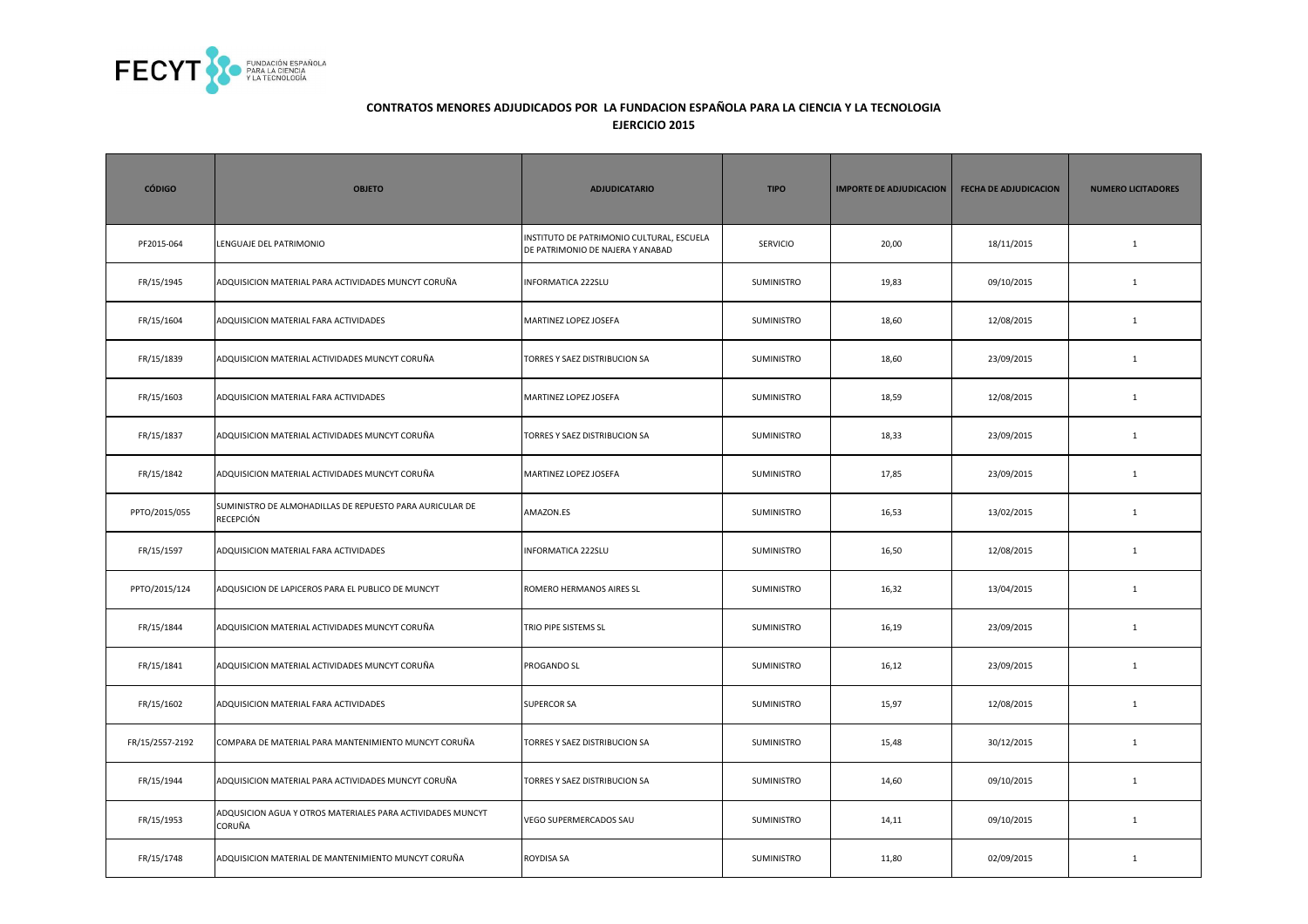

| <b>CÓDIGO</b> | <b>OBJETO</b>                                                   | <b>ADJUDICATARIO</b>                                                     | <b>TIPO</b>       | <b>IMPORTE DE ADJUDICACION</b> | <b>FECHA DE ADJUDICACION</b> | <b>NUMERO LICITADORES</b> |
|---------------|-----------------------------------------------------------------|--------------------------------------------------------------------------|-------------------|--------------------------------|------------------------------|---------------------------|
| FR/15/2577    | COMPRA DE MATERIAL MANTENIMIENTO INTERACTIVOS                   | PRODUCTOS DISOPOL, SA                                                    | SUMINISTRO        | 11,67                          | 15/12/2015                   | $\mathbf{1}$              |
| FR/15/1591    | ADQUISICION MATERIAL FARA ACTIVIDADES                           | <b>SUPER PAPEL SA</b>                                                    | SUMINISTRO        | 11,49                          | 12/08/2015                   | $\mathbf{1}$              |
| FR/15/1593    | ADQUISICION MATERIAL FARA ACTIVIDADES                           | <b>SUPER PAPEL SA</b>                                                    | SUMINISTRO        | 11,40                          | 12/08/2015                   | $\mathbf{1}$              |
| FR/15/1255    | ADQUSICION DE MATERIAL PARA ACTIVIDADES MUNCYT                  | RAMIREZ AGUADO SL                                                        | SUMINISTRO        | 11,20                          | 26/06/2015                   | $\mathbf{1}$              |
| FR/15/297     | ADQUISICION DE MATERIAL DE OFICINA                              | MURILLO BARREDA MATILDE                                                  | SUMINISTRO        | 11,17                          | 04/04/2015                   | $\mathbf{1}$              |
| PPTO/2015/252 | ADQUISICION MATERIAL DE OFICINA -CARPETAS COLGANTES LUISA URIBE | ROMERO HERMANOS AIRES SL                                                 | SUMINISTRO        | 10,75                          | 11/06/2015                   | $\mathbf{1}$              |
| FR/15/1952    | ADQUISICION MATERIAL PARA ACTIVIDADES MUNCYT CORUÑA             | GRANDES ALMACENES FNAC ESPAÑA SA                                         | SUMINISTRO        | 10,74                          | 09/10/2015                   | $\mathbf{1}$              |
| PS/2014/023   | RENOVACIÓN COMO ASOCIADO A LA AGCCT DE EVA RODRIGUEZ            | ASOCIACION GALEGA DE COMUNICACIÓN DE<br>CULTURA CIENTIFICA Y TECNOLOGICA | <b>SERVICIO</b>   | 10,00                          | 06/08/2015                   | $\mathbf{1}$              |
| FR/15/266     | ADQUISICION MATERIAL ACTIVIDADES MUNCYT                         | ALMACENES ROSAN SL                                                       | SUMINISTRO        | 9,92                           | 20/03/2015                   | $\mathbf{1}$              |
| FR/15/369     | ADQUISICION MATERIAL PARA TALLERES MUNCYT CORUÑA                | GRANDES ALMACENES FNAC ESPAÑA SA                                         | SUMINISTRO        | 9,91                           | 10/03/2015                   | $\mathbf{1}$              |
| FR/15/1605    | ADQUISICION MATERIAL FARA ACTIVIDADES                           | ARENAL PERFUMERIAS SL                                                    | SUMINISTRO        | 9,62                           | 12/08/2015                   | $\mathbf{1}$              |
| FR/15/895     | COMPRA DE CONTENEDOR                                            | SEB INTERNATIONAL SERVICE                                                | SUMINISTRO        | 9,42                           | 01/05/2015                   | $\mathbf{1}$              |
| FR/15/1598    | ADQUISICION MATERIAL FARA ACTIVIDADES                           | AMARO ACEVEDO, CARMEN                                                    | SUMINISTRO        | 9,25                           | 12/08/2015                   | $\mathbf{1}$              |
| FR/15/1838    | ADQUISICION MATERIAL ACTIVIDADES MUNCYT CORUÑA                  | ARENAL PERFUMERIAS SL                                                    | <b>SUMINISTRO</b> | 8,94                           | 23/09/2015                   | $\mathbf{1}$              |
| FR/15/368     | ADQUISICION MATERIAL PARA TALLERES MUNCYTCORUÑA                 | <b>SUPER PAPEL SA</b>                                                    | SUMINISTRO        | 8,80                           | 10/03/2015                   | $\mathbf{1}$              |
| FR/15/1024    | ADQUISICION DE CACEROLA PARA ACTIVIDADES MUNCYT                 | RAMIREZ AGUADO SL                                                        | SUMINISTRO        | 8,23                           | 26/06/2015                   | $\mathbf{1}$              |
| FR/15/1592    | ADQUISICION MATERIAL FARA ACTIVIDADES                           | <b>SUPER PAPEL SA</b>                                                    | SUMINISTRO        | 8,10                           | 12/08/2015                   | $\mathbf{1}$              |